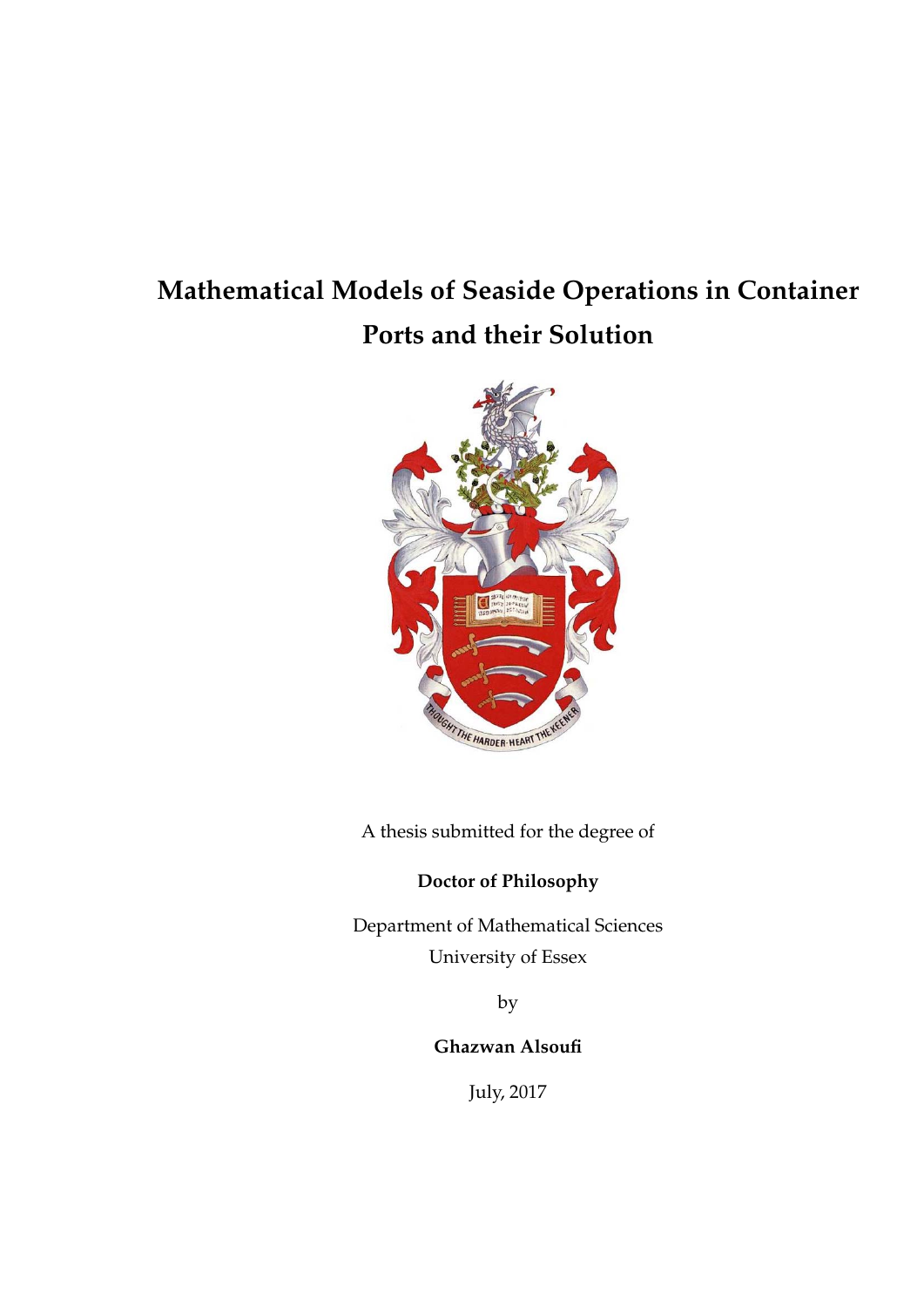### *Dedicated to*

My wife for her patience, kindness, help and support.

My dear children Humam, Harith and Reham.

My affectionate parents and all who continually pray for my fortune.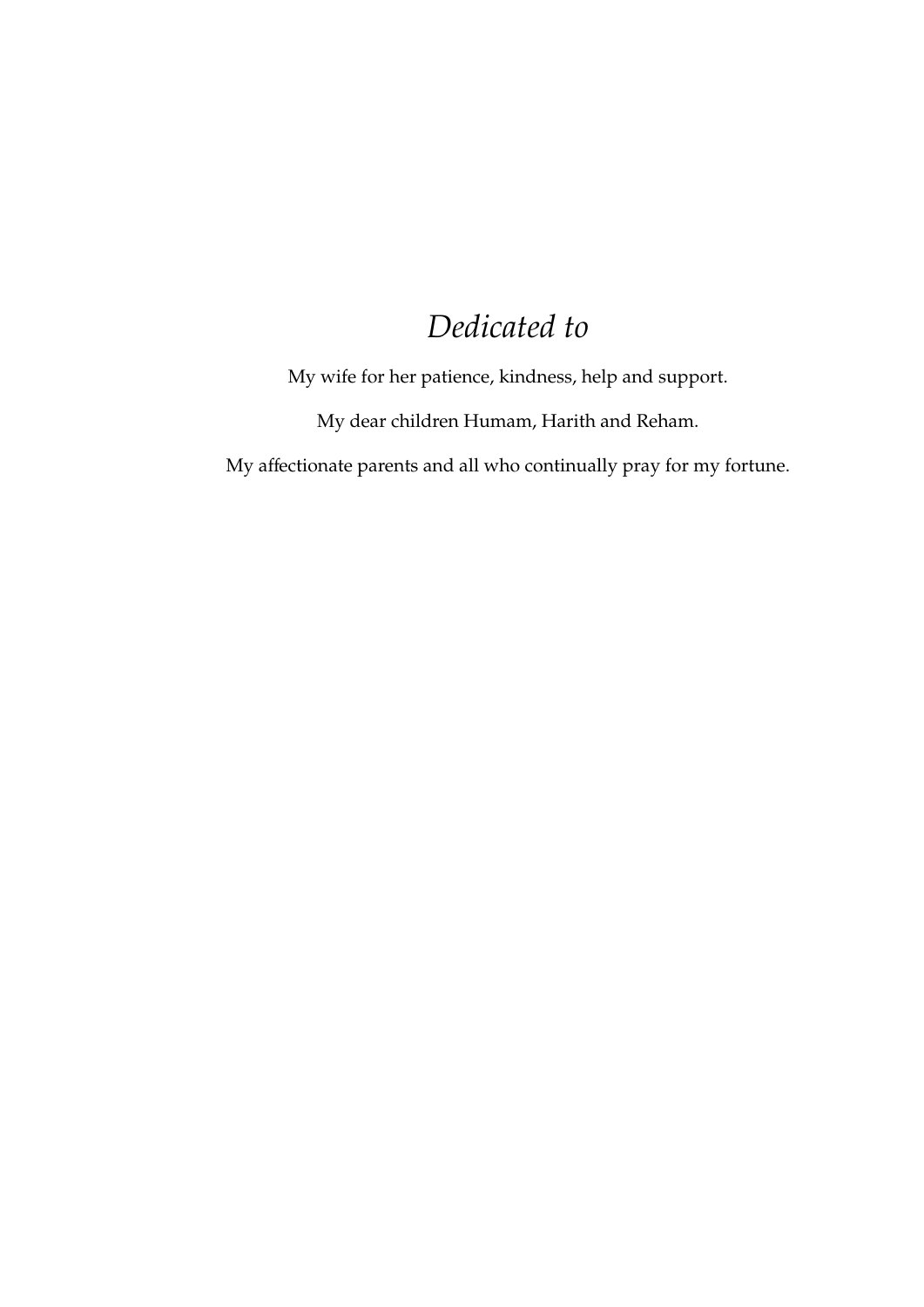### **Acknowledgements**

I would like to express my deepest gratitude to Almighty Allah, for giving me strength, courage and the best blessing to complete this work and guide me all the way in my life. This thesis is the culmination of input, work and encouragement of many people who have helped and accompanied me for the four years that I have spent at University of Essex. First of all, my deepest gratitude goes to my family for their endless love and unconditional support. I could not have achieved this without the continuous support and love of my family. Mom, thank you for everything you did. I would like to express my sincerest thanks to my supervisors, Prof. Abdel Salhi and Dr. Xinan Yang for steering me through and pushing me further than I can imagine. Their eloquence, sharpness and great sense of humor have impressed me deeply and made my every meeting and discussion with them always full of joy and unforgettable memories. They have not only provided me their professional expertise and valuable guidance I needed to complete my Ph.D. study, but also been real friends and true mentors. I feel extremely fortunate to work with them. They led me to expand my knowledge, extend my vision and share with me their academic insights. They have always provided me the freedom to choose my research subjects and encouraged me to be involved in various types of research activities. During our academic discussions, I was very impressed by their enthusiasm and ability in thinking extreme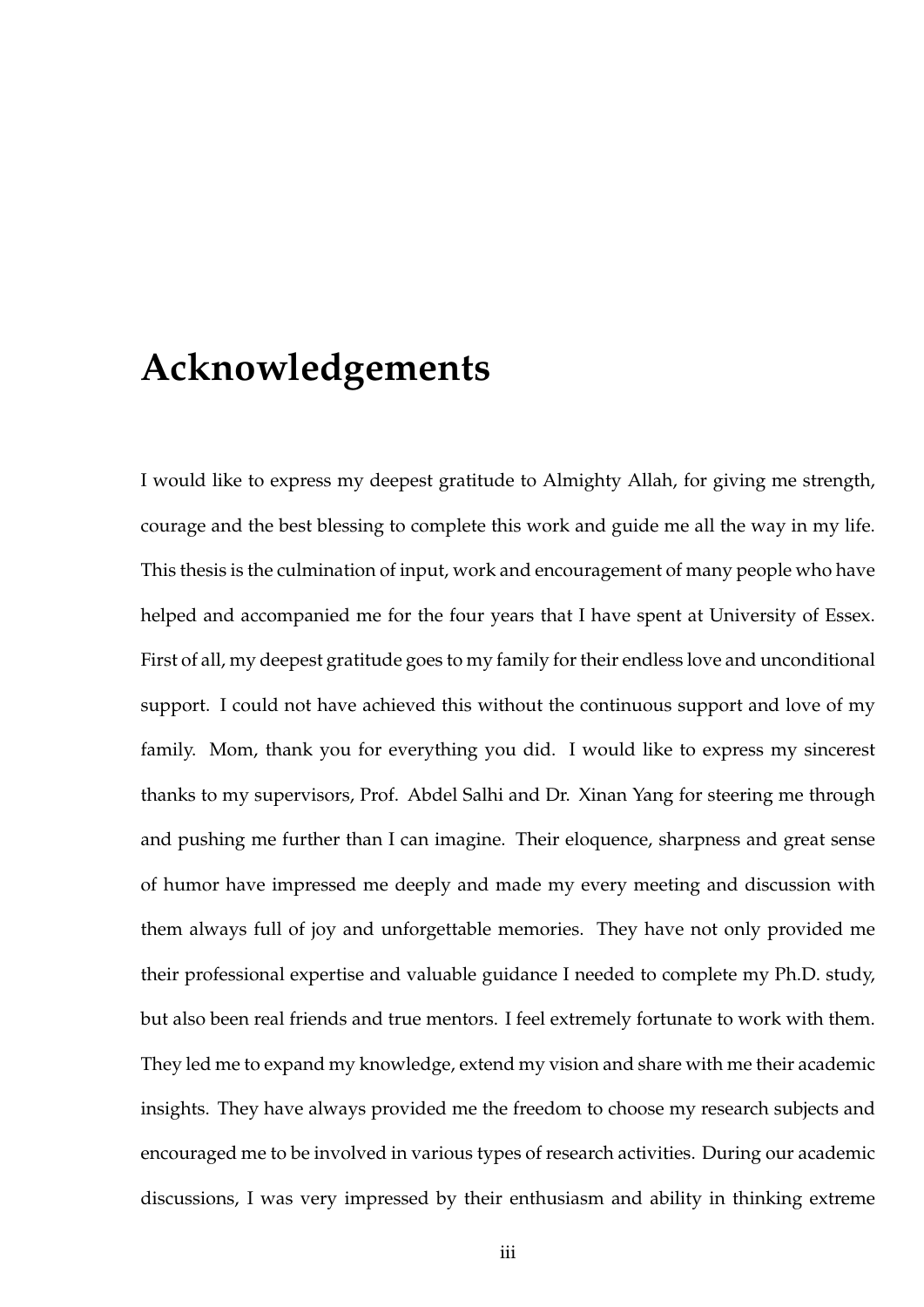while keeping the real life applicability of the research high. I learned a lot from them and I am very grateful to have them as my advisor.

A huge debt of gratitude is extended to my dear wife Sarah ... There are no words that can help me to express my gratitude to you. You were always with me on rainy days and at sleepless nights. You smiled when I smiled and you provided the shoulder when I cried. You kept me going and you made this real. You are my pulse, my blood, my love...other best

Visiting the port of Felixstowe brought us meaningful insights into the fascinating world of shipping in general and more specifically into maritime container transportation. Therefore I would also like to express sincere thanks to Tom Corkhill and Stephen Peck for supplying us with a number of important ideas.

For financial support, many many thanks go to the Iraqi Ministry of Higher Education and Scientific Research for sponsoring my scholarship.

One of the best parts of attending Essex University has been the wonderful opportunity to be surrounded by the many interesting, intellectually stimulating and impressive fellow students. The list includes: Dr. Omar, Dr. Khattab, Dr. Wesam, Dr. Manhal and Dr. Majeed. Friends in Iraq: Mohammed, Ibraham and Ammar, who make my personal life colorful and shining. Finally, specially thanks to all Department of Mathematical Sciences staff for their help and Essex University for their services.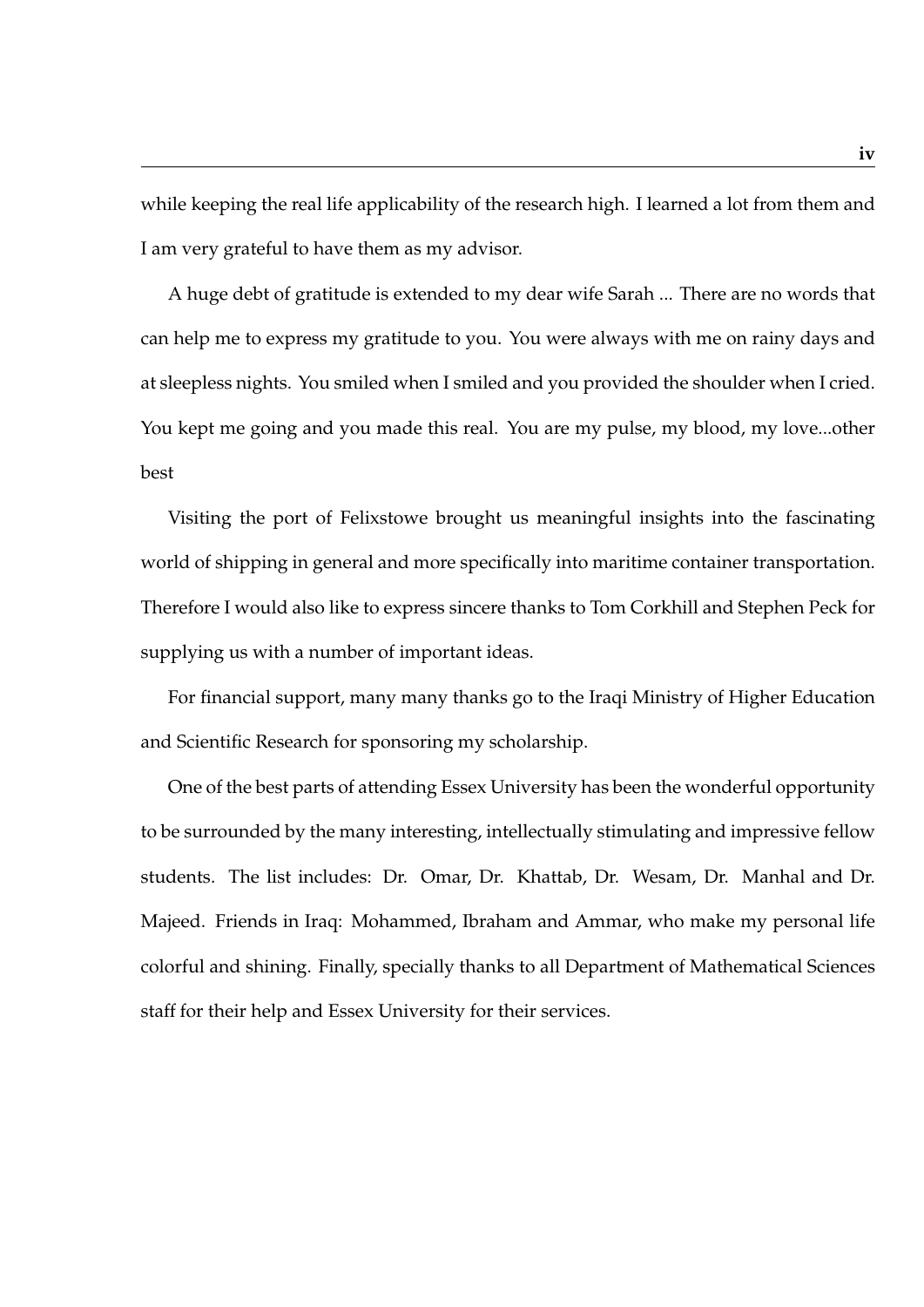### **Declaration**

The work in this thesis is based on research carried out in the Department of Mathematical Sciences, University of Essex, United Kingdom. No part of this thesis has been submitted elsewhere for any other degree or qualification, and it is all my own work, unless referenced, to the contrary, in the text.

#### **Copyright c 2017 by Ghazwan Alsoufi**.

"The copyright of this thesis rests with the author. No quotations from it should be published without the author's prior written consent, and information derived from it should be acknowledged.".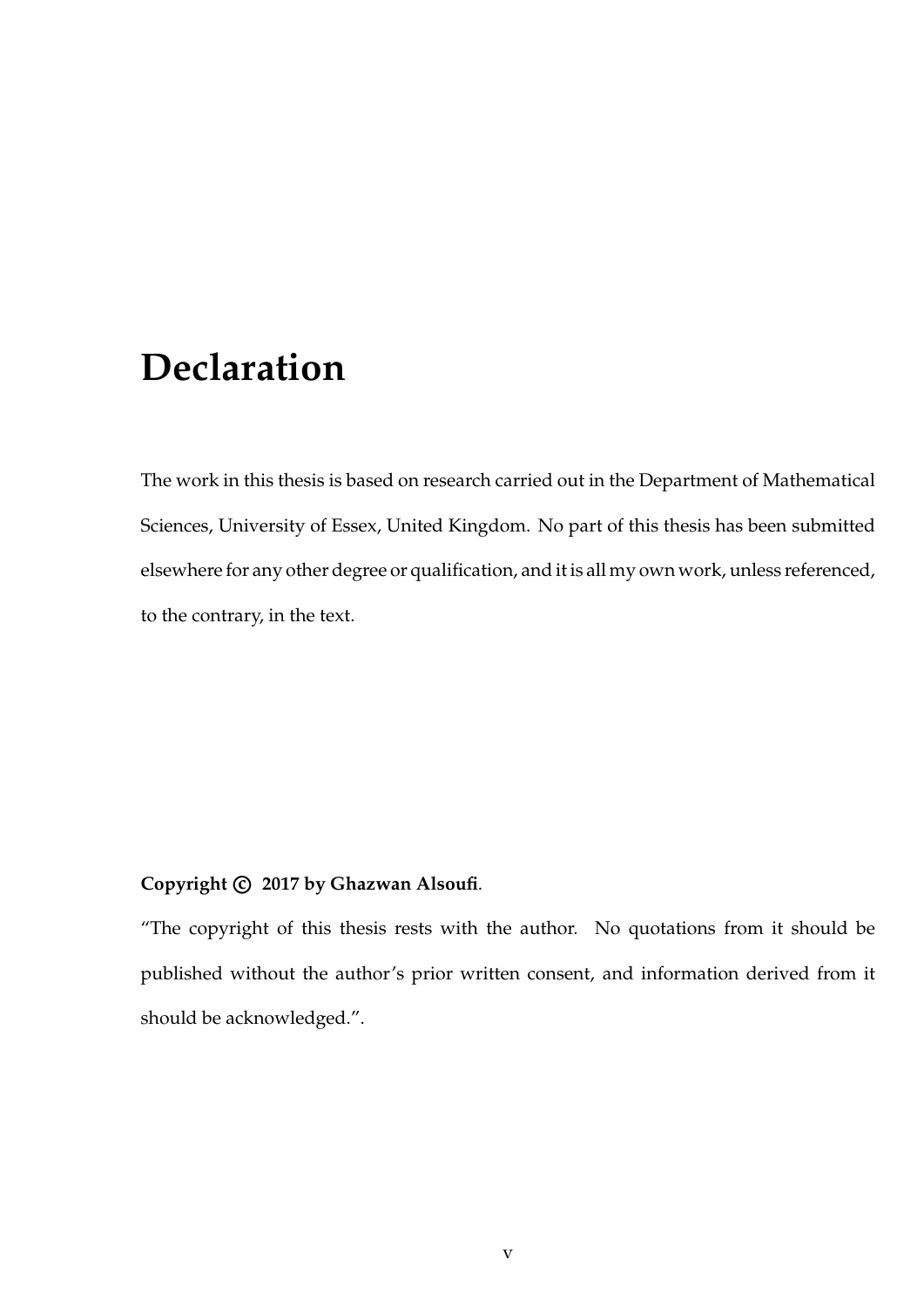#### **Abstract**

Operational Research and Optimization are fundamental disciplines which, for decades, provided the real-world with tools for solving practical problems. Many such problems arise in container ports. Container terminals are important assets in modern economies. They constitute an important means of distributing goods made overseas to domestic markets in most countries. They are expensive to build and difficult to operate. We describe here some of the main operations which are faced daily by decision makers at those facilities. Decision makers often use Operational Research and Optimization tools to run these operations effectively. In this thesis, we focus on seaside operations which can be divided into three main problems:

- the Berth Allocation Problem (BAP),
- the Quay Crane Assignment Problem (QCAP),
- the Quay Crane Scheduling Problem (QCSP).

Each one of the above is a complex optimization problem in its own right. However, solving them individually without the consideration of the others may lead to overall suboptimal solutions. For this reason we will investigate the pairwise combinations of these problems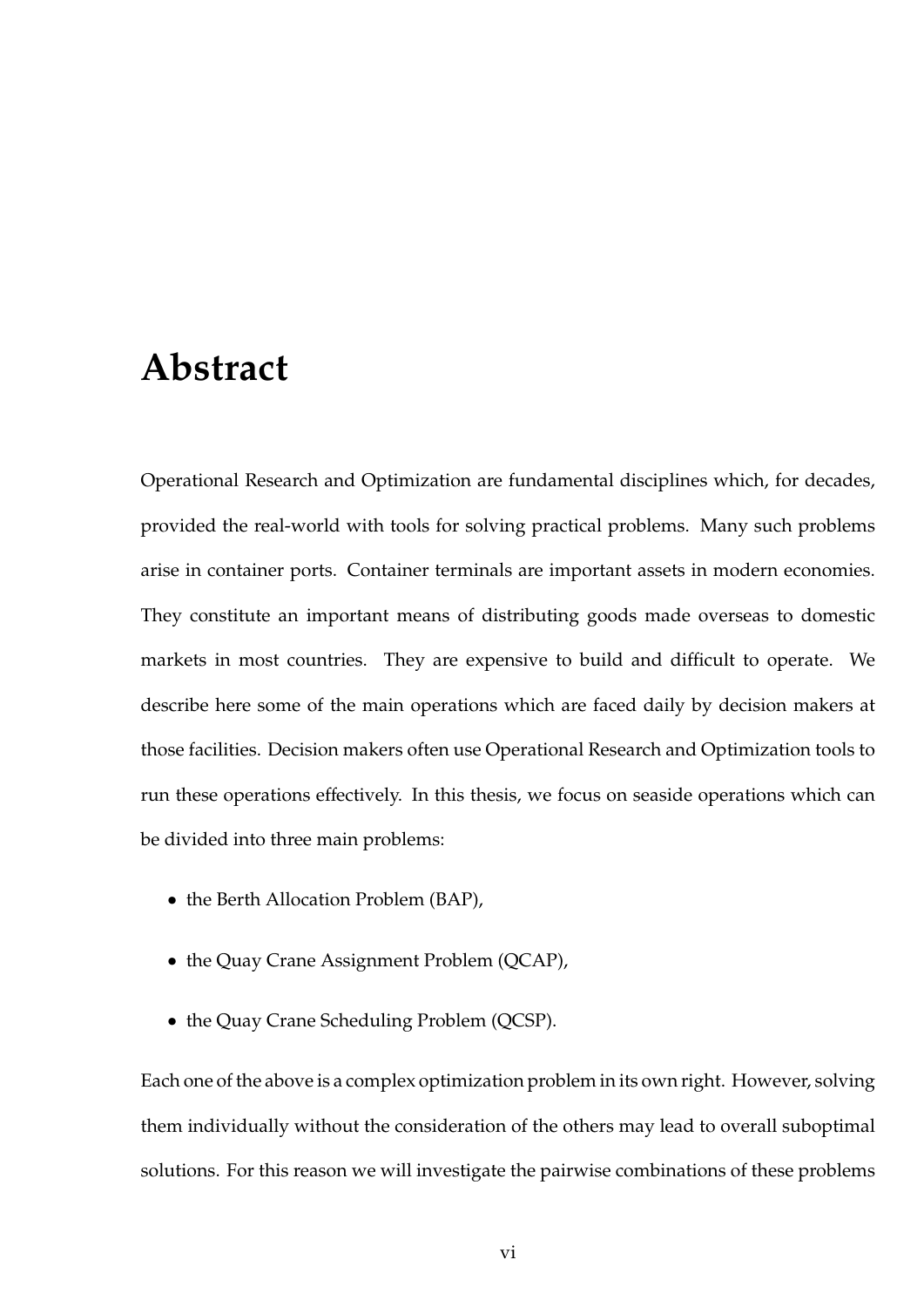and their total integration In addition, several important factors that affected on the final solution. The main contributions of this study are modelling and solving of the:

- Robust berth allocation problem (RBAP): a new efficient mathematical model is formulated and a hybrid algorithm based on Branch-and-Cut and the Genetic Algorithm is used to find optimal or near optimal solutions for large scale instances in reasonable time.
- Quay crane assignment and quay crane scheduling problem (QCASP): a new mathematical model is built to simultaneously solve QCASP and a heuristic based on the Genetic Algorithm is developed to find solutions to realistic instances in reasonable time.
- Berth allocation, quay crane assignment and quay crane scheduling problem (BA-CASP): an aggregate model for all three seaside operations is proposed and to solve realistic instances of the problem, an adapted variant of the Genetic Algorithm is implemented.

Keywords: berth allocation; quay crane assignment; quay crane scheduling; terminal operations; genetic algorithm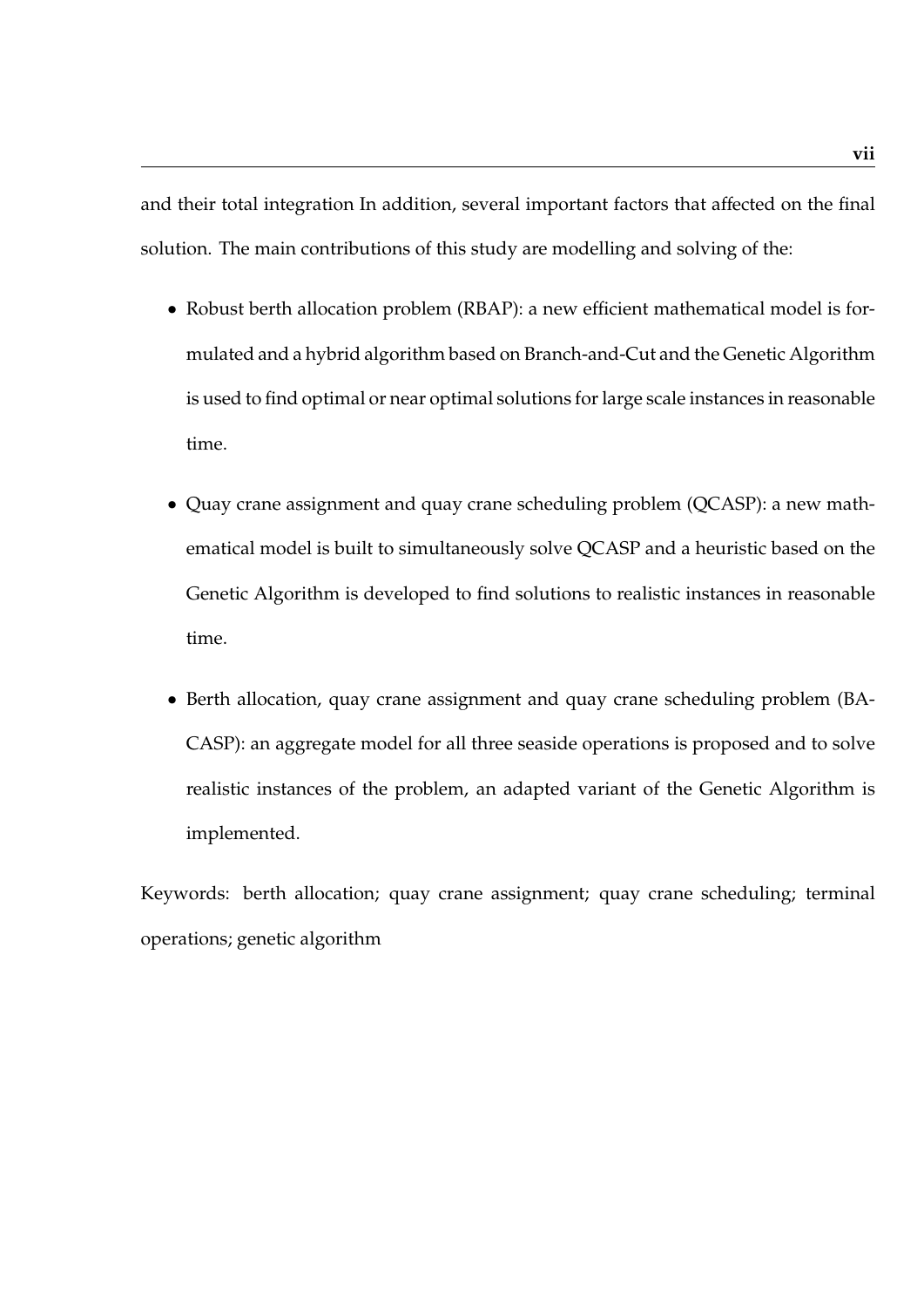## **Contents**

|                | Acknowledgements |                                                                         |                |
|----------------|------------------|-------------------------------------------------------------------------|----------------|
|                | Declaration      |                                                                         |                |
|                | Abstract<br>vi   |                                                                         |                |
| 1              |                  | Introduction                                                            | $\overline{2}$ |
|                | 1.1              | Containerization and Trends in Maritime Logistics: Research Background. | 2              |
|                | 1.2              | An Overview of the Container Terminal and Quayside Operations           | 6              |
|                | 1.3              |                                                                         | 9              |
| $\overline{2}$ |                  | <b>Literature Review</b>                                                | 13             |
|                |                  |                                                                         |                |
|                | 2.1              |                                                                         | 13             |
|                | 2.2              | The Quay Crane Assignment Problem (QCAP)                                | 17             |
|                | 2.3              |                                                                         | 18             |
|                | 2.4              | The Berth Allocation and Quay Crane Assignment Problem (BACAP)          | 21             |
|                | 2.5              | The Quay Crane Assignment and Scheduling Problem (QCASP)                | 23             |
|                | 2.6              | The Berth Allocation, Quay Crane Assignment and Quay Crane Scheduling   |                |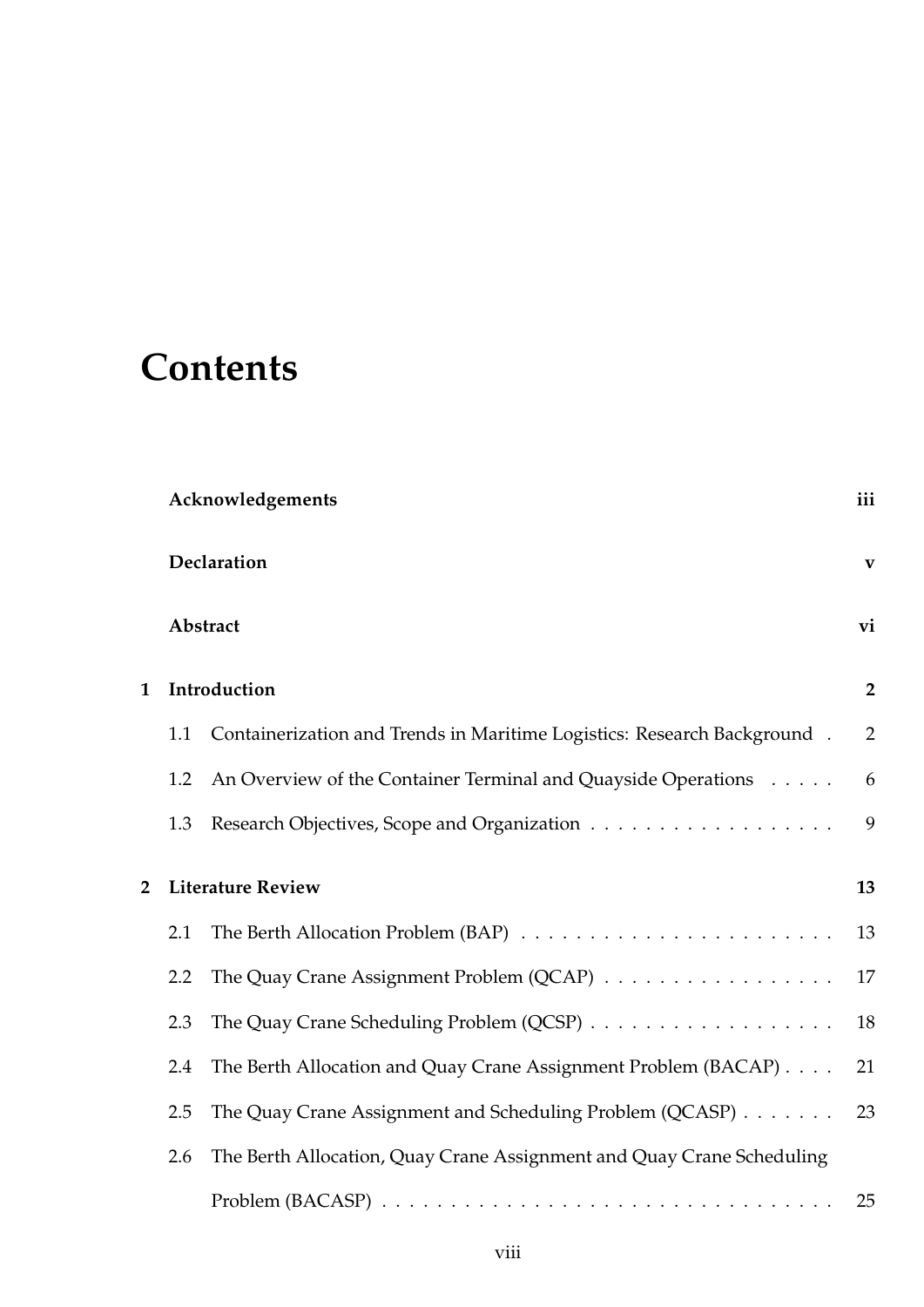#### **Contents ix**

|   | 2.7 |       |                                 | 28 |
|---|-----|-------|---------------------------------|----|
|   | 2.8 |       |                                 | 29 |
|   |     | 2.8.1 |                                 | 29 |
|   |     | 2.8.2 |                                 | 36 |
|   | 2.9 |       |                                 | 39 |
|   |     | 2.9.1 |                                 | 41 |
|   |     | 2.9.2 |                                 | 41 |
|   |     | 2.9.3 |                                 | 41 |
|   |     | 2.9.4 |                                 | 42 |
|   |     |       |                                 | 43 |
|   |     |       |                                 |    |
| 3 |     |       | Robust berth allocation problem | 44 |
|   | 3.1 |       |                                 | 44 |
|   | 3.2 |       |                                 | 47 |
|   |     | 3.2.1 |                                 | 47 |
|   |     | 3.2.2 |                                 | 48 |
|   |     | 3.2.3 |                                 | 49 |
|   |     | 3.2.4 |                                 | 49 |
|   |     | 3.2.5 |                                 | 50 |
|   | 3.3 |       |                                 | 53 |
|   | 3.4 |       |                                 | 54 |
|   |     | 3.4.1 |                                 | 54 |
|   |     |       |                                 |    |
|   |     | 3.4.2 |                                 | 55 |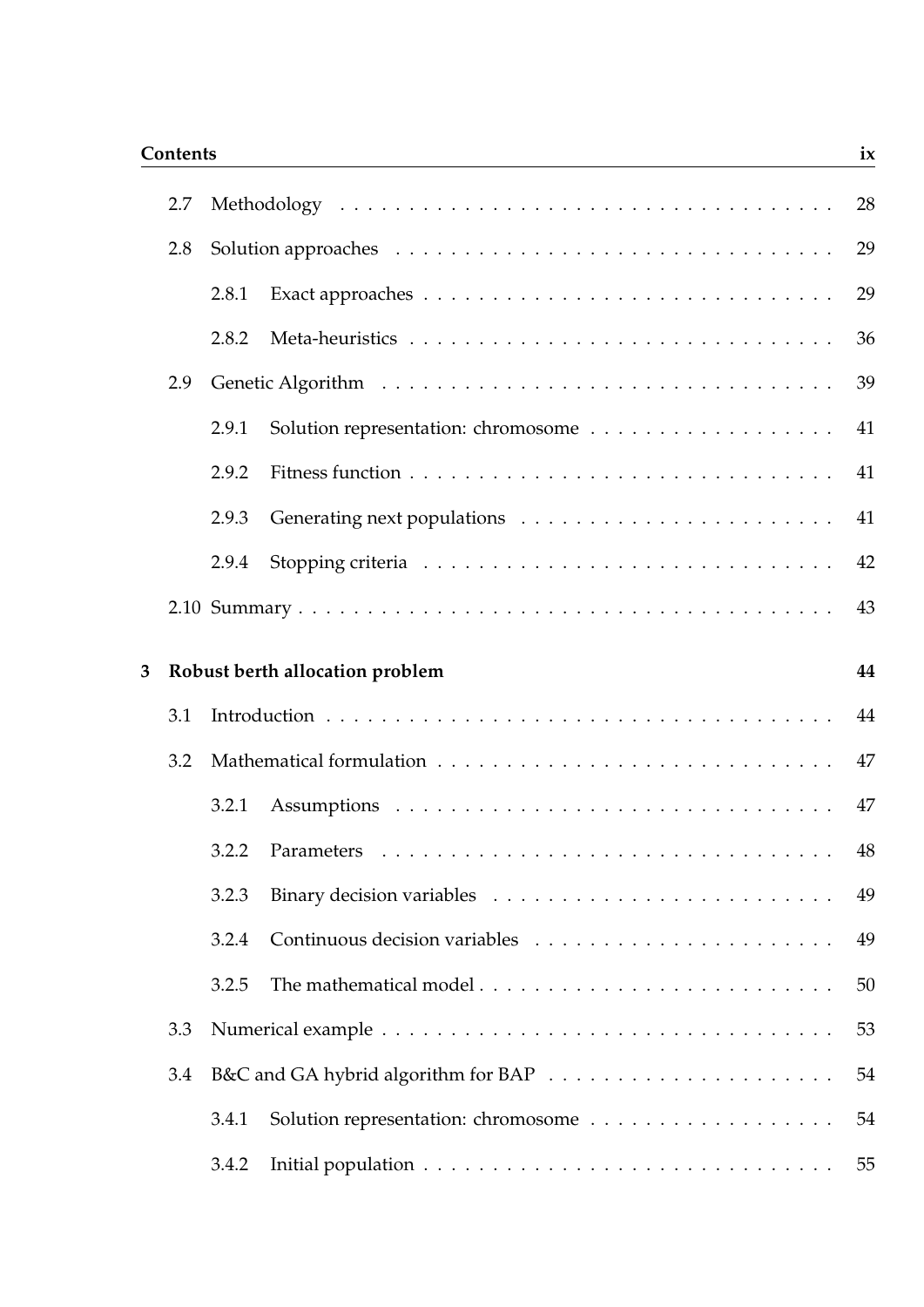|   |     | 3.4.3 |                                                         | 55 |
|---|-----|-------|---------------------------------------------------------|----|
|   |     | 3.4.4 |                                                         | 58 |
|   | 3.5 |       |                                                         | 60 |
|   | 3.6 |       |                                                         | 62 |
| 4 |     |       | Quay crane assignment and quay crane scheduling problem | 63 |
|   | 4.1 |       |                                                         | 63 |
|   | 4.2 |       |                                                         | 66 |
|   |     | 4.2.1 |                                                         | 67 |
|   |     | 4.2.2 |                                                         | 67 |
|   |     | 4.2.3 |                                                         | 68 |
|   |     | 4.2.4 |                                                         | 69 |
|   |     | 4.2.5 |                                                         | 70 |
|   |     | 4.2.6 | The mathematical model                                  | 70 |
|   | 4.3 |       |                                                         | 76 |
|   | 4.4 |       |                                                         | 78 |
|   |     | 4.4.1 |                                                         | 78 |
|   |     | 4.4.2 |                                                         | 80 |
|   |     | 4.4.3 |                                                         | 81 |
|   |     | 4.4.4 |                                                         | 82 |
|   | 4.5 |       |                                                         | 83 |
|   |     | 4.5.1 |                                                         | 84 |
|   | 4.6 |       |                                                         | 85 |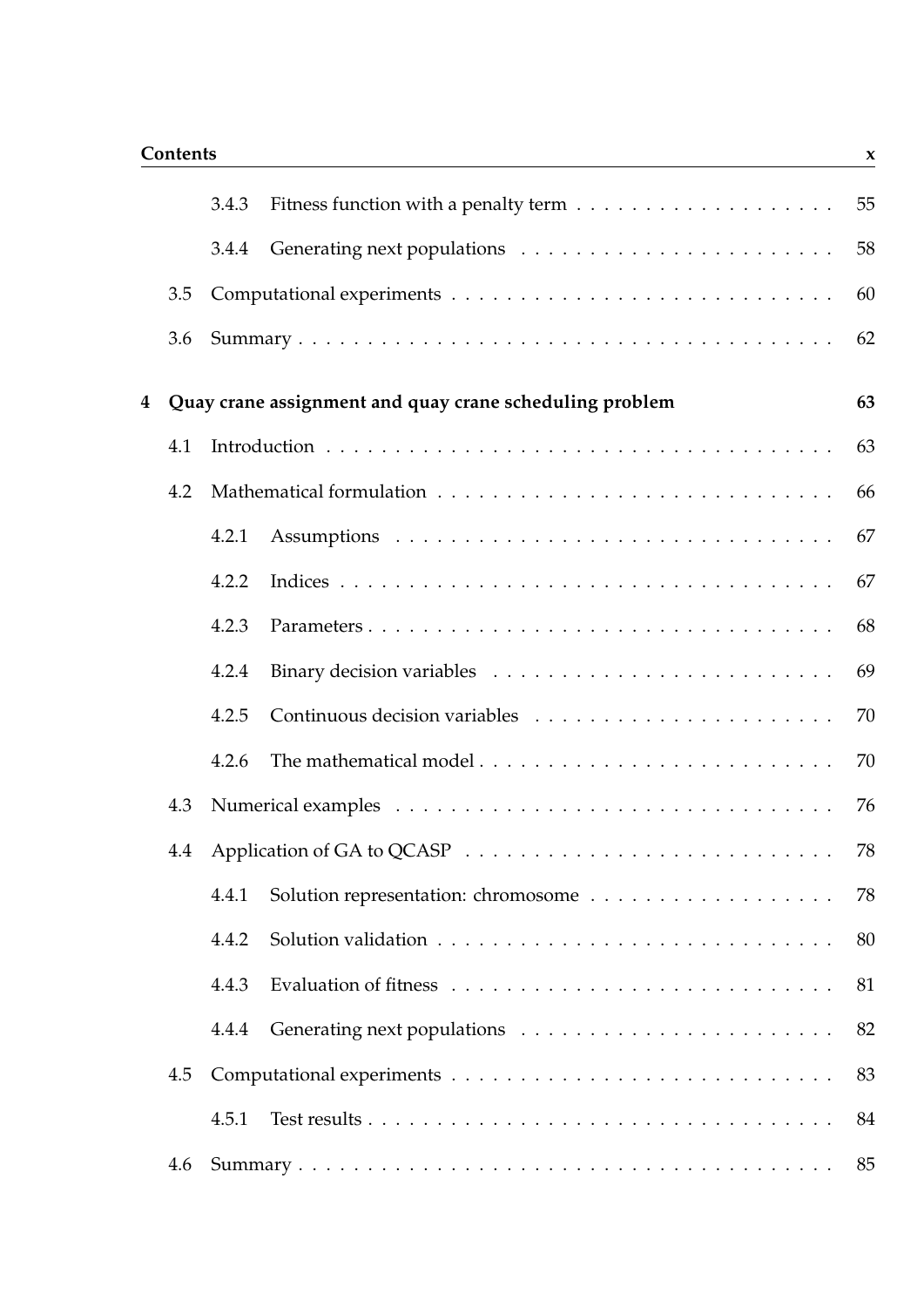#### **Contents xi**

| 5 |     |       | Berth allocation, quay crane assignment and quay crane scheduling problem | 87  |
|---|-----|-------|---------------------------------------------------------------------------|-----|
|   | 5.1 |       |                                                                           | 87  |
|   | 5.2 |       |                                                                           | 89  |
|   |     | 5.2.1 |                                                                           | 90  |
|   |     | 5.2.2 |                                                                           | 91  |
|   |     | 5.2.3 |                                                                           | 91  |
|   |     | 5.2.4 |                                                                           | 92  |
|   |     | 5.2.5 |                                                                           | 93  |
|   |     | 5.2.6 |                                                                           | 94  |
|   | 5.3 |       |                                                                           | 99  |
|   | 5.4 |       |                                                                           | 102 |
|   |     | 5.4.1 | Solution representation: chromosome 102                                   |     |
|   |     | 5.4.2 |                                                                           | 103 |
|   |     | 5.4.3 |                                                                           | 103 |
|   |     | 5.4.4 |                                                                           | 104 |
|   |     |       |                                                                           | 105 |
|   | 5.6 |       |                                                                           | 108 |
| 6 |     |       | <b>Conclusions and future work</b>                                        | 110 |
|   |     |       |                                                                           |     |
|   | 6.1 |       |                                                                           | 110 |
|   | 6.2 |       |                                                                           |     |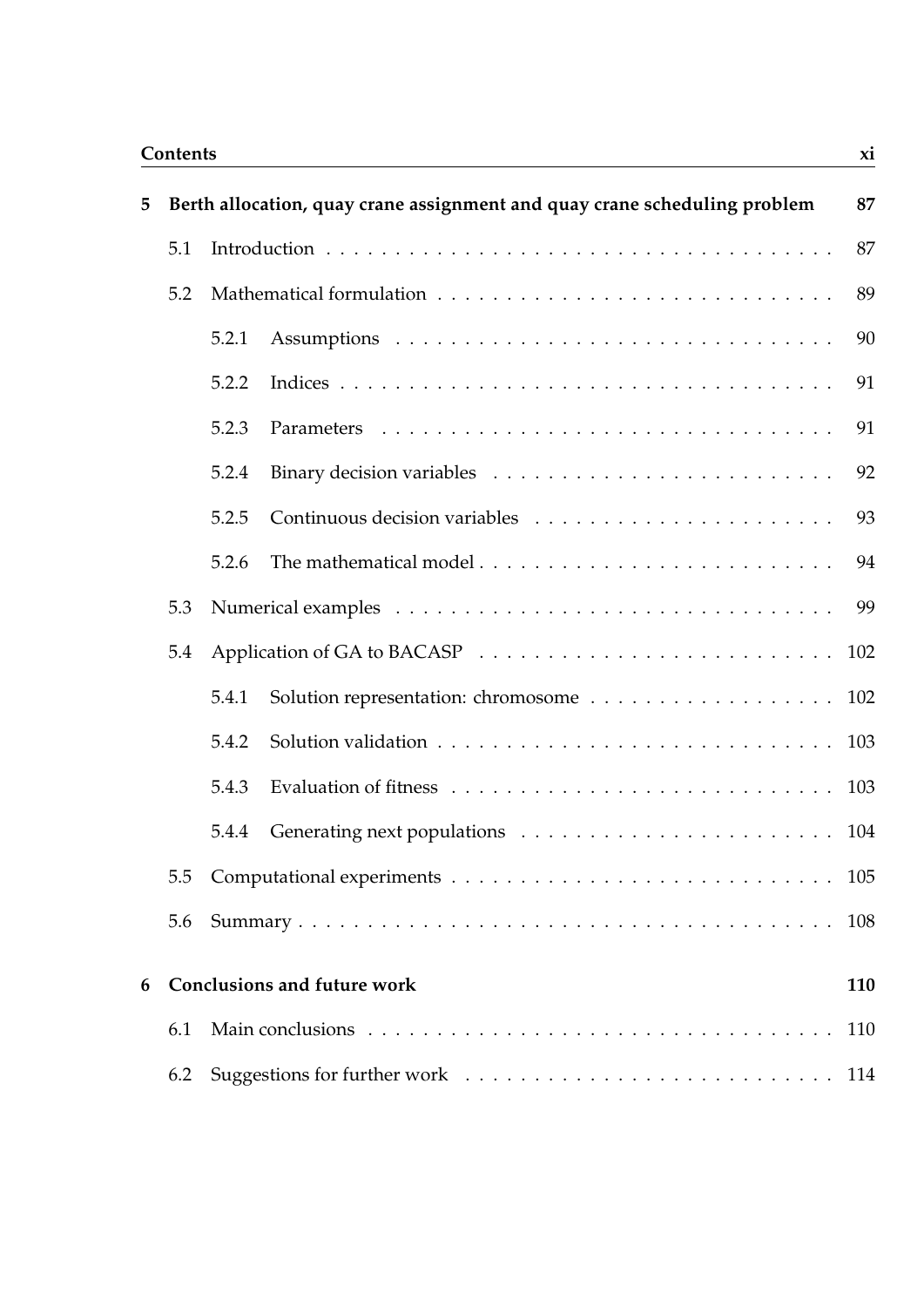# **List of Figures**

| 1.1 | The OECD Industrial Production Index and indices for world GDP, mer-                          |                |
|-----|-----------------------------------------------------------------------------------------------|----------------|
|     | chandise trade and seaborne shipments $(1975 - 2014)$ (base year $1990 = 100$ )               | $\overline{4}$ |
| 1.2 | Global containerized trade, 1996-2015 (million TEUs and percentage annual                     |                |
|     |                                                                                               | 5              |
| 1.3 | Schematic representation of a container terminal (Steenken et al., 2004)                      | 6              |
| 1.4 |                                                                                               | 8              |
| 3.1 | Illustration of no overlap in time between vessels $i$ and $j$                                | 51             |
| 3.2 | Illustration of overlap in time between vessels $i$ and $j$                                   | 51             |
| 3.3 | Illustration of no overlap in location between vessels $i$ and $j$                            | 52             |
| 3.4 | Illustration of overlap in location between vessels $i$ and $j$                               | 52             |
| 3.5 | Berthing plan when $\lambda = 0$ ; Obj.Fun = 75 (0 3 15 23 28 30 5 1 4 3 6 0) $\ldots \ldots$ | 54             |
| 3.6 | Berthing plan when $\lambda = 1$ ; Obj.Fun = 83 (0317262632514060) $\ldots \ldots$            | 54             |
| 3.7 | Berthing plan when $\lambda = 2$ ; Obj.Fun = 95 (0 3 19 29 29 36 5 1 4 0 6 0) $\ldots \ldots$ | 54             |
| 3.8 |                                                                                               | 55             |
| 3.9 |                                                                                               | 59             |
|     |                                                                                               | 59             |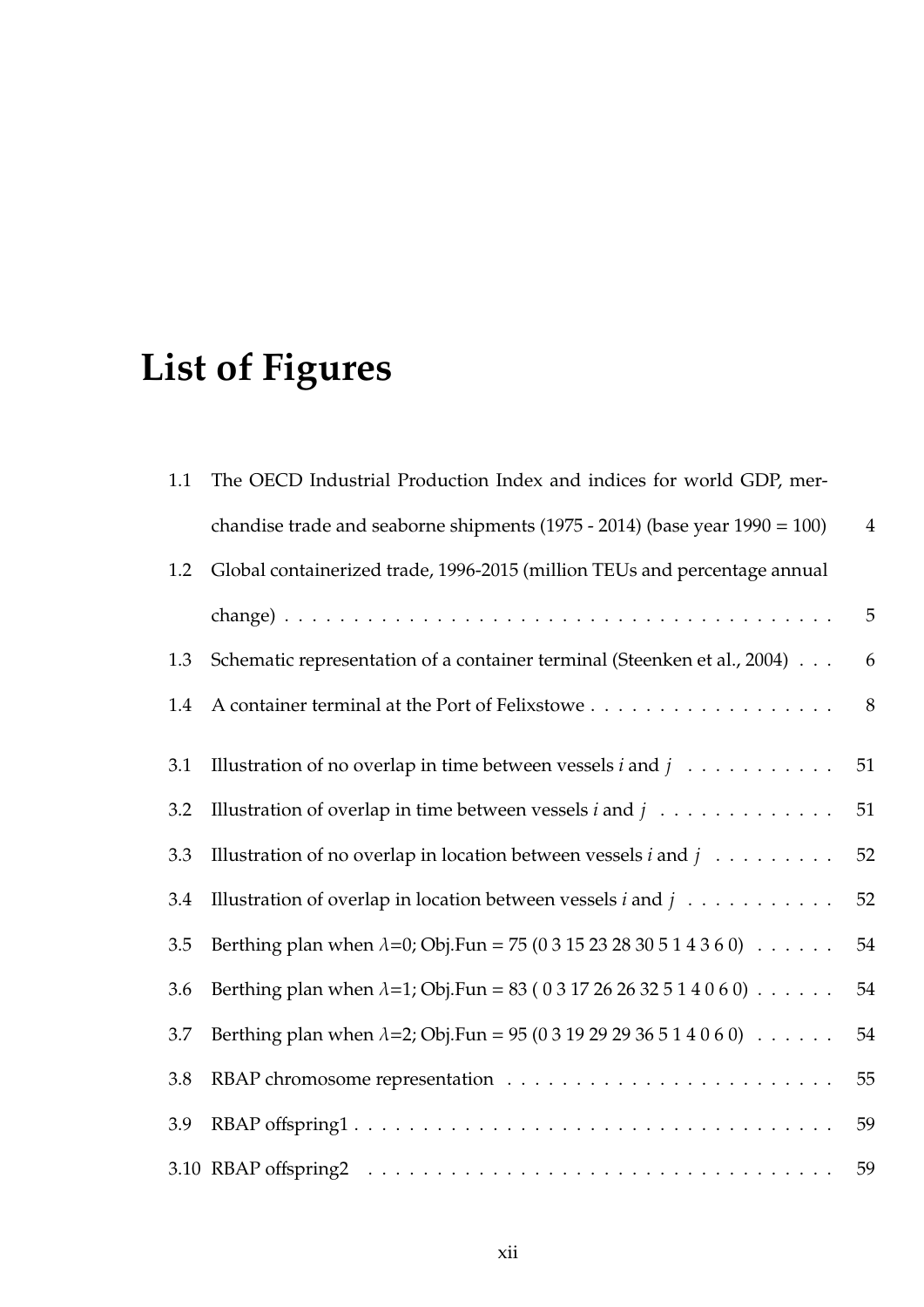|     |                                                                                              | 59  |
|-----|----------------------------------------------------------------------------------------------|-----|
| 4.1 | No time overlap between task $b_i$ on vessel $v_i$ and task $b_j$ on vessel $v_j$            | 74  |
| 4.2 | Time overlap between task $b_i$ on vessel $v_i$ and task $b_j$ on vessel $v_j \ldots \ldots$ | 74  |
| 4.3 | No location overlap between task $b_i$ on vessel $v_i$ and task $b_j$ on vessel $v_j$        | 75  |
| 4.4 | Location overlap between task $b_i$ on vessel $v_i$ and task $b_j$ on vessel $v_j$           | 75  |
| 4.5 | Model solution for fixed number of QC's of example 4.1                                       | 77  |
| 4.6 |                                                                                              | 77  |
| 4.7 | Model solution for fixed number of QC's of example 4.2                                       | 78  |
| 4.8 |                                                                                              | 78  |
| 4.9 |                                                                                              | 79  |
|     |                                                                                              | 82  |
|     |                                                                                              | 82  |
|     |                                                                                              | 83  |
| 5.1 | Illustration of the relationship among the quayside operations                               | 88  |
| 5.2 | Model solution for fixed number of QC's for example 5.1 100                                  |     |
| 5.3 |                                                                                              | 100 |
| 5.4 | Model solution for fixed number of QC's for example 5.2                                      | 101 |
| 5.5 |                                                                                              | 101 |
| 5.6 |                                                                                              | 102 |
| 5.7 |                                                                                              | 104 |
| 5.8 |                                                                                              | 105 |
| 5.9 |                                                                                              | 105 |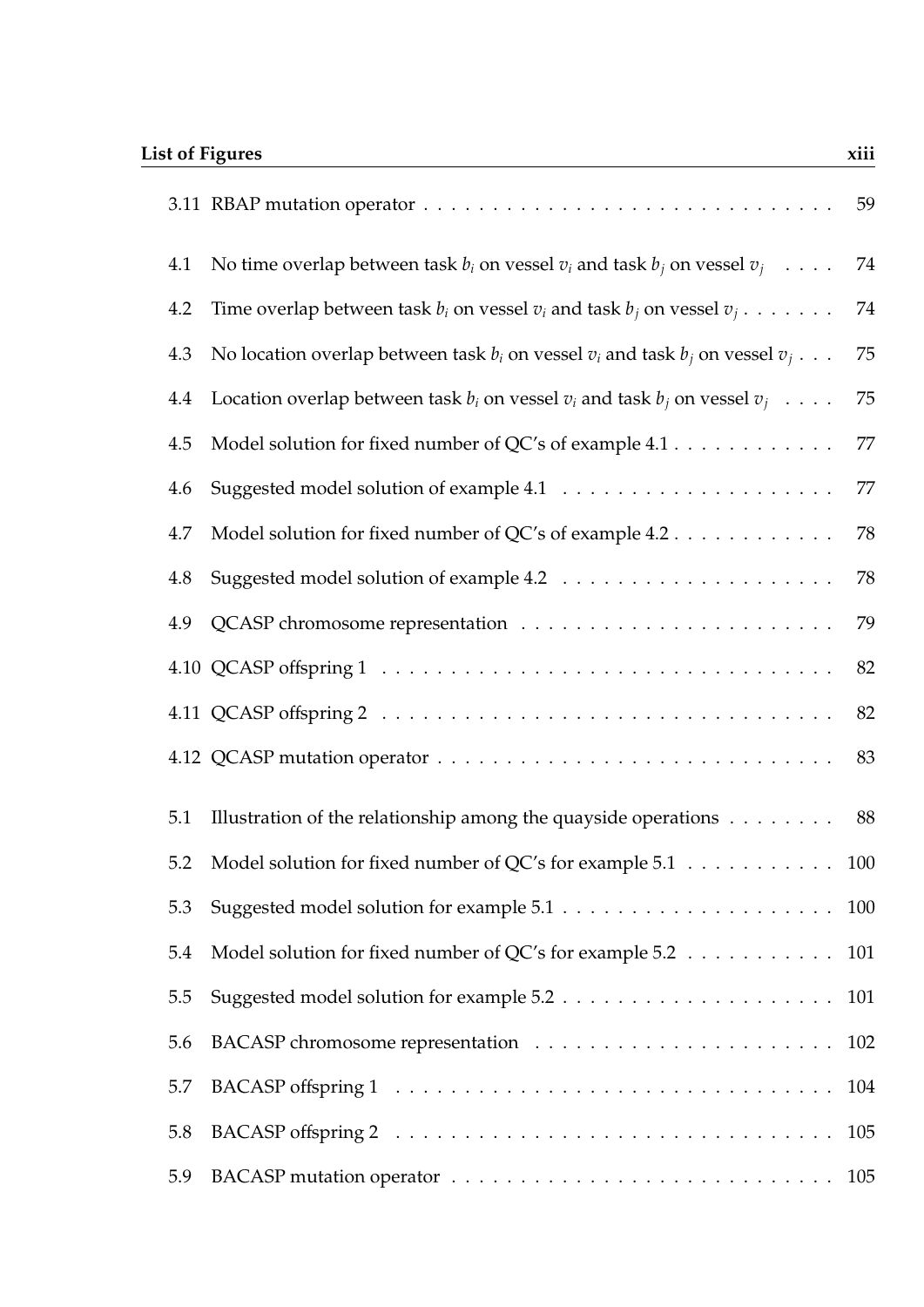## **List of Tables**

| 4.3 Computational results for small scale instances of QCASP 85   |  |
|-------------------------------------------------------------------|--|
| 4.4 Computational results for large scale instances of QCASP 85   |  |
|                                                                   |  |
|                                                                   |  |
| 5.3 Computational results for small scale instances of BACASP 107 |  |
| 5.4 Computational results for large scale instances of BACASP 107 |  |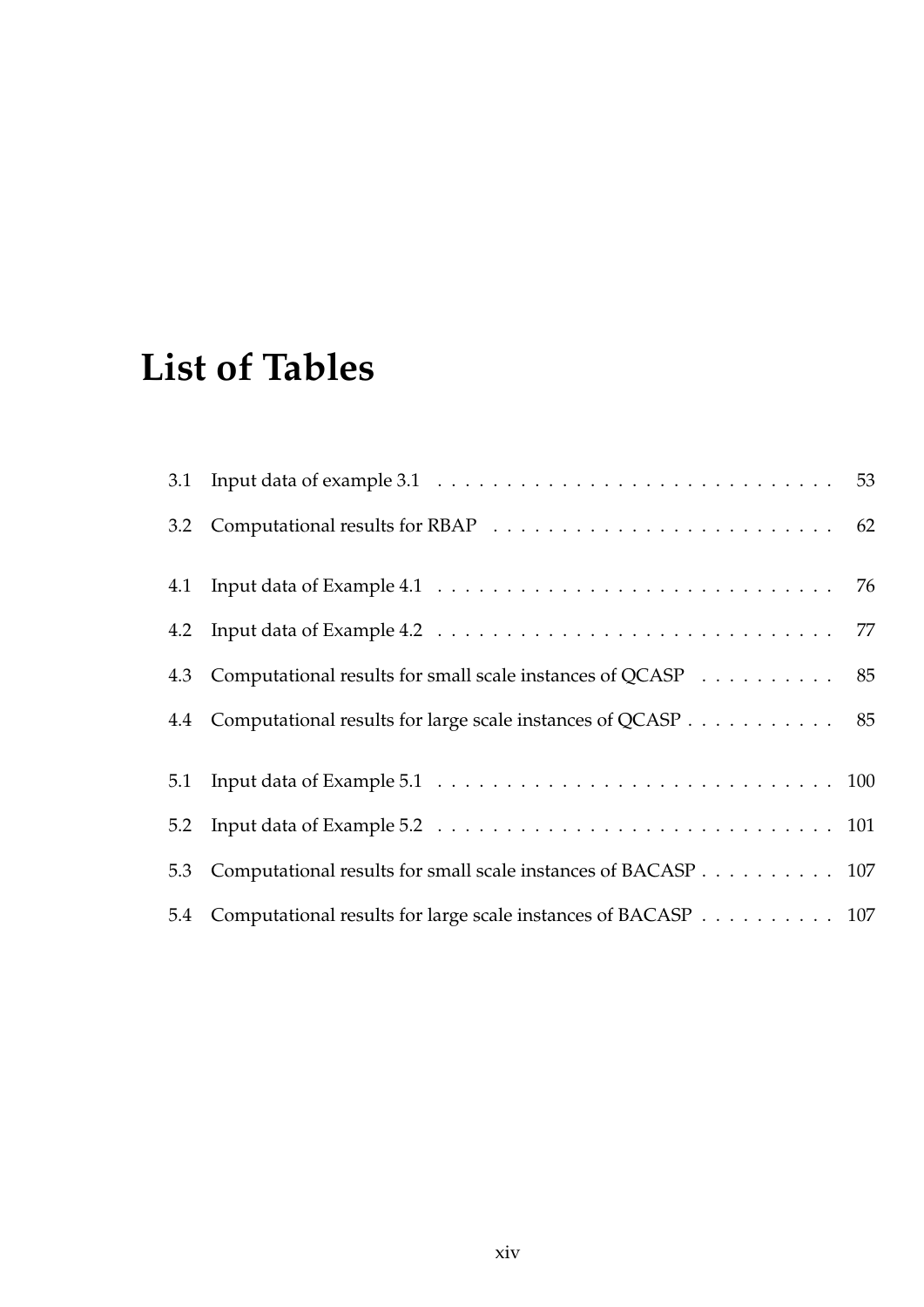## **List of Acronyms**

| <b>BACAP</b>   | Berth Allocation and Quay Crane Assignment Problem      |
|----------------|---------------------------------------------------------|
| <b>BACASP</b>  | Berth Allocation, Quay Crane Assignment and Quay        |
|                | <b>Crane Scheduling Problem</b>                         |
| <b>BAP</b>     | <b>Berth Allocation Problem</b>                         |
| <b>B&amp;B</b> | <b>Branch and Bound</b>                                 |
| B&C            | <b>Branch and Cut</b>                                   |
| <b>CBC</b>     | <b>Combinatorial Benders' Cuts</b>                      |
| <b>GA</b>      | Genetic Algorithm                                       |
| <b>GDP</b>     | Gross domestic product                                  |
| <b>GRASP</b>   | Greedy Randomized Adaptive Search Procedure             |
| <b>ILP</b>     | <b>Integer Linear Programming</b>                       |
| LP             | <b>Linear Programming</b>                               |
| <b>MILP</b>    | Mixed Integer Linear Programming                        |
| <b>QCAP</b>    | Quay Crane Assignment Problem                           |
| <b>QCASP</b>   | Quay Crane Assignment and Quay Crane Scheduling Problem |
| <b>QCSP</b>    | Quay Crane Scheduling Problem                           |
| <b>RBAP</b>    | <b>Robust Berth Allocation Problem</b>                  |
| <b>TEU</b>     | <b>Twenty-foot Equivalent Unit</b>                      |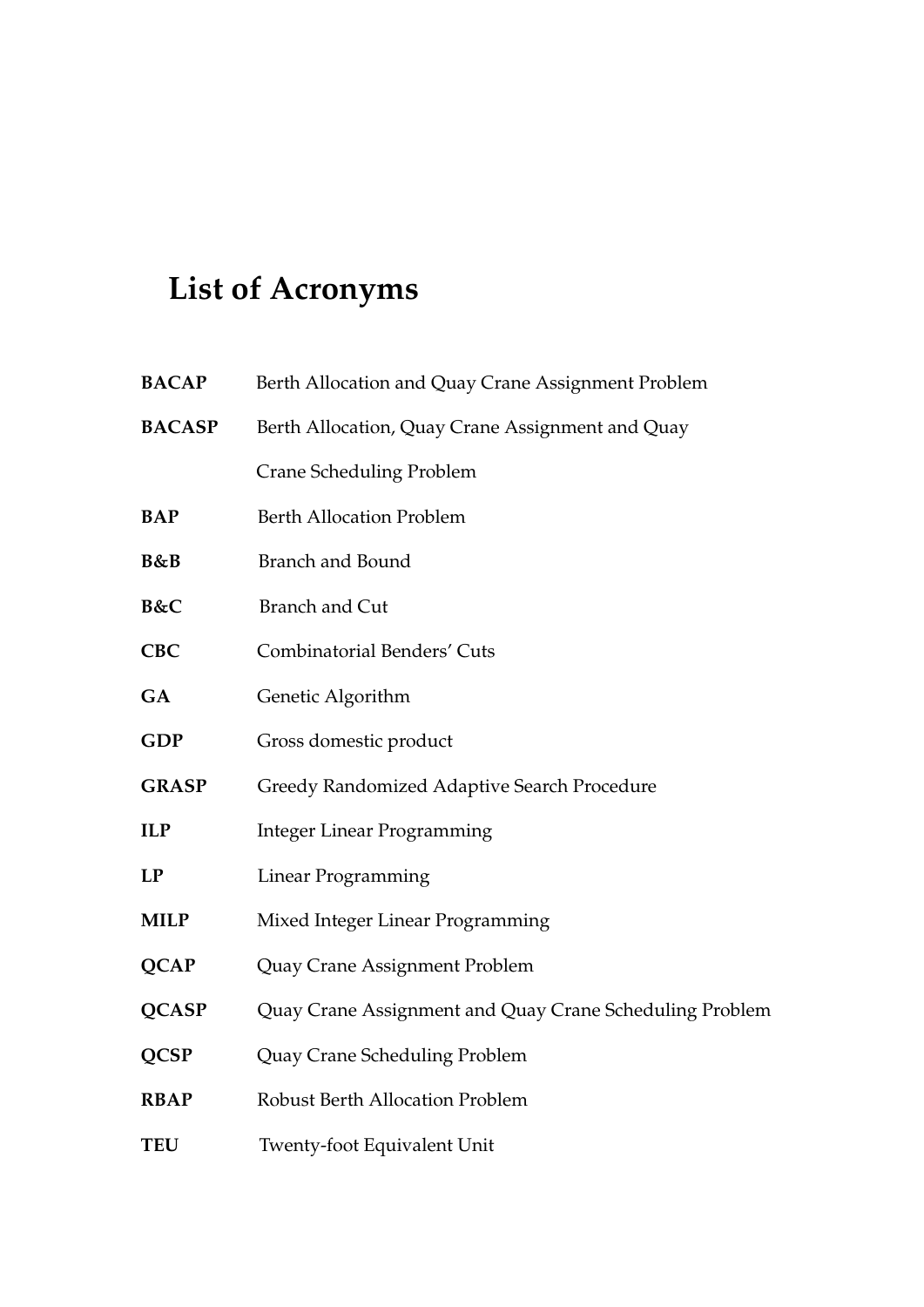#### **Chapter 1**

## **Introduction**

# **1.1 Containerization and Trends in Maritime Logistics: Research Background**

The transportation of general cargo underwent a huge change towards the end of the 1950s with the appearance of the first ocean container ships. Prior to this, the handling and transportation of general cargo was a very slow and labour-intensive procedure. The majority of cargo was moved using building pallets and cranes, which hoisted them into the ships holds. This meant that the cargo being transported was susceptible to damage. The introduction of containers meant that cargo could be handled in a quick and simple manner. Containers also helped to facilitate the international transport of goods. The cargo was loaded at the dispatch site and only unpacked when it reached its collection point. Containers come in the form of metal boxes and have uniform measurements.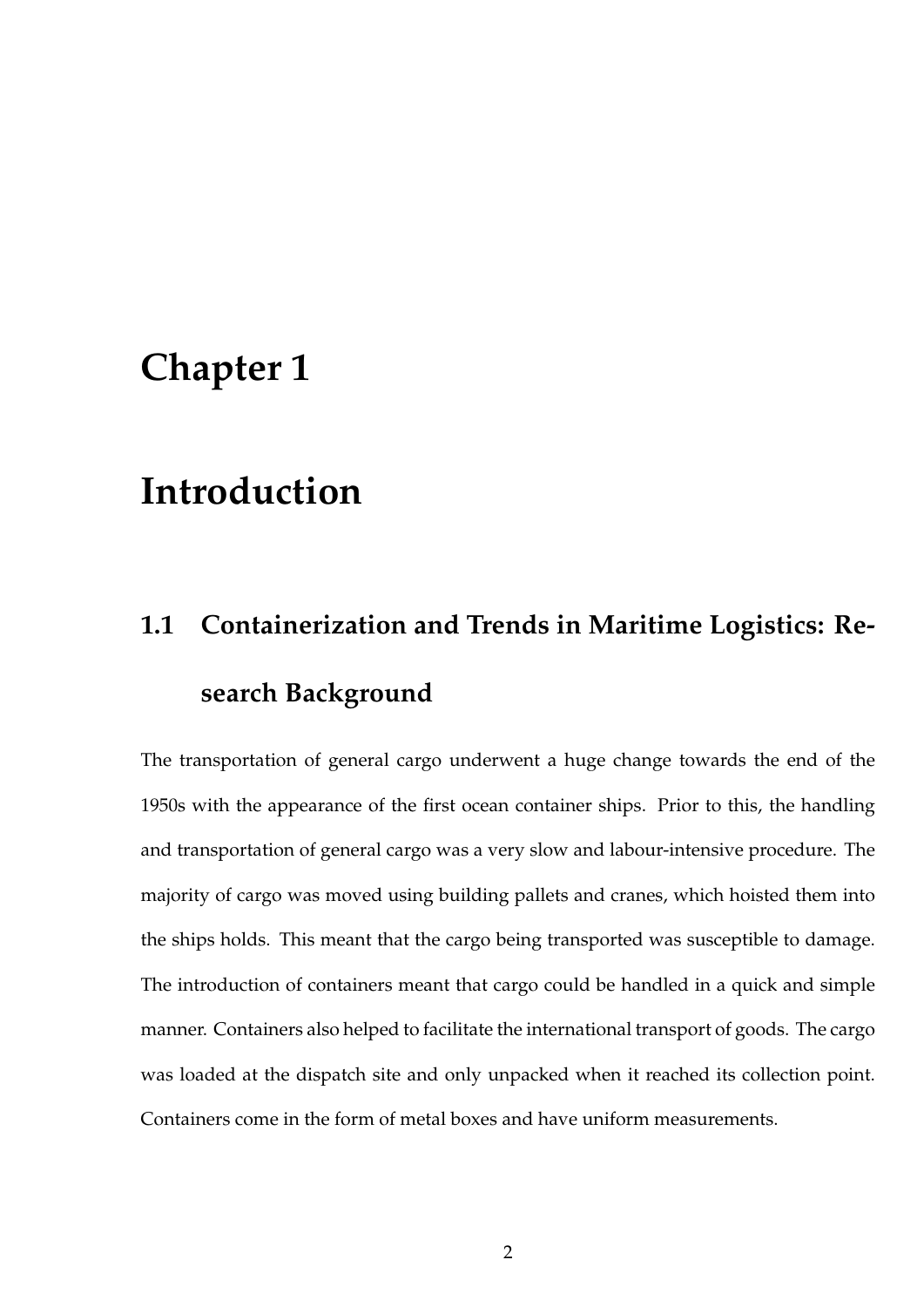The five typical lengths include 20ft, 40ft, 45ft, 48ft and 53ft. The latter two sizes are not used for global shipping but are generally used in domestic rail freight transport. Twentyfoot Equivalent Units (TEU) are the standard units that are used to describe container capacity and throughput measurements. One TEU is equivalent to one standard 20ft long, 8ft wide container, although TEUs are rough measures. Different types of goods require specialised containers. For example, frozen goods require temperature-controlled containers, these are referred to as reefers, which is a shortened term for refrigerated containers. Organic product may be shipped in ventilated containers, bulk minerals may be transported in open-top bulktainers and tank containers may be used for bulk liquids or gases.

During the 1990s there was major growth in the area of global container transportation. As a result, container terminal operators and ocean carriers experienced certain changes in the way their businesses were run. In order to meet ever-increasing shipping demands, carriers reacted by introducing new routes and more regular services. As a result, ocean carriers and freight service companies ploughed money into new equipment and state-ofthe-art Decision Support Systems (DSS). Container vessels also increased in size to meet this demand, with so-called mega-ships of up to 18,000 TEUs being built [1].

More than 80% of global commodities are transported via the sea, resulting in the extensive and significant growth of international seaborne trade. Figure 1.1 illustrates the developing relationship between the growth in world GDP and seaborne trade between 1975 and 2014, as highlighted in the 2015 report of the United Nations Conference on Trade and Development (UNCTAD) [85].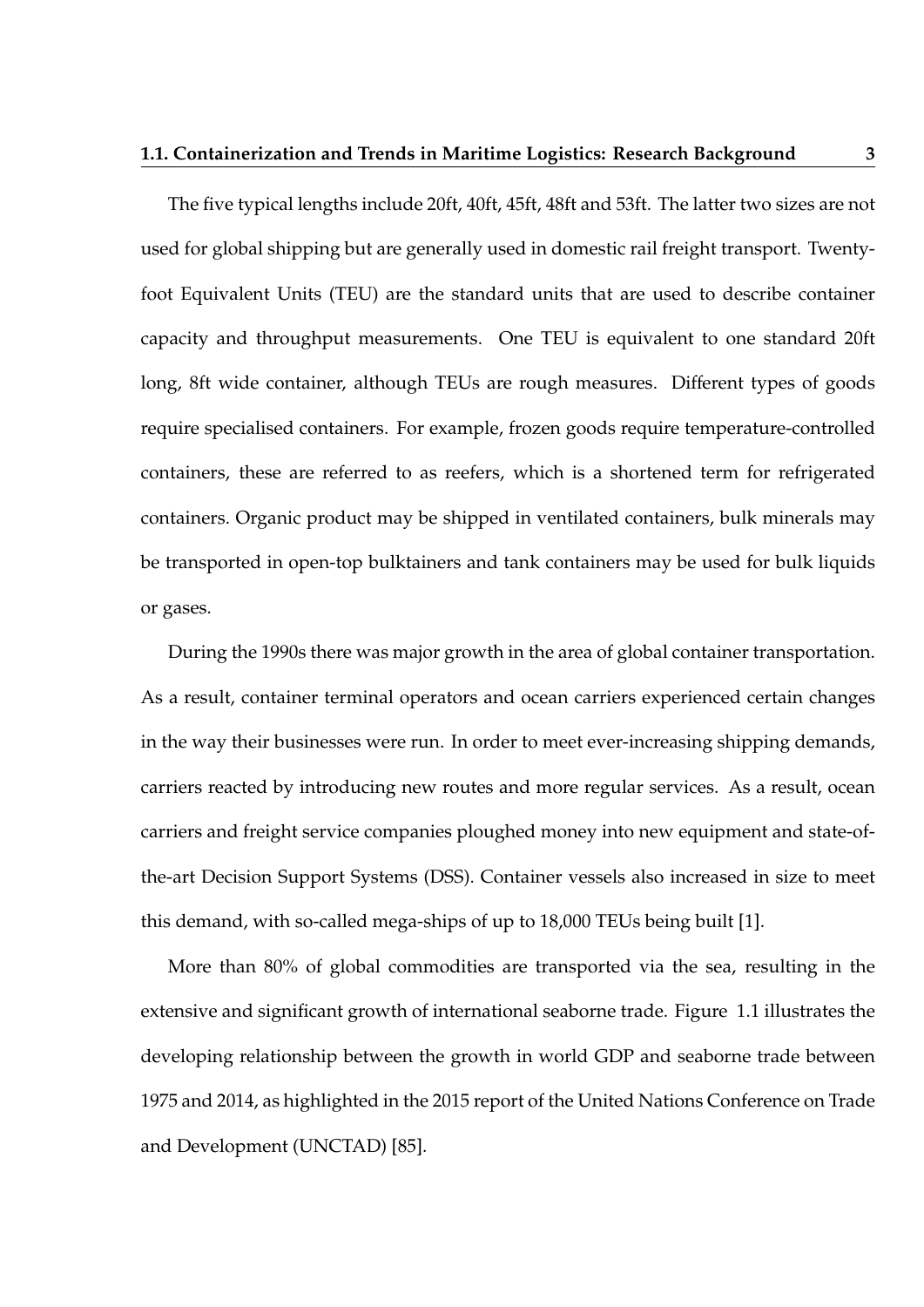

**Figure 1.1:** *The OECD Industrial Production Index and indices for world GDP, merchandise trade and seaborne shipments (1975 - 2014) (base year 1990* = *100)*

In recent times, the receptivity of trade to GDP growth may have diminished. Nonetheless, the need for ocean carriers and the volumes of international seaborne trade are dictated by worldwide economic expansion and trading requirements. According to initial figures, it has been estimated that the volume of world seaborne shipments in 2014 grew at the same rate as in 2013 namely by 3.4%. Extensions to volumes surpassed 300 million tons, bringing the total to 9.84 billion. According to UNCTAD 2015, this represents approximately four fifths of total world merchandise trade (UNCTAD,2015) [85].

Before the world financial crisis of 2008, global seaborne trade was experiencing a boom. Indeed, by 2007 world seaborne trade amounted to approximately 8.02 billion tons of cargo. It was a different story in 2009, however, when the world GDP decreased by 1.9% and the biggest reduction in global yield was reported since the 1930s. Subsequently, world seaborne trade experienced a major decline in 2009 with a drop in volume of 4.5% [27].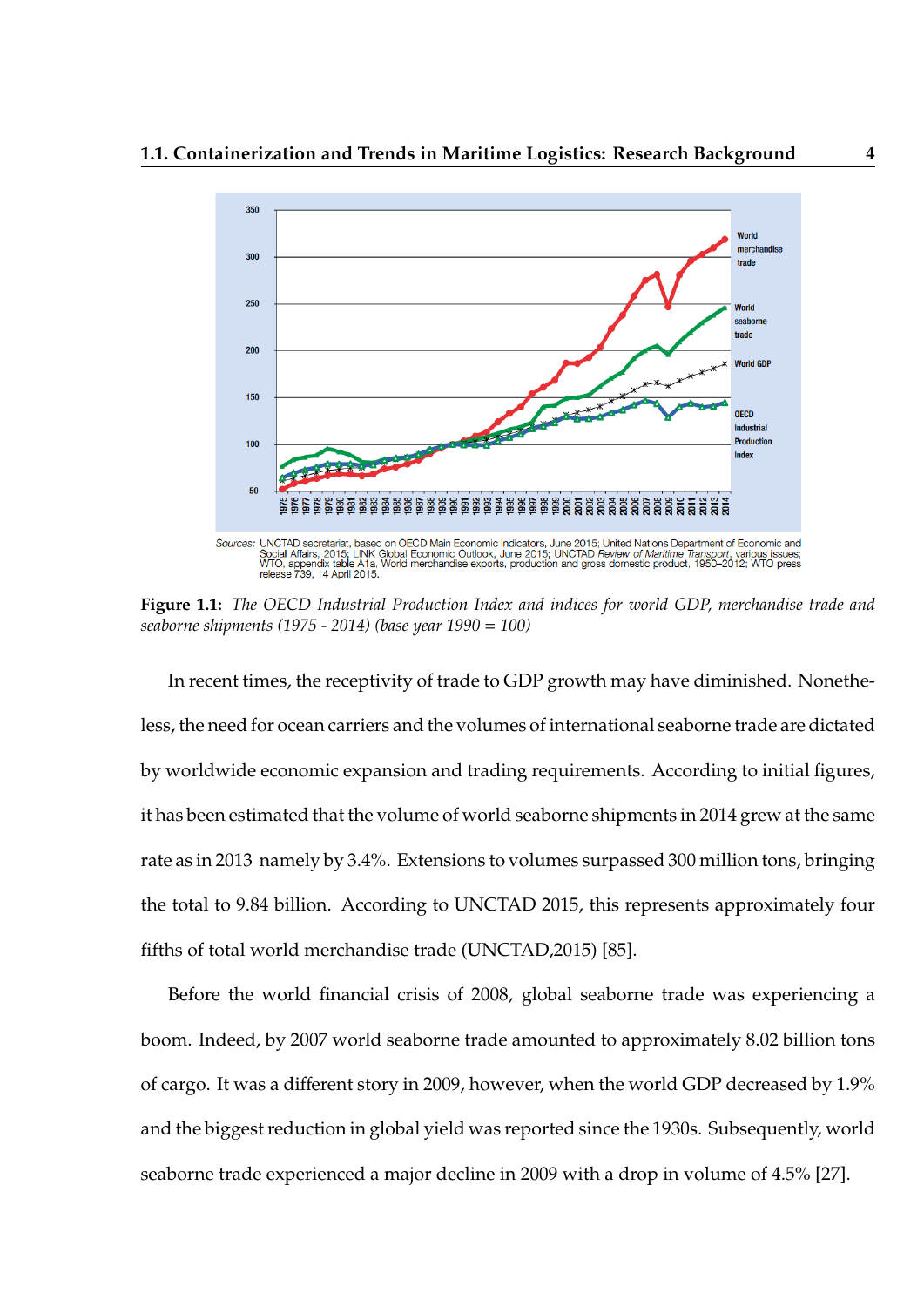As part of the infrastructure of worldwide containerised shipping, port container terminals act as important links between land transportation and seaborne shipping. There has been significant growth in the area of port container handling as a result of container trade growth. Due to major increases in the transshipment of goods at container terminals, steps have been made to try to expand the throughput of ports. Reportedly, global containerised trade grew by approximately 5.3% in 2014, stretching to 171 million TEUs (UNCTAD,2015) [85]. See Figure 1.2.



**Figure 1.2:** *Global containerized trade, 1996-2015 (million TEUs and percentage annual change)*

A two-year study into the future of the maritime industry predicted that by the year 2030 global seaborne trade will stand at between 19 and 24 billion tons a year. At present this figure stands at 9 billion tons with approximately 90% of world trade by volume being transported by sea [12].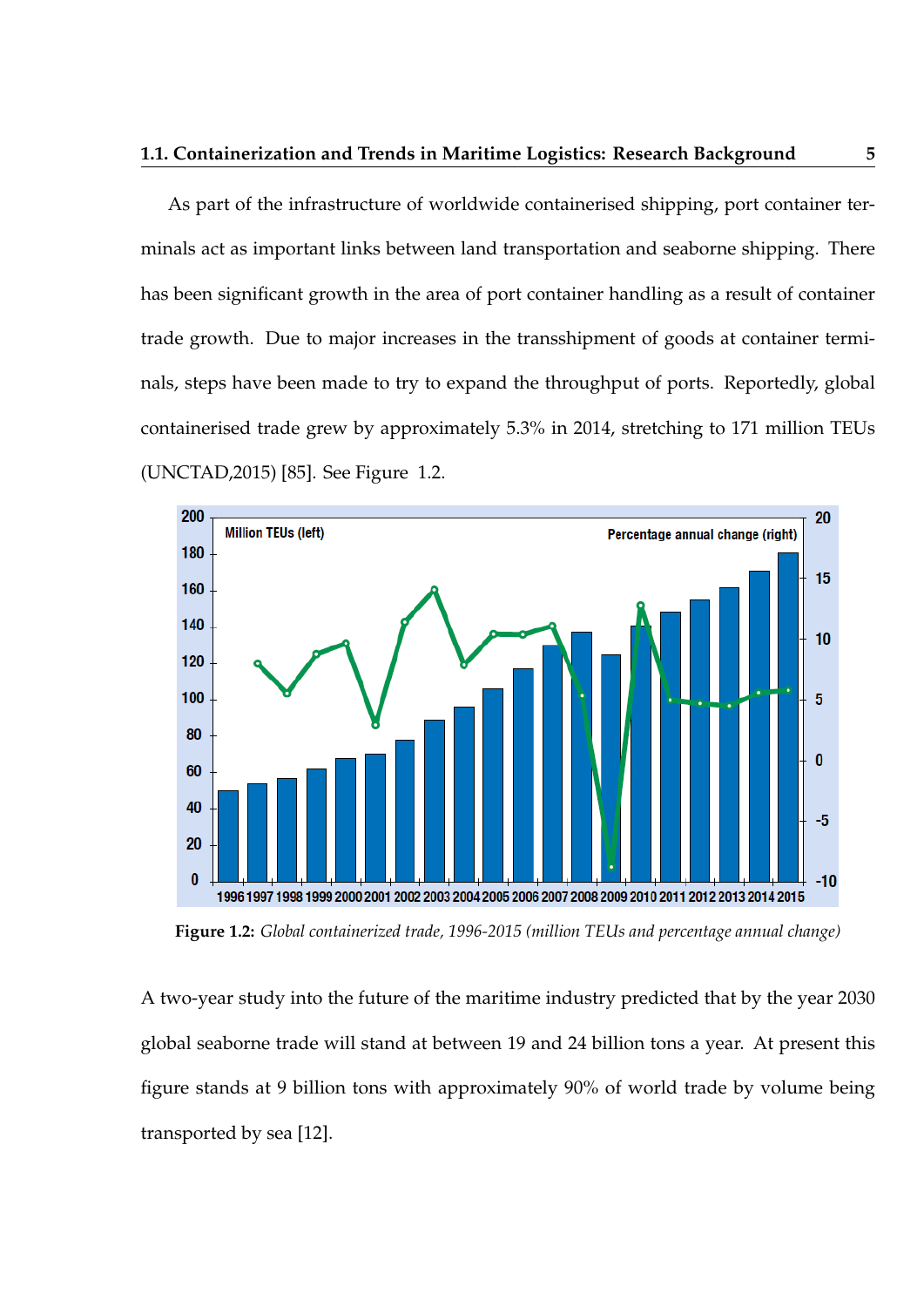# **1.2 An Overview of the Container Terminal and Quayside Operations**

There are two scarce resources that need to be utilized with care along the quay of port container terminals, berths and quay cranes. The berth is a platform (a linear stretch) where arriving vessels will be moored. Quay cranes are industry-standard equipment for loading and discharging containers to/from vessels. A quay crane is a special type of gantry crane having a large steel frame, which is positioned along the wharf (or quay) alongside a berthed vessel. Quay cranes are very expensive (around 6 million British pound per individual machine) and quay cranes along the berth are mounted on the same track, which forbids them from crossing each other at any instant. Traditionally, there are three key problems needed to be addressed for quayside operations: the Berth Allocation Problem (BAP), the Quay Crane Assignment Problem (QCAP) and the Quay Crane Scheduling Problem (QCSP).



**Figure 1.3:** *Schematic representation of a container terminal (Steenken et al., 2004)*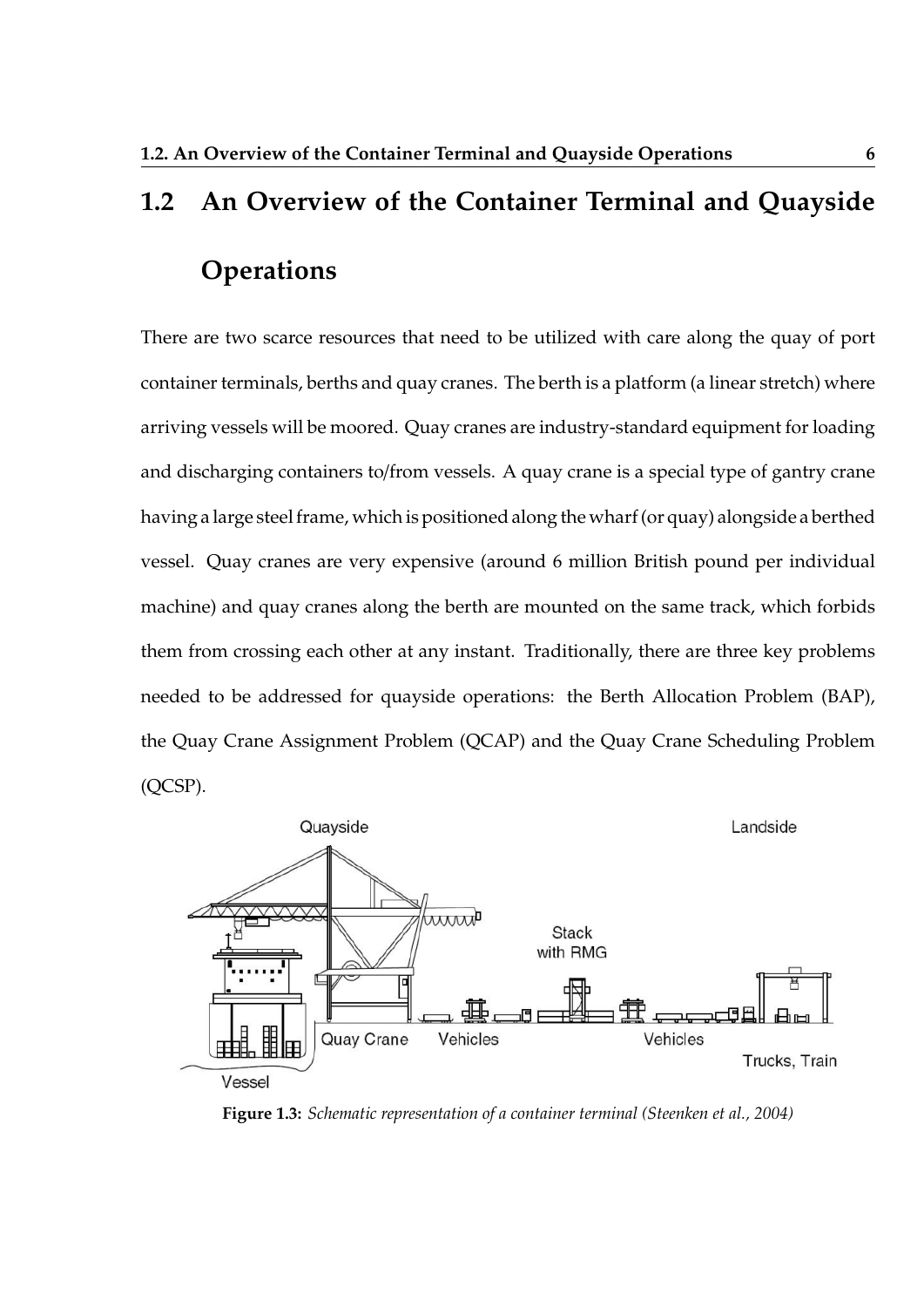Once a vessel arrives at the container terminal (port), a number of containers must be unloaded/loaded from/onto the vessel to the storage yard and vice versa. The yard is storage space at the port where containers are stored temporarily until they are transferred to their destinations. How far the berthing position is from the yard storage space impacts on the time required to move a container and therefore the efficiency of processing a vessel. As a result, a "best berthing position" is nominated for every single incoming vessel, which is the closest berth position to the allocated yard storage space. If the best berthing position cannot be guaranteed, a "movement cost" for the additional time and effort for moving the container would have to be paid. To complete the seaside operations, there is a number of quay cranes which will be used to unload/load these containers from the deck of vessels and vice versa.

The problem of BAP determines the berthing times and position for a set of vessels within the planning horizon. This is done by taking into consideration some factors such as the length, the expected arrival/departure time and the processing time of each vessel. The vessel has to be moored for unloading/loading the containers when it arrives at a seaport. For this purpose, a number of berths are constructed at container terminals. No doubt, the utilization of berths has its immediate impact on the overall utilization of the terminal. Accordingly, on the operational level, the decision of allocating berth space for vessels is crucial.

The QCAP, also referred to as the crane split problem [27], is the decision to allocate quay cranes to container vessels with respect to the constraints of quay crane availability and accessibility. There are two reasons preventing the decision makers from assigning too many quay cranes to a vessel. The first reason is the cost of building quay cranes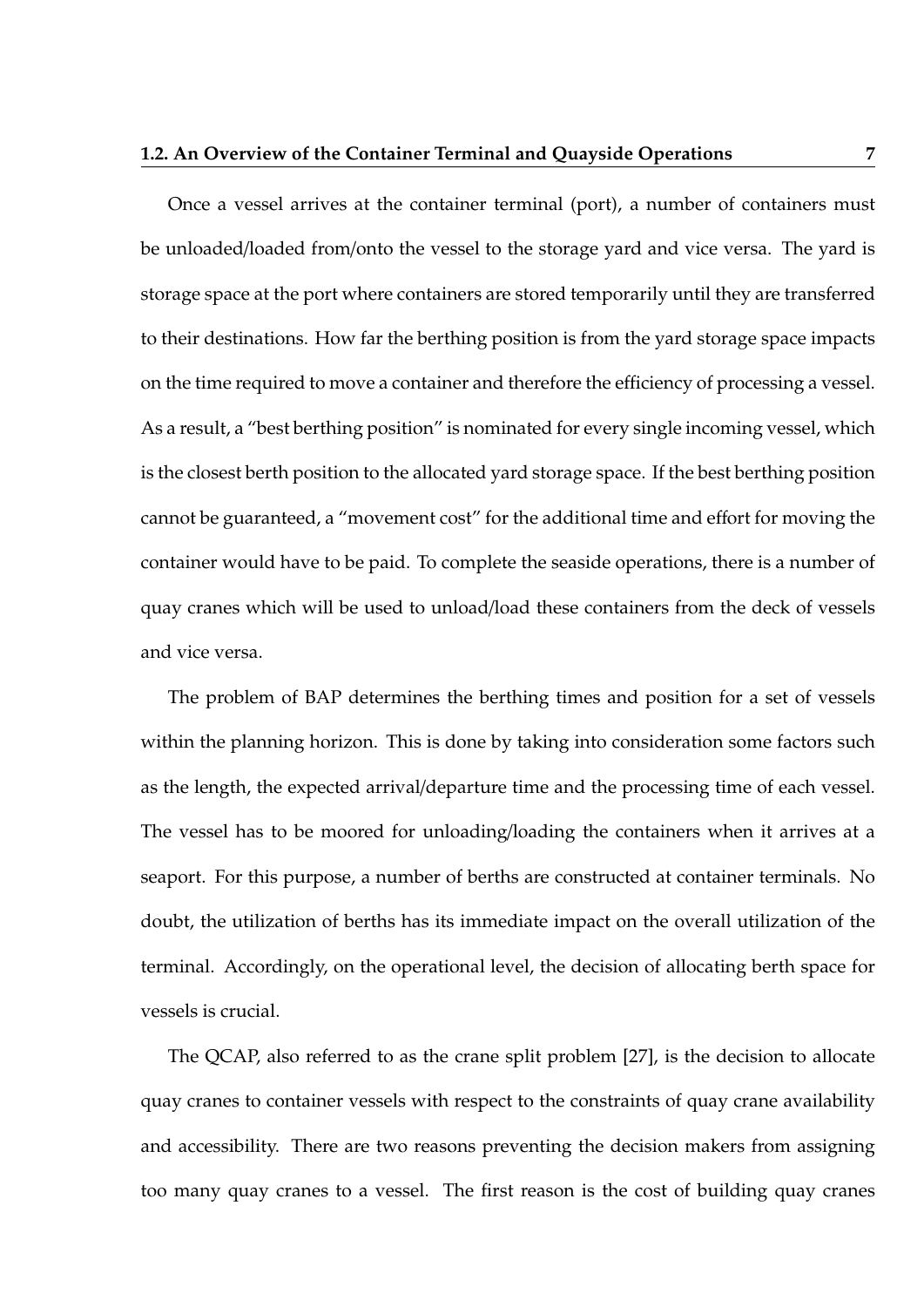which is very expensive and the second one is the quay crane constraints. However, if the number of quay cranes assigned to a vessel was too low, the vessel will spend more time on handling. Accordingly, the tardiness of the vessel will affect the operators of this vessel and at the same time, the container terminal plan since other vessels will have to wait until this vessel handling finishes. The opposite case is when the number of quay cranes which are assigned to a vessel is more than the number that it is needed, this leads to a high handling cost for this vessel following the high working cost of these quay cranes. Consequently, vessels that need to be handled after this vessel, will moor and wait until the quay cranes become available.

The QCSP, given the fixed number of quay cranes deployed to a certain vessel, the target is to schedule each quay crane of the vessel to a task (bay) so as to perform the tasks in an optimal sequence. With the optimal sequence, the processing time of the vessel can be minimized.



**Figure 1.4:** *A container terminal at the Port of Felixstowe*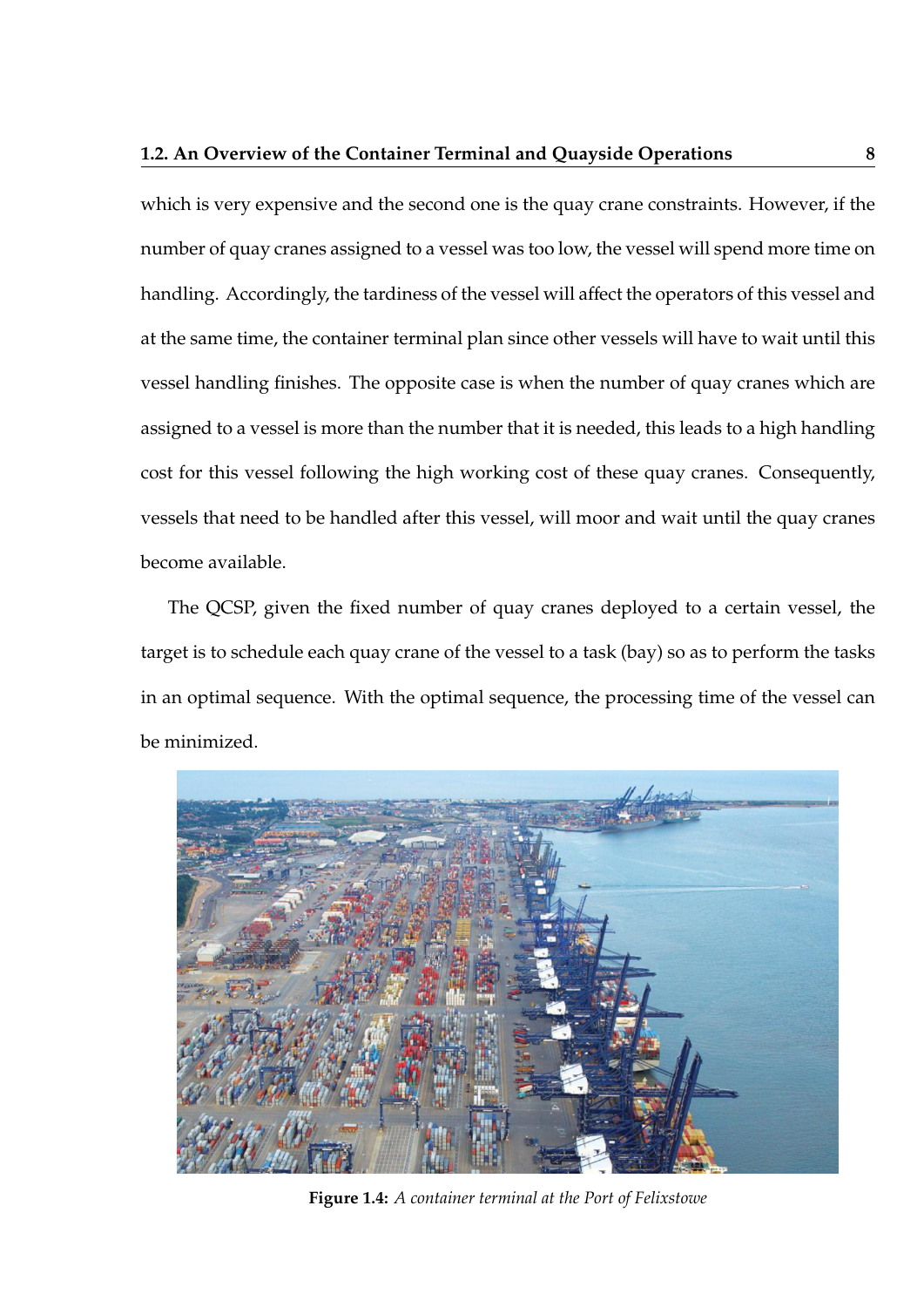#### **1.3 Research Objectives, Scope and Organization**

Growth in globalization has significantly increased the demand for containerized maritime transport services. As a result, the competition among port container terminals has become acute, which drives the managers in port container terminals to pursue seamless flows of containers through terminals to keep the operational costs as low as possible. To this end, operational research and optimization methods have become very important in the operations management in port container terminals. From the angle of operations research and management science, this thesis aims to design models and devise the corresponding solving methods for the quayside operations in port container terminals. This enables port managers to come up with viable and cost-effective scheduling plans for quayside operation problems in a rapid manner.

As mentioned before, berths and quay cranes are the most crucial resources at a container terminal. They are not only the most expensive equipment, but also the initiates of container flow within the terminal. Efficient and effective utilization of berths and quay cranes is therefore essential for overall port throughput. Many researchers have concentrated on berth and quay crane planning; however, recent trends and changes in maritime logistics, like the introduction of integrating the seaside operations problems of flexible continuous berth structures, have created gaps in the current literature. In this thesis, we hope to fill many of these gaps.

The seaside operations are currently solved individually. Decision makers at the container terminals, however, prefer to solve these operations problem in an aggregate way in order to manage the port near optimality. This thesis presents a comprehensive study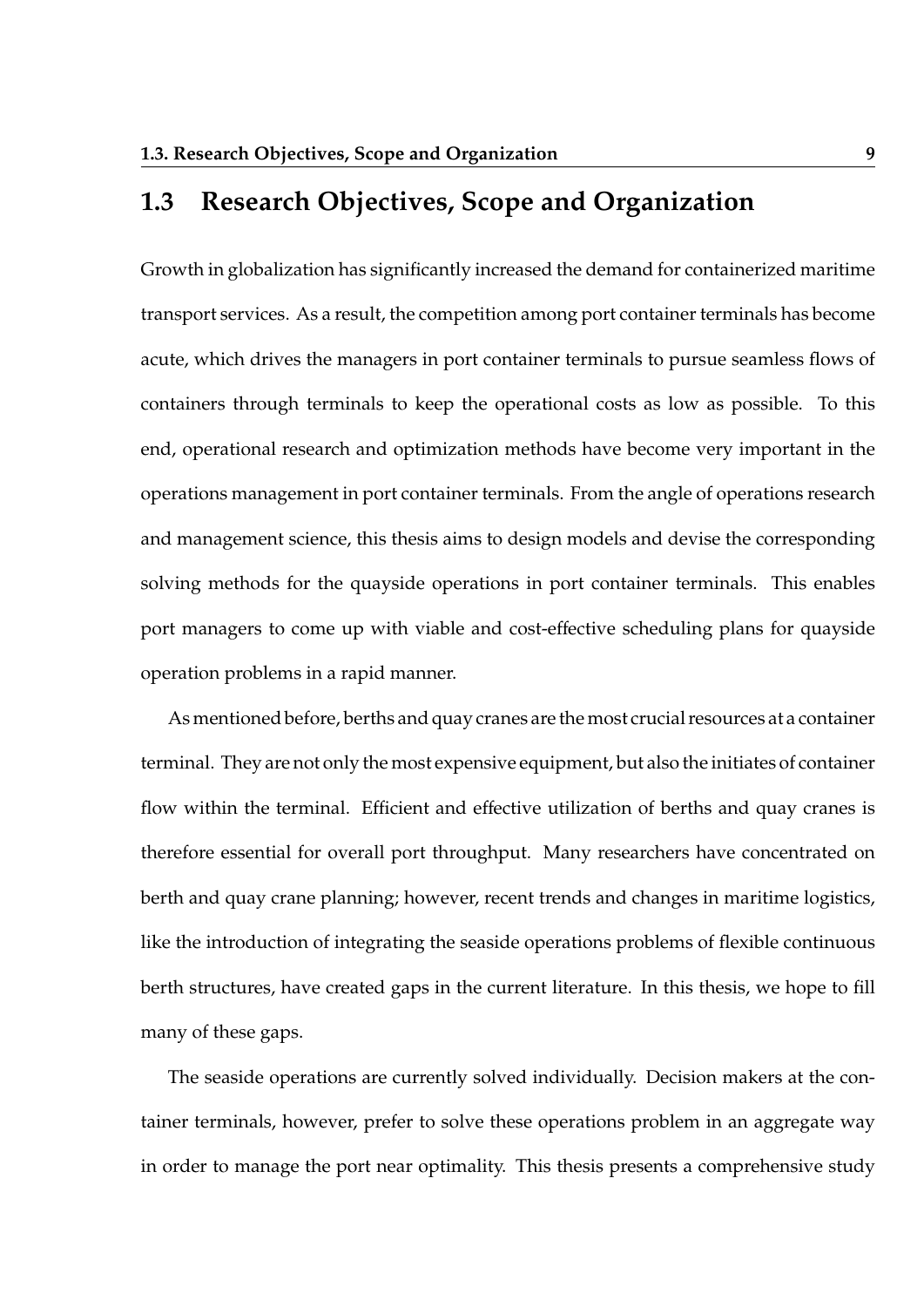on how to formulate an aggregate of quayside operations in container ports models and to develop suitable algorithms to solve them. The dissertation is in six chapters:

Chapter 1 is an introduction which provides the general background of containerization, a brief introduction to quayside operations, the objectives and the scope of the thesis.

Chapter 2 addresses the mathematical background necessary for solving these problems and reviews the previous studies. The literature review is divided into five parts each review on one of BAP, QCSP, BACAP, QCASP and BACASP operations problem.

In Chapter 3, we present a mixed integer programming (MIP) formulation for the robust berth allocation problem (RBAP) which is defined for a container terminal with a continuous berth. Arriving vessels can be assigned to any position of the berth, but we need to add a time buffer between vessels in order to mitigate the uncertainty of real situations. A new weight to estimate this time buffer is proposed, unlike in the previous models that depended on the shipping line's reputation of punctuality or simply added a constant time buffer for each vessel. By implementing the new time buffer we could overcome the delay of a vessel if it was during its traveling to the port or during its handling at the container terminal. The Branch-and-Cut (B&C) method as implemented in CPLEX, is used to find the exact solution for experimental instances and a hybridisation algorithm based on B&C and GA as a solution approach has been developed to solve large scale instances of the RBAP. Computational experiments show that the algorithm is capable to provide high quality solutions in relatively short computation times.

In Chapter 4, we focus on the quay crane assignment and quay crane scheduling operations as QCASP, which is the problem of assigning a variable number of quay cranes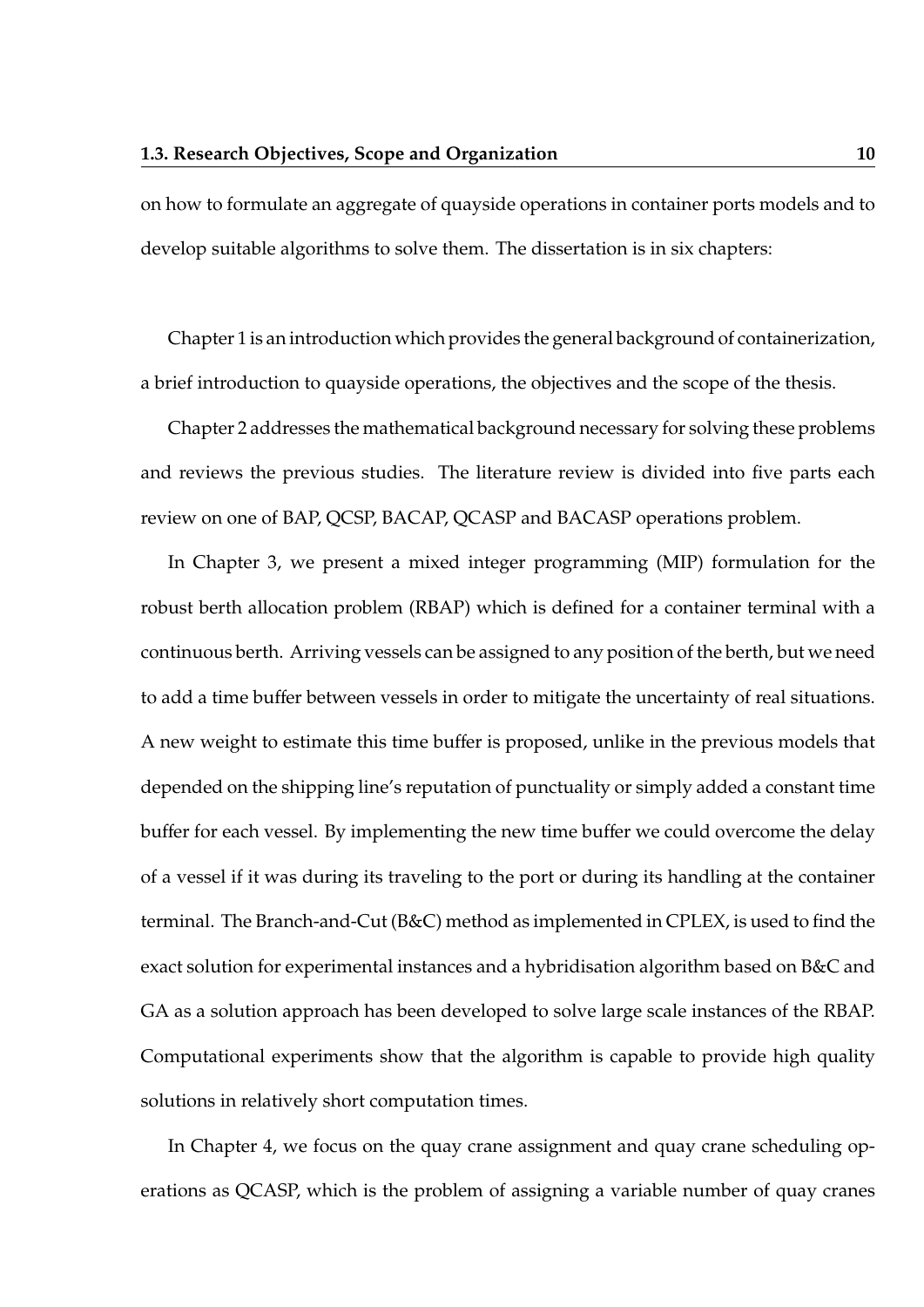to each vessel moored at a container terminal and simultaneously finding the optimal sequence in which to process the vessel. An efficient mixed integer programming model with non-interference among quay cranes constraints has been introduced. A Branch-and-Cut method is used to find the optimal solution for instances of small scale as implemented in CPLEX. In this method, the number of constraints and decision variables increase exponentially with the number of vessels, tasks and quay cranes. Being an exact method B&C cannot achieve an optimal solution in reasonable times. A meta-heuristic algorithm based on GA is proposed to solve large problem instances and to find the optimal or near optimal solution in reasonable amounts of time. Numerical experiments show that the proposed GA is capable of solving QCASP and finding the optimal or near optimal solution efficiently.

In Chapter 5, we introduce the simultaneous berth allocation, quay crane assignment and quay crane scheduling problem (BACASP) formulation which is considered as the most important problem in container terminals. Each one of its individual operations is usually approached sequentially by terminal operators. A new aggregate mathematical model is proposed which combines these quayside operations and solves the resulting problem to optimality when on a small scale. A meta-heuristic based on GA is developed to solve large scale BACASP problems. The experimental results show that the proposed GA is capable of solving BACASP and finding the optimal or near optimal solution in reasonable time. Exact methods like the Combinatorial Benders' Cuts (CBC) algorithm were tested and found that they cannot solve this type of problem.

In Chapter 6, we draw concluding remarks and present future research suggestions and directions related to this research topic. In summary, the research presented in this thesis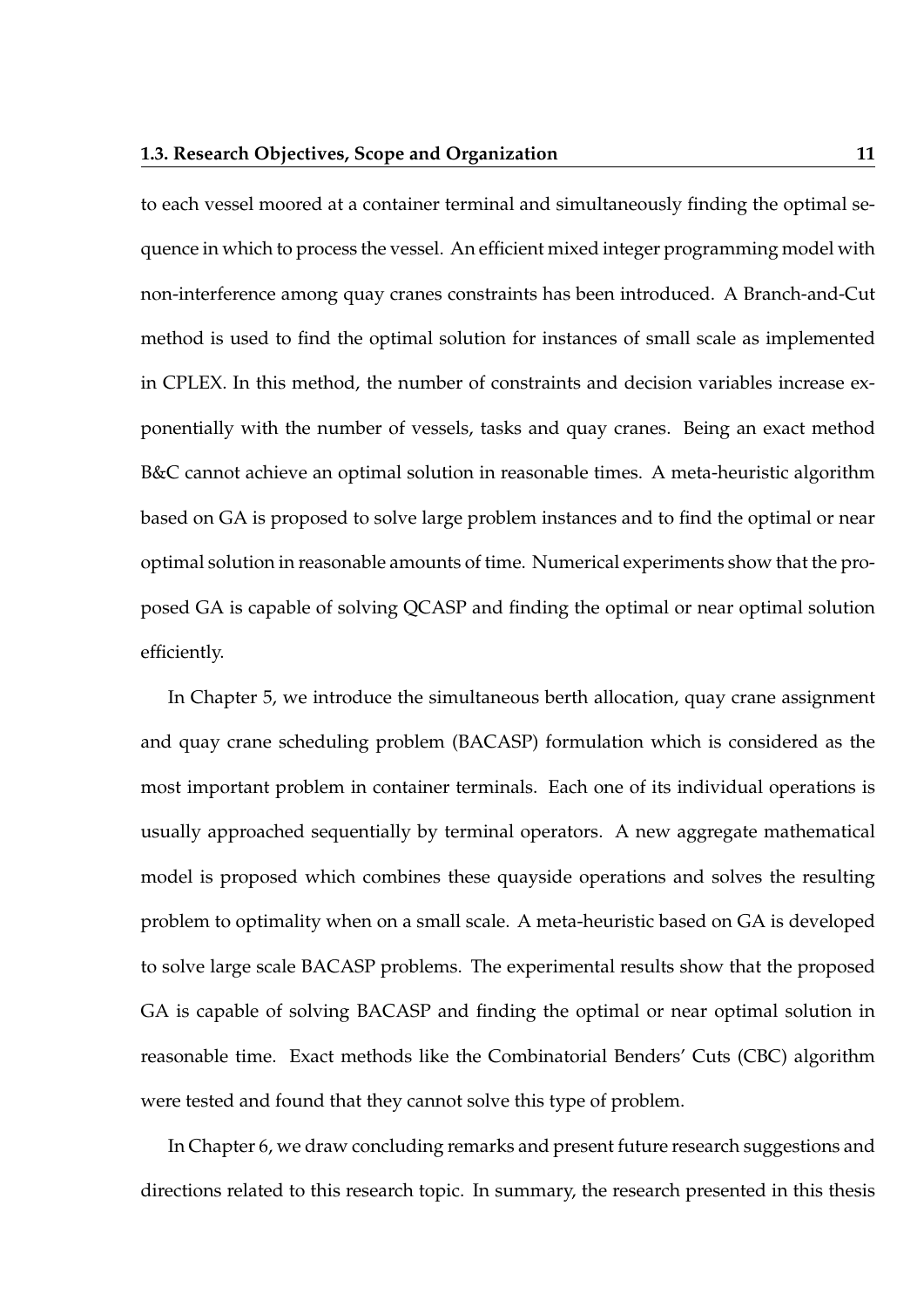provides new insights on how to model the seaside operations at container terminals and introduces a set of potent tools to handle the challenging issues arising in this field. To cope with uncertainty, several concerns and suggestions are highlighted as well in this chapter.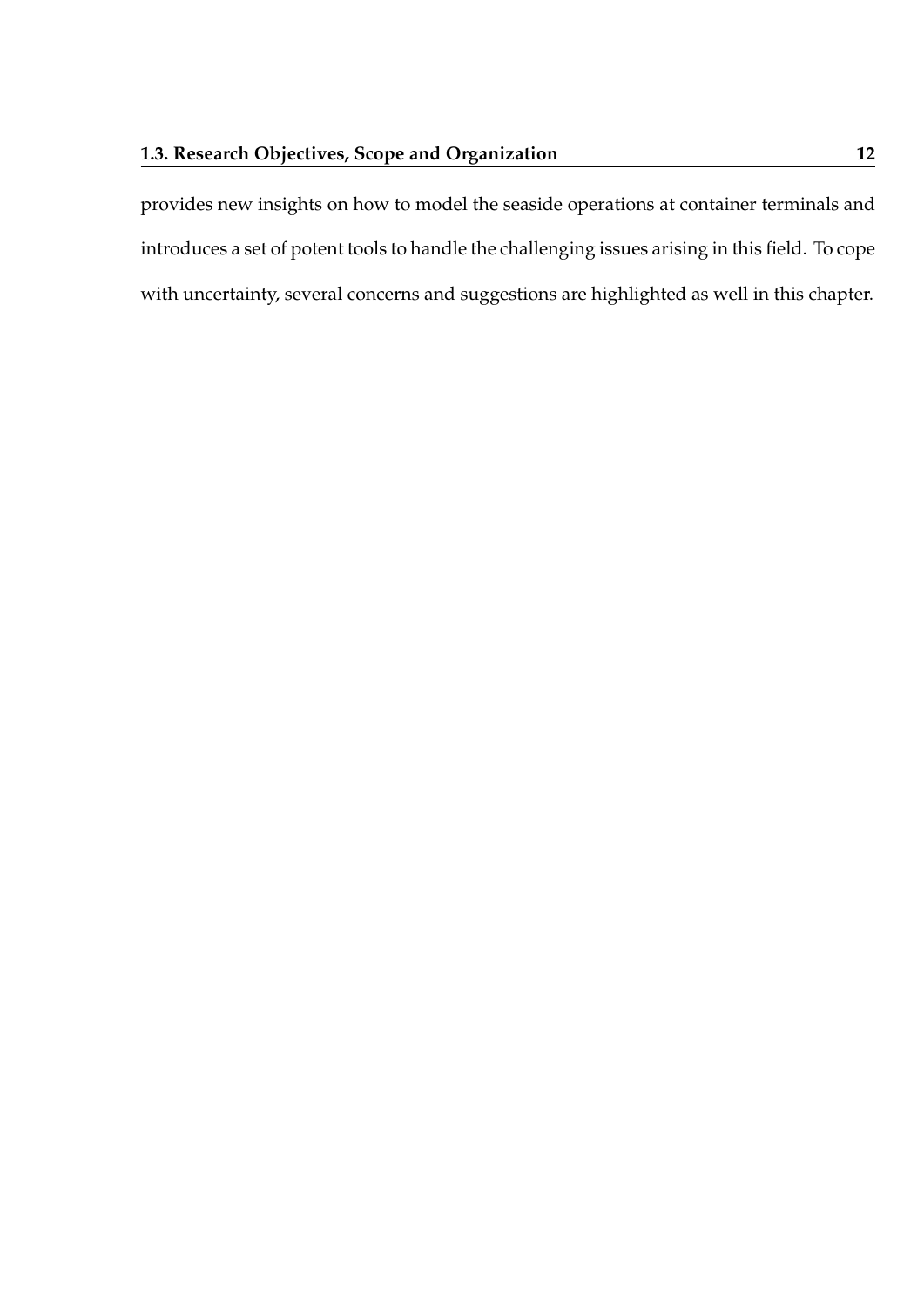### **Chapter 2**

### **Literature Review**

There are many studies dealing with the various operations that arise in container terminals. In this chapter, we review literature that addressed the seaside operations. Comprehensive overviews of the three problems (seaside operations) considered here can be found in the papers of Steenken et al. [82], Bierwirth et al. [4] and Bierwirth et al. [5]

#### **2.1 The Berth Allocation Problem (BAP)**

BAP is the problem of allocating a berthing time and a berthing position to each vessel that arrives at a container terminal. The main objective is to minimize the total vessels turnaround time, which is the sum of the waiting and handling times of each vessel. Handling time is the time it takes to unload/load the containers from/onto a vessel, depending on the distance between the berthing position and the desired berthing position of the vessel. The desired berthing position is that which has the minimum distance from the pre-allocated yard storage in the port, where the containers will be stored until they are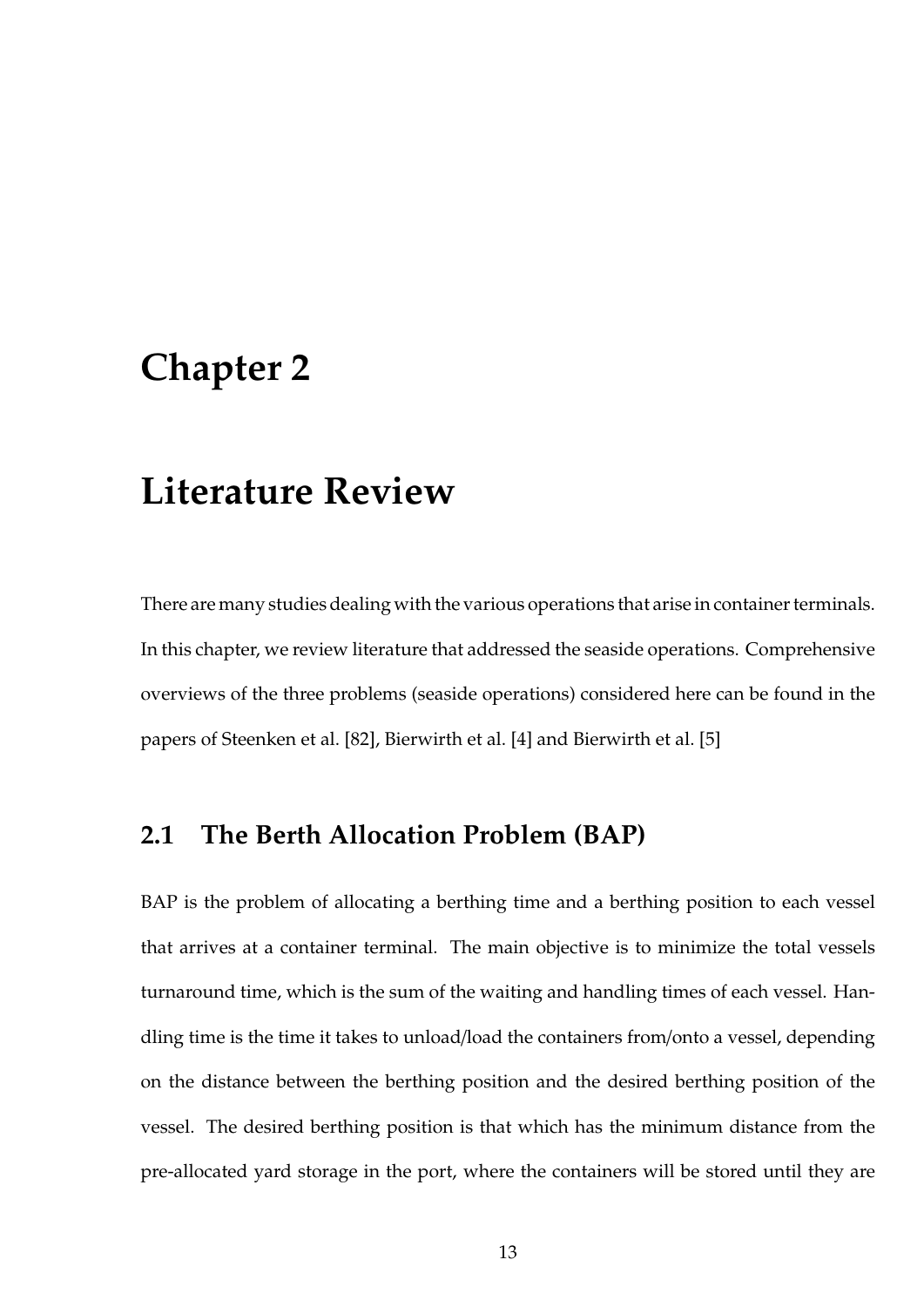transferred to intermediary or final destinations. The decision makers in the container terminal should consider the best berthing time as well as the best berthing position together, so as to minimize the turnover time and the movement cost of the vessel simultaneously.

The BAP with continuous wharf is the normal setting in most modern container ports as it offers more flexibility. Our study also assumes a continuous wharf setting. Under similar problem settings, Li et al. [49] formulated the problem in a "multiple-job-on-oneprocessor" model, where multiple jobs refer to several vessels and one processor refers to a single berth. A small vessel moored at a berth may share the berth with other vessels if their total length does not exceed the length of the wharf. Lim et al. [51, 52] formulated a BAP and showed it is NP-complete. The authors used a graph theoretic representation to capture the problem succinctly and proposed a heuristic for its solution. Moon [63] proposed a mixed integer linear programming model whose objective is to minimize the tardiness of vessels. A heuristic procedure is suggested for searching a near optimal solution. Goh et al. [24] discussed the methods of modelling BAP and proposed several approaches to solve it such as the Randomized Local Search (RLS), (GA) and Tabu Search (TS). Kim et al. [37] formulated BAP as a mixed integer program and applied a simulated annealing algorithm to find near optimal solutions. Guan et al. [25] developed two inter-related BAP mathematical models the objective functions of which are to minimize the total weighted finishing time of vessels. A tree search procedure was used to solve the first model. This provides a good lower bound which then speeds up the tree search procedure applied to the second one. Imai et al. [31] addressed BAP in a multi-user container terminal and introduced a nonlinear programming model to represent it. The authors presented a heuristic for BAP in a continuous wharf setting. In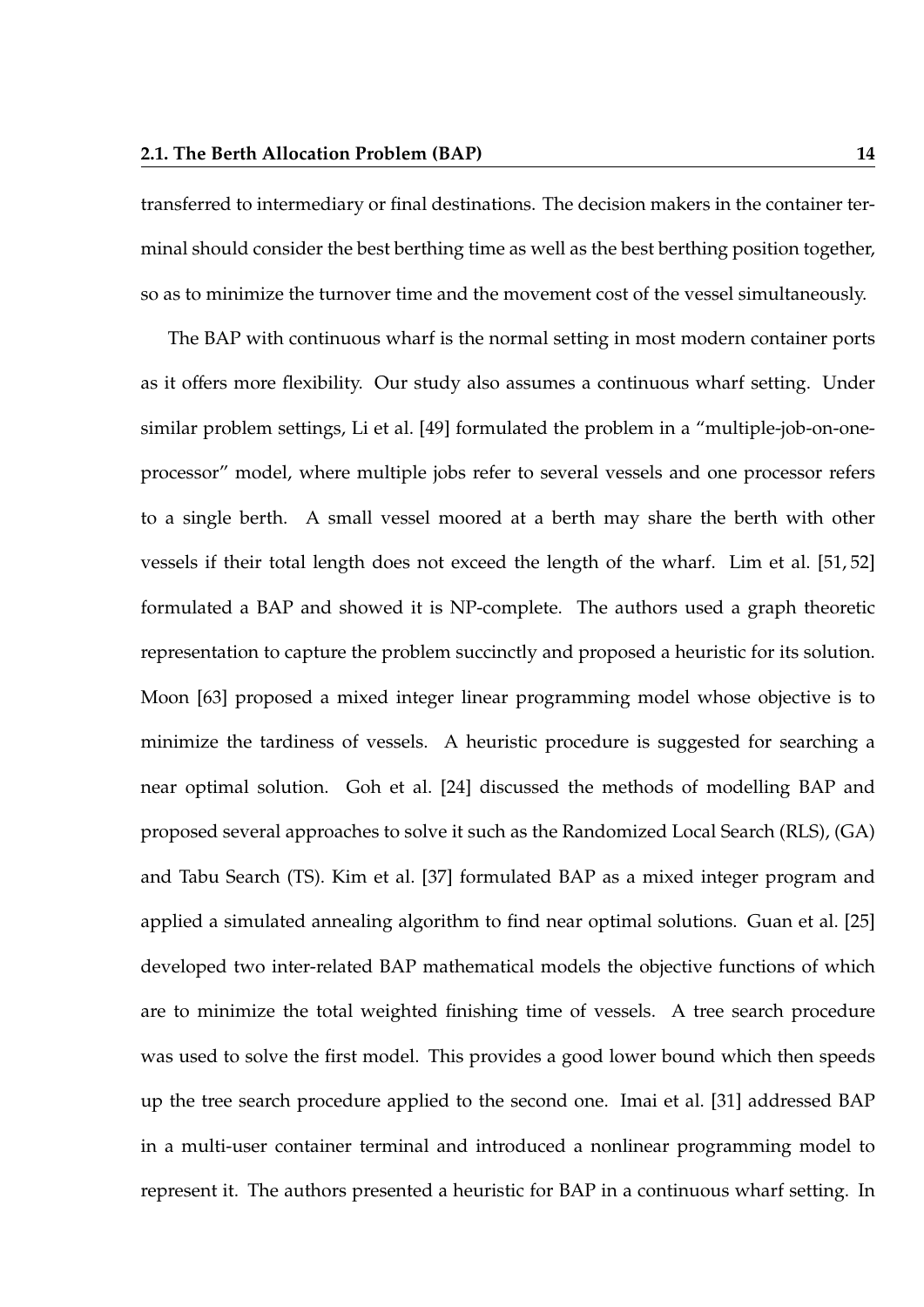this paper, they addressed their preference of the flexible berth layout which has become very important especially in busy hub ports where ships of various sizes dock. Wang et al. [89] transformed BAP into a multiple stage decision making problem and a new multiple stage search method, namely the stochastic beam search algorithm, was used to solve it. Lee [46] proposed a neighborhood-search based heuristic to determine the berthing time and berthing position for each incoming vessel to the continuous berth stretch. In their method, the First-Come-First-Served rule, clearance distance between vessels and the possibility of vessel shifting, were considered. Lee et al. [42] studied the continuous and dynamic BAP in order to minimize the total weighted flow time. The authors follow the mathematical model of Guan et al. [25]. Two versions of the Greedy Randomized Adaptive Search Procedures (GRASP) heuristic [71] were developed to find near optimal solutions. Ganji et al. [21] proposed a GA for large scale BAPs to find optimal or near optimal solutions. Note that their model is restricted to find the optimal berthing time. Berthing position is not considered. Also, here, uncertainty is not addressed. Cheong et al. [10] solved BAP by using multi-objective optimization in order to minimize concurrently the three objectives of makespan, waiting time and degree of deviation from a predetermined priority schedule. These three objectives represent the interests of both port and ship operators. Unlike most existing approaches in singleobjective optimization, multi-objective evolutionary algorithm (MOEA) incorporates the concept of Pareto optimality which is used when solving the multi-objective optimization problem. de Oliveira et al. [17] proposed a heuristic to solve a continuous case of BAP. This heuristic is based on the application of the clustering search method with the simulated annealing metaheuristic.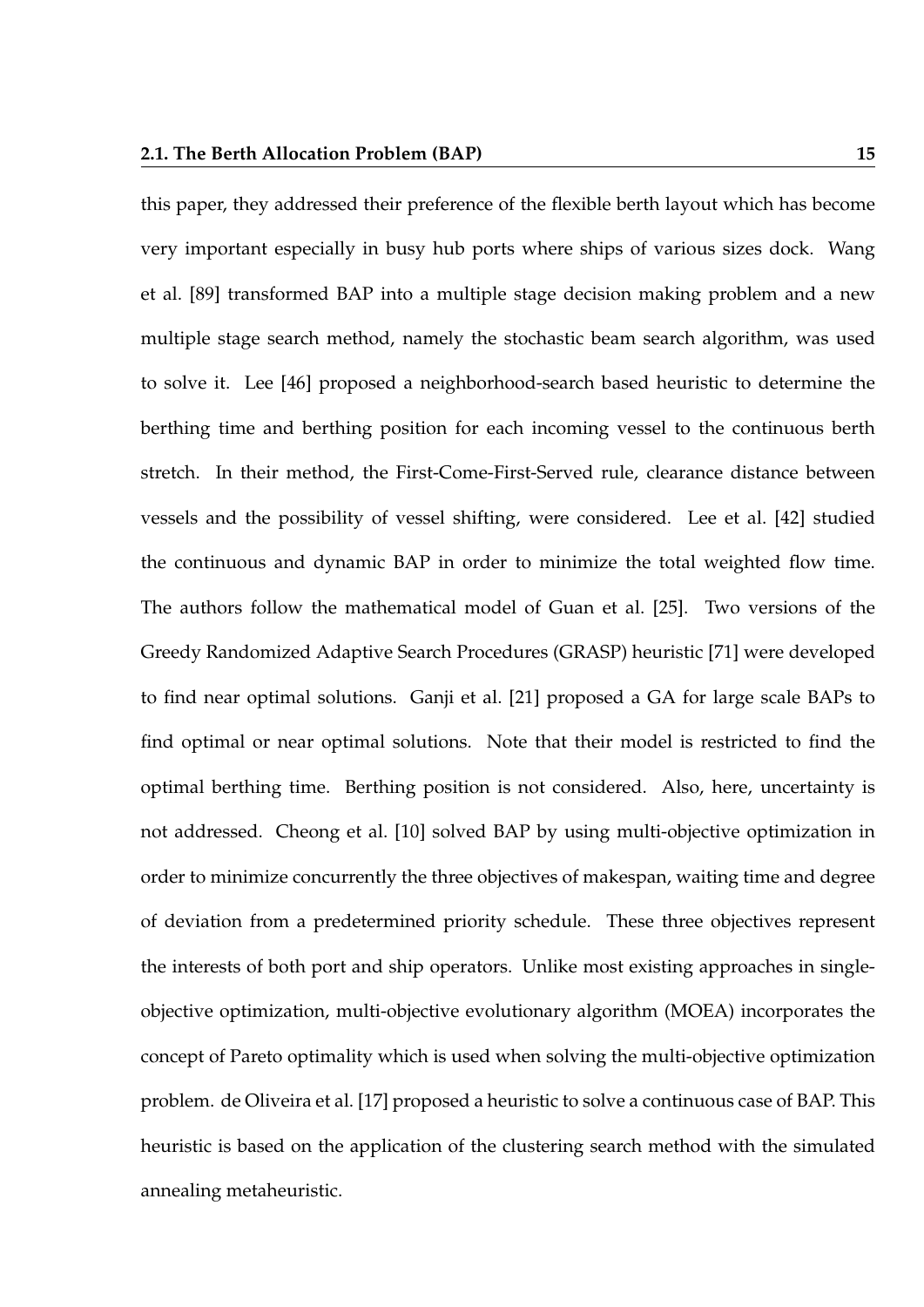In addition to what has been mentioned above, there are few more recent studies which dealt with BAP under uncertainty. Moorthy et al. [64] studied how to design a robust berth template for the special requirements of transshipment hubs. Zhen et al. [93] studied the berth allocation problem under uncertain arrival time or operation time of vessels and proposed a two-stage stochastic programming model. A meta-heuristic approach is proposed for solving the above problem in large-scale realistic environments. Xu et al. [90] studied a robust berth allocation problem. Time buffers are inserted between the vessels occupying the same berthing location to give room to handle uncertain delays. Using total departure delay of vessels as the service measure and the length of time buffer as the robustness measure, the authors formulated robust BAP or RBAP to balance the service level and plan robustness. Based on the properties of the optimal solution, the researchers developed a robust berth scheduling algorithm that integrates simulated annealing and Branch-and-Bound algorithms. This work considers tardiness only in its objective rather than the preferred berthing location which weakens the connections with the yard management problem. It also uses a constant time buffer which is independent of the reputation of the shipping line and the expected processing time. Zhen et al. [92] proposed a proactive strategy for making robust baseline schedules of BAP. A bi-objective nonlinear optimization model for minimizing cost and maximizing robustness is introduced. However, the model is not complete as some constraints used in the model depended on its solution. As a result the author did not even attempt to solve the optimization model. In order to solve large scale instances the authors employed the Squeaky Wheel Optimization (SWO) method [32] to change the vessel inserting sequences. To evaluate their solution approach to large scale instances, they used extensive simulations and justified their findings against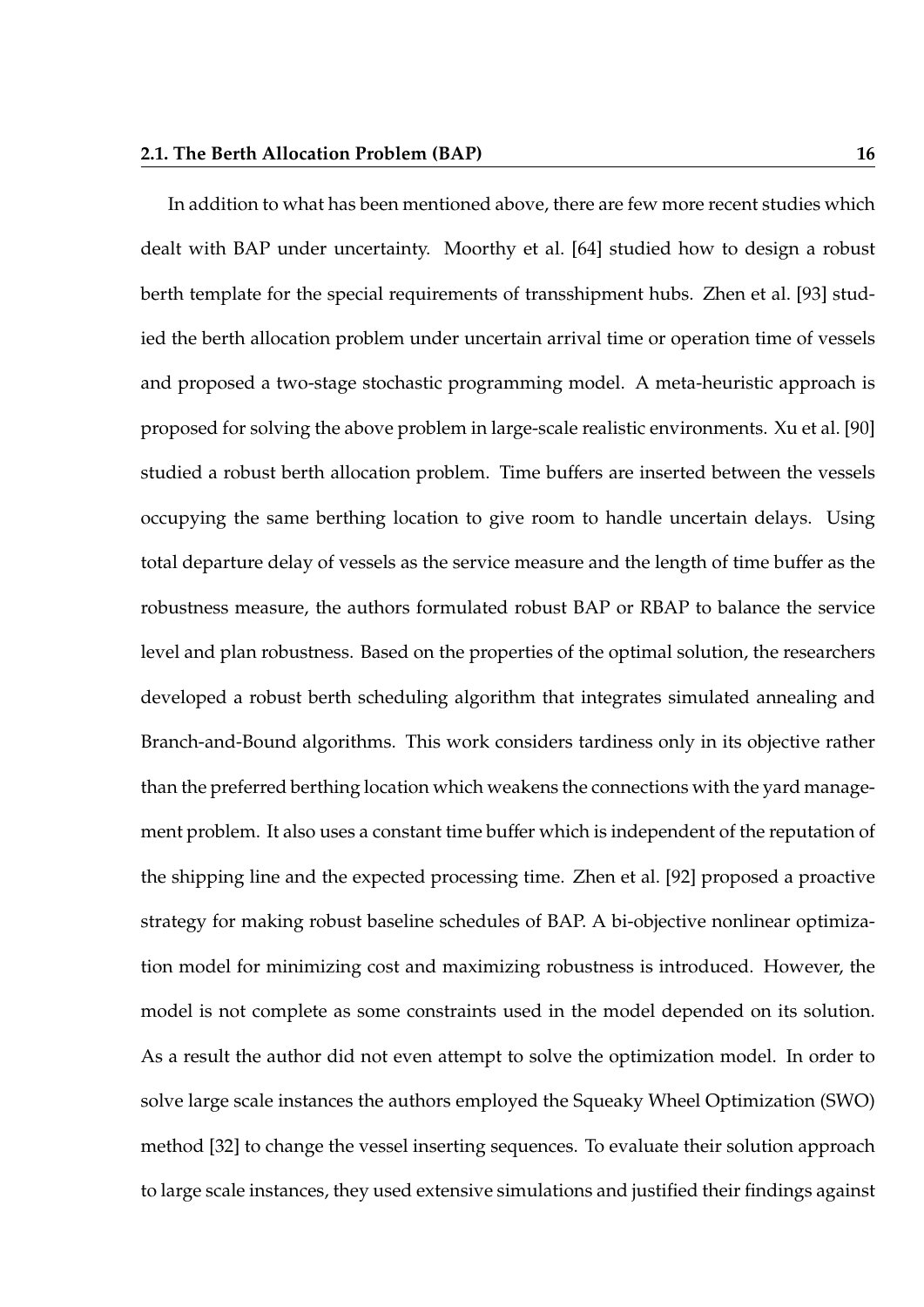some practical criteria.

#### **2.2 The Quay Crane Assignment Problem (QCAP)**

QCAP is considered after the berth allocation problem is solved, i.e. after the berthing time and position for each vessel are determined. The number of quay cranes that will be assigned to every vessel is very important; thus, QCAP is another challenge to deal with in container terminals. QCAP is to determine the optimum number of quay cranes for each vessel to unload/load containers from/onto vessels so that the throughput of quay cranes is maximized and, at the same time, minimizing the idle time of quay cranes. By choosing a suitable number of quay cranes for each vessel, the handling time of vessels will be minimized, as a result the quay cranes will finish the processing time of each vessel in optimal time. The quay cranes are lined up alongside the quay and they are mounted on the same rail and so cannot cross each other. There are two reasons that prevent the port from increasing the number of quay cranes. The first is the high cost of building these quay cranes and the second reason is the interference between these quay cranes since they move on the same rail and cannot cross each other. Note that solving QCAP results in one of the key decisions for quayside operations. However, as pointed out by Bierwirth and Meisel [4], in practice, QCAP is not difficult. If the load on a mooring vessel is known, which is almost always the case, and the throughput of a quay crane is also known, we are able to work out how many quay cranes would be needed to deal with the load in a given time frame. Therefore, the solution of QCAP is, in practice, a matter of a few arithmetic calculations. It follows that those who deal with QC assignment, with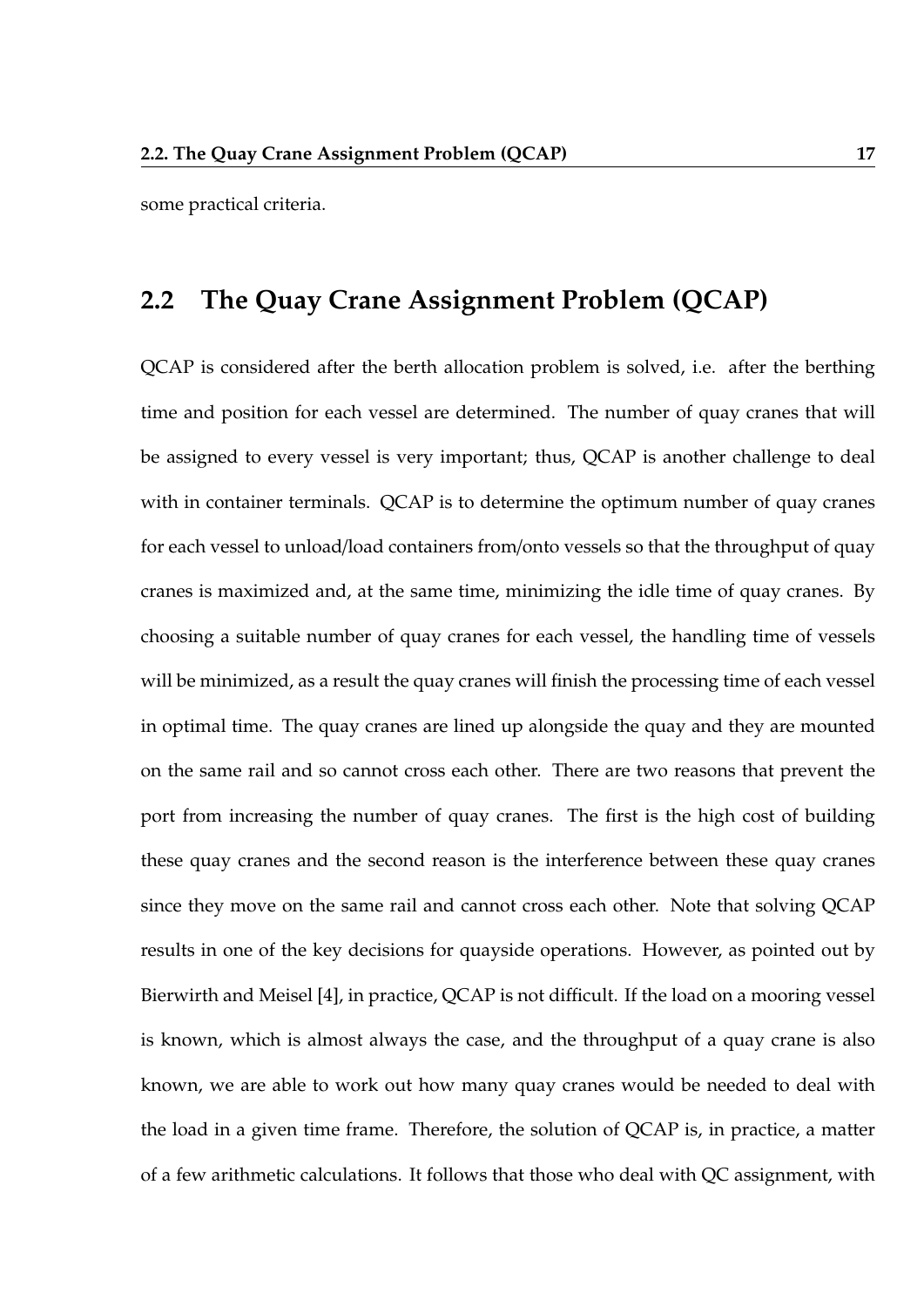a lot of experience, may solve these problems without relying on a systematic approach. That is why, presumably, the problem has received little attention in academic research. Due to the impact on vessels' handling times, however, crane assignment decisions are involved in some advanced berth planning models. In light of this, in this thesis, there is no intension to provide in-depth study of QCAP alone. It will only be involved when integration models for quayside operations are considered. Note that the research work presented in this thesis involves only deterministic models. If we were to look at it closely, the objective would be to minimise the time to handle the load subject to using as many QC's as necessary, without exceeding the total number of available QC's.

#### **2.3 The Quay Crane Scheduling Problem (QCSP)**

QCSP is solved to find the optimal sequence of arranging tasks (holds) in order to minimize the finishing time of handling a vessel. Performing the tasks in a good sequence leads to minimize the time of unloading/loading containers from/onto the holds of the vessels by the quay cranes. So, there is a chance for quay crane to move to another task in the same vessel or in the other vessel and so on.

Lim et al. [53,54], proposed two dynamic programming algorithms, proved NP-completeness of the problem and provided heuristics to solve the crane scheduling problem with spatial constraints, a probabilistic tabu search, and a squeaky wheel optimization heuristic. Kim and Park [38] studied QCSP and formulated it as a mixed integer programming. They used Branch-and-Bound (B&B) in conjunction with GRASP to overcome the difficulties of B&B on its own. Moccia et al. [61] formulated QCSP as a vehicle routing problem with additional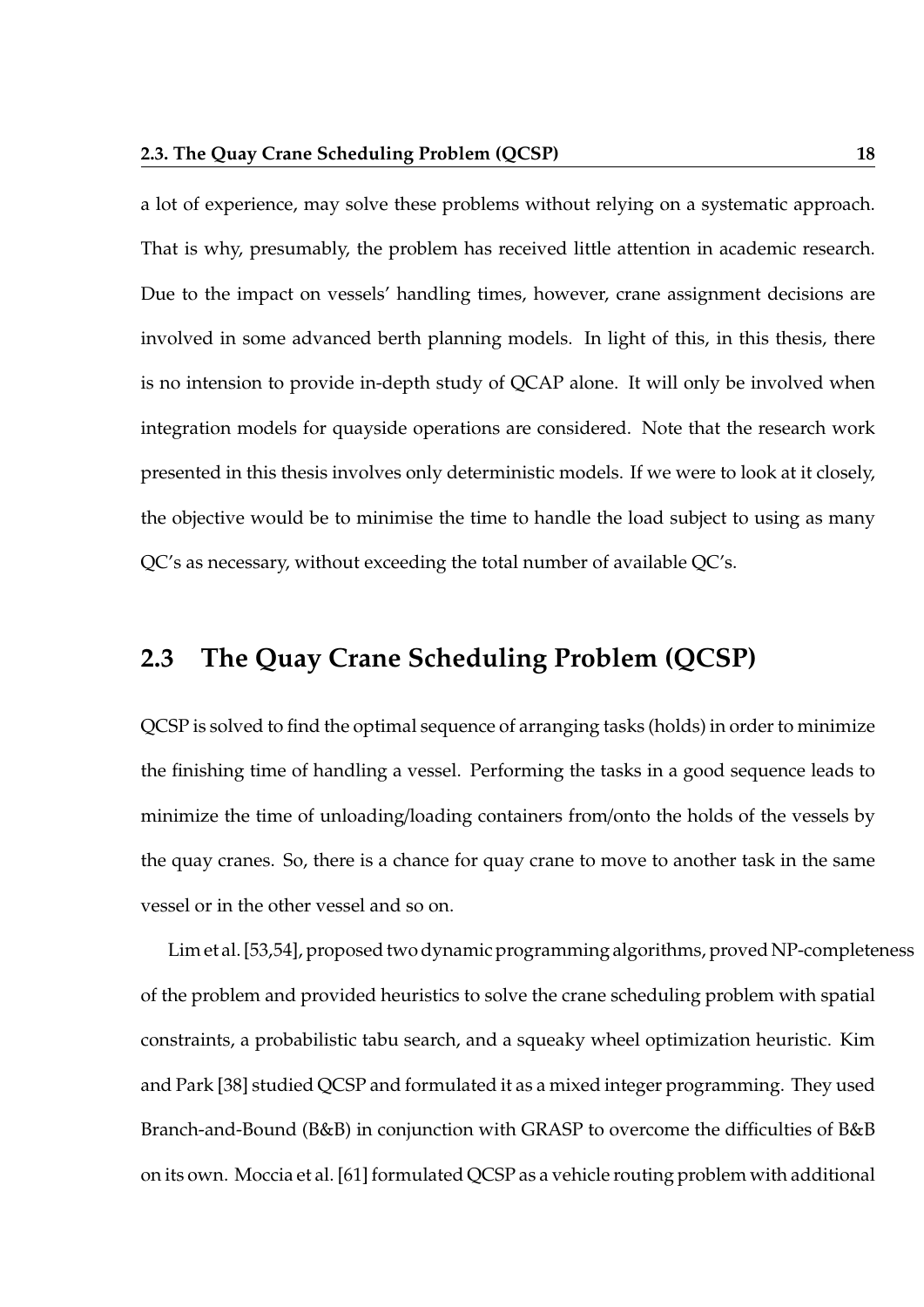constraints like the precedence relationships between tasks. CPLEX was used to solve small scale instances and a developed Branch-and-Cut (B&C) algorithm that incorporated several families of valid inequalities to solve large scale instances. Zhu et al. [94] formulated QCSP as an integer programming model. They proved that QCSP is NP-complete and designed a B&B algorithm to solve it to optimality. A simulated annealing meta-heuristic with effective neighbourhood search is designed to find near optimal solutions for larger scale instances. Ng et al. [66] proposed a heuristic to solve QCSP. The heuristic first decomposes the difficult multi-crane scheduling problem into easier subproblems by partitioning the vessel into a set of non-overlapping zones. The resulting subproblems for each possible partition are solved optimally by a simple rule. An effective algorithm for finding tight lower bounds is developed by modifying and enhancing a lower-bounding procedure proposed in the literature. Sammarra et al. [81] proposed a Tabu Search heuristic to minimize the completion time for unloading and loading containers. They considered precedence as well as non-simultaneity between tasks. They observed that QCSP can be decomposed into a routing problem and a scheduling problem. Lee et al. [44, 45] proposed a mixed integer linear programming model for QCSP. The authors proved that the QCSP is NP-complete and proposed an approximation algorithm based on GA to obtain a near optimal solution. Lee et al. [43] provided a mixed integer programming model for QCSP with considering the priority of every ship bay. A GA is proposed to solve large scale instances. Bierwirth and Meisel [3] noticed the shortcomings of earlier models of QCSP, and in particular with respect to the quay crane interference avoiding constraints which did not do the job properly. They revised one such model due to Sammarra et al. [81] to take care more appropriately of interference between quay cranes. They also proposed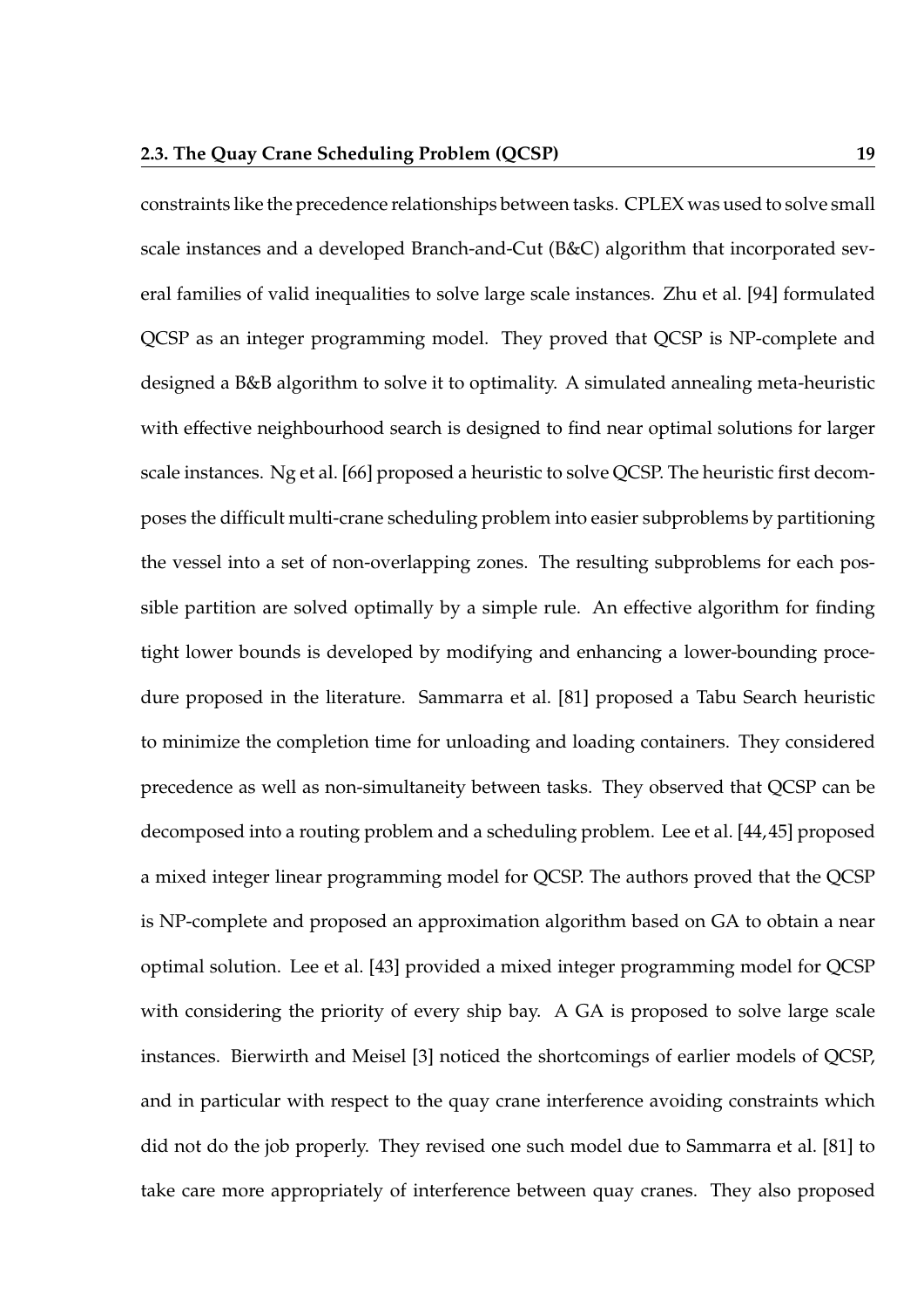a Unidirectional Schedule (UDS) heuristic when the quay cranes do not change moving direction from their initial position and have identical directions of movement either from upper to lower bays or vice versa. Meisel [57] provided a mathematical formulation of the QCSP and a tree-search-based heuristic solution method. Monaco et al. [62] introduced a mixed integer mathematical model for the QCSP and a heuristic algorithm to get feasible solutions to the large scale of the problem. Furthermore, the authors took into account one-way constraints on the crane movements. Kaveshgar et al. [33] introduced an efficient GA for QCSP. Their algorithm improved the efficiency of GA search by using an initial solution based on the S-LOAD rule and by reducing the number of genes in the chromosomes to reduce search time. Chung and Choy [14] proposed a variant of GA to solve Kim and Park's model of QCSP [38]. Their results compared well with those obtained by most well established algorithms. Nguyen et al. [67] suggested two representations of QCSP one for GA and the other for Genetic Programming (GP) [40]. GA uses permutation to decide the priority of tasks, whereas GP relies on a priority function to calculate it. Unsal et al. [86] proposed a constraint programming approach for solving QCSP. Chung et al. [13] constructed a GA with a workload balancing heuristic, which is capable of considering the loading conditions of different quay cranes during the reassignment of task-to-QC. The idea is modelled as a fuzzy logic controller to guide the mutation rate and mutation mechanism of the GA. As a result, the proposed algorithm does not require any predefined mutation rate. Moreover, the GA can more adequately reassign tasks to QCs according to the QCs loading condition throughout the evolution. Legato et al. [48] proposed a new approach based on the combination of a specialized (B&B) and heuristic algorithms. A cost-effective solution technique that incorporates the local branching method within a refined B&B al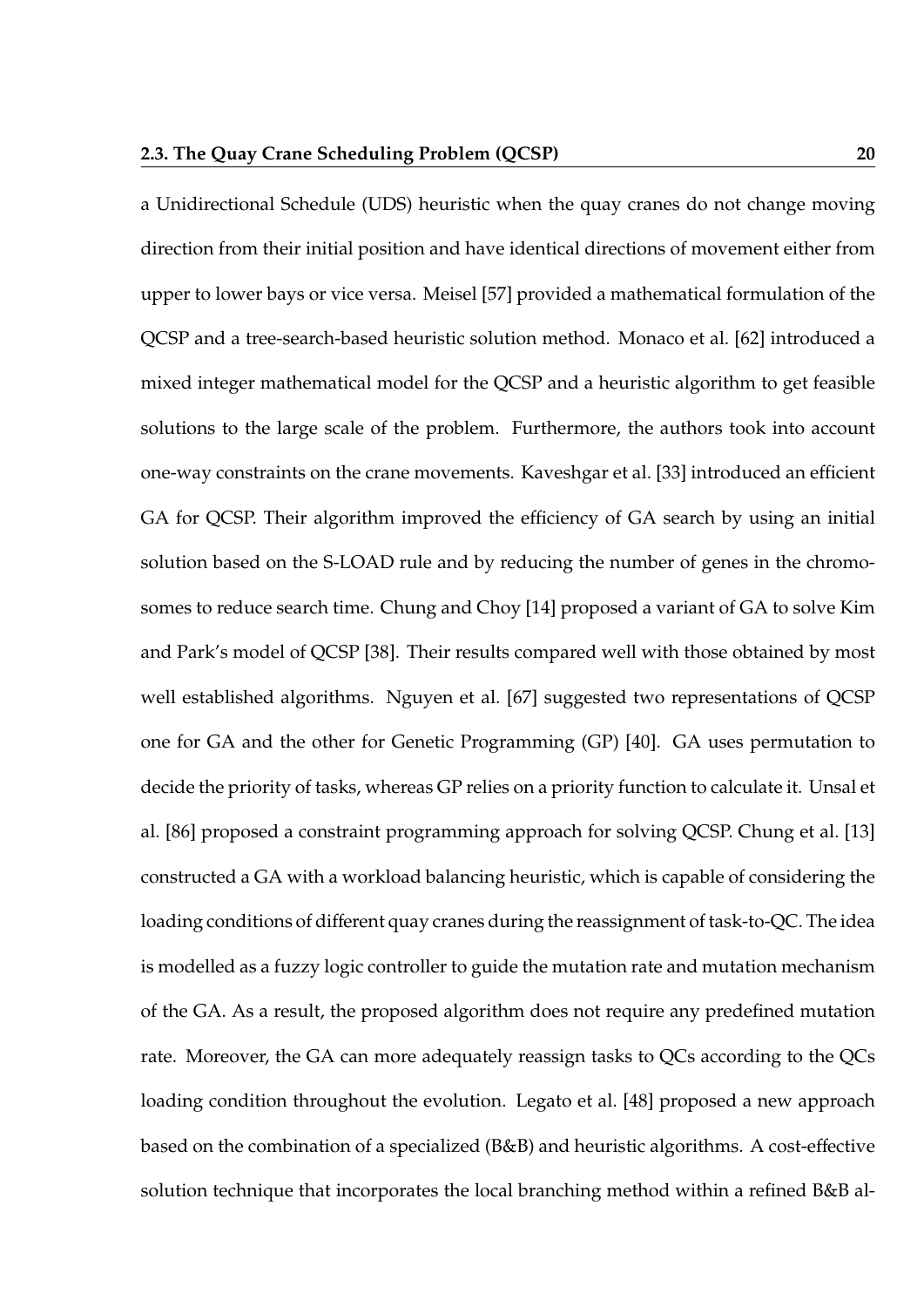gorithm is proposed and its effectiveness is assessed by numerical comparisons against the latest algorithm available in literature. Chen et al. [8] studied a special strategy for the quay crane scheduling problem that forces quay cranes to move unidirectionally during the scheduling. In this paper, the researchers proposed a mathematical formulation of the unidirectionally cluster-based quay crane scheduling problem that can be solved by a standard optimization solver. A relaxed formulation is devised as well to obtain a tighter lower bound for the unidirectional cluster-based QCSP. Guo et al. [26] adapted the idea of generalized extremal optimization (GEO) to solve the QCSP with respect to various interference constraints. The resulting GEO is termed the modified GEO. A randomized searching method for neighbouring task-to-QC assignments to an incumbent task-to-QC assignment is developed in executing the modified GEO. In addition, a unidirectional search decoding scheme is employed to transform a task-to-QC assignment to an active quay crane schedule.

# **2.4 The Berth Allocation and Quay Crane Assignment Problem (BACAP)**

BACAP is the problem of allocating berthing time and berthing position to the vessels which are waiting in the queue line and simultaneously determinating the number of quay cranes to assign to each one of these vessels. There is a relationship between these two problems and for this reason researchers tend to solve them simultaneously, i.e. the researchers addressed berth allocation problem (BAP) and quay crane assignment problem(QCAP) at the same time.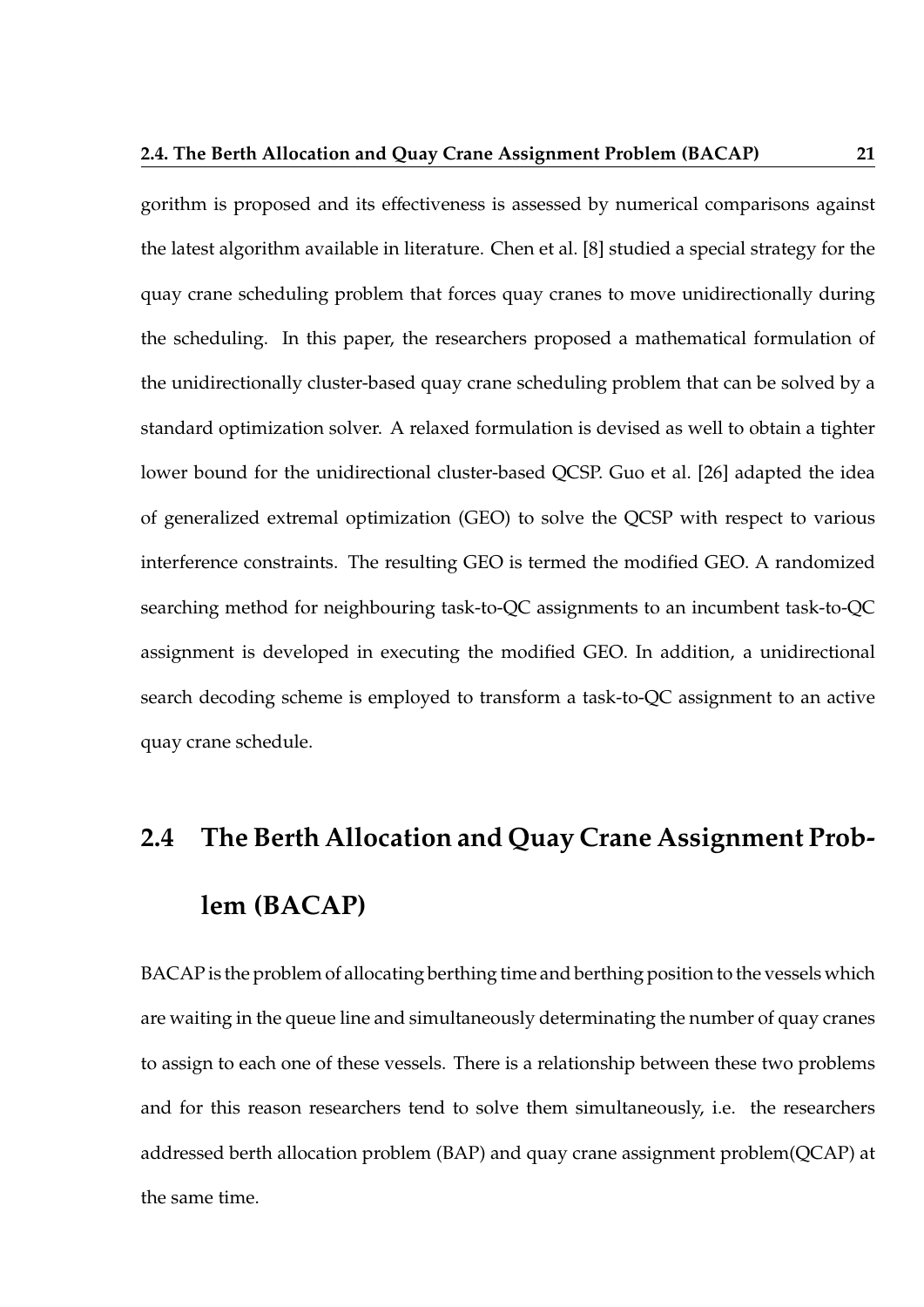Meisel et al. [58] introduced a new objective function that aims to reduce the idle time of the quay cranes to solve the integrated problem of BACAP. A heuristic scheduling algorithm based on a priority-rule method is implemented to solve it. Legato et al. [47], addressed QCAP with a predetermined berth position and time following the solution of BAP. They assumed that quay cranes could not move between vessels before all tasks are performed and the processing of the concerned vessels is finished. A mathematical model was presented to determine the optimum number of quay cranes for each vessel that is ready for processing. Meisel and Bierwirth [59] combined BAP and QCAP into BACAP. The proposed problem is formulated taking into account some of the real issues faced by the decision maker at the port. In addition to the mathematical model, they also suggested two meta-heuristic approaches for the problem: the Squeaky Wheel Optimization (SWO), and Tabu Search (TS). Chang et al. [7] studied a dynamic allocation model for berth allocation and quay crane assignments. The problem was preliminarily developed based on the rolling-horizon approach. A hybrid parallel GA, which combined parallel genetic algorithm and heuristic algorithm was employed to solve the propose model. Cheong et al. [11] considered the multi-objective optimization aspect of BACAP; indeed, it involves simultaneous optimization of two highly-coupled container terminal operations. Optimization results show that the multi-objective approach offers the port manager flexibility in selecting a desirable solution for implementation. Liang et al [50] introduced the Quay Crane Dynamic Assignment (QCDA) in berth allocation planning problem (BAP) and formulated a multi-objective mathematical model considering each berth for a container ship and the number of quay cranes moves. In order to solve this QCDA in BAP they proposed a multi-objective hybrid GA with a priority-based encoding method. Raa et al. [74]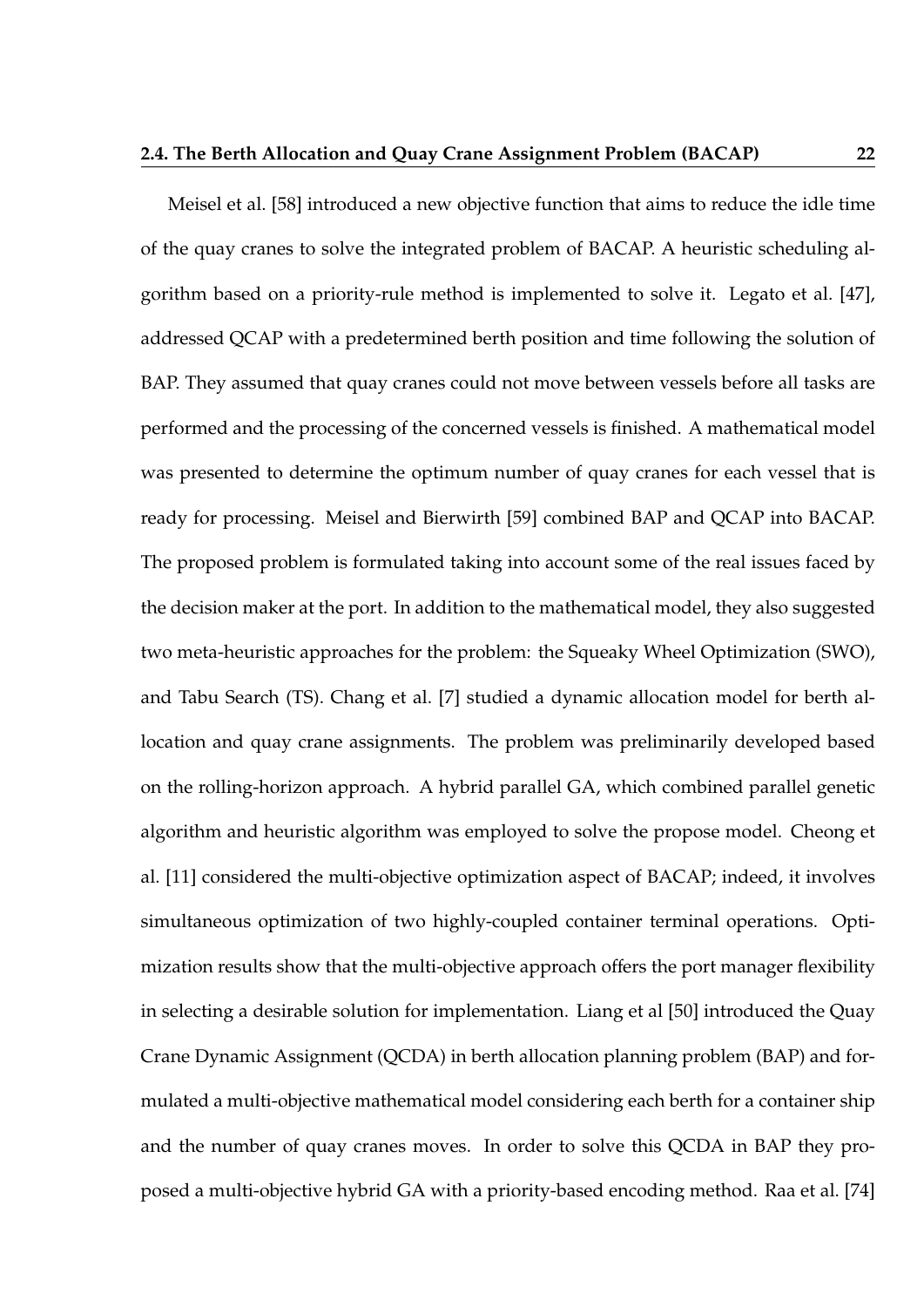presented a mixed integer linear programming for the integrated BAP and QCAP. In their research, the authors took into account vessel priorities, preferred berthing, and handling time. Rodriguez et al. [75] proposed a mixed integer programming model with the objective to minimize the total weighted service time for all vessels. A meta-heuristic based on GA is developed to solve this problem. Yang et al. [91] suggested to deal with BACAP by simultaneously solving BAP and QCAP. They formulated a mathematical model which integrates the BAP constraints of Guan et al. [25] and the QCAP constraints of Legato et al. [47]. The objective function of this model is the combination of the objective functions of the BAP and QCAP models. An evolutionary algorithm was developed to find the solution to this coarse combined problem. Rodriguez et al. [76] considered BAP and QCAP as a dynamic and uncertain scheduling problem. The robustness was introduced by means of time buffer that should be maximized to absorb possible incidences or breakdowns. The problem becomes a multi-objective optimization one with two opposite objectives: minimizing the total time of handling the vessel and maximizing robustness.

# **2.5 The Quay Crane Assignment and Scheduling Problem (QCASP)**

The solution of QCASP returns the number of quay cranes to assign to each vessel and the best sequence in which tasks should be carried out by these quay cranes. Combining QCAP and QCSP is very natural given the strong relationship between them. The quay crane scheduling problem requires the number of quay cranes assigned to each vessel in order to decide the sequence in which tasks should be done.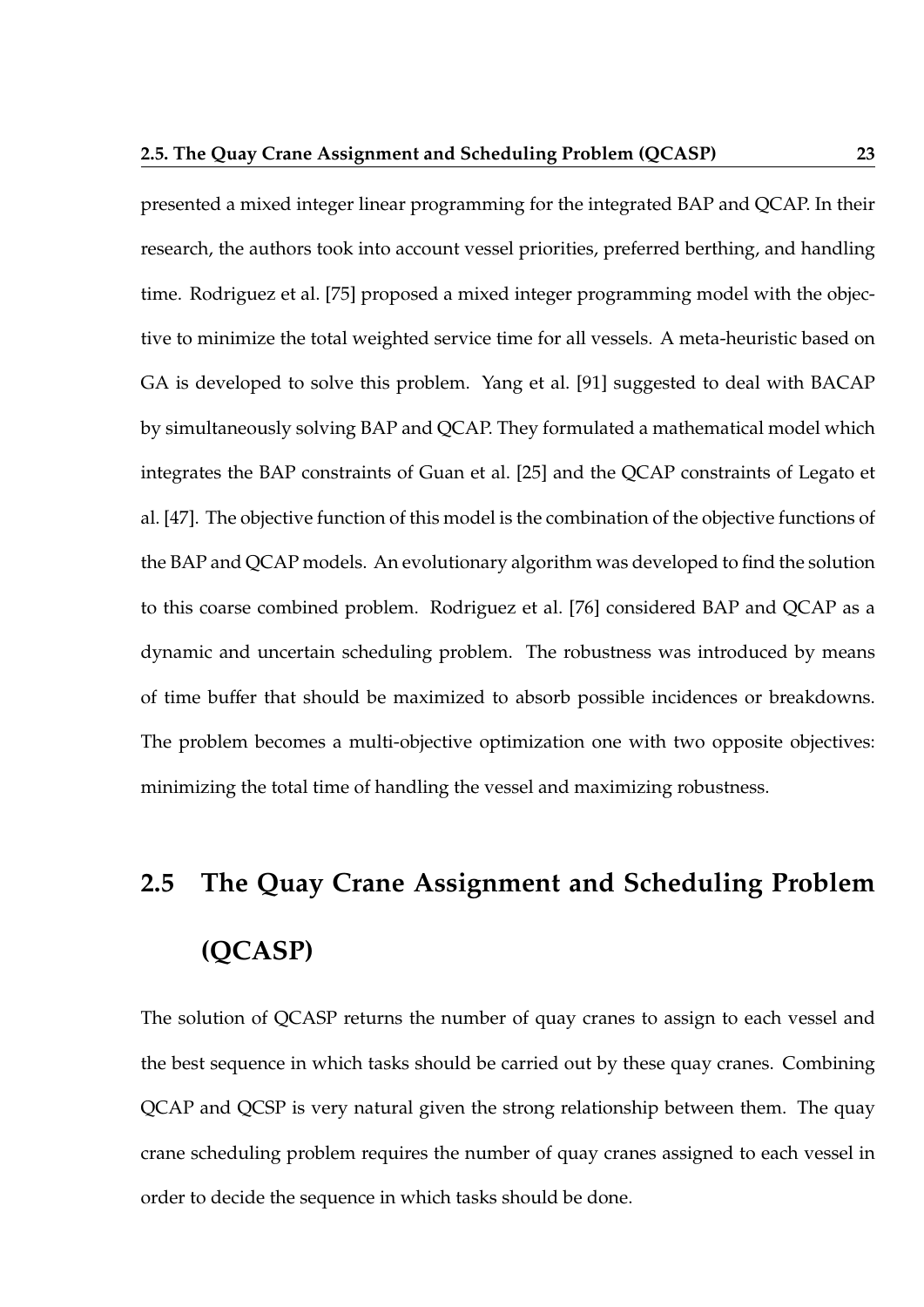Daganzo [16] addressed quay crane scheduling for multiple vessel arrivals. They proposed both an exact and an approximate solution approach with the objective being to minimise the tardiness of all vessels. Peterkofsky and Daganzo [72] developed a B&B algorithm to solve QCSP. Interference between quay cranes has not been considered in both papers. Tavakkoli et al. [83] studied QCASP. They formulated a mixed integer programming to determine the optimal number of quay cranes for every vessel that will arrive at the terminal and at the same time the optimal sequence in which the tasks should be carried out on the vessel. An evolutionary approach (GA) is suggested to solve large scale instances of this type of problem. Unsal et al. [86] extended their constraint programming model for QCSP to deal with the integrated model that QCASP in which QCs are assigned to vessels and scheduled to work on multiple vessels, based on a berthing plan of vessels. Diabat et al. [18] and Fu et al. [20] also proposed a combined model for QCASP and implemented a variant of GA to solve large scale instances of the problem. Their model allows the movement of quay cranes between vessels while the processing of vessels is ongoing. This is achieved by discretizing the time horizon and using a time index. The interference avoiding constraint is represented simply by the position of quay cranes at each short time interval. This increases the number of variables in the model and potentially makes the problem difficult to solve (curse of dimensionality). Note that time discretization makes the model less accurate. The omission of quay crane travelling time between bays/vessels makes the solution of [20] impractical, especially when the frequency of quay crane movement is high. Precedence and simultaneity constraints are also not considered. Note that the results reported in [20] in Table 3 for instance do not make sense. The General Algebraic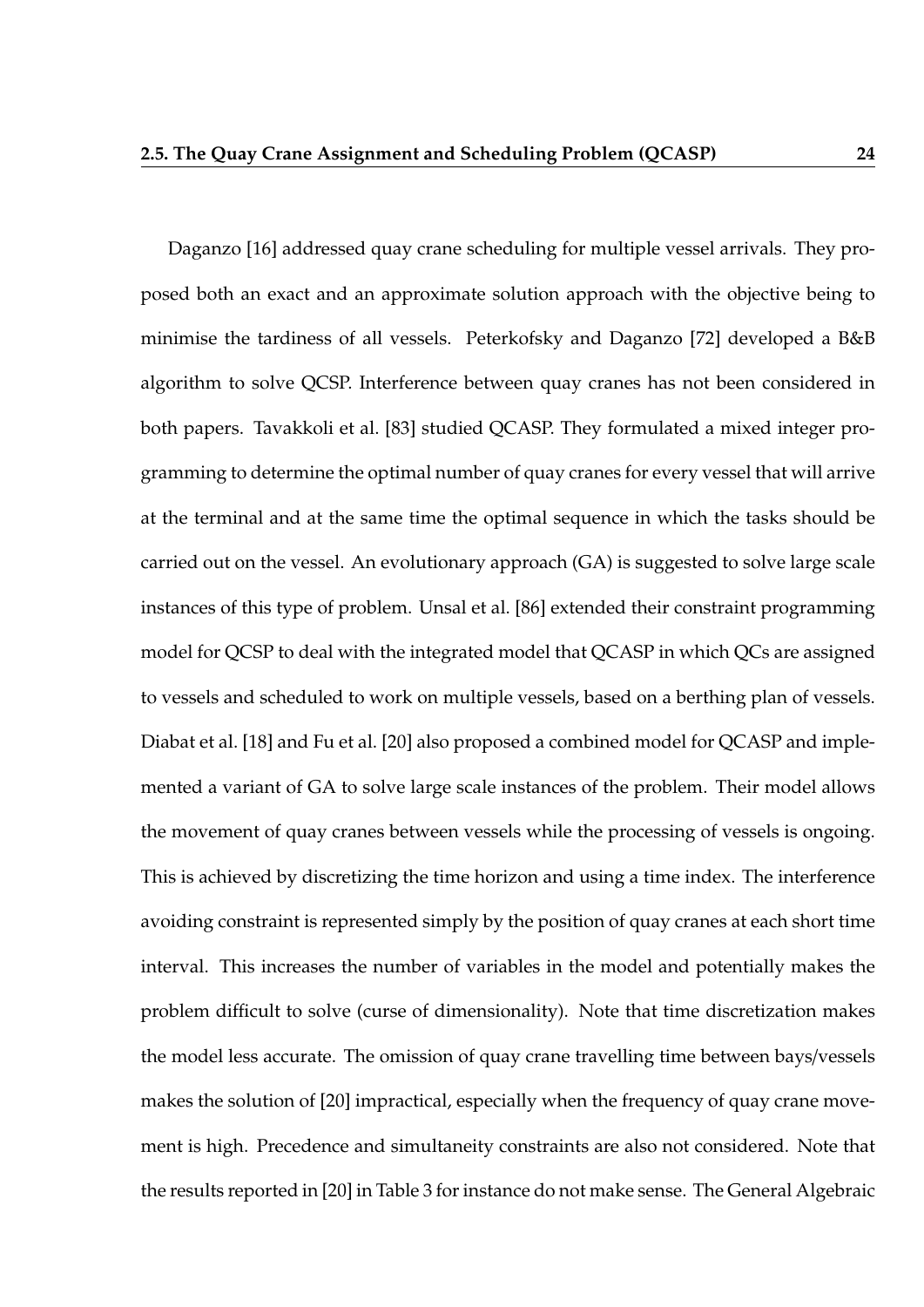### **2.6. The Berth Allocation, Quay Crane Assignment and Quay Crane Scheduling Problem (BACASP) 25**

Modeling System (GAMS), commercial software for solving optimization problems, results which presumably are exact, cannot possibly be worse that those returned by GA for most of the problem instances considered.

# **2.6 The Berth Allocation, Quay Crane Assignment and Quay Crane Scheduling Problem (BACASP)**

Here, all seaside operations are integrated into a single problem. A few researchers tried to combine BAP, QCAP and QCSP at container terminal in order to find a more realistic solution. The solution of this type of model tries to find the optimal berthing time and position (BAP) and at the same time, to determinate the number of quay cranes that will be assigned (QCAP) and the optimal sequence in which to perform the tasks (QCSP) for each vessel that arrives at a container terminal.

Park et al. [70] were the first to consider BAP and QCAP together. An integer programming model is formulated. The authors suggested a two phase solution to solve the mathematical model. In the first phase, the berthing time and position are determined as well as the number of quay cranes for each vessel that arrives in each time segment. The subgradient optimization technique is applied to obtain a near-optimal solution in the first phase. In the second phase, a detailed schedule for each Quay crane is constructed based on the solution found from the first phase. The dynamic programming technique is applied to solve the problem of the second phase. In [1] Ak et al. present a mixed integer linear programming (MILP) model for the seaside operations. A two phase Tabu Search heuristic is implemented to find solutions for large scale instances. The mathe-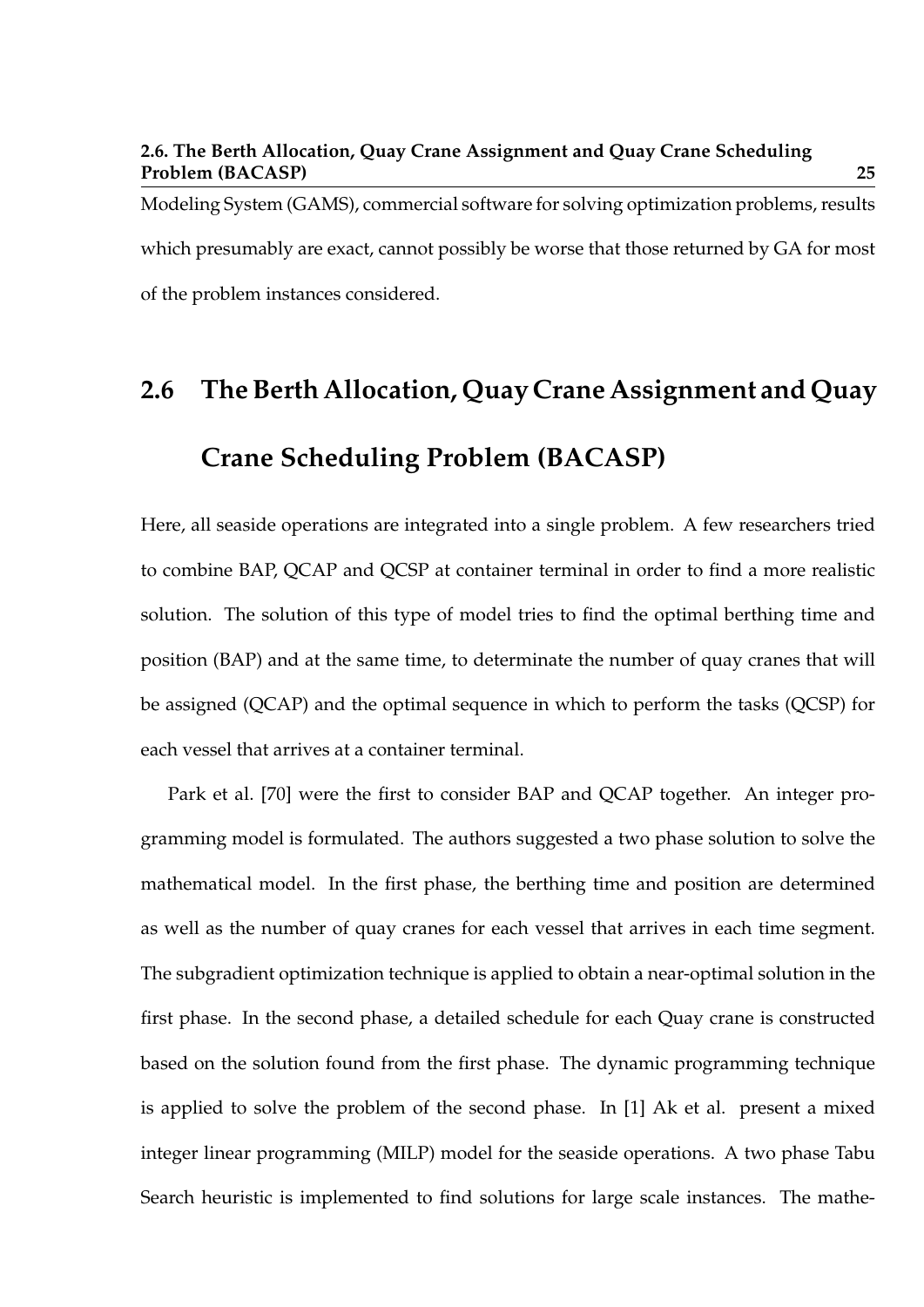### **2.6. The Berth Allocation, Quay Crane Assignment and Quay Crane Scheduling Problem (BACASP) 26**

matical model is only suitable for low numbers of vessels between 3 and 4 holds each. The travelling time of quay cranes is not considered and there is no penalty if a vessel is moored at an unsuitable position. The simultaneity and precedence constraints are not includeed in the model. Criteria such as the initial position, the travelling time cost and ready time of quay cranes are ignored. Liu et al. [55] studied the seaside operations and use mixed integer linear programming to minimize the maximum relative tardiness of vessel departures. A good idea presented by Liu was that instead of assuming a relationship function to exist between the processing time of a vessel and the number of quay cranes assigned to it, one should introduce a series of parameters  $p_{vi}$  each of which refers to the handling time of vessel *j* when *v* quay cranes are assigned to it. However, the integration model proposed needs further improvement since in the Berth-Level Model, the berthing times are revised whereas the berthing positions are taken from the tentative berth plan. Meisel et al. [60] proposed a three-phase integration framework using preprocessing and feedback mechanisms. Phase I estimates productivity rates of quay cranes from the vessel stowage plan. In the Phase II, by using Meisel's model [59] the berth allocation problem and the quay crane assignment problem are solved depending on the productivity rates of quay cranes. Phase III schedules the tasks of each vessel. To adjust the solution for BAP, QCAP, and QCSP combined, a feedback loop is needed. In Rodriguez et al. [77], the focus is on BAP and QCAP problems. However, given that the overall problem is a transshipment one, they also have to deal with loadind/unloading. It is therefore of the combined type as discussed in this section. The QC scheduling aspect is handled through a management of vessel holds. They dealt with the overall problem by applying the Greedy Randomized Adaptive Search Procedure (GRASP) which solves the integrated problem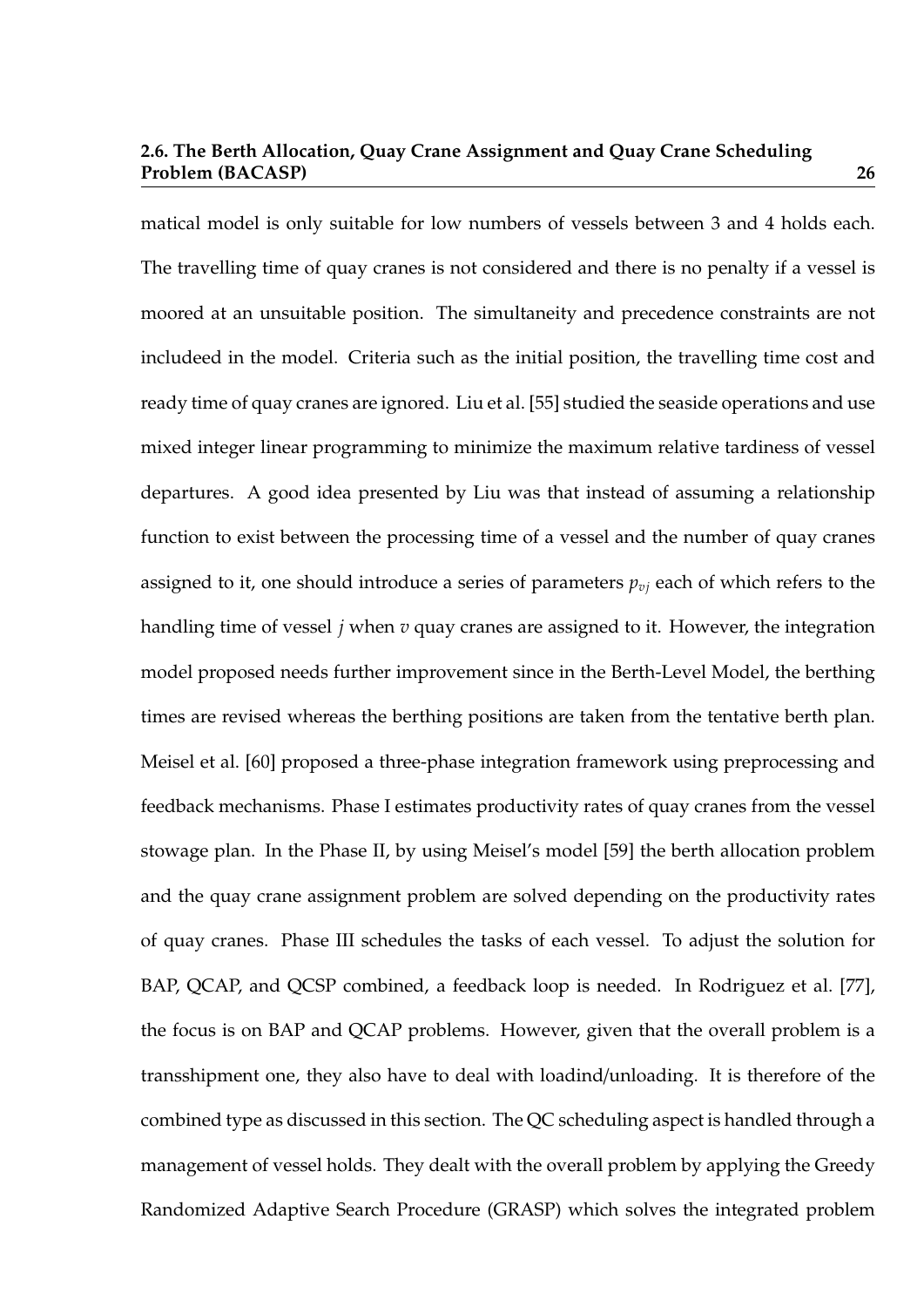### **2.6. The Berth Allocation, Quay Crane Assignment and Quay Crane Scheduling Problem (BACASP) 27**

in reasonable times. Their aim is to minimize the total elapsed waiting time to serve all these vessels. Turkogullari et al. [84] integrated the seaside operations into a single MILP model and proposed a decomposition algorithm for it. The authors achieved the model and its solution on the back of a list of 8 assumptions amongst which, discretizing the time horizon and making use of a time index in the mathematical model, are perhaps the most important. The anti-interference constraint is represented simply by the position of quay cranes at every small time interval. This increases the number of variables including the integer ones, which potentially, therefore, increases the solution difficulty of the model. Also they assumed that all the quay cranes are available when assigned to the vessels. They computed the processing times of vessels by dividing the number of containers upon each vessel over all the assigned quay cranes to this vessel. The starting quay cranes point is ignored in their model. The precedence and simultaneity constraints were also not considered. They assumed that all tasks (containers) are located in the same bay, therefore,  $\lambda$  the interference parameter between quay cranes and the travelling time of quay cranes are also ignored. In their solution, some vessels have large deviations from their desired berthing positions. Moreover, the advocated solution approach requires many parameters some of which are not easy to estimate and may affect the solution if good values are not used. Examples of such parameters are the minimum and maximum number of quay cranes.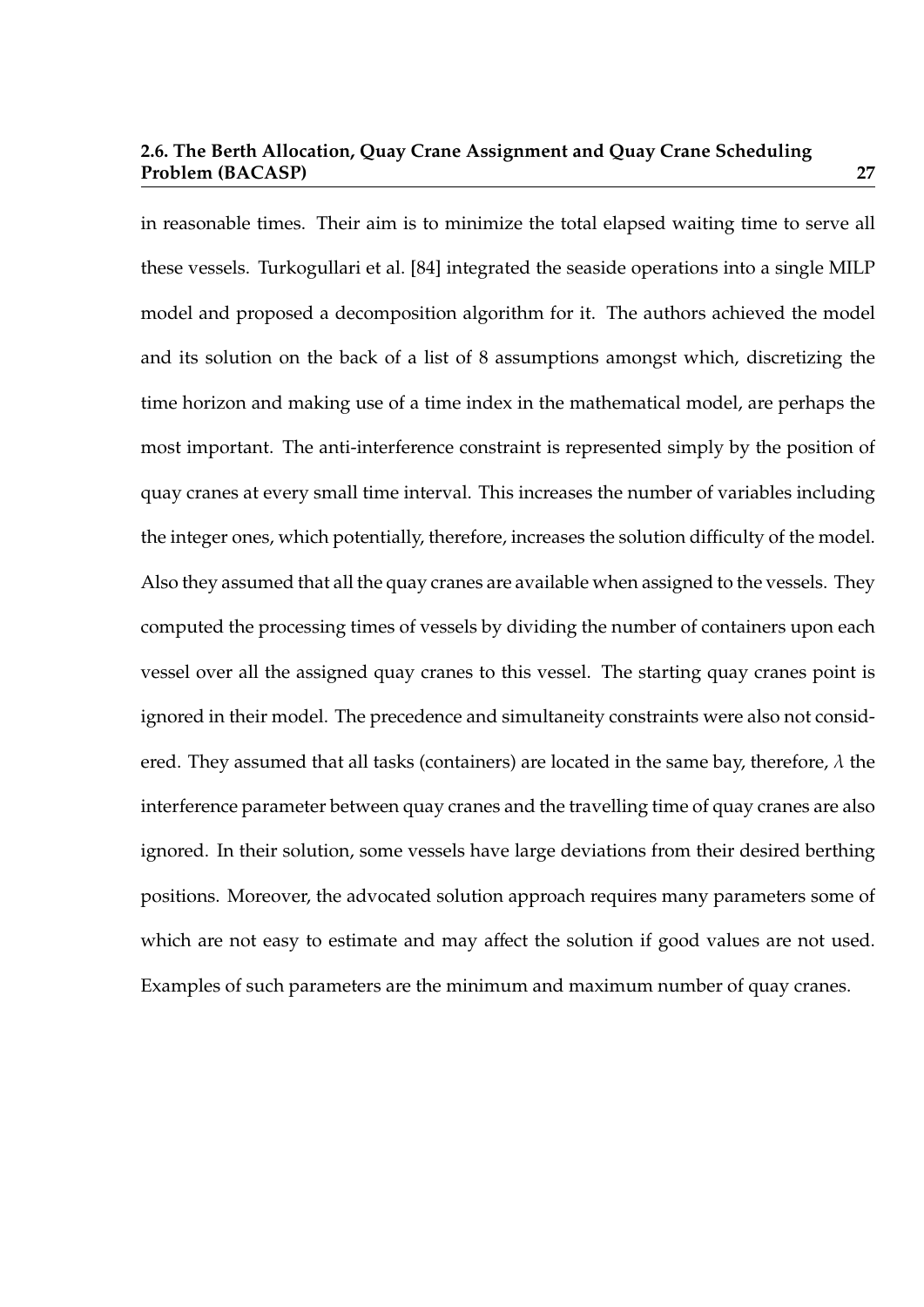## **2.7 Methodology**

The real word is varied and complex. Its study often requires a representation or model of it. Models are in three broad categories: **Iconic**, **analogue** and **symbolic**. Iconic models are scaled down or up representations of the real thing. For instance, paper planes are used to study the aerodynamics of real planes; planetariums are simplified representations of solar systems etc... Analogue models try to capture the properties of the real object or phenomenon. For instance, traffic networks can be represented as a network of pipes with water standing for the traffic and the linked up pipes as the road network. Symbolic models use symbols (variables, constants) and relationships between them such as equations and inequalities to represent reality. These are the sort of models we are concerned with here. They are commonly known as Mathematical Models. They are in two overlapping types: descriptive and explanatory. Explanatory models are what we generally want to build although it may not be always possible; they may require starting with a descriptive model phase first. Optimization or mathematical programming models are explanatory models. They typically consist of one or more objective functions and a set of constraints linking a number of variables and constants. When no constraints are involved, the models are known as unconstrained optimisation problems.

Depending on the type of variables and functions involved, optimisation problems can be, continuous, discrete or both (mixed), linear, or nonlinear. For instance, a linear programming problem (LP) involves continuous variables, a linear objective function, and linear constraints. An integer linear programming problem (ILP) is the same as the LP with the added constraints that the variables can only take integer parts. The models we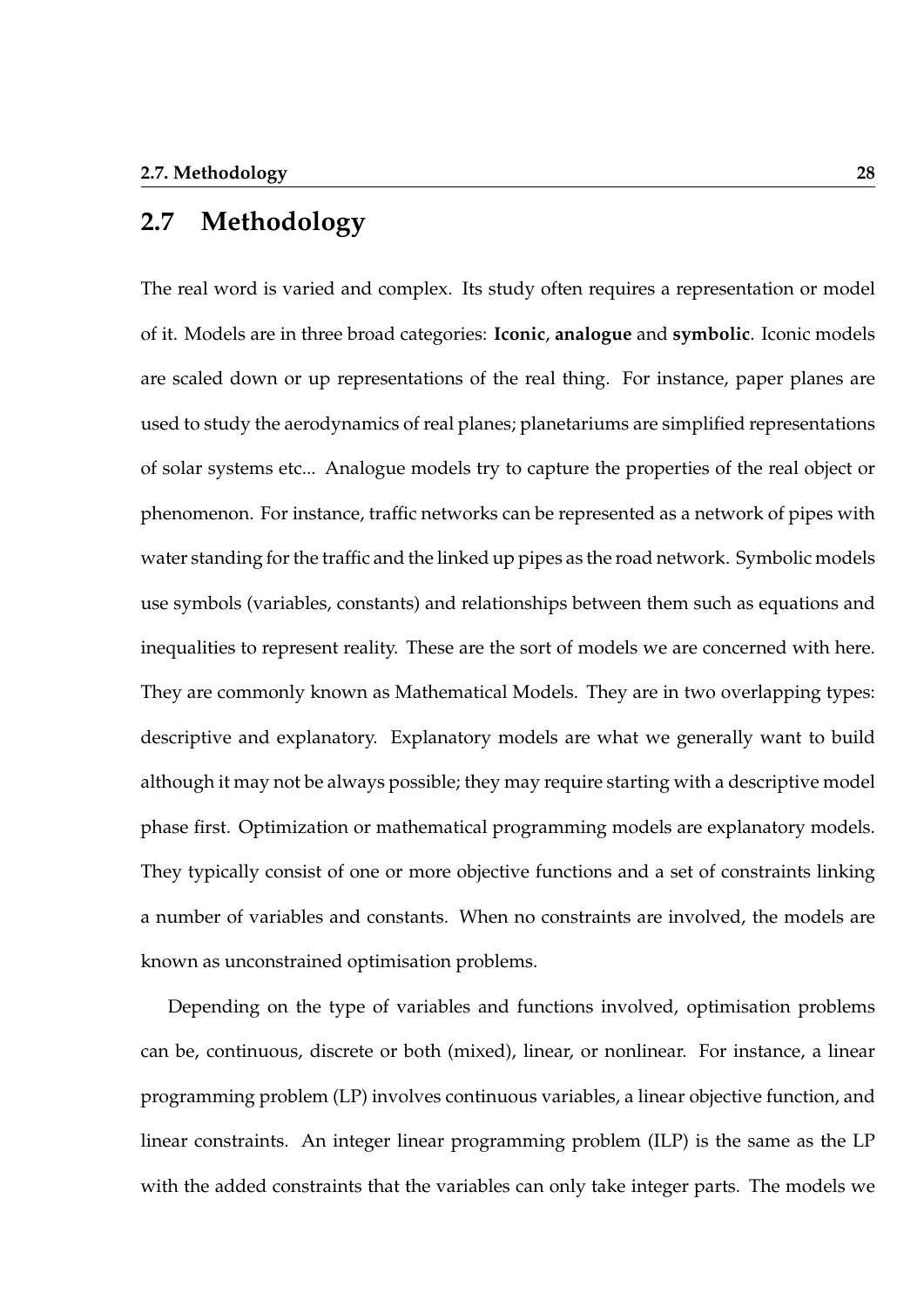are concerned with here are of the Mixed Integer Linear Programming (MILP) type.

$$
max \ c^T x + d^T y \tag{2.1}
$$

$$
s.t \quad Ax + Gy \le b \tag{2.2}
$$

$$
x \ge 0, y \ge 0 \quad and \ integer \tag{2.3}
$$

where *x* is a vector of continuous variables, *y* is a vector of integer variables.

## **2.8 Solution approaches**

After building a mathematical model, it must be solved to benefit from what it can offer in terms of variable values and insights into their relationship to support decision making. There are a number of approaches or algorithms to solve optimisation problems: exact and approximate or heuristic. Exact approaches return optimum solutions to within the computer accuracy. Approximate approaches do not guarantee optimality. However, they are often preferred because exact methods are often not expected to work for general cases in acceptable computational times depending on the context. For this, and other reasons, heuristics are often the preferred solution approaches.

## **2.8.1 Exact approaches**

**The cutting plane algorithm** The cutting plane algorithm has been proposed by Ralph Gomory in the 1950s as a method for solving integer programming and mixed-integer programming problems. The algorithm relies on adding constraints (cuts) to the formulation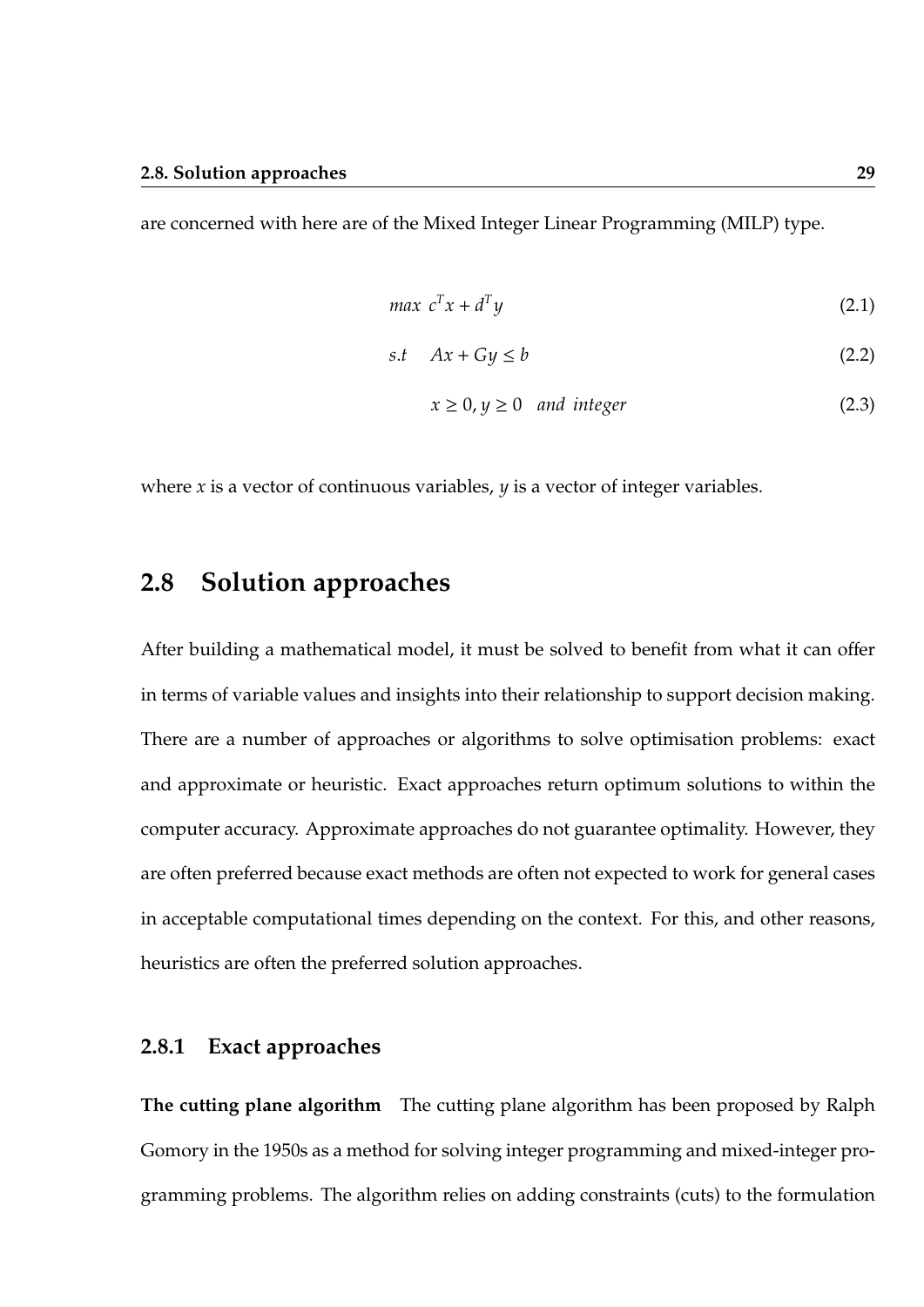### **2.8. Solution approaches** 30

and seeking to get as close as possible to the convex hull of the solution set of the original problem. To generate a cut, we can choose the row with a non-integer RHS. Selecting the row (variable) that has the largest fraction coefficient (solution) may reduce the number of iterations and the overall solution time. Assume that the selected row is the row with index *i*,  $y_{Bi}$  the basic variable, and [x] is the integer number which is just below  $x \in R$ , then:

$$
y_{Bi} + \sum a_{ij} y_j = b_i
$$
  
\n
$$
y_{Bi} + \sum (a_{ij} + f_{ij}) y_j = \lfloor b_i \rfloor + f_i
$$
  
\n
$$
y_{Bi} + \sum a_{ij} \rfloor y_j + \sum f_{ij} y_j = \lfloor b_i \rfloor + f_i
$$
  
\n
$$
\sum f_{ij} y_j \ge f_i
$$
  
\n
$$
\sum f_{ij} y_j - \delta = f_i
$$
  
\n
$$
-\sum f_{ij} y_j + \delta = -f_i
$$

Where:

*f*<sub>ij</sub> =  $a_{ij}$  –  $[a_{ij}]$  represents the fraction part of  $a_{ij}$  and  $0 < f_{ij} < 1$ .  $f_i = b_i - [b_i]$  represents the fraction part of  $b_i$  and  $0 < f_i < 1$ .  $\delta$  is slack variable.

Cuts are added to the current LP relaxation of the MILP. The dual simplex algorithm is then applied to the current LP relaxation, since the current optimum is made primal infeasible by the cut. A new solution is found and the process is repeated until an optimal integer solution is found. Cutting plane algorithms are often impractical because cuts become thinner and thinner as the fractional parts are smaller and smaller meaning that progress is often limited and the convergence is hardly achieved even after a large number of iterations. The ever smaller fractional parts are what often causes convergence difficulties.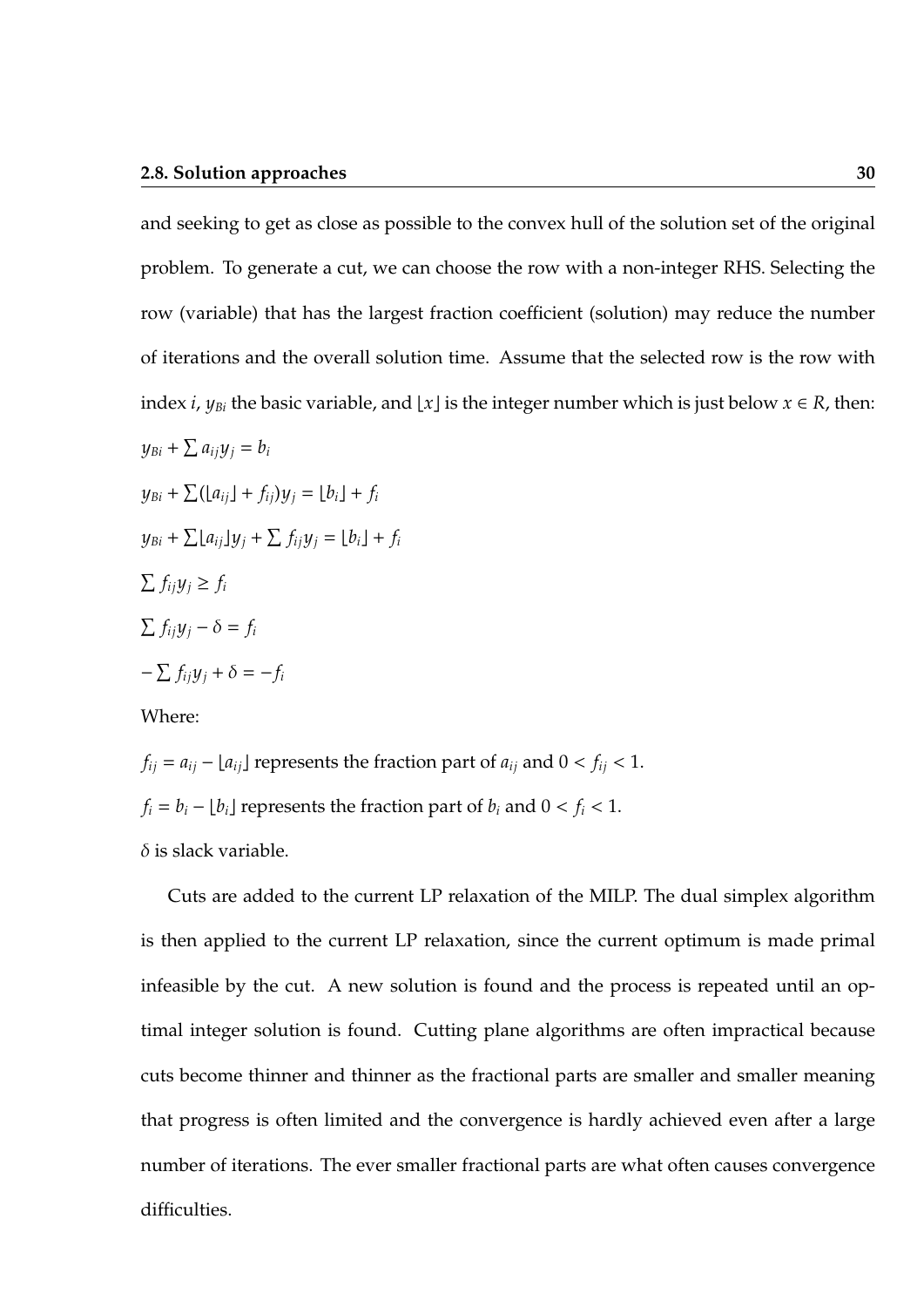### **2.8. Solution approaches 31**

**Branch-and-Bound** The method was first proposed by Land [41] and has become the most commonly used tool for solving integer optimization problems. Branch-and-Bound (B&B) is a partial enumeration method which tries to avoid visiting all possible solutions thorugh a tree search. Like the cutting plane method, it starts by solving the LP relaxation of the given problem using the simplex algorithm for instance. If all the basic variables are integers then the optimal solution is found and the algorithm stops. Else, if at least one of the basic variables is fractional, a branching on this variable is implemented leading to two problems. Assuming that the choosing variable from solving the linear programming is the variable  $y_i$  and its integer part is equal to  $y_{Bi}$ , which can be written as follows:

$$
y_i = \lfloor y_{Bi} \rfloor + f_i
$$

Where  $0 < f_i < 1$ . we know that the value of the variable  $y_i$  should be integer, then the new two constraints resulting the branching are:

$$
y_i \le y_{Bi}
$$

 $y_i \ge y_{Bi} + 1$ 

Each one of these problems contains the same original problem plus one of the new constraints due to branching.

| LP1 |                      | LP2 |                            |       |
|-----|----------------------|-----|----------------------------|-------|
|     | max $c^T x + d^T y$  |     | <i>max</i> $c^T x + d^T y$ | (2.4) |
|     | s.t $Ax + Gy \leq b$ |     | s.t $Ax + Gy \leq b$       | (2.5) |
|     | $y_i \le y_{Bi}$     |     | $y_i \ge y_{Bi} + 1$       | (2.6) |
|     |                      |     |                            |       |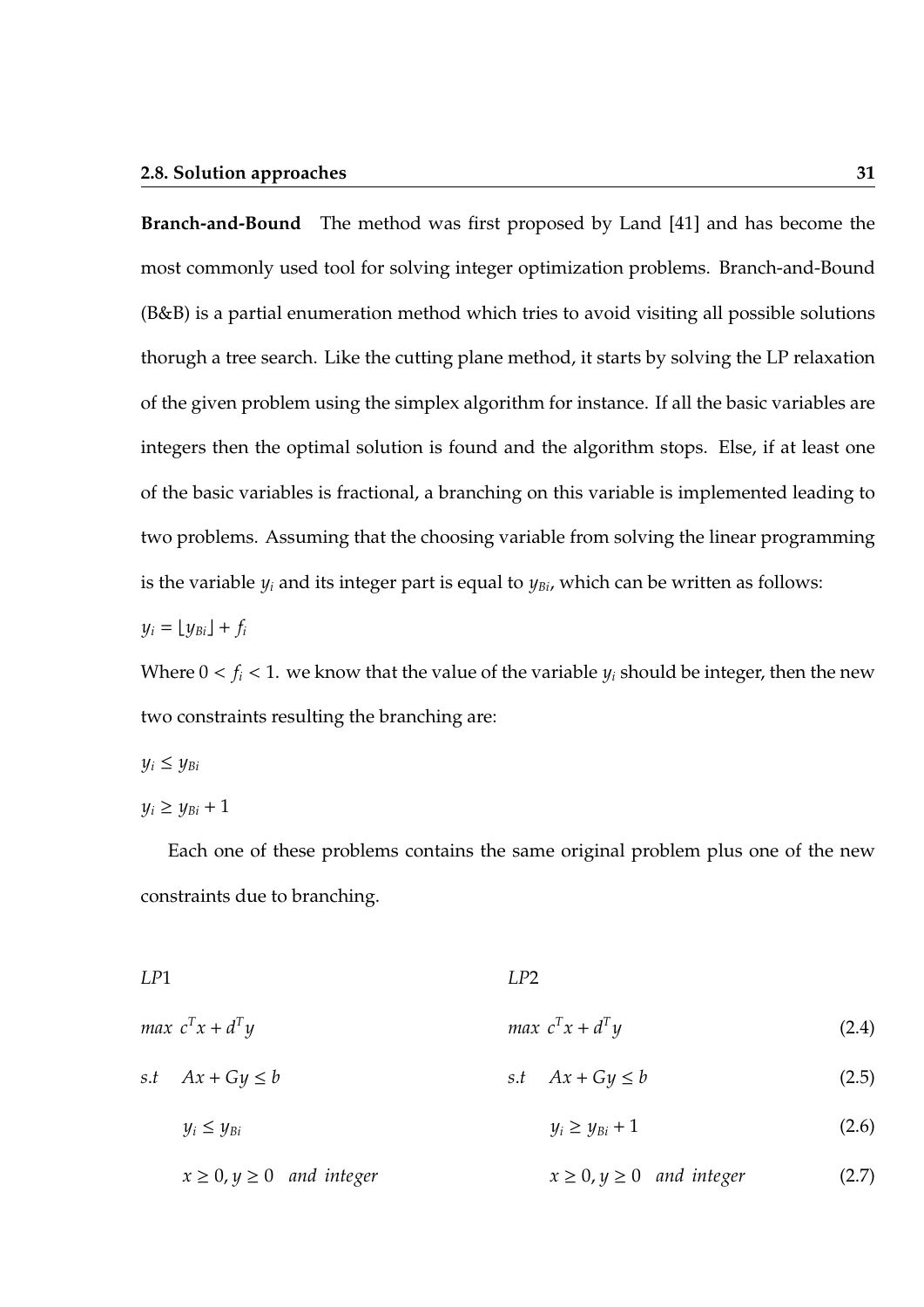In the worst case, all nodes in the search tree will have to be visited before the solution is found. However, often only a handful are visited as the tree is trimmed through the bounding step. Bounding here means that no improvement of the current objective value is possible. It occurs in three situations.

- 1. optimality: the solution at the node is integer;
- 2. infeasibility: the problem at the node is infeasible because of a branching constraint;
- 3. Value dominance: No subsequent solutions from a node can be better than an already known solution.

These rules keep the growth of the search tree in check making B&B a reliable partial enumeration search approach; hence its popularity.

**Benders decomposition** Benders decomposition [2] is a technique in mathematical programming that allows the solution of mixed integer linear programming problems. The technique is named after Jacques F. Benders. The strategy behind Benders decomposition can be summarized as divide and conquer. That is, in Benders decomposition, the variables of the original problem are divided into two subsets so that a first-stage master problem is solved over the first set of variables, and the values for the second set of variables are determined in a second-stage subproblem for a given first-stage solution. If the subproblem determines that the fixed first-stage decisions are in fact infeasible, then so-called Benders cuts are generated and added to the master problem, which is then re-solved until no cuts can be generated. Benders decomposition adds new constraints as it progresses towards a solution.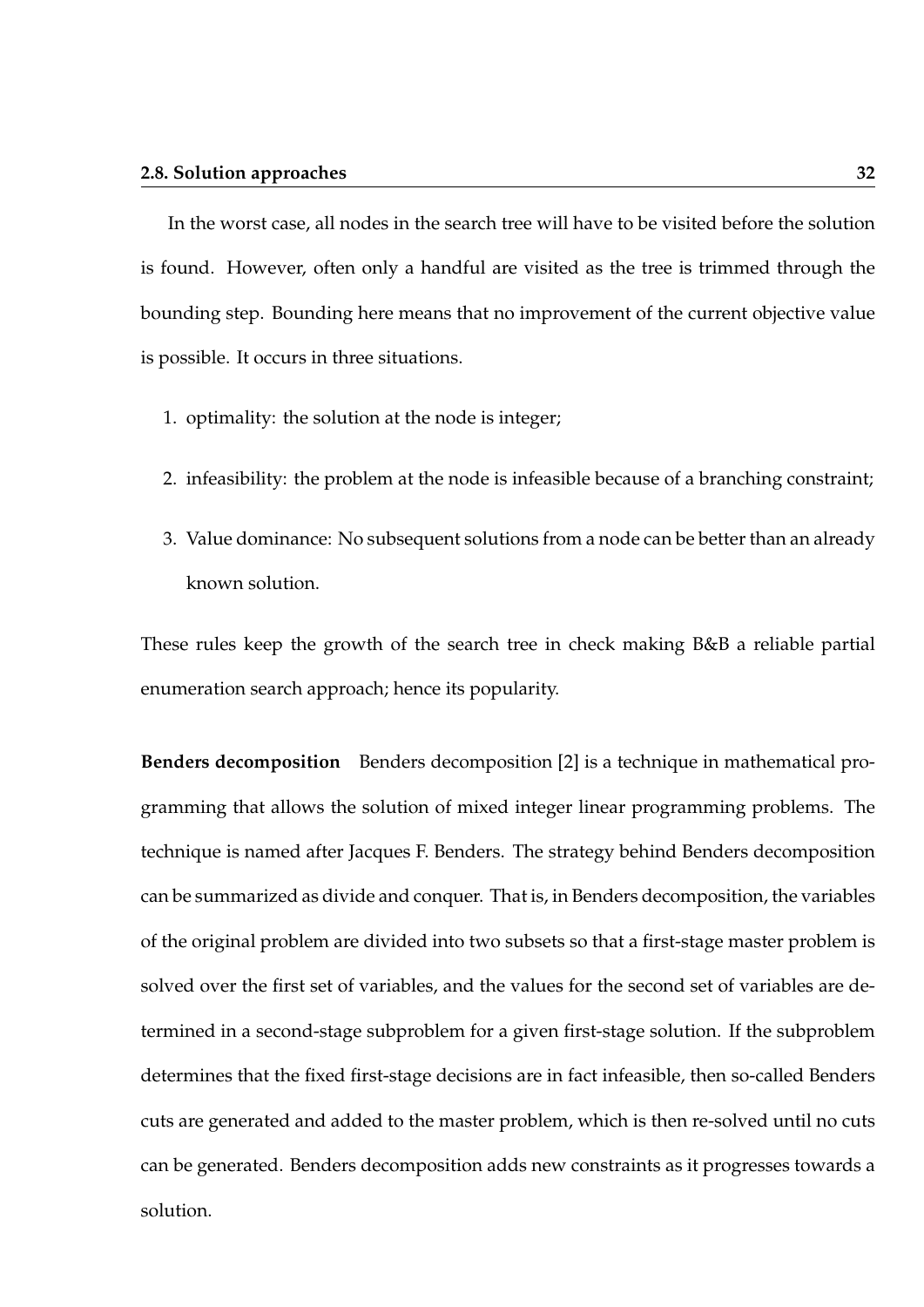$$
max \ c^T x + d^T y \tag{2.8}
$$

$$
s.t \quad Ax + Gy \le b \tag{2.9}
$$

$$
x \ge 0, y \ge 0 \quad and \ integer \tag{2.10}
$$

Here the aim is to fix integer variables *y* and exploit the continuous component of the problem as an ordinary LP. Suppose that *y* have been fixed and thereby been treated as a parameter, the resulting LP

is as follows:

$$
max \ c^T x \tag{2.11}
$$

$$
s.t \quad Ax \le b - Gy \tag{2.12}
$$

$$
x \ge 0 \tag{2.13}
$$

The dual for this problem is then given by:

$$
min (b - Gy)^{T} w \tag{2.14}
$$

$$
s.t \t AT w \ge c \t (2.15)
$$

$$
w \ge 0 \tag{2.16}
$$

Observe that the feasible region of dual problem remains the same whatever value *y* takes. Therefore by observing the shape of the polyhedron, the optimal solution to the dual with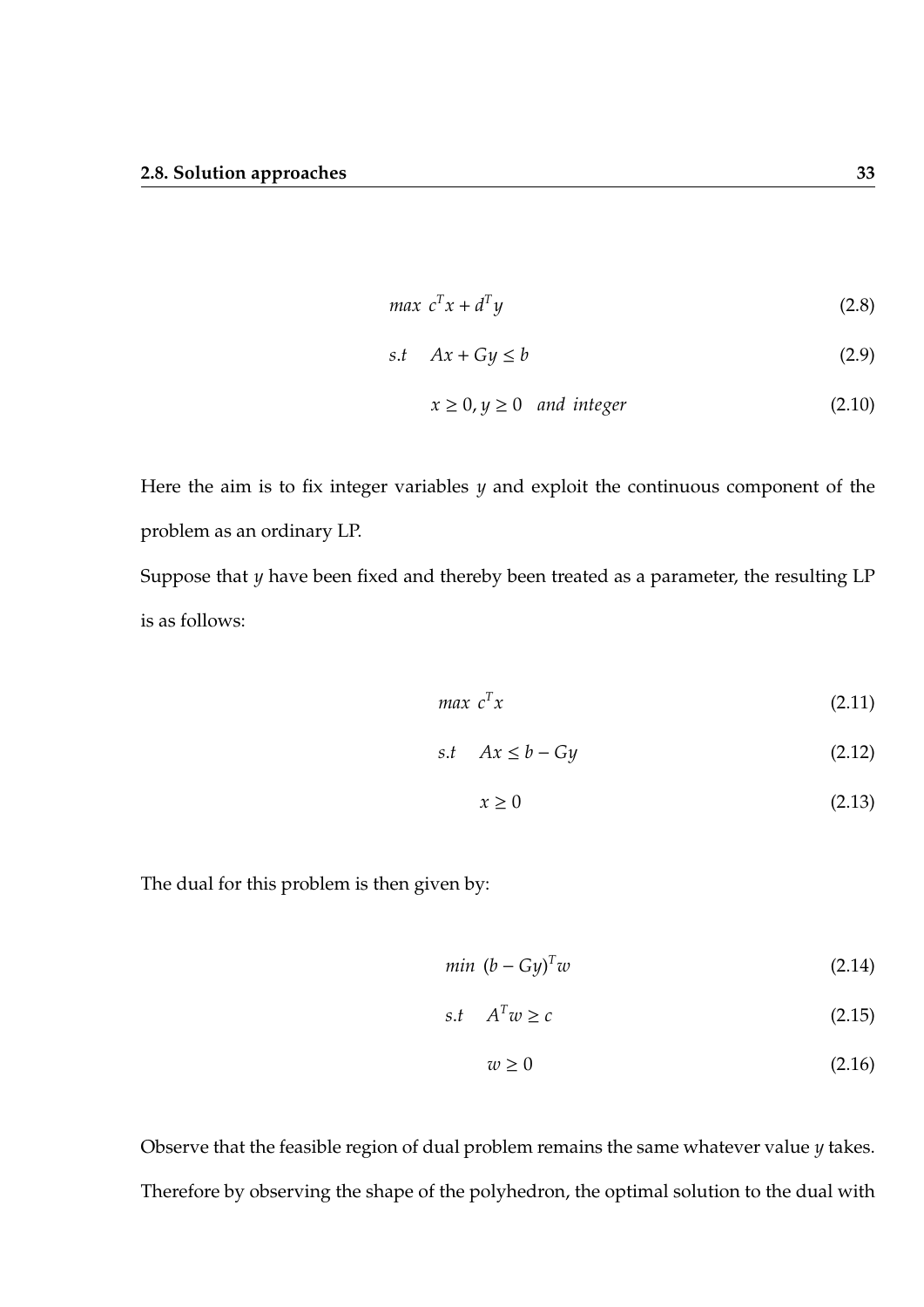different *y* values will be directly available at one of its extreme points (if bounded) or along one of the extreme rays (if unbounded). So that we can write MILP as:

$$
max \ z \tag{2.17}
$$

$$
s.t \quad z \le d^T y + (b - Gy)^T u \quad \forall u \in U \tag{2.18}
$$

$$
v(b - Gy)^{T} \ge 0 \quad \forall v \in V \tag{2.19}
$$

$$
z \in R, y \ge 0 \quad and \ integer \tag{2.20}
$$

where:

 $U =$  extreme points of the set of  $u$ .

 $V =$  extreme directions of the set of  $u$ .

The drawback of Benders' decomposition is, potentially, the need for all extreme points and extreme rays of the polyhedron of the original problem, containing its solutions. Polyhedra in high dimensions often have an exponential number of vertices and extreme rays, depending on the number of constraints defining them. This means Benders formulation of the problem will, potentially, have a very large number of constraints since each vertex and extreme ray generate a constraint [65, 69].

**Branch-and-Cut** The Branch-and-Cut (B&C) algorithm [68] combines B&B and the cutting plane algorithm, hence the name. It manages a search tree each node of which represents a linear programming subproblem to be processed, i.e. solved and checked for integrality, and perhaps to be analyzed further.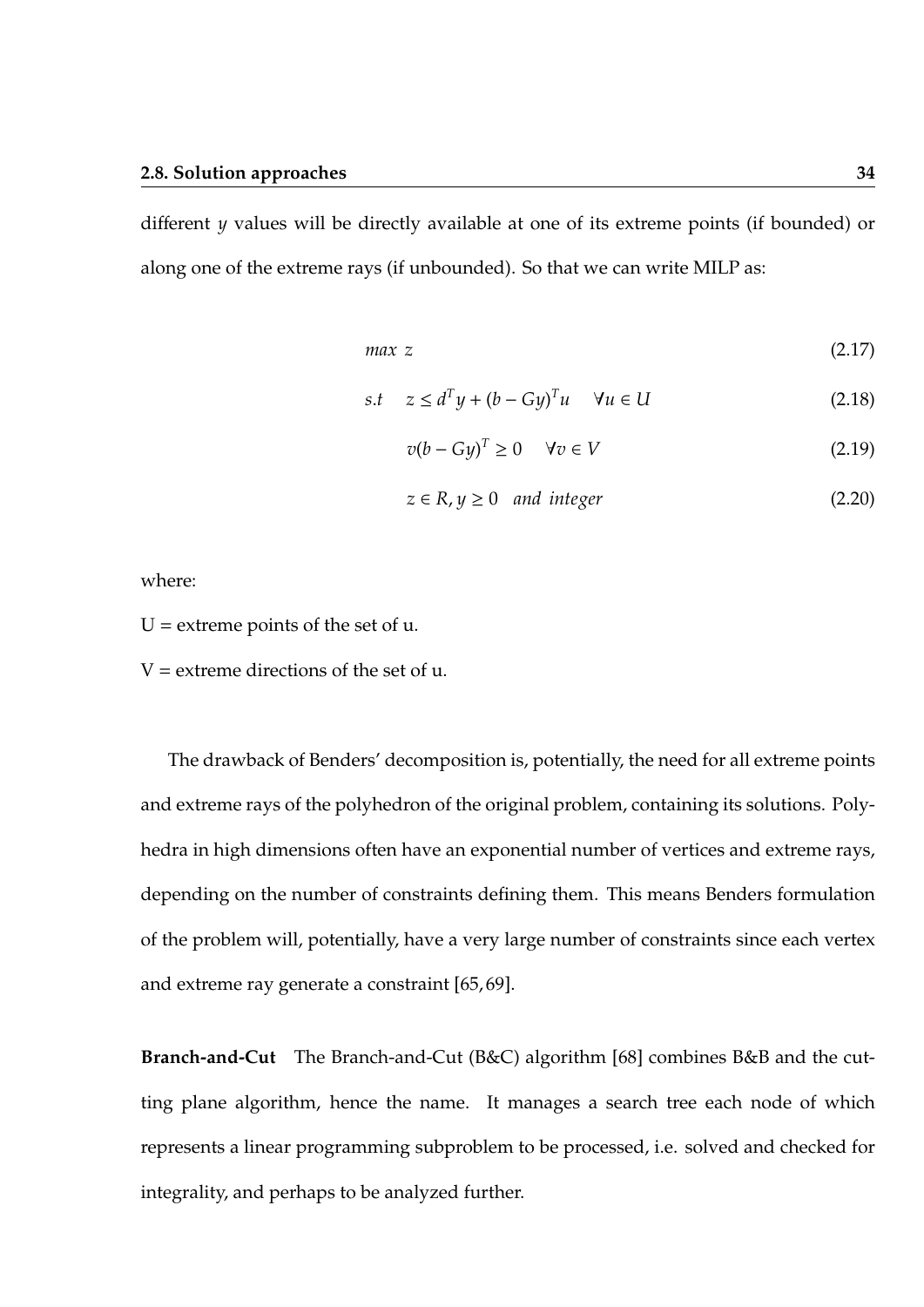### **2.8. Solution approaches 35**

B&C involves running the B&B algorithm and using cutting planes to tighten the linear programming relaxations. Note that if cuts are only used to tighten the initial LP relaxation, the algorithm is called cut and branch. A branch is the creation of two new nodes from a parent node. Typically, a branch occurs when the bounds on a single variable are modified, with the new bounds remaining in effect for that new node and for any of its descendants. A cut is a constraint added to the model. The purpose of adding any cut is to limit the size of the solution domain for the continuous LP problems represented at the nodes, while not eliminating legal integer solutions. The outcome is thus the reduction of the number of branches required to solve the MIP.

The B&C tree is initialized to contain the root node as the only active node. The root node of the tree represents the entire problem, ignoring all of the explicit integrality requirements. Potential cuts are generated for the root node but, in the interest of keeping the problem size reasonable, not all such cuts are applied to the model immediately. If possible, an incumbent solution (that is, the best known solution that satisfies all the integrality requirements) is established at this point for later use in the algorithm.

**Combinatorial Benders' Cuts (CBC)** CBC is used to find exact optimal solutions. It was proposed by Hooker in [29], where he derives the so called Benders' cuts from a minimal set of inconsistencies. Codato and Fischetti [15] extended Hooker's method to solve mixed integer programming with special structure. The approach generates a set of cuts which removes the drawback of the big-M method. CBC is closely related to the Benders' Decomposition [2].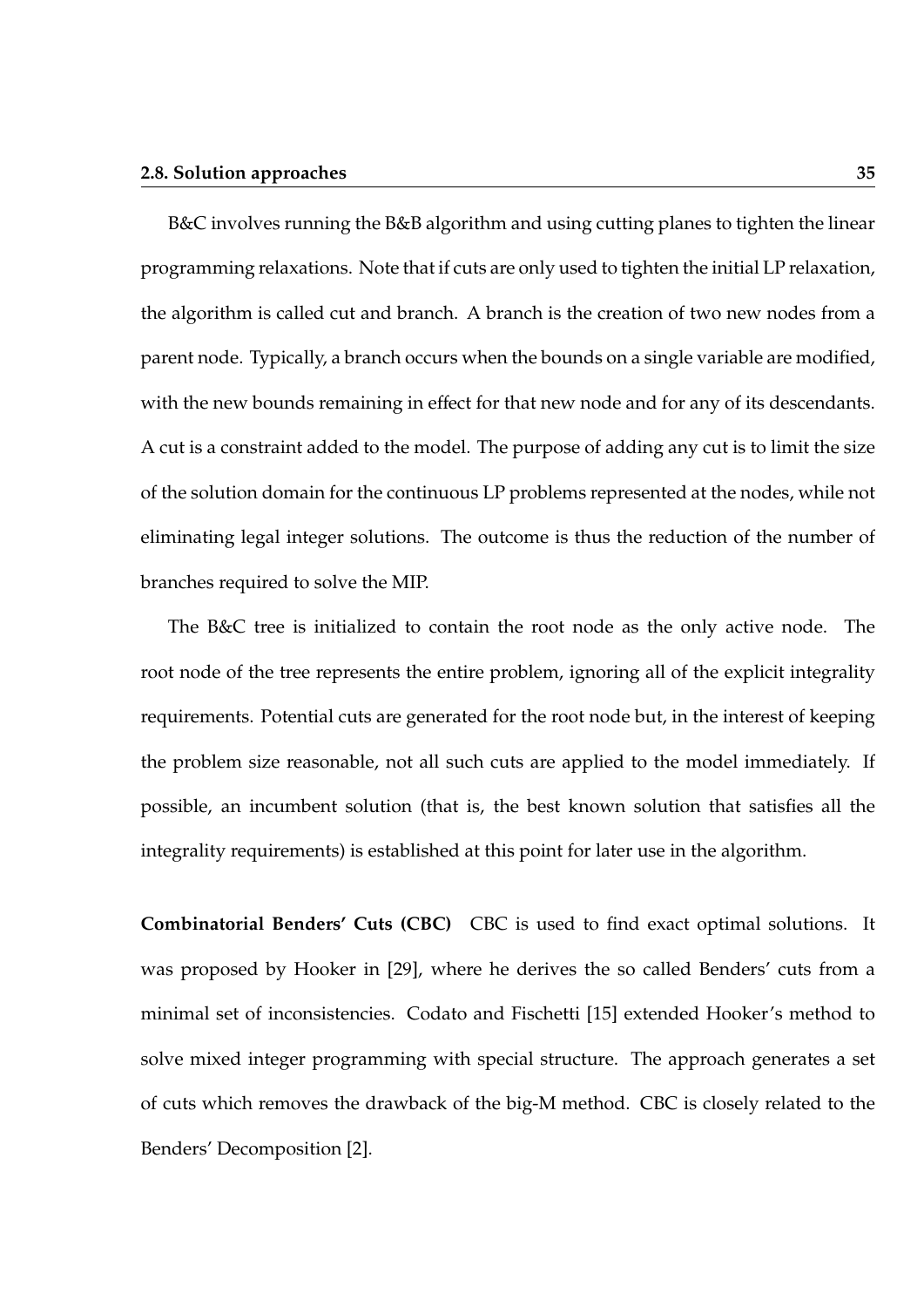### **2.8.2 Meta-heuristics**

Meta-heuristics are higher level heuristics, i.e. they may rely on other heuristics to solve problems. A heuristic is an algorithm based on rules that work but with no guarantee. Their strength lies in not making assumptions on the problems. For instance, they do not rely on gradient information to optimise functions. They are popular because they work on real world problems which are often difficult, i.e. they require an unreasonable computational time for their solution; they are known in the complexity jargon as NP-hard problems  $<sup>1</sup>$  For this reason, approximate solution approaches or meta-heuristics are often</sup> preferred. Note that the problems we are concerned with throughout this thesis, are of the NP-Hard type. It is therefore relevant that we present here the most popular meta-heuristic approaches for solving them.

**Simulated Annealing (SA)** Simulated annealing is a well established technique for combinatorial optimization problems. The idea is to achieve a goal state without reaching it too fast. In metallurgy, for example, the process of hardening steel requires specially timed heating and cooling to make the iron and carbon atoms settle just right. In mathematical search algorithms, we want to focus on promising solutions without ignoring better solutions we might find later. In other words, we want to reduce error to the global minima without getting stuck in less successful local minima. The algorithm was first introduced by Armen G. Khachaturyan et al. [35,36] and then developed by Scott Kirkpatrick et al. [39].

 $1<sup>1</sup>A$  problem belongs to the class NP if a solution to it can be verified quickly, i.e. in polynomial time. A problem is NP-hard if the entire class of NP problems polynomially reduce to it [73]. A problem *A* reduce to *B* if it can be constructed for any instance of *A* an equivalent instance of *B*. it is believed that NP-hard problems are intractable, i.e. that there is no efficient algorithm to solve them. To prove this is the most important challenge in computational theory. See [22] for an introduction to complexity theory.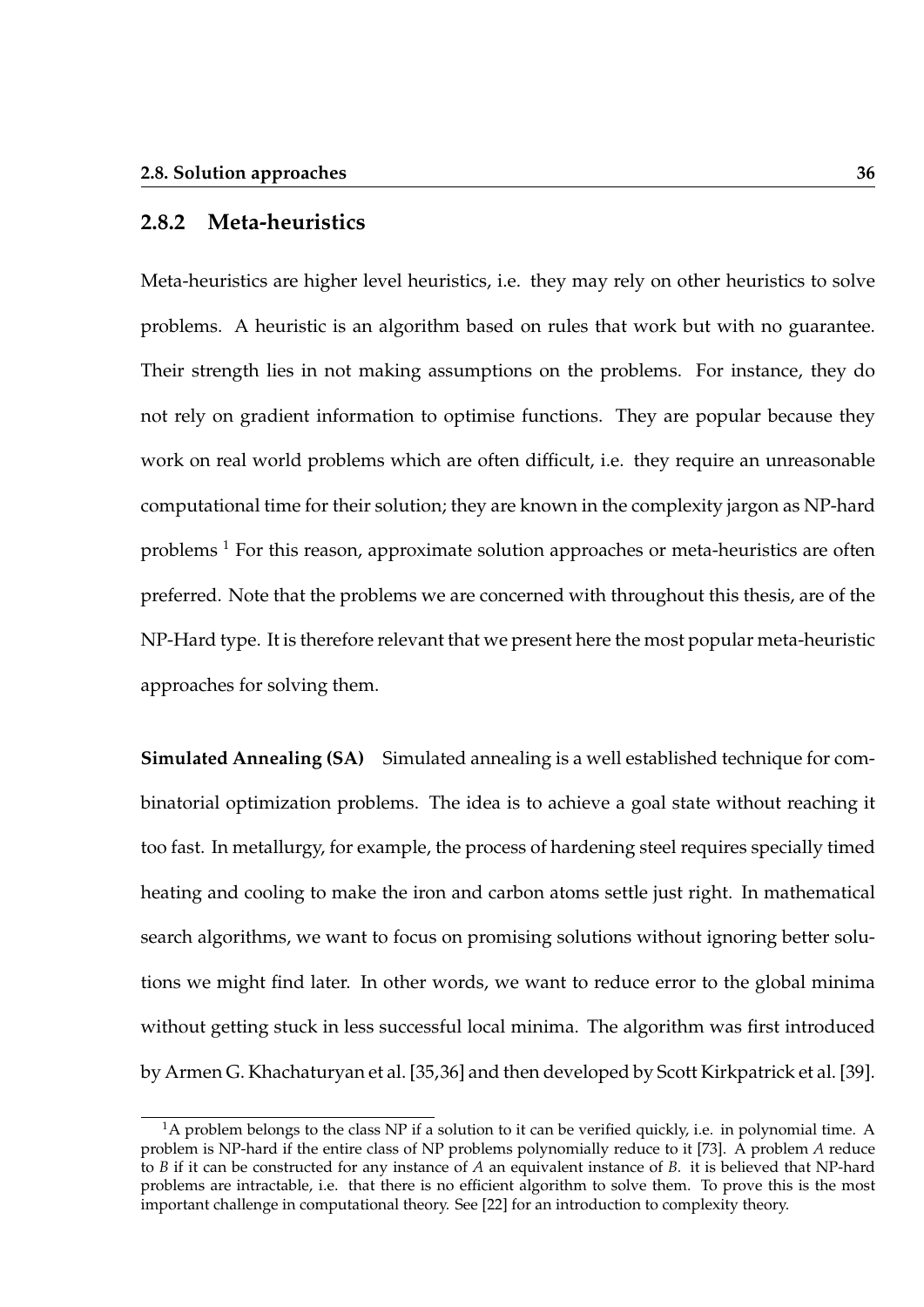### **2.8. Solution approaches 37**

SA is a probabilistic technique for approximating the global optimum of a given function. Specifically, it is a meta-heuristic to approximate global optimization in a large search space. It is often used when the search space is discrete (e.g., all tours that visit a given set of cities). For problems where finding an approximate global optimum is more important than finding a precise local optimum in a fixed amount of time, simulated annealing may be preferable to alternatives such as gradient descent.

**Tabu Search** Tabu Search (TS), created by Fred W. Glover [23] is a meta-heuristic search method employing local search methods used in mathematical optimization. Local (neighborhood) searches take a potential solution to a problem and check its immediate neighbors (that is, solutions that are similar except for one or two minor details) in the hope of finding an improved solution. Local search methods have a tendency to become stuck in suboptimal regions or on plateaux where many solutions are equally fit. Tabu search enhances the performance of local search by relaxing its basic rule. First, at each step worsening moves can be accepted if no improving move is available (like when the search is stuck at a strict local minimum). In addition, prohibitions (henceforth the term tabu) are introduced to discourage the search from coming back to previously-visited solutions. The implementation of tabu search uses memory structures that describe the visited solutions or user-provided sets of rules. If a potential solution has been previously visited within a certain short-term period or if it has violated a rule, it is marked as "tabu" (forbidden) so that the algorithm does not consider that possibility repeatedly. Briefly, the method explores solution spaces by moving at each iteration to the best non-tabu neighbor of the current solution. In order to avoid cycling, solutions that were recently visited are made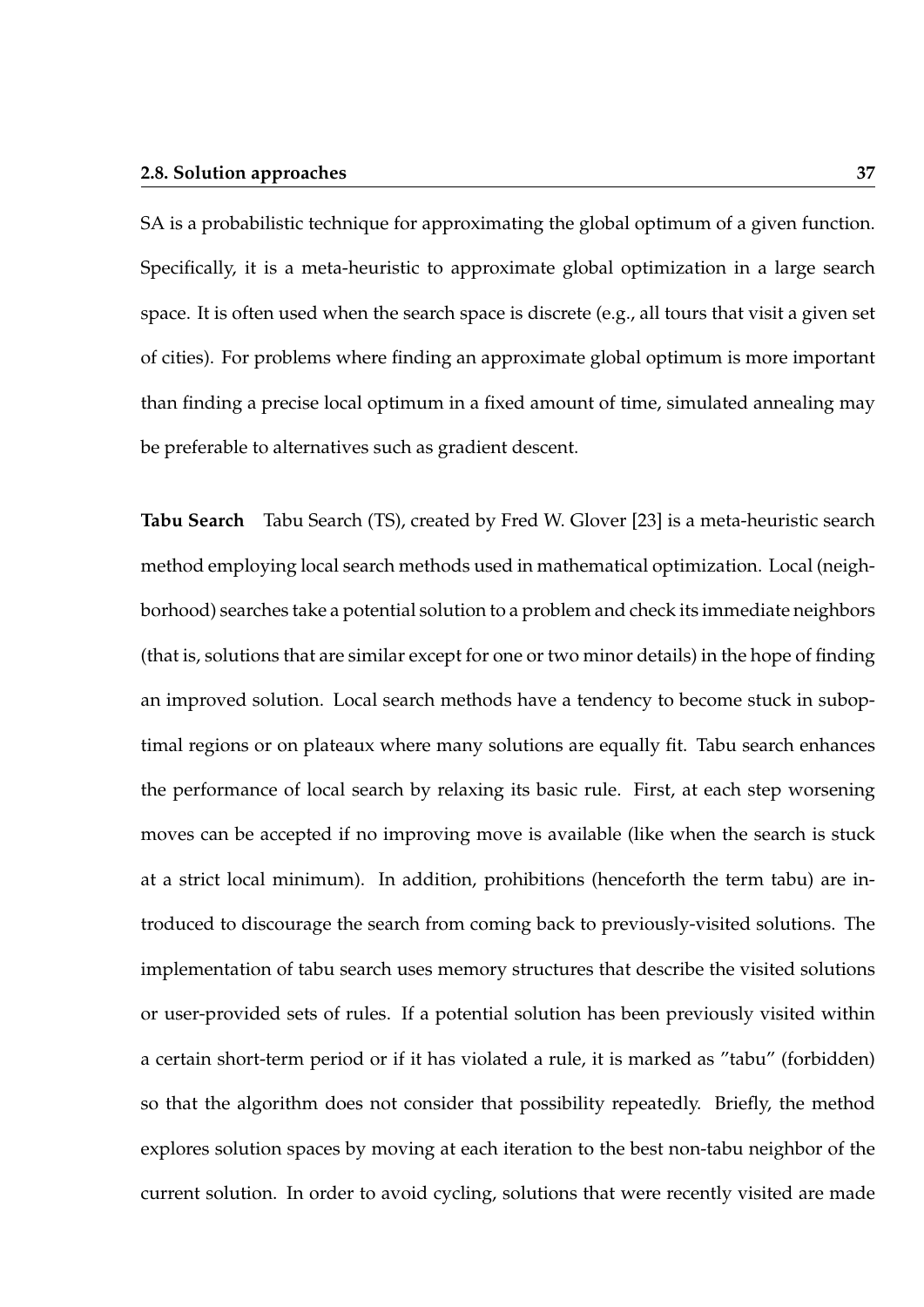tabu for a number of iterations [1].

**Particle Swarm Optimization (PSO)** PSO is originally attributed to Kennedy and Shi [34, 78] and was first intended for simulating social behaviour as a stylized representation of the movement of organisms in a bird flock or fish school. The algorithm was simplified and it was observed to be performing optimization. PSO is a meta-heuristic as it makes few or no assumptions about the problem being optimized and can search very large spaces of candidate solutions. More specifically, PSO does not use the gradient of the problem being optimized, which means PSO does not require that the optimization problem be differentiable as is required by classic optimization methods such as gradient descent and quasi-newton methods. PSO is a computational method that optimizes a problem by iteratively trying to improve a candidate solution with regard to a given measure of quality. It solves a problem by having a population of candidate solutions, here dubbed particles, and moving these particles around in the search-space according to simple mathematical formulae over the particle's position and velocity. Each particle's movement is influenced by its local best known position, but is also guided toward the best known positions in the search-space, which are updated as better positions are found by other particles. This is expected to move the swarm toward the best solutions.

**Plant Propagation Algorithm** The above listed approaches are very well established and have shown their worth over decades of use on a variety of applications. They are, however, not the only ones. An exhaustive listing of all heuristics and meta-heuristics is beyond the scope of this thesis. However, it will perhaps benefit the potential reader to be aware at least of the type of Nature-Inspired heuristics that are being introduced to handle ever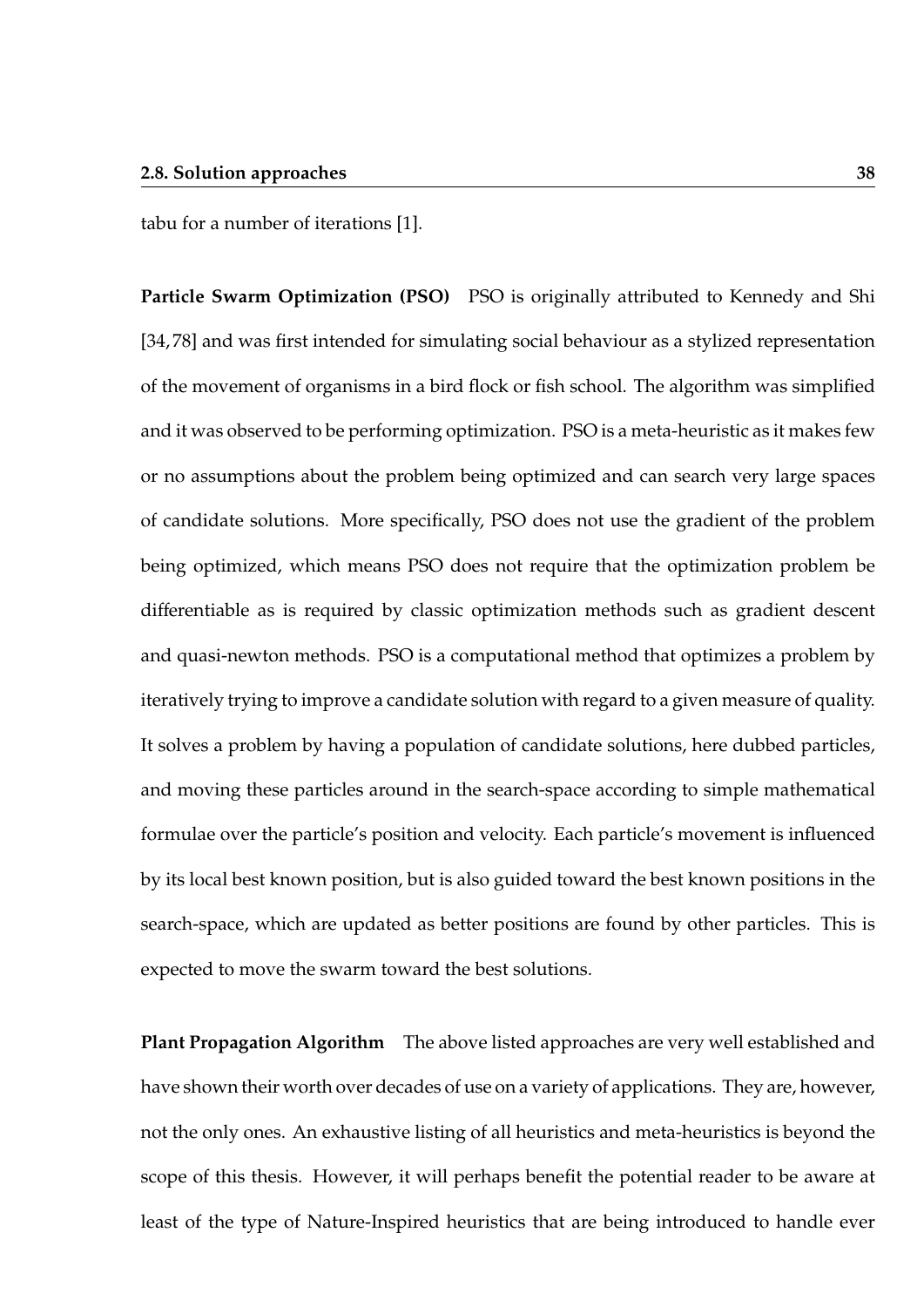### **2.9. Genetic Algorithm 39**

increasing in size and complexity problems. One such heuristic is the Plant Propagation Algorithm or PPA introduced by Salhi and Fraga [79]. It emulates the way plants and in particular the strawberry plant propagate. It starts with a population of plants uniformly randomly planted in the search space. These plants are then ranked according to the values that their positions give to the objective function of the given optimisation problem. The intensity of their propagation is determined by their scores on the objective function. If they score well, this is interpreted as being in a good spot of the land (search space); if on the other hand they score low, then they are considered as being in a bad or poor spot. Those in good spots propagate by generating many short runners leading to new plants; those in bad spots generate few but long runners. Note that the notion of long runner implements the idea of running away from the poor areas or exploring further the search space, while short runners exploit the good spots and refine the search to find local optima. Exploitation and exploration are the two key ingredients in any successful global optimisation.

## **2.9 Genetic Algorithm**

In computer science and operations research, the Genetic Algorithm (GA) is a metaheuristic inspired by the process of natural selection that belongs to the larger class of evolutionary algorithms (EA). It was proposed by Holland [28]. Genetic algorithms are commonly used to generate high-quality solutions to optimization and search problems by relying on bio-inspired operators. It searches for the optimum by maintaining a population of solutions that are then updated from generation to generation using a number of possible genetic operators such as Crossover, Mutation, and Reproduction. Over successive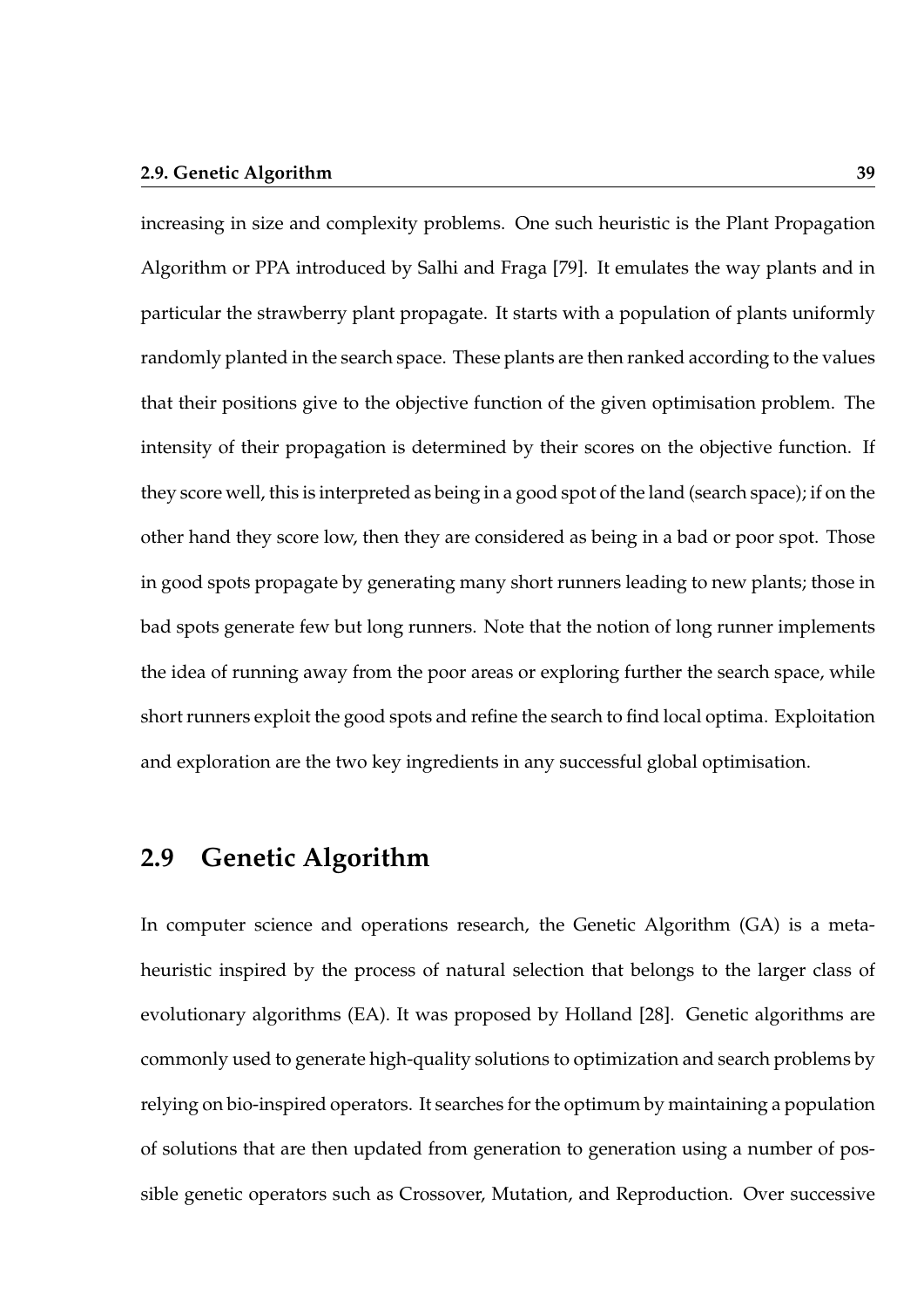generations the population evolves towards an optimal solution. GA is a well established meta-heuristic which has been shown to be very effective on combinatorial optimisation problems. GA is particularly effective on difficult problems referred to as being NP-Hard. QCASP has been shown to be NP-hard [22, 45, 83].

In order to solve large scale problems in acceptable time and to overcome the difficulty of the Branch-and-Cut (B&C) method, a GA is used to find optimal or near optimal solutions. The choice of GA here as the approximate solution approach is dictated by its being well established and reliable. Potential users may adopt it readily. It is an adaptive heuristic method based on natural evolution ideas. It repeatedly modifies a population of solutions, selecting individuals from the current population to be parents which then produce children which form the individuals of the next generation. Over successive generations the population evolves towards an optimal solution. The processes involved in GA are outlined below [33].

1. Generate an initial population: individual solutions (chromosomes) are created randomly to form an initial population.

2. Evaluate the fitness of each individual: choice of parents of new individuals for the new generations is biased toward individuals with good fitness values.

3. Create children: generate new individuals using genetic operators such as crossover, mutation and reproduction.

4. Generate new population: replace the worst individuals in the population with better new ones.

5. Stopping: The process is repeated until stopping criteria are met; these may include the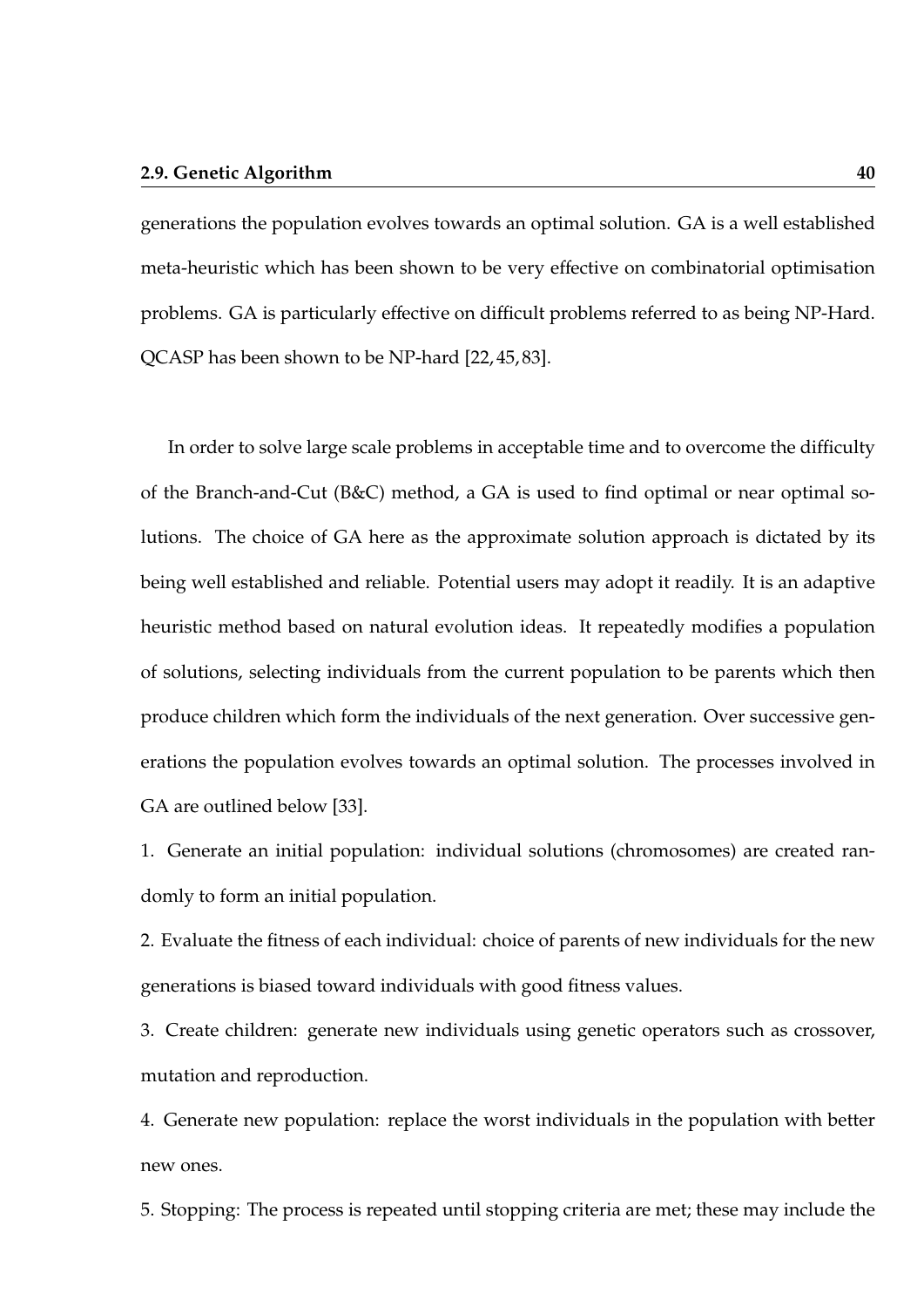specified maximum number of generations or time limit, high enough fitness etc...

### **2.9.1 Solution representation: chromosome**

The initial and most important step of the GA implementation is the solution representation or chromosome design. GA starts with a randomly generated population of solutions. Each solution is called a chromosome and consists of a sequence of genes.

## **2.9.2 Fitness function**

A fitness function is a particular type of objective function that is used to summarise, as a single figure of merit, how close a given design solution is to achieving the set aims. To validate solutions, if anyone of the problem's conditions is violated or any combination are violated, the generated chromosomes are discarded by adding a high penalty to their fitness values.

## **2.9.3 Generating next populations**

From the initial randomly generated population, subsequent generations of children, i.e. new populations, must be created. This is achieved by using genetic operators such as crossover, mutation and reproduction (copying of individuals unmodified into subsequent populations).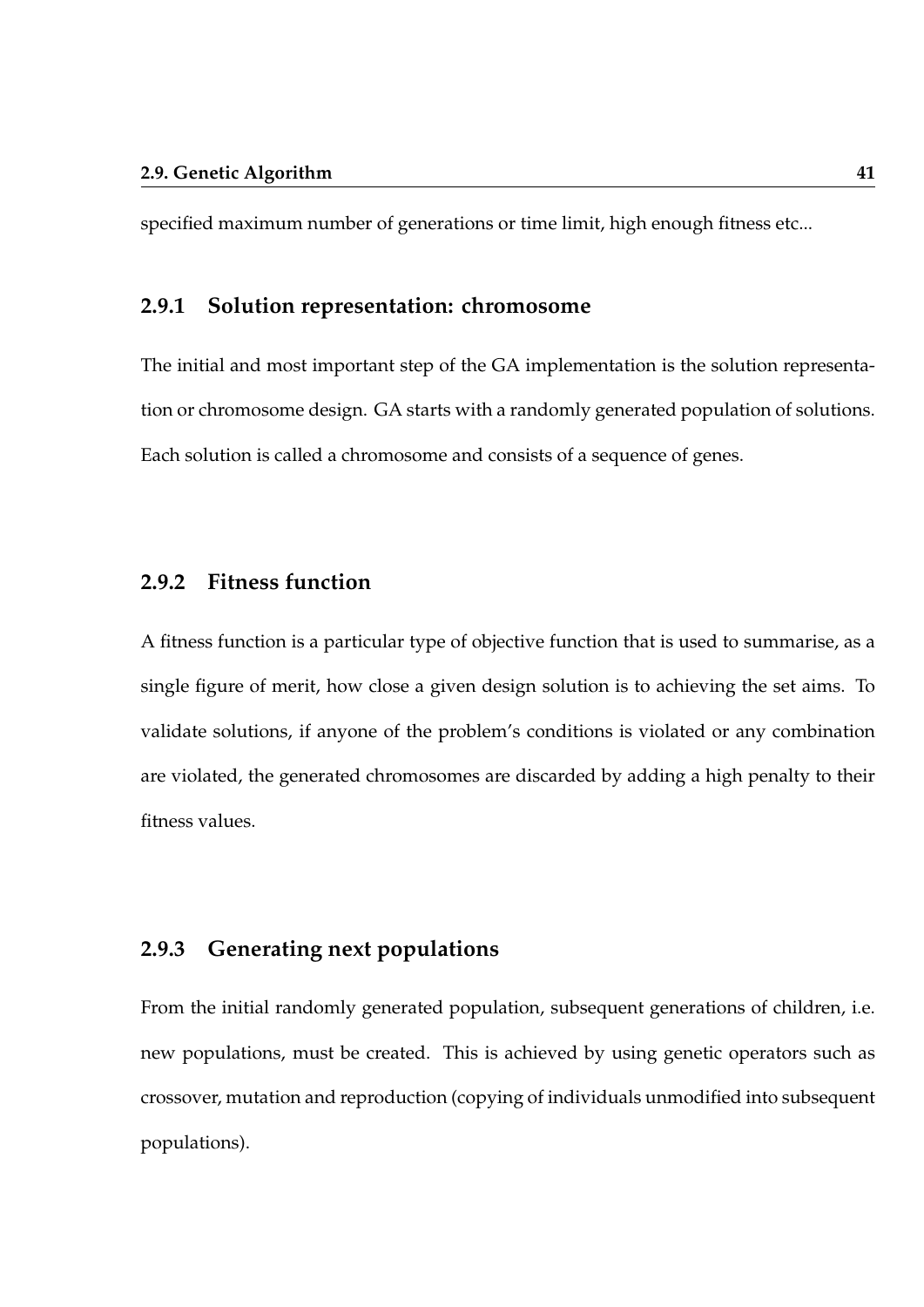### **2.9. Genetic Algorithm 42**

**Selection process** The selection process picks chromosomes from the current population to be parents to new individuals (children/solutions) of the new population created using one of many genetic operators as listed above. To give priority to the best chromosomes to pass their genes into the next generation, the fitness proportionate selection approach is implemented using a roulette wheel. High fitness individuals/chromosomes/solutions have high probability to be selected to contribute to the next population. In other words they are likely to pass their genes into the next generation.

**Crossover operator** Also called the recombination operator, it is one of the operators of GA used to generate the next population from the present one. It is applied to the chromosomes of a randomly selected couple of individuals (parents). The recombining of their genes results in a couple of new chromosomes (children).

**Mutation operator** Mutation is another operator of GA which contributes to the generation of the next population. To prevent the population getting trapped in a local solution, the mutation operator is used to enable the GA to escape and explore the search space globally by changing one or more genes.

**Reproduction** The reproduction operator consists in copying current individuals as they are into the new population.

## **2.9.4 Stopping criteria**

Two stopping criteria are used in the GA: the maximum number of generations, and the the number of generations without any improvement in the best solution found so far; these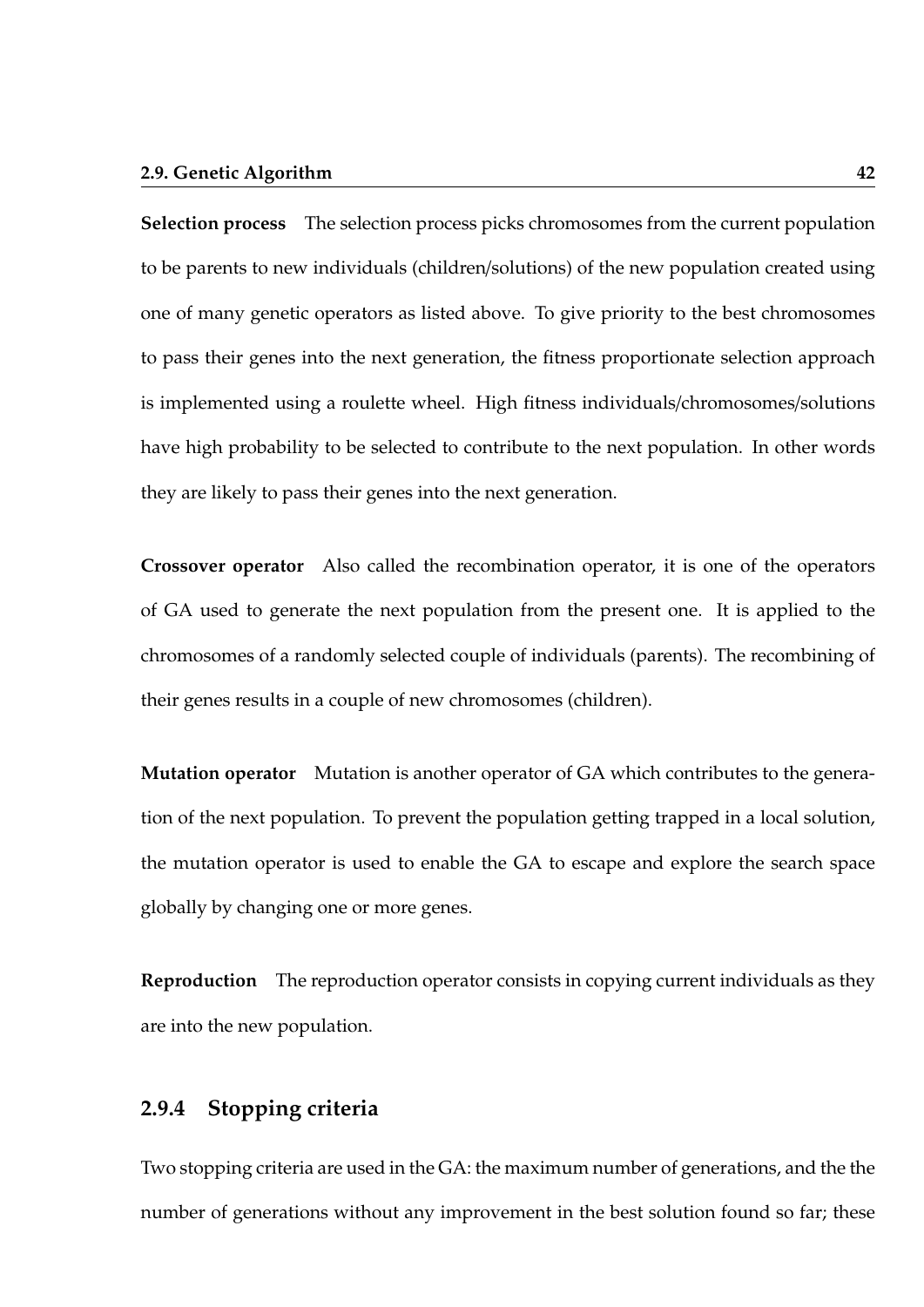numbers are pre-set. It is well know that determining good values for a given problem type is difficult. The common practice is to use experimentation to find good default values. We have adopted the same approach. There is a trade-off between increasing the number of generation and the computational time. More generations generally mean a longer computational time.

## **2.10 Summary**

In this chapter, we have reviewed the literature concerned with the quayside operations individually or simultaneously dealt with. There are many commercial optimization solvers that can handle these models, such as CPLEX, GUROBI, MINOS, XPRESS - MP, GNU-Solver, NAG Library and LINGO among others. CPLEX and GUROBI are considered the industry standards for optimisation nowadays [56] . However, we used CPLEX as a solver to find exact solution. CPLEX uses Branch-and-Cut search when solving mixed integer programming (MIP) models. CPLEX Optimizer is accessible through independent modeling systems such as AIMMS, AMPL, GAMS, OptimJ and TOMLAB. Also in this chapter, we reviewed some exact as well as meta-heuristics that are used in practice such as GA, TS, SA and PSO. GA has been successfully adopted to find the optimal or near optimal solution for seaside problems compared with other meta-heuristics. GA is widely used to solve these problems.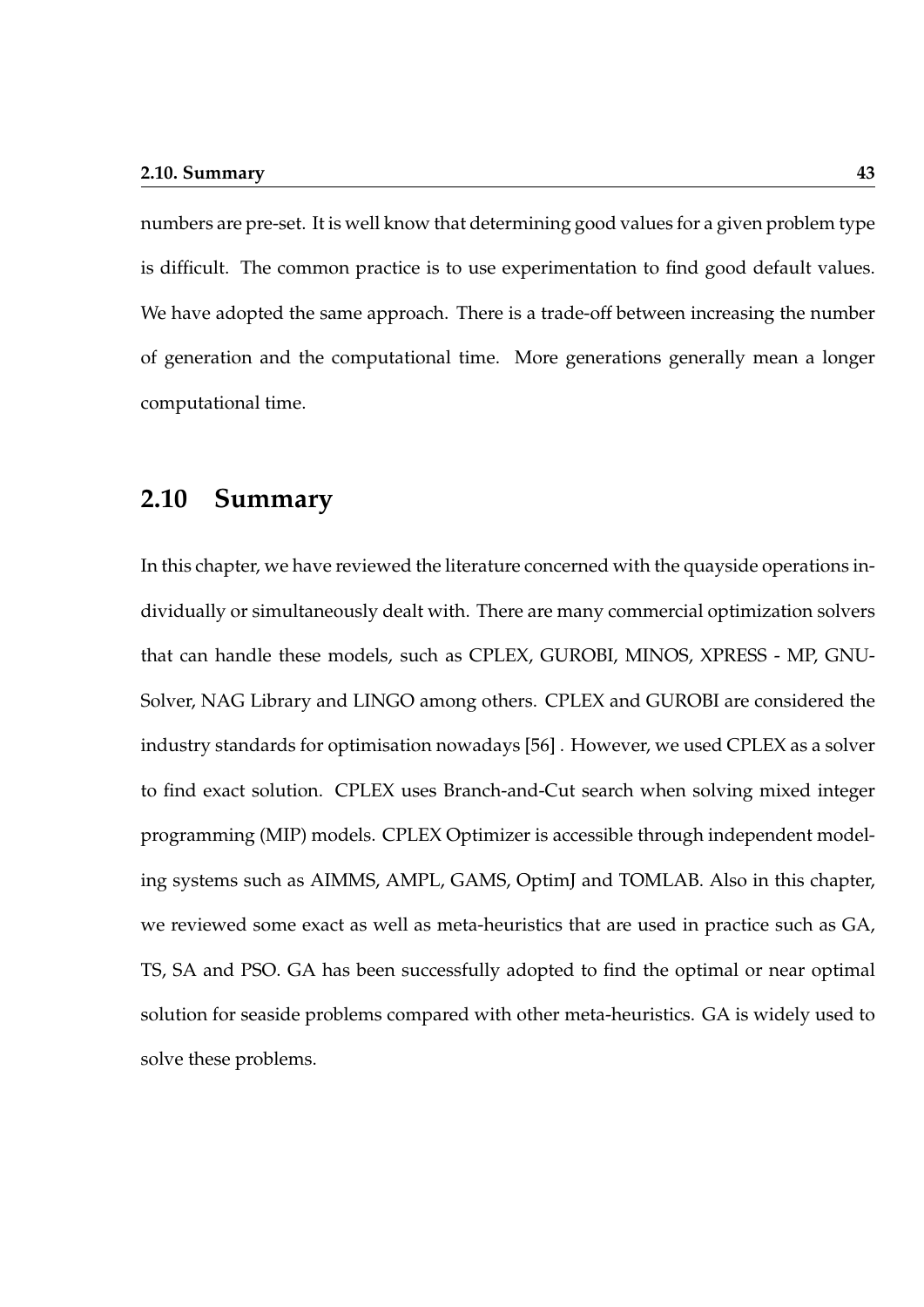## **Chapter 3**

## **Robust berth allocation problem**

## **3.1 Introduction**

Container transportation is at the heart of the import and export of goods. The efficiency with which containers are unloaded/loaded from/onto vessels and are handled/processed, is affected by the time and place at which the vessel is moored along a berth. Minimizing the processing cost of handling a set of vessels by finding the best berthing time and berthing position is the well known Berth Allocation Problem (BAP). A vessel is moored at a good time in order to minimize the total vessel turnaround (or service) time, which is the sum of total handling and waiting times of vessels. If the vessel is not moored at its preferred position, the distance to transfer containers from it to the storage area is not minimal. Therefore, a penalty may have to be incurred by the port as well as the vessel's operator, for failing to handle the ship in time, and causing delay which may have a knock on effect on succeeding operations in this port and/or elsewhere.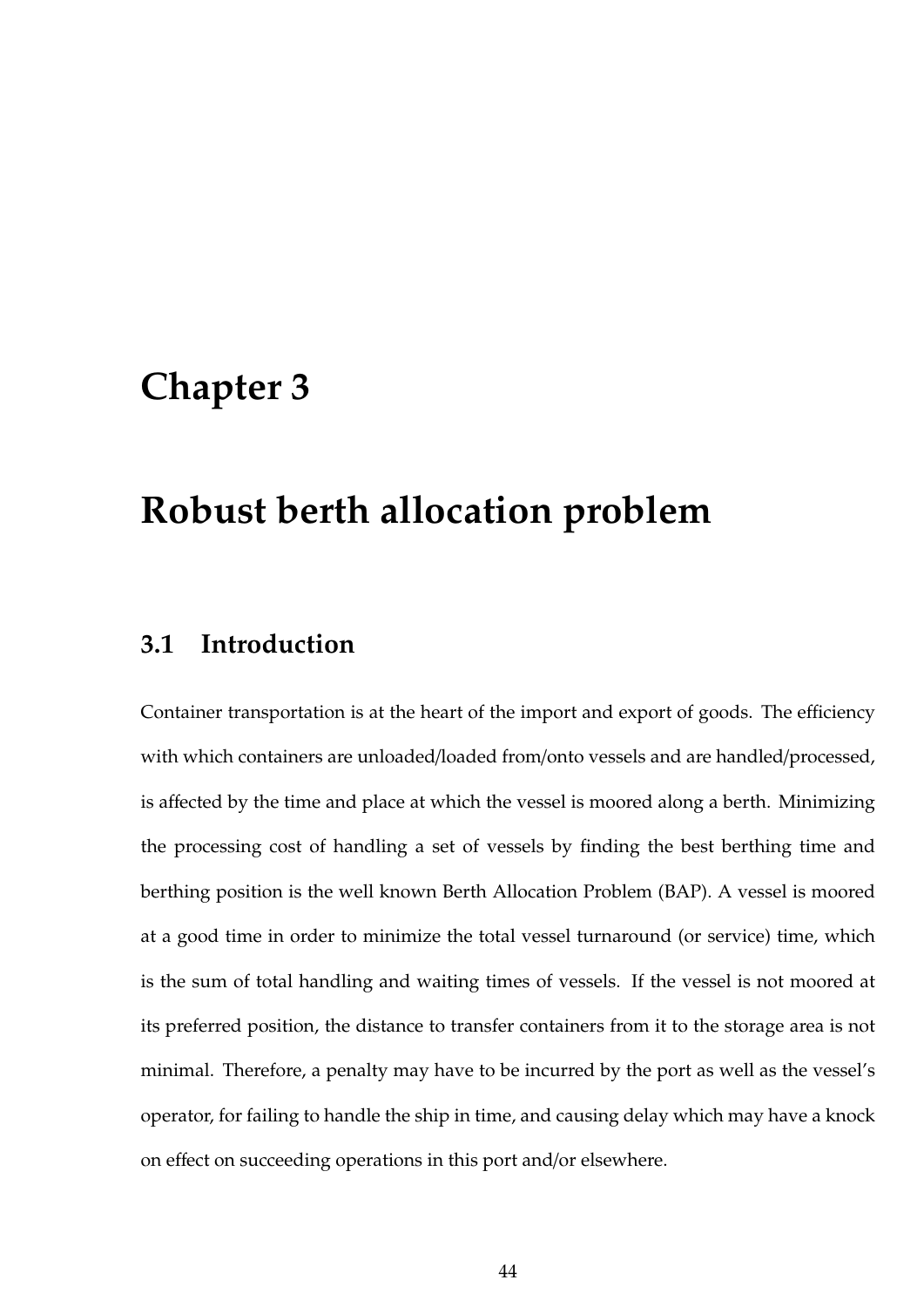### **3.1. Introduction 45**

The deterministic form of BAP is the one often solved in practice. However, a number of uncertain factors and unexpected events such as the deviation in arrival time and in the operations time of the initial baseline schedule affect BAP. If these uncertainties are ignored when drawing berth allocation plans, last minute scrambling and changes of plans, may ensue. Port managers, therefore, try to protect the initial baseline schedule from the adverse effects of possible disruptions. Hence, there is a need for robust schedules which are not perturbed by variance in key parameters. This is the aim of this study.

There are three types of the berth allocation problem according to Imai [31]: 1-Discrete layout: the quay is divided into a number of segments, called berths. Each one of these segments can only handle one vessel at a time.

2-Continuous layout: the quay in this type is a long segment, there is no partition. Each vessel that arrives to this quay can moor at any position within the boundaries of the quay. 3-Hybrid layout: like the discrete berth, the quay is divided into partitions (berths) but large size vessels can be moored at more than one berth and two or more small vessels can be moored at one berth.

According to Imai [30] there are two distinct cases for the arrival time of vessels:

1- Static arrival: all vessels are waiting at the port and there is no arrival time.

2- Dynamic arrival: the arrival time for each vessel is given. In this case, the vessel cannot be moored before the expected arrival time.

This chapter describes a mixed integer programming model for the continuous berth allocation problem under uncertain conditions, depending on the reputation in punctuality of the operator and the length of processing time of each vessel to find a robust berth allocation plan. In this chapter we formulate an optimization model the objective of which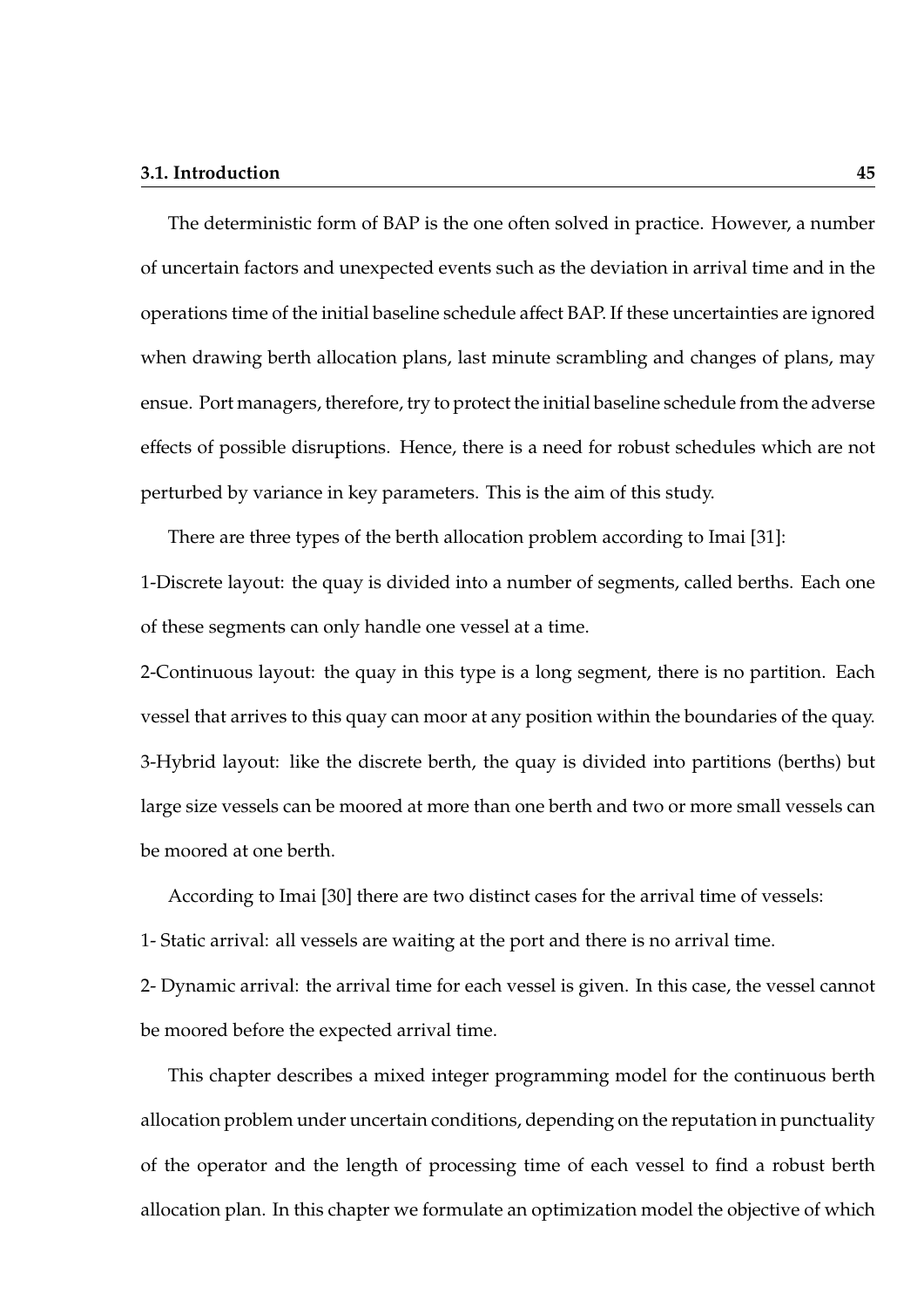### **3.1. Introduction 46**

consists of the operations cost related to where the vessel is to be moored and a penalty cost to pay for the potential waiting time. A robust model is achieved by inserting a time buffer between the exact processing time of vessels, to add more flexibility to the final berth allocation plan. Unlike in previous studies where people mainly make the time buffers depend on the shipping line's reputation of punctuality, here we also consider the expected processing time of a vessel when inserting time buffers between vessels. Although a good reputation in punctuality helps the decision maker at the port to estimate the delay in arrival time, the potential delay in processing of vessels depends on how many tasks have to be tackled on the vessel. For example, if there are two vessels that are owned by the same shipping line with one carrying 50 containers to unload and the other 500, then obviously the one with fewer containers (smaller workload; shorter expected processing time) has much lower chances to depart late from the port compared with the one with higher workload. For this reason, a new weight for each vessel is added which represents the product of the proportion of the processing time of a vessel over the sum of the processing time of all vessels under consideration and the number of vessels. In practice, this weight can be seen as a measure of the possibility of having adverse events (faulty machinery such as quay cranes, trucks, yard cranes etc. breaking down) occurring during the processing time of the vessel.

The model suggested here is suitable for robust berth allocation in realistic situations. The contribution of this chapter is two fold:

1. formulation of an efficient mathematical model with more advanced weight parameters for robustness;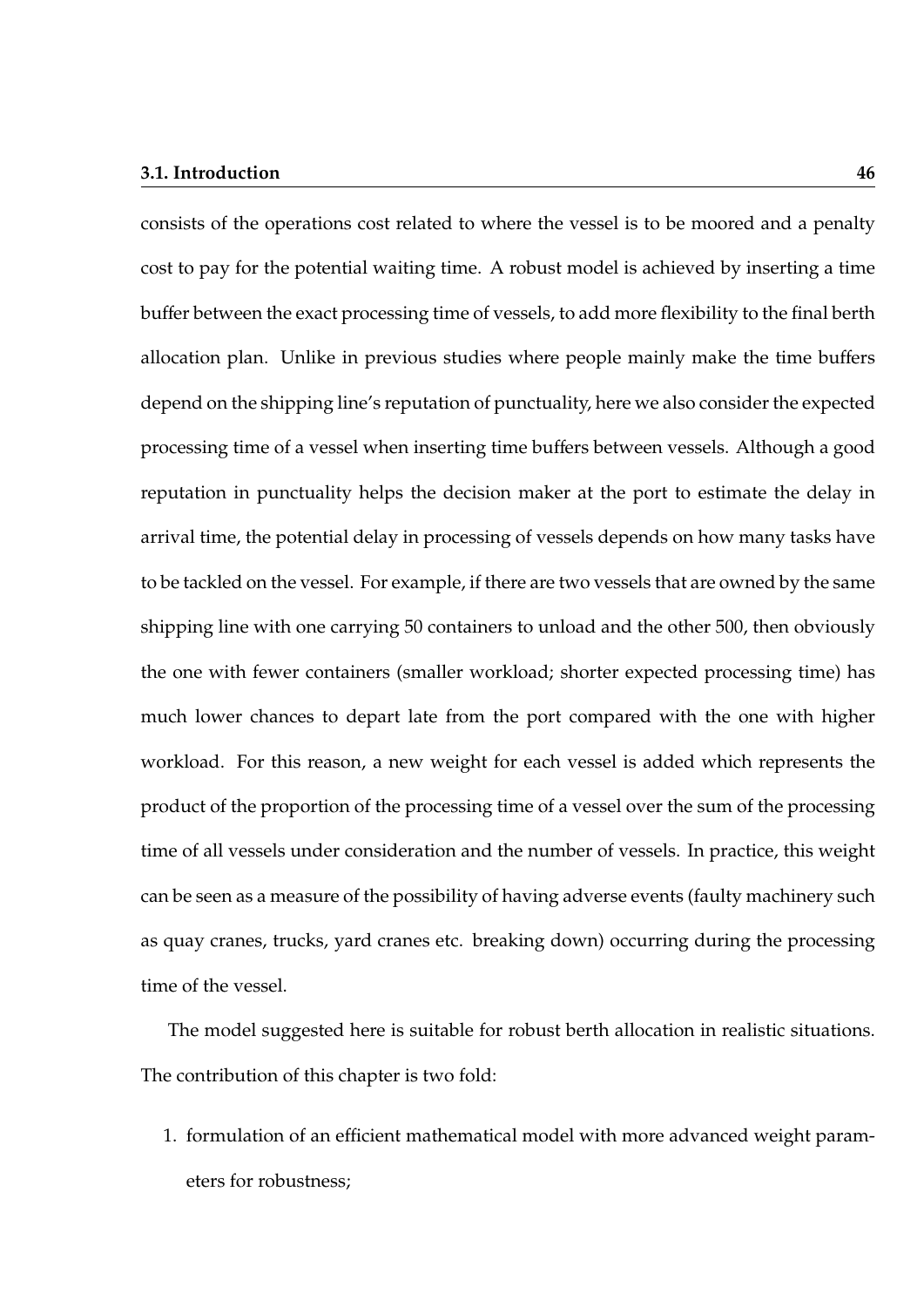2. design and application of a hybrid meta-heuristic based on B&C and GA to improve performance on realistic instances of the problem.

The rest of the chapter is organised as follows. Section 3.2 presents the proposed mathematical model. A numerical example to illustrate the mathematical model is presented in Section 3.3. In Section 3.4, a variant of the genetic algorithm is described for Robust BAP or RBAP; this variant is then combined with B&C to provide a more effective solution approach. Section 3.5 records the comparison results between B&C as implemented in CPLEX, and the hybrid meta-heuristic. Finally, Section 3.6 gives a summary of findings.

## **3.2 Mathematical formulation**

The novelty of the model described here is that, unlike previous berth allocation/planning models, as mentioned earlier, its solutions provide robust berth plans. By this, we mean that the solutions mitigate the uncertainty that is often experienced at the level of earlier parts. Note that the solution to the model is in terms of optimum berthing time, berthing position and, the optimum time buffer between the berthing times of vessels. Moreover, we can use this model to solve the traditional BAP by making the value of  $\lambda$ , the robustness parameter, equal to zero. In the following a number of aspects of this model are given.

## **3.2.1 Assumptions**

Although several assumptions have to be satisfied in order to apply the model, they are all realistic. Given a set *V* of vessels referred to as  $v$ ,  $v_i$  or  $v_j$  for any vessel, the  $i^{th}$  or the  $j^{th}$ vessels respectively, we assume that: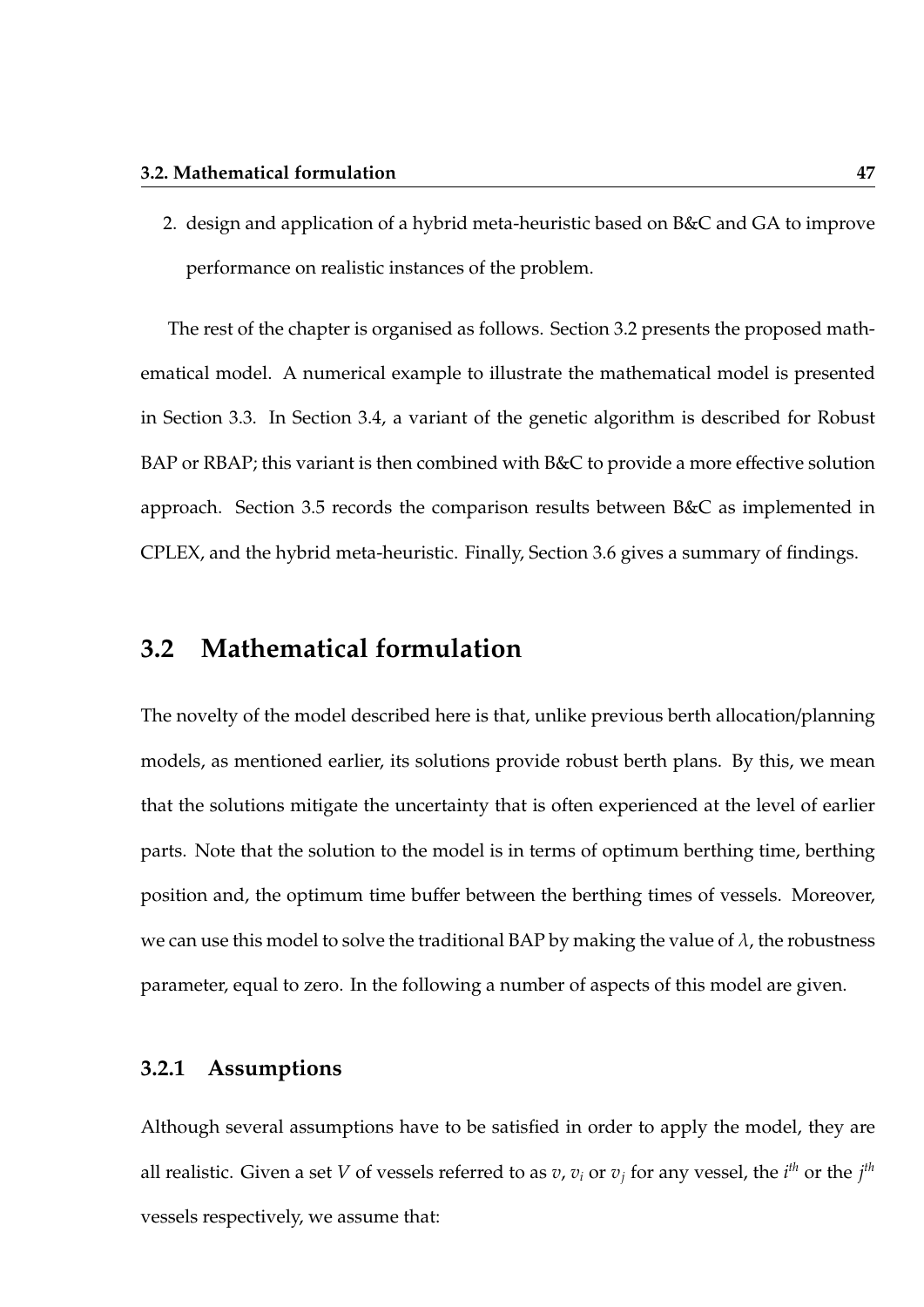### **3.2. Mathematical formulation 48**

1- Every segment of the continuous wharf can handle only one vessel at a time;

2- There is a safety distance between each pair of adjacent vessels;

3- Once the processing of a vessel starts the vessel will only leave after its processing has finished;

4- A vessel can be handled at any place of the wharf. The berthing position depends on its arrival time and the availability of wharf space.

## **3.2.2 Parameters**

- *W* Length of the wharf.
- *A<sup>v</sup>* Estimated arrival time for vessel *v*.
- *h<sup>v</sup>* Estimated operation/processing time to handle vessel *v*.
- *L<sup>v</sup>* Length of vessel *v*.
- *b<sup>v</sup>* Desired berthing position of vessel *v*; it is determined by the position of yard storage areas allocated to vessel *v*.
- *C*1*<sup>v</sup>* Tardiness cost of vessel *v*.
- $C_{2v}$  Distance cost of vessel *v* for mooring away from  $b_v$ .
- *IN<sup>v</sup>* Discrepancy in arrival time of vessel *v*.
- *PP*<sup>*v*</sup> Product of the proportion of the processing time for vessel *v* over the processing time of all vessels and the number of vessels.
- *R*<sup>*v*</sup> Value of  $(IN_v + PP_v)$  of vessel *v*, rounded to the nearest integer.
- *M* Arbitrary large positive number.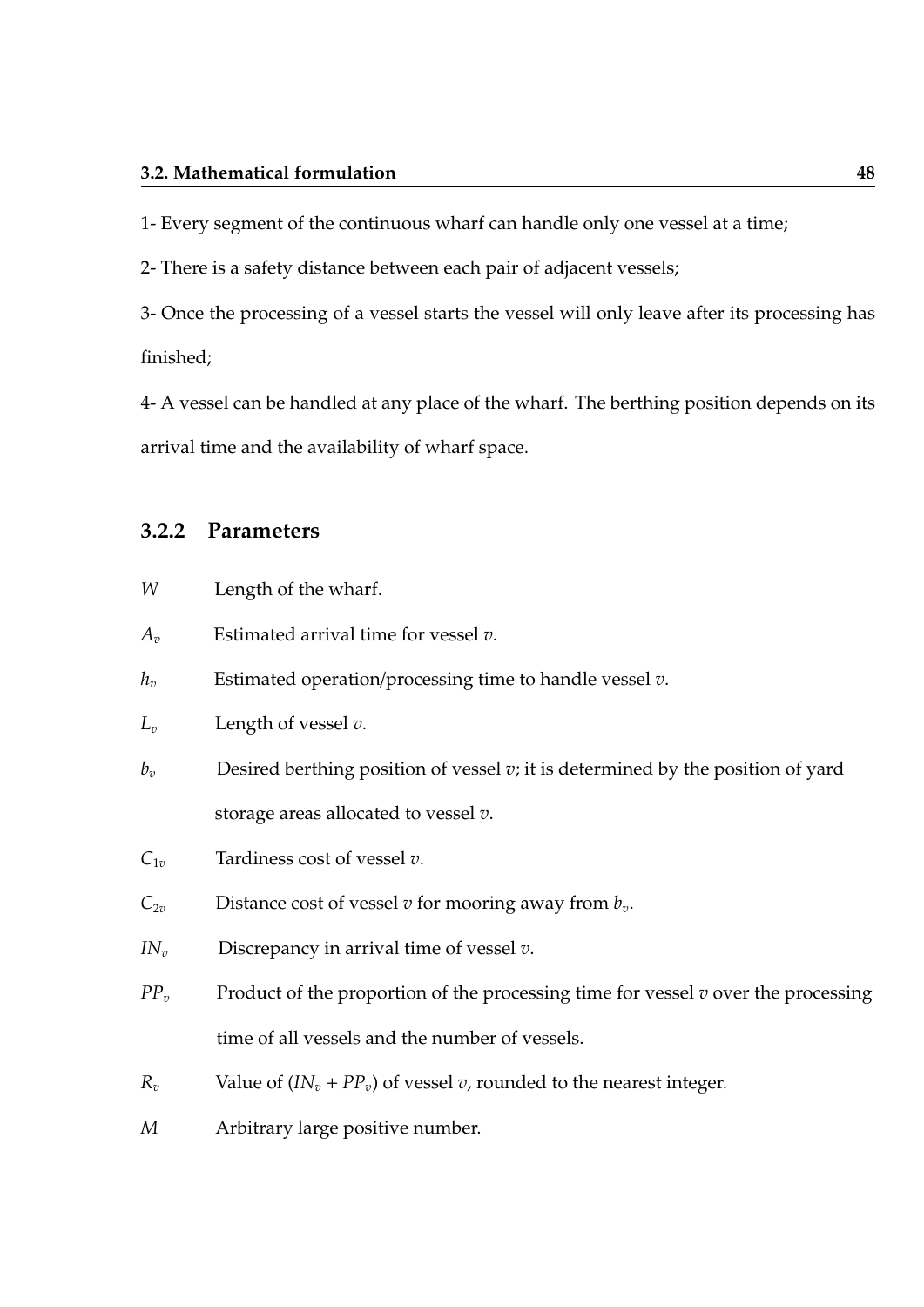## **3.2.3 Binary decision variables**

|  | $\delta_{v_i v_j}$ = $\begin{cases} 1 & \text{if the processing of vessel } v_j \text{ starts later than the finishing time of vessel } v_i. \\ 0 & \text{otherwise} \end{cases}$                                  |
|--|--------------------------------------------------------------------------------------------------------------------------------------------------------------------------------------------------------------------|
|  |                                                                                                                                                                                                                    |
|  | $\sigma_{v_i v_j} = \begin{cases} 1 & \text{if vessel } v_i \text{ is located nearer one end of the what from vessel } v_j. \\ 0 & \text{otherwise.} \end{cases}$                                                  |
|  |                                                                                                                                                                                                                    |
|  | $\xi_{v_i v_j}$ = $\begin{cases} 1 & \text{if vessel } v_j \text{ occupies part of the berthing position of vessel } v_i. \\ 0 & \text{otherwise.} \end{cases}$                                                    |
|  |                                                                                                                                                                                                                    |
|  | $\zeta_{v_iv_j} = \begin{cases} 1 & \text{if vessel } v_j \text{ occupies part of the berthing position of vessel } v_i \text{ and starts} \\ & \text{later than } v_i. \\ & \\ 0 & \text{otherwise.} \end{cases}$ |
|  |                                                                                                                                                                                                                    |
|  |                                                                                                                                                                                                                    |

## **3.2.4 Continuous decision variables**

- $T_v$  Berthing time of vessel  $v$ .
- $P_v$  Berthing position of vessel  $v$ .
- $D_v$  Dummy berthing time of vessel  $v$ . This is a modelling device that allows a smooth solution process.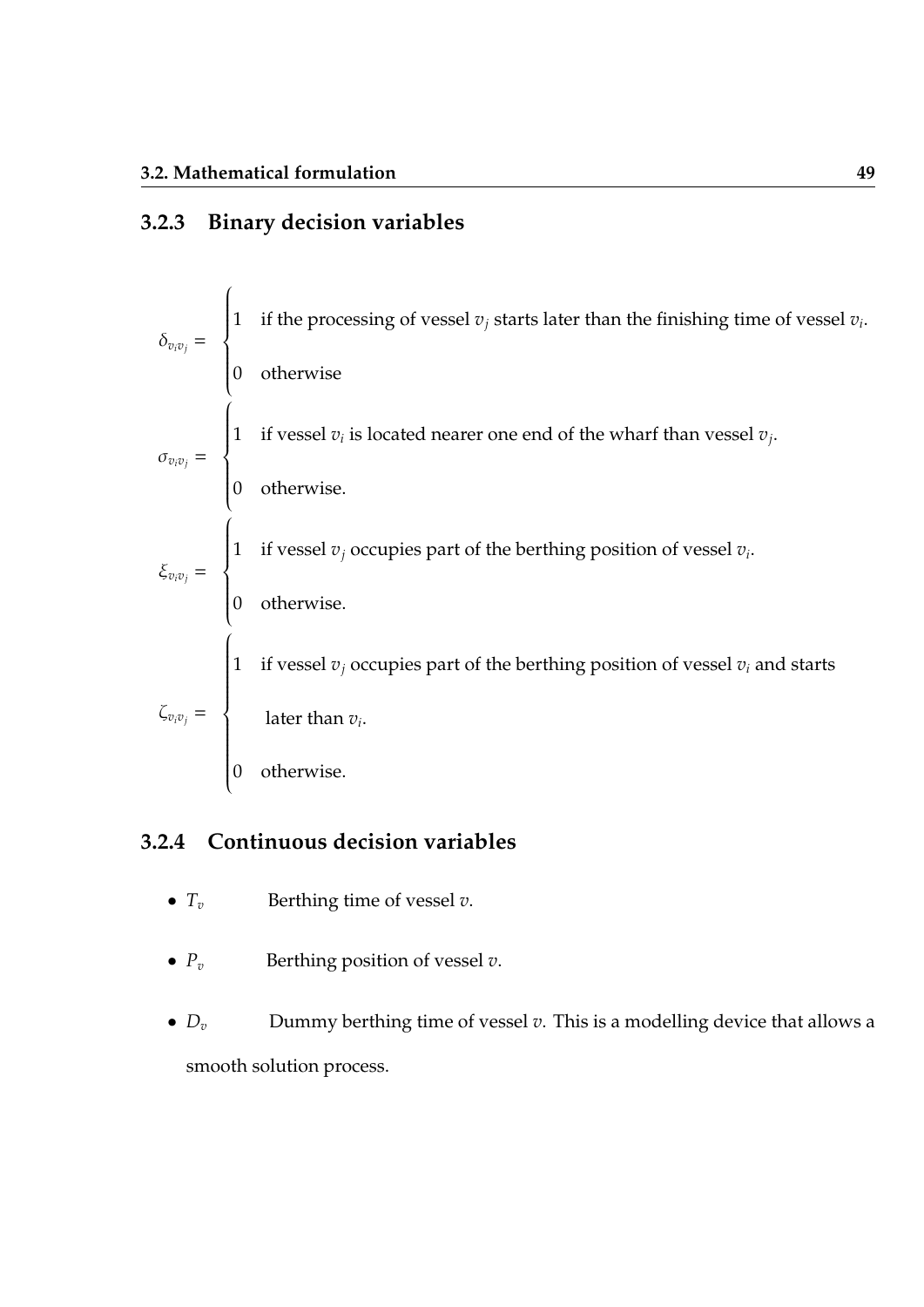## **3.2.5 The mathematical model**

The explicit model we built for berth allocation is as follows.

$$
\min Z = \sum_{v=1}^{V} C_{1v} (T_v + h_v - A_v) + \sum_{v=1}^{V} C_{2v} |P_v - b_v|
$$
\n(3.1)

s.t

$$
D_{v_i} + h_{v_i} \le D_{v_j} + M(1 - \delta_{v_i v_j})
$$
\n
$$
\forall v_i, v_j; v_i \ne v_j
$$
\n
$$
(3.2)
$$

$$
P_{v_i} + L_{v_i} \le P_{v_j} + M(1 - \sigma_{v_i v_j}) \qquad \qquad \forall v_i, v_j; v_i \ne v_j \qquad (3.3)
$$

$$
\sigma_{v_i v_j} + \sigma_{v_j v_i} + \delta_{v_i v_j} + \delta_{v_j v_i} \ge 1 \qquad \qquad \forall v_i, v_j; v_i \ne v_j \qquad (3.4)
$$

$$
T_v \ge A_v \tag{3.5}
$$

$$
0 \le P_v + L_v \le W \tag{3.6}
$$

$$
D_v \ge T_v \tag{3.7}
$$

$$
\xi_{v_i v_j} = 1 - (\sigma_{v_i v_j} + \sigma_{v_j v_i})
$$
\n
$$
\forall v_i, v_j; v_i \neq v_j
$$
\n(3.8)

$$
\zeta_{v_i v_j} \ge \delta_{v_i v_j} + \xi_{v_j v_i} - 1 \tag{3.9}
$$

$$
T_{v_i} + h_{v_i} + \lambda R_{v_i} \zeta_{v_i v_j} \le T_{v_j} + M(1 - \zeta_{v_i v_j}) \qquad \forall v_i, v_j; v_i \ne v_j \qquad (3.10)
$$

$$
\delta_{v_i v_j}, \sigma_{v_i v_j}, \zeta_{v_i v_j}, \xi_{v_i v_j} \in \{0, 1\}
$$
\n
$$
\forall v_i, v_j
$$
\n(3.11)

$$
P_{v_i}, T_{v_i}, D_{v_i} \ge 0 \tag{3.12}
$$

Note that the objective function to minimise is made up of the cost of tardiness which is represented by the term  $\sum_{v=1}^{V} C_{1v}(T_v + h_v - A_v)$  and the cost of the vessel being moored at an undesired berthing position represented by the term  $\sum_{v=1}^{V} C_{2v} |p_v - b_v|$ .

In constraints (3.2),  $\delta_{v_iv_j}$  is defined as follows.  $\delta_{v_iv_j}=1$  if the finishing time of vessel  $i$  is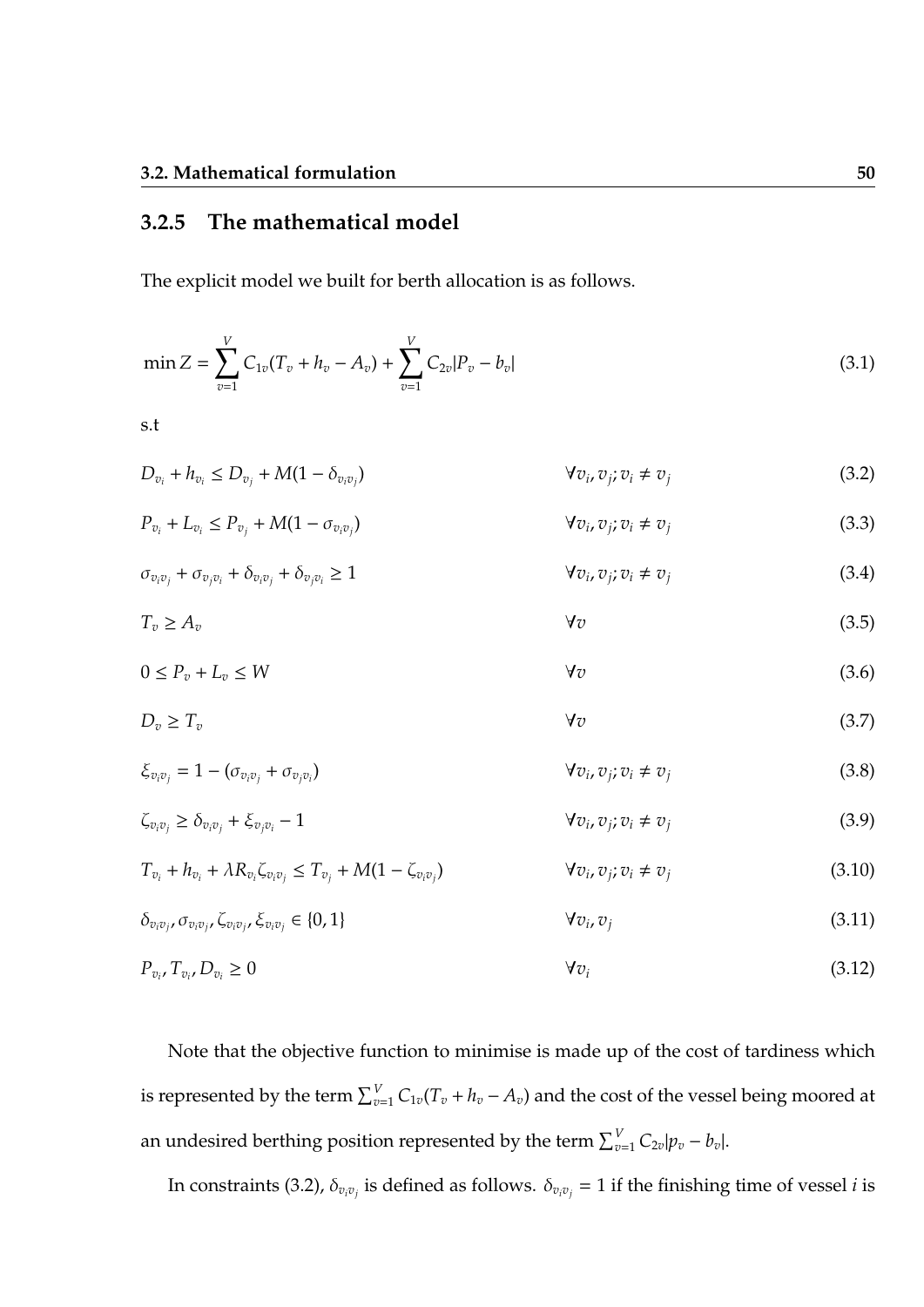less than or equal to the dummy berthing time of vessel *j*; 0 if the finishing time of vessel *i* is greater than the dummy berthing time of vessel *j*. Figures 3.1 and 3.2 illustrate how  $\delta_{v_i v_j}$ is computed:





**Figure 3.1:** *Illustration of no overlap in time between vessels i and j*

**Figure 3.2:** *Illustration of overlap in time between vessels i and j*

 $\delta_{v_i v_j}$  in Figure 3.1 equals 1 because  $F_{v_i} \leq T_{v_j}$ . Whereas,  $\delta_{v_j v_i}$  in the same figure equal 0 because  $F_{v_j} > T_{v_i}$ .  $\delta_{v_i v_j}$  in Figure 3.2 equals 0 because  $F_{v_i} > T_{v_j}$  and  $\delta_{v_j v_i}$  in the same figure also equals 0 because  $F_{v_j} > T_{v_i}$ . This means there is an overlap in the time between these two vessels.

In constraints (3.3),  $\sigma_{v_iv_j}$  is defined as follows.  $\sigma_{v_iv_j}=1$  if the berthing position of vessel *i* plus the length of vessel *i* is less than or equal to the berthing position of vessel *j*; 0 if the berthing position of vessel *i* plus the length of vessel *i* greater than the berthing position of vessel *j*. Figures 3.3 and 3.4 illustrate how σ*<sup>v</sup>iv<sup>j</sup>* is computed: σ*<sup>v</sup>iv<sup>j</sup>* in Figure 3.3 equals 1 because  $P_{v_i}+L_{v_i}\leq P_{v_j}$ . Whereas,  $\sigma_{v_jv_i}$  in the same figure equals 0 because  $P_{v_j}+L_{v_j}\geq P_{v_i}$ .  $\sigma_{v_iv_j}$ in Figure 3.4 equals 0 because  $P_{v_i} + L_{v_i} > P_{v_j}$  and  $\sigma_{v_j v_i}$  in the same figure equals 0 because  $P_{v_j} + L_{v_j} \ge P_{v_i}$ . That means there is an overlap in the location between the two vessels.

Constraints (3.4) ensure that overlaps amongst vessels do not occur in both dimensions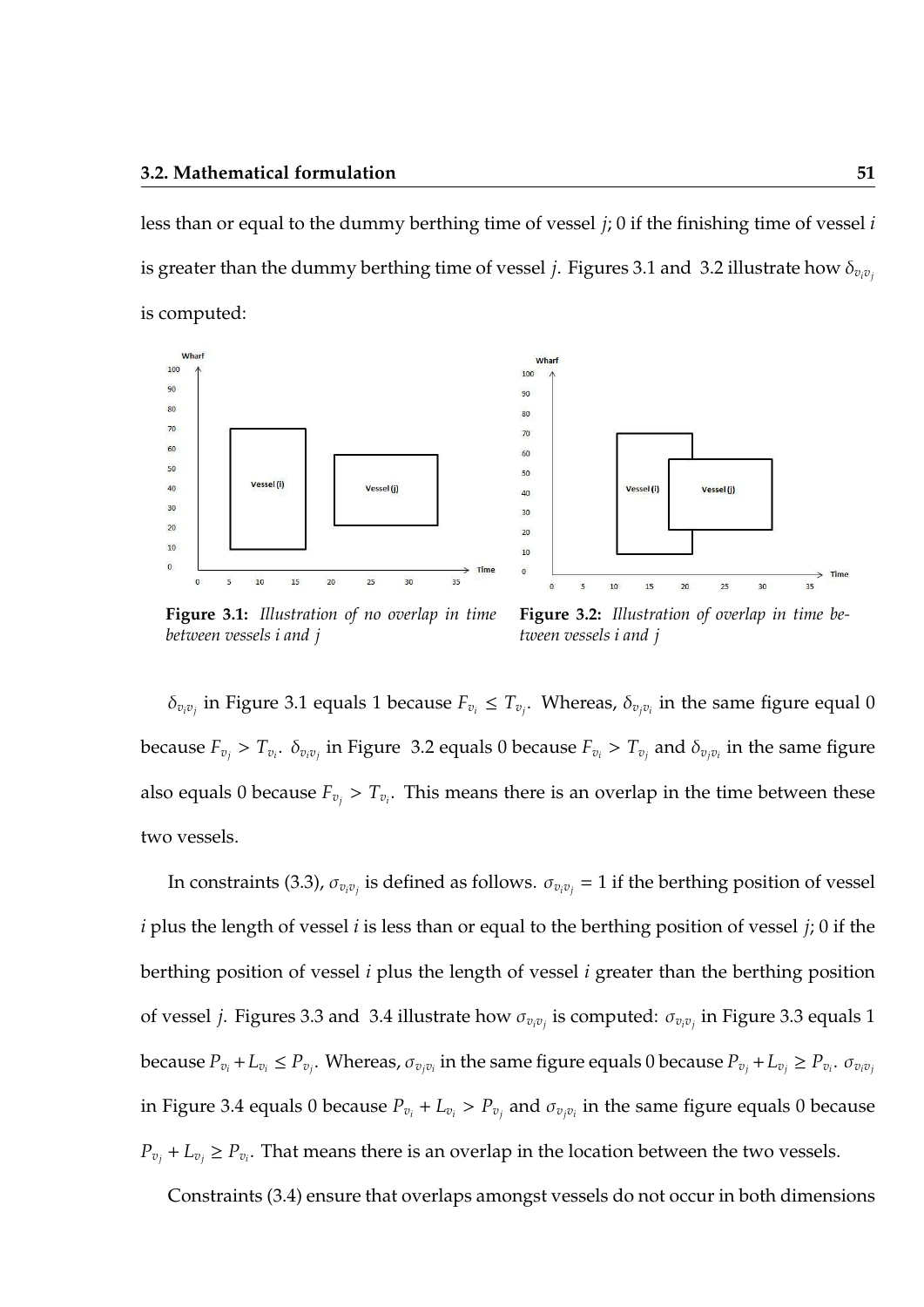

**Figure 3.3:** *Illustration of no overlap in location between vessels i and j*



 $\overline{20}$ 

 $25$ 

 $30<sup>2</sup>$ 

15

Vessel (i)

Vessel (i)

 $\overline{5}$  $10$ 

(time and location) depending on  $\delta_{v_iv_j}$  and  $\sigma_{v_iv_j}$ . Constraints (3.5) guarantee that the vessels cannot moor before their arrivals. Constraints (3.6) imply that the berthing position plus the length of the vessel cannot exceed the range of the wharf. Constraints (3.7) guarantee that the dummy berthing times of vessels cannot be less than their berthing times. Constraints (3.8) make variable  $\xi_{v_iv_j}$  take value 1 if the vessel  $v_j$  occupies part of the berthing position of vessel *v<sup>i</sup>* . Constraints (3.9) make variable ζ*<sup>v</sup>iv<sup>j</sup>* take value 1 if vessel *v<sup>j</sup>* occupies part of the berthing position of vessel *v<sup>i</sup>* and starts later than vessel *v<sup>i</sup>* . Constraints (3.10) determine the berthing time for each vessel after adding the time buffer between vessels depending on the value of  $\zeta_{v_iv_j}$ .  $R_v$  is the time buffer between the finishing time of vessel *i* and the berthing time of vessel *j*. The decision maker at the port will select the value of  $\lambda$  according to his preferred aspect of the final plan, cost-effective or robust. A small  $\lambda$  means a costeffective berth plan, while a large  $\lambda$  means a robust plan. The length of the time buffer between the vessel and its immediately preceding vessels can be computed by multiplying the associated value of the robustness parameter,  $\lambda R_{v_i}\zeta_{v_iv_j}$ . The constraints set (3.10) work in such a way that, if the value of the integer decision variable  $\zeta_{v_iv_j}$  is equal to zero, then we

Time

 $35$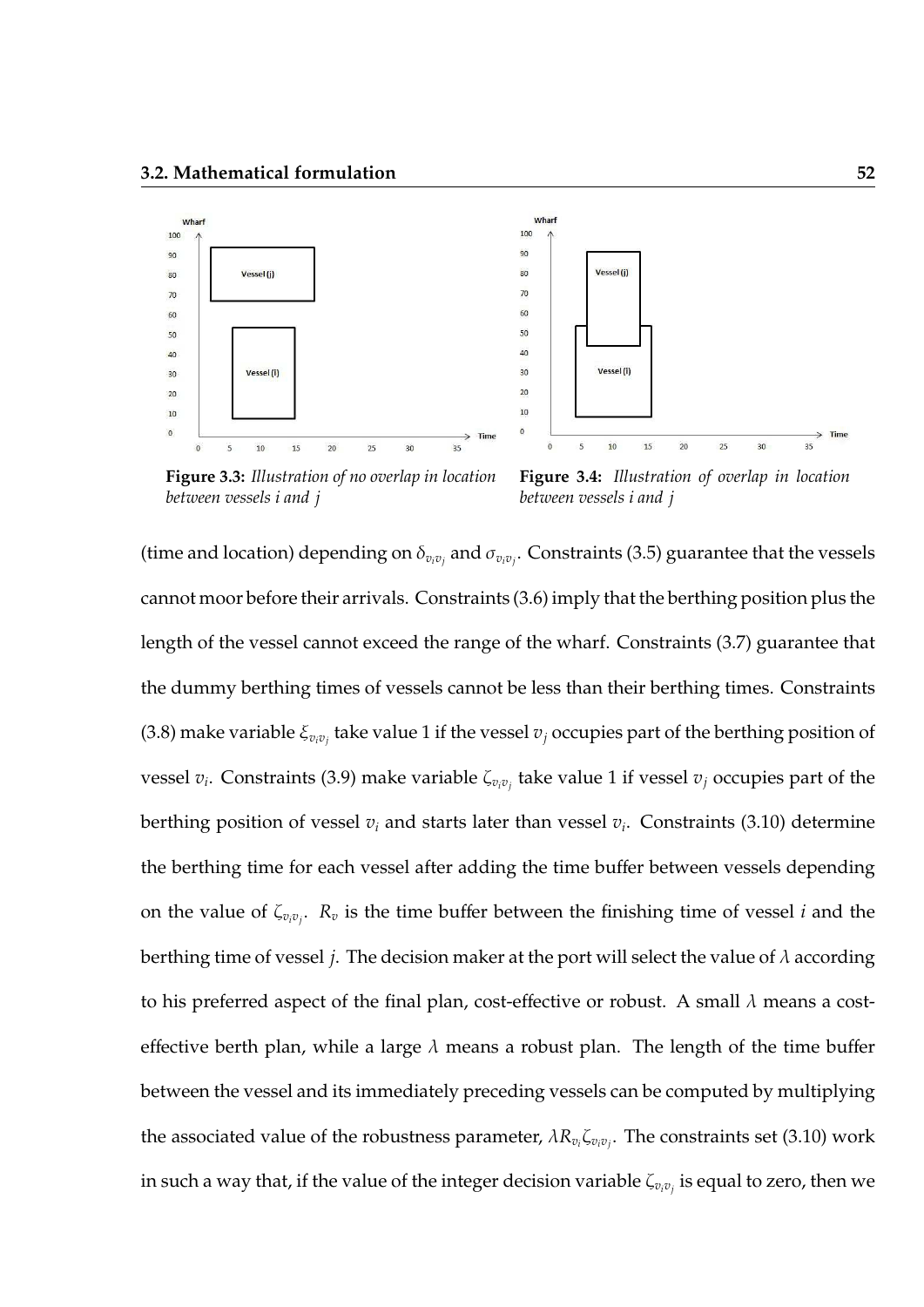do not need to add any time buffer. Otherwise we need to increase the gap between these two vessels  $v_i$  and  $v_j$ ; the value of the time buffer is the value of  $\lambda$  times  $R_{v_i}.$ 

The rough size of the above model is as follows:

The number of binary variables is equal to  $4V^2 - 4V$ .

The number of integer variables is equal to 3*V*.

The number of constraints is equal to  $6V^2 - 3V$ .

## **3.3 Numerical example**

Here, we apply B&C as implemented in CPLEX to a small instance of the above model involving six vessels. The rest of the data is given in Table 3.1.

| Arrival time                      |  | 3  | 13  | 23  | 25  | 30  |
|-----------------------------------|--|----|-----|-----|-----|-----|
| Estimated processing time         |  | 20 | 8   | 5   | 10  | 12  |
| Length of vessel                  |  | 3  |     | 6   | 4   | 5   |
| Preferred position                |  |    |     | 3   | 6   |     |
| Tardiness cost                    |  |    |     |     |     |     |
| Distance cost                     |  |    |     |     |     |     |
| Instability in arrival            |  |    | 0.7 | 0.4 | 0.9 | 1.0 |
| proportion of the processing time |  |    | 0.7 |     | 0.9 |     |

**Table 3.1:** *Input data of example 3.1*

The solution returned by CPLEX consists of the berthing time and position of each vessel with appropriate time buffer between them to give robustness to the plan represented in Figures 3.5, 3.6 and 3.7. Clearly, the decision maker can use different values of  $\lambda$  to affect the property of the final solution sought.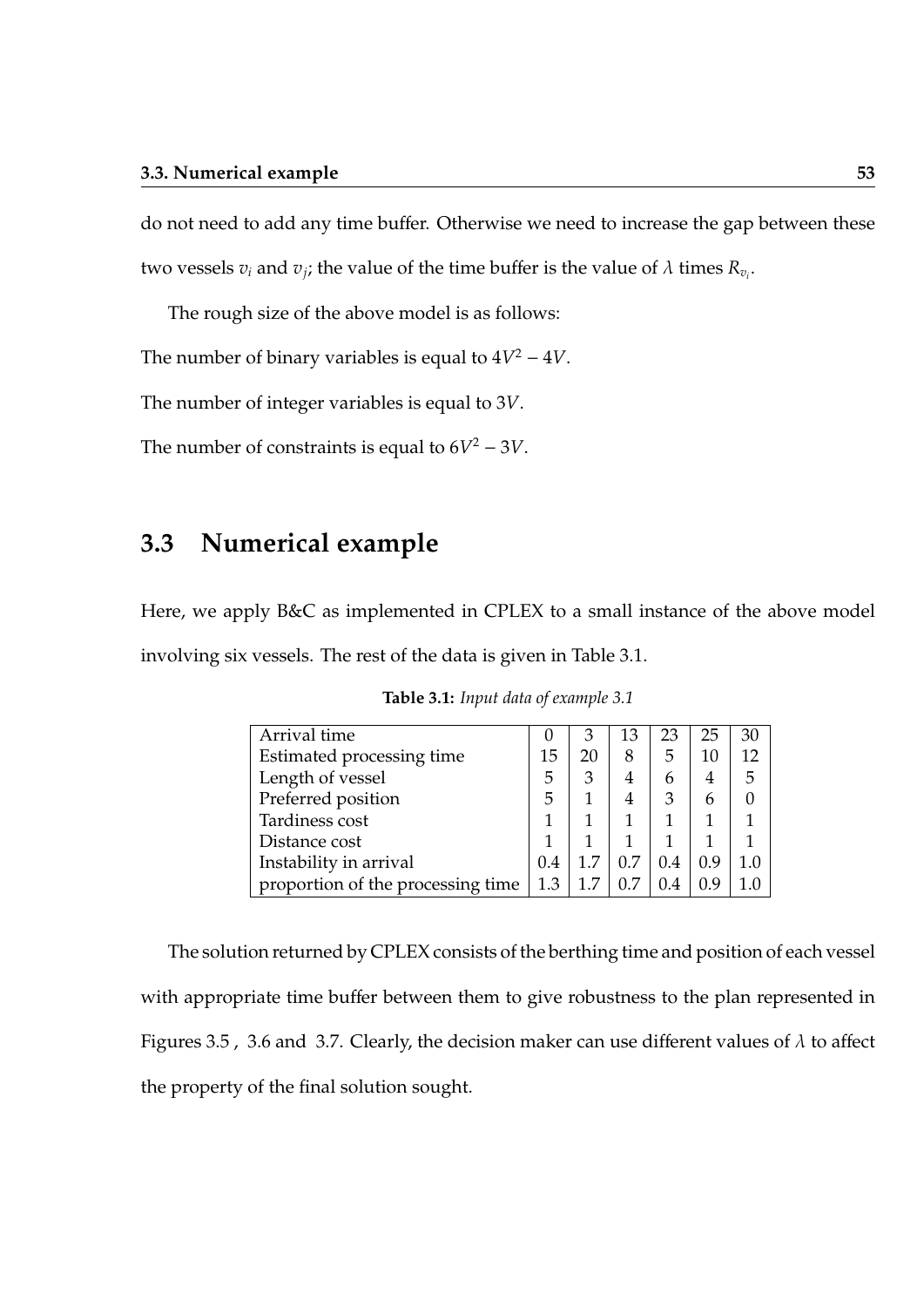

**Figure 3.5:** *Berthing plan when* λ=*0; Obj.Fun* = *75 (0 3 15 23 28 30 5 1 4 3 6 0)*



**Figure 3.6:** *Berthing plan when*  $\lambda = 1$ *; Obj.Fun* = *83 ( 0 3 17 26 26 32 5 1 4 0 6 0)*



**Figure 3.7:** *Berthing plan when*  $\lambda = 2$ *; Obj.Fun* = *95 (0 3 19 29 29 36 5 1 4 0 6 0)*

## **3.4 B&C and GA hybrid algorithm for BAP**

## **3.4.1 Solution representation: chromosome**

A solution or chromosome is a strand of genes made of two parts of equal lengths. The first part represents berthing times  $T<sub>v</sub>$  of vessels while the second represents berthing positions *Pv*. The chromosomes are character rather than binary strings. See Figure 3.8 for the chromosome representation of a 3-ship problem. The example shows a solution with ships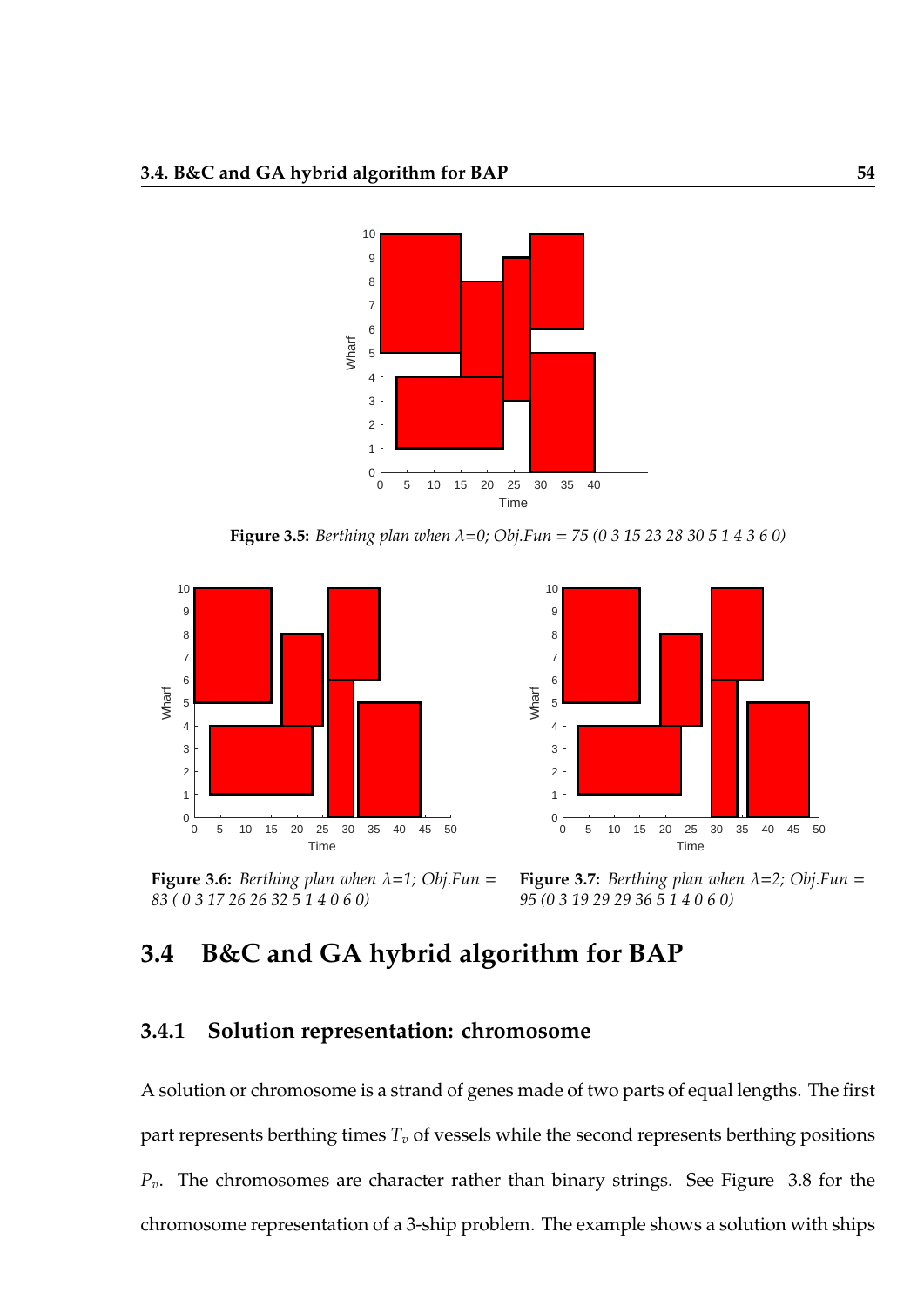1, 2, and 3 being processed in that order at times 42, 37, and 65 along the time axis, and moored at positions 213, 185, and 370 along the quay axis.

| hromosome | 4/ | ხე | $\sim$<br>≺ |  |
|-----------|----|----|-------------|--|
|           |    |    |             |  |

**Figure 3.8:** *RBAP chromosome representation*

## **3.4.2 Initial population**

The populations are sequences of integers drawn from a discrete uniform distribution on IMIN: IMAX, but within the feasible solution set defined by the constraints (3.5), (3.6) and (3.12). Note that IMIN and IMAX are chosen by the user. For each solution  $(T_v, P_v)$ , one can compute  $C_v$  which represents the handling times plus the time buffer that we need to add depending on the value of  $\zeta_{v_iv_j}$ , and then compute the completion times  $F_v$  given the input parameters  $h_{v_i}$ ,  $R_{v_i}$ ,  $\lambda_{v_i}$  and the decision variable  $\zeta_{v_iv_j}$  as follows.

Handling or processing time:  $C_v = h_v + \lambda R_{v_i}$ .

Completion or finishing time:  $F_v = T_v + C_v$ .

### **3.4.3 Fitness function with a penalty term**

Each generated random solution is checked against constraints (3.2), (3.3) and (3.4) to see that there is no overlapping of ships in time and place dimensions. A solution that satisfies these constraints is accepted. Otherwise, it is accepted after adding a penalty term to its objective function value *Z*. The penalty term in the fitness function gradually removes infeasible solutions from the next generations. This term is computed as  $\gamma_{ij} = A_{ij} \times B_{ij}$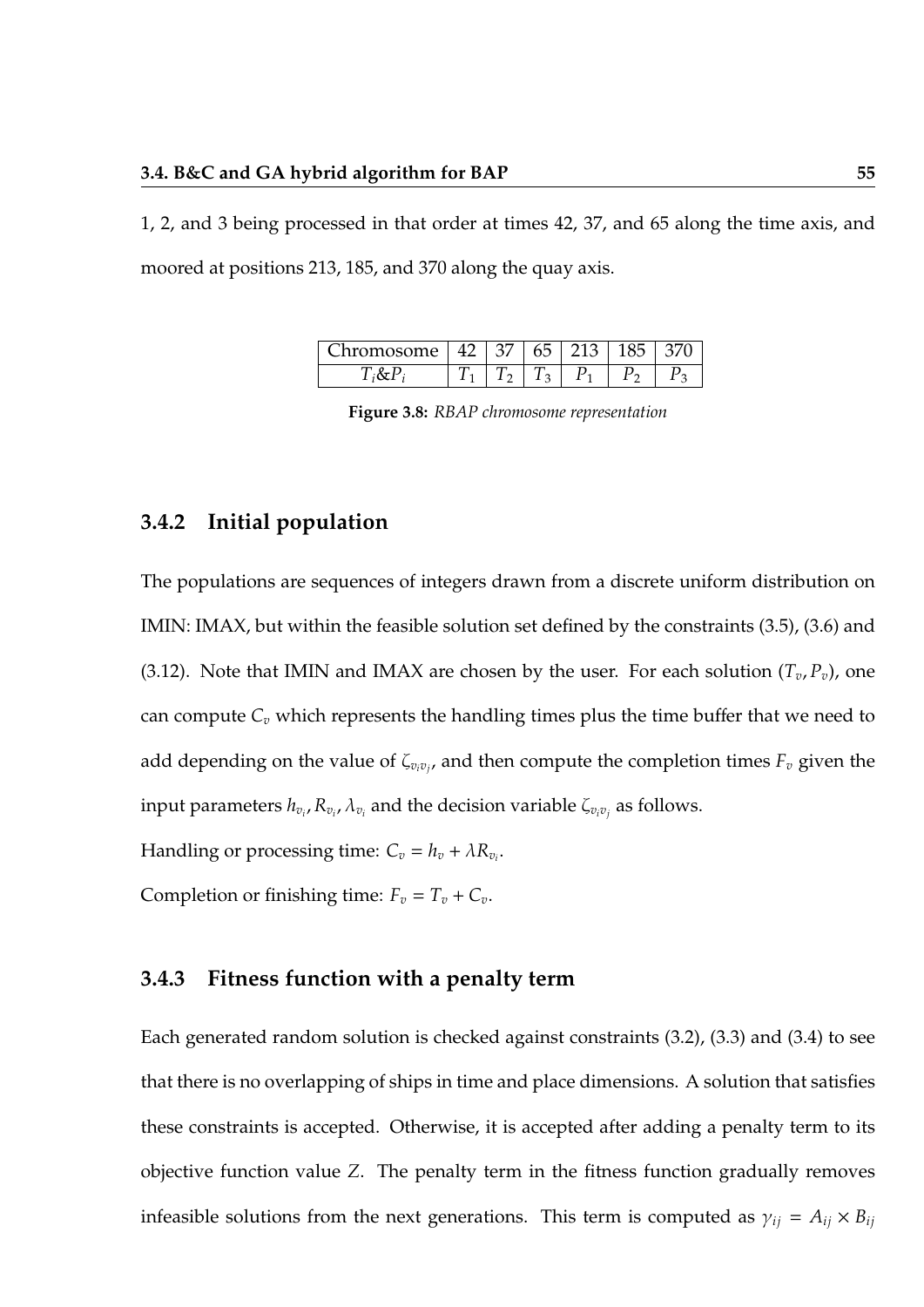based on the area of overlap in time and space between vessels *i* and *j* where

$$
A_{ij} := Max(\frac{L_i + L_j}{2} - |\frac{P_i + (P_i + L_i)}{2} - \frac{P_j + (P_j + L_j)}{2}|, 0),
$$
and  

$$
B_{ij} := Max(\frac{C_i + C_j}{2} - |\frac{T_i + F_i}{2} - \frac{T_j + F_j}{2}|, 0).
$$

Note that  $P_i + (P_i + Li)$  and  $P_j + (P_j + L_j)$  refer to the start of berthing position and their ends.

 $A_{ij}$  and  $B_{ij}$  are the length and overlapping intervals of ships *i* and *j*, respectively, and  $\gamma_{ij}$ is the extent of those two ships overlapping penalty that is obtained from the multiplication of two recent overlapped quantities in Cartesian time and place space. Maximum feasible error of a solution is accrued when two ships overlap, is

$$
\gamma_{ij}^{max} = A'_{ij} \times B'_{ij},
$$

where

$$
A'_{ij} := \frac{L_i + L_j}{2}, \text{ and } B'_{ij} := \frac{C_i + C_j}{2},
$$

are respectively the maximum length and overlapped interval of ships *i* and *j*, and  $\gamma_{ij}^{max}$  is the maximum overlapping penalty of these ships. The value of penalty γ*ij* can be normalized by dividing the sum of  $\gamma_{ij}$  by the sum of  $\gamma_{ij}^{max}$  in the interval [0,1].

The objective of RBAP is to minimize the total vessel turnaround (or service) time, which is the sum of total handling and waiting times of all vessels, i.e., the cost of the tardiness of each vessel can be computed by summing up the berthing time of each vessel,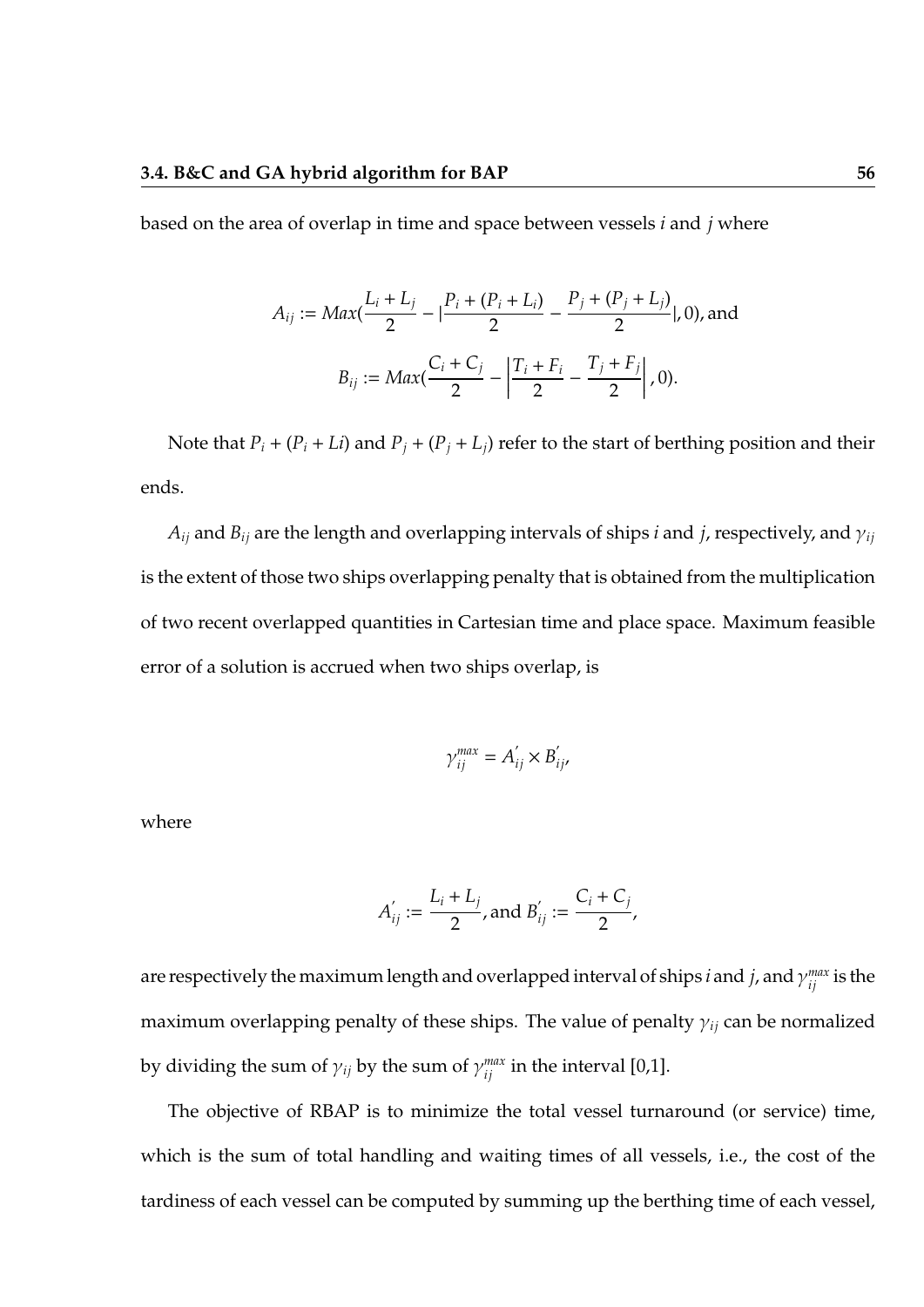its processing time and its time buffer less the arrival time (first term) plus how much a vessel has deviated from its preferred berth (second term). The objective function used in the GA is the same objective function as that of the mathematical model. Thus, the value of *Z* can be computed as:

$$
Z = \sum_{v=1}^{V} C_{1v}(T_v + C_v - A_v) + \sum_{v=1}^{V} C_{2v} |P_v - B_v|
$$

It is clear that the variation in Z occurs in the interval  $[0, +\infty)$ . By using the exponential function characteristic that  $0 < 1/exp(Z) \le 1$  for each  $Z \ge 0$ , the objective function *Z* can also be normalized in the interval (0,1] as 1/*exp*(*Z*) . So, the proposed fitness function for this problem can be defined as follows:

$$
Fitness = \left(exp\left((Z-\sum_{i=1}^{V} C_v)/\sum_{i=1}^{V} C_v\right)\right)^{-1} - \left(\sum_{i,j\neq i}^{V} \gamma_{ij} / \sum_{i,j\neq i}^{V} \gamma_{ij}^{max}\right)^{0.3}.
$$

The above fitness function for each solution consists of two parts; the first part corresponds to the objective function value and the second part corresponds to the impossibility of that response to be penalised. The first part of the fitness function causes the fitness to increase by reducing the objective function value, and the second part causes it to increase by increasing the deviations from the restrictions of non-overlapping in time and place. The power of 0.3 in the second part of the fitness function is the result of experiments to gauge the performance of the model. The two parts are normalized respectively in the intervals (0,1] and [0,1], and the changes in the fitness function fall within the interval  $(-1, 1].$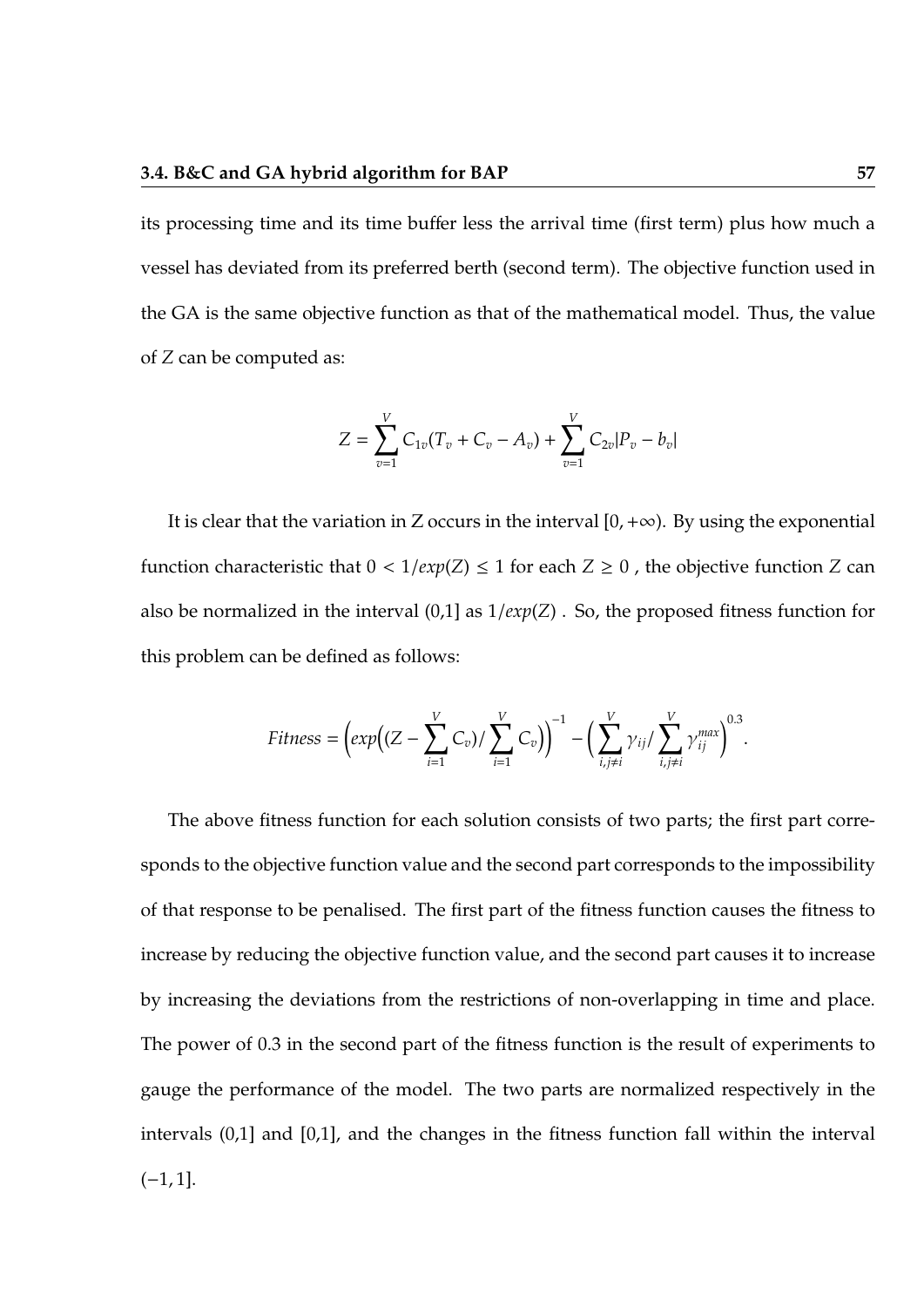### **3.4.4 Generating next populations**

After generating an initial population and evaluating the fitness of individuals we will use the genetic operators of crossover, mutation, and reproduction to generate a new population. Before making these operators, we first select suitable parents using a selection process see 2.9.

**Crossover operator** The way the recombination is implemented is as follows. Two random integer numbers are chosen from interval [0, 2|*V*|], where 2|*V*| is the length of a chromosome, using pseudo-random numbers from a uniform distribution, as implemented in Matlab. These two integers indicate two shear points in a chromosome, one low and one high. The genes to the left of the low shear point and those to the right of the high shear point of the first parent are copied into the chromosome of the first child. In the same way, using the same shear points, the chromosome of the second parent contributes to the chromosome of the second child. The genes between the shear points are generated using a random number  $\lambda \in [0,1]$  as follows,

$$
Ch1 = \lfloor \lambda \times Par1 + (1 - \lambda) \times Par2 \rfloor,
$$

$$
Ch2 = \lfloor \lambda \times Par2 + (1 - \lambda) \times Par1 \rfloor,
$$

where *Par*1 and *Par*2 are the sections that located between the two integers shear points of the first parent and the second parent, respectively, and *Ch*1 and *Ch*2 are the corresponding middle sections of the first and second child, respectively. It is clear that if *Par*1 and *Par*2 belong to a convex set related to constraints (3.5), (3.6), and (3.12), *Ch*1 and *Ch*2 will be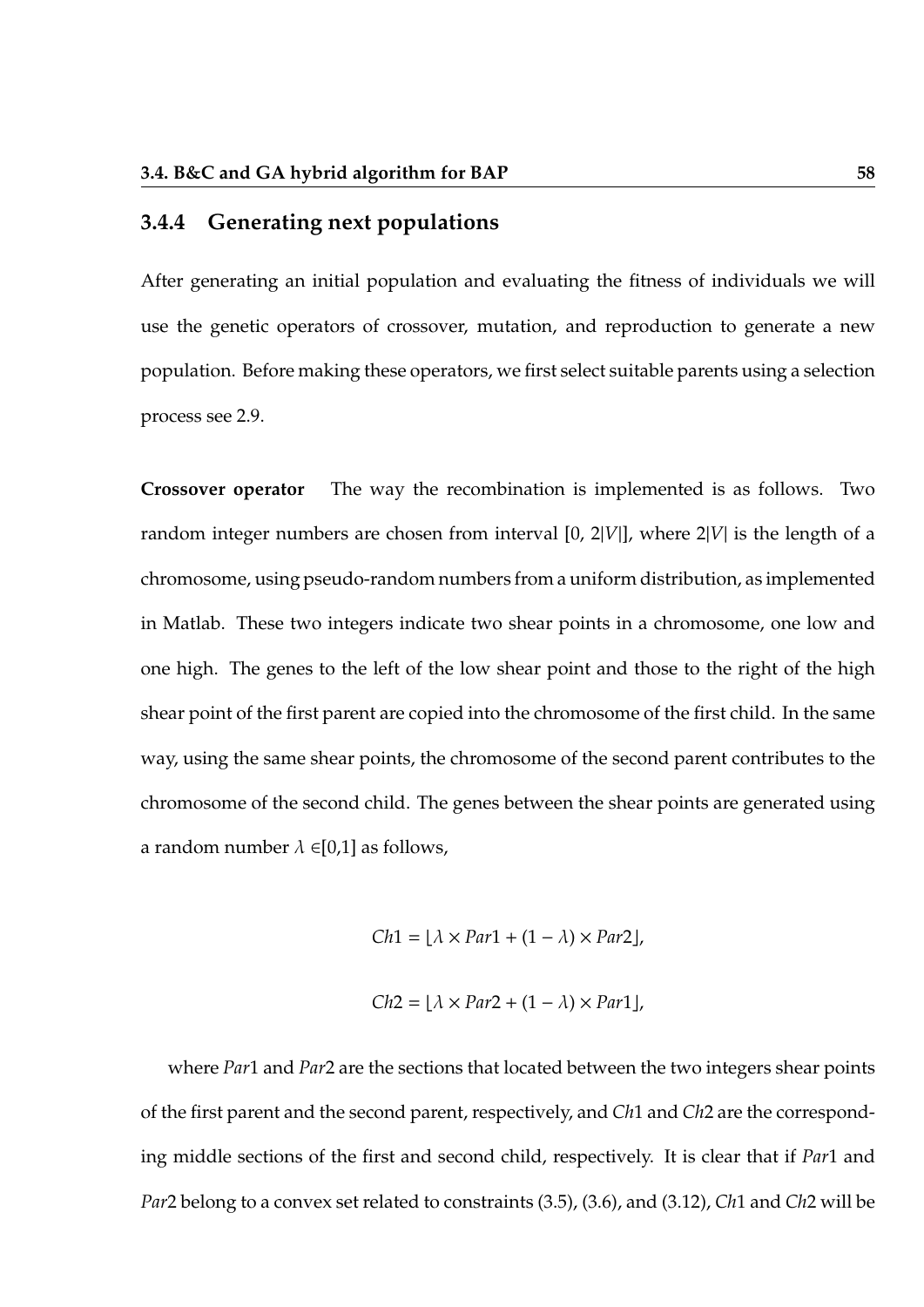in this set too. This is because if *x* is the convex combination of two integer numbers *y* and *z*, with  $z \geq y$ , then  $y \leq |x| \leq z$ . Constraints (3.5), (3.6), and (3.12) are then checked for feasibility to confirm the new chromosomes are feasible solutions. For illustration purposes, please see Figures 3.9 and 3.10.

| Parent1                                       | $\vert 7 \vert$ |           |              | 2   25   50   33   70   20   95 |  |
|-----------------------------------------------|-----------------|-----------|--------------|---------------------------------|--|
| Offspring 1   7   12   25   49   38   72   28 |                 |           |              |                                 |  |
| Parent2                                       |                 | $15$   22 | 48   62   80 | 60                              |  |

| Figure 3.9: RBAP offspring1 |  |  |  |
|-----------------------------|--|--|--|
|                             |  |  |  |

| Parent1                                           |   |                     |              | 7 12 25 50 33 70 20 |  |
|---------------------------------------------------|---|---------------------|--------------|---------------------|--|
| )ffspring2   9   15   22   48   56   78   52   84 |   |                     |              |                     |  |
| Parent?                                           | 9 | $15 \perp 22 \perp$ | 48   62   80 | 60 <sup>1</sup>     |  |

| <b>Figure 3.10:</b> RBAP offspring2 |  |
|-------------------------------------|--|
|-------------------------------------|--|

**Mutation operator** The mutation presented in this chapter is as follows. If the selected gene is related to the berthing position, *Pv*, (defined in section 3.4), a random integer number is selected in the interval  $[0, W - L_i]$ , to replace the gene. If it is related to the berthing time, *Tv*, (also defined above), a random integer number is selected in the interval [*A<sup>i</sup>* , *LN*], where *LN* is a large number, to replace it. The new generated chromosome will satisfy conditions (3.5), (3.6) and (3.12). Figure 3.11 illustrates the mutation operator.

**Figure 3.11:** *RBAP mutation operator*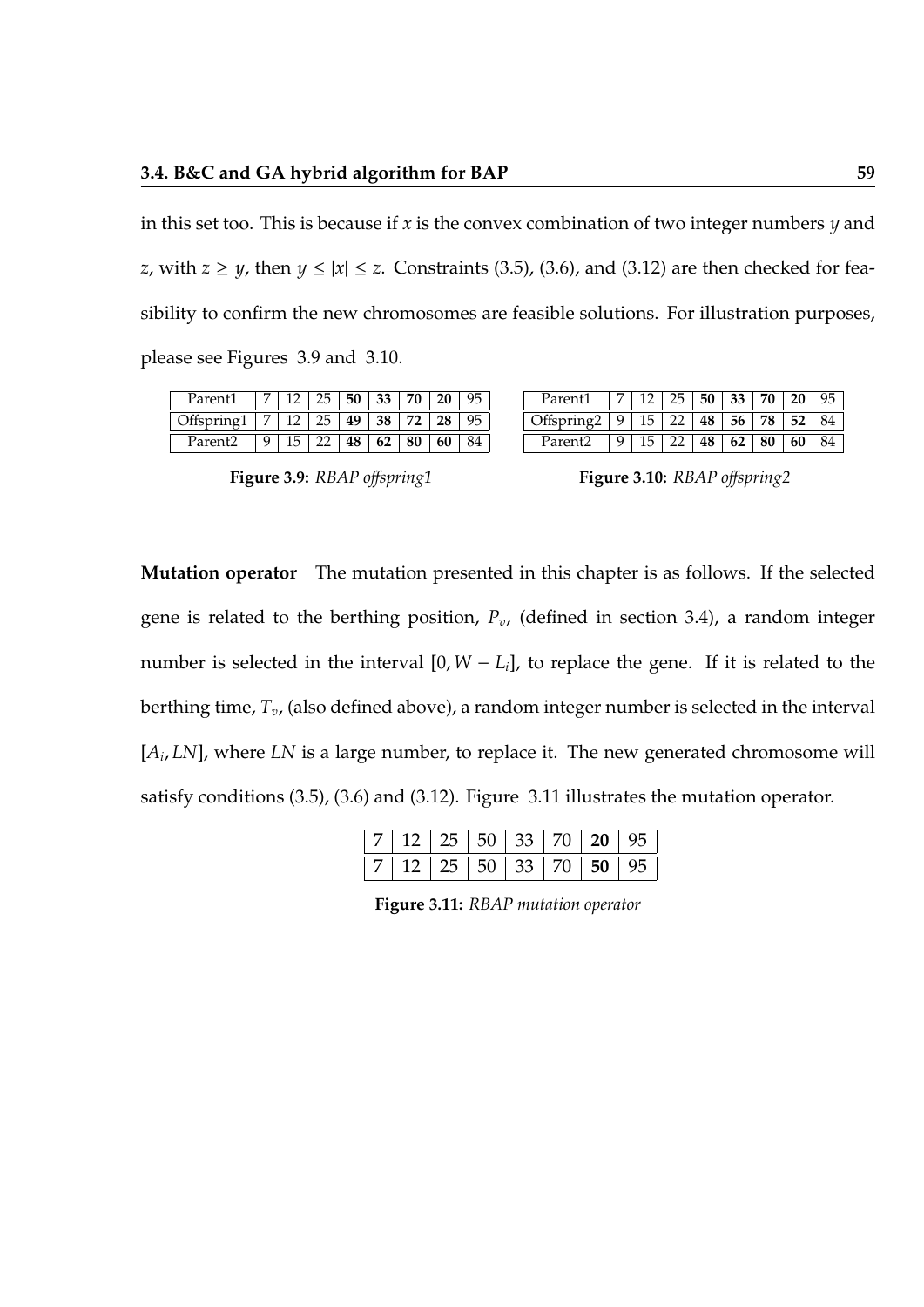## **3.5 Computational experiments**

Ten instances of the mathematical model of RBAP with different numbers of vessels have been solved using B&C and a hybrid meta-heuristic which combines both B&C and GA. All instances have randomly generated arrival times, expected processing times, lengths of vessels and preferred berth places.

B&C can only solve exactly small scale instances of RBAP and requires prohibitive time for large scale instances. GA, on the other hand, provides solutions for all instances, although for some instances, the quality of the approximate solutions may not be good enough. This is because of the nature of the search algorithm and the size of the search spaces of the problems. The statement is based on our limited experimentation and also what is in the literature. It was not warranted to carry out extensive experimentation with GA. However, hybridising it with B&C, i.e. developing a hybrid meta-heuristic which combines both B&C and GA is worthwhile. We have, therefore, implemented such a hybrid. The hybridisation scheme is coarse; it calls first B&C as implemented in CPLEX for short periods of time; one minute of CPU time is allocated to B&C, to be precise, before GA is invoked with the final solution provided by CPLEX. This seems to act as a a pointer to where good solutions lie. In Table 3.2, the execution time of the hybrid is the aggregated execution times of B&C and GA.

The B&C and GA together, coded in Matlab, managed to solve all 10 instances. The GA parameters for population size, probability of crossover, probability of mutation and the maximum number of generations are 200, 0.85, 0.05 and 1000, respectively. These parameters have been set by experimentation and other experiences that can be found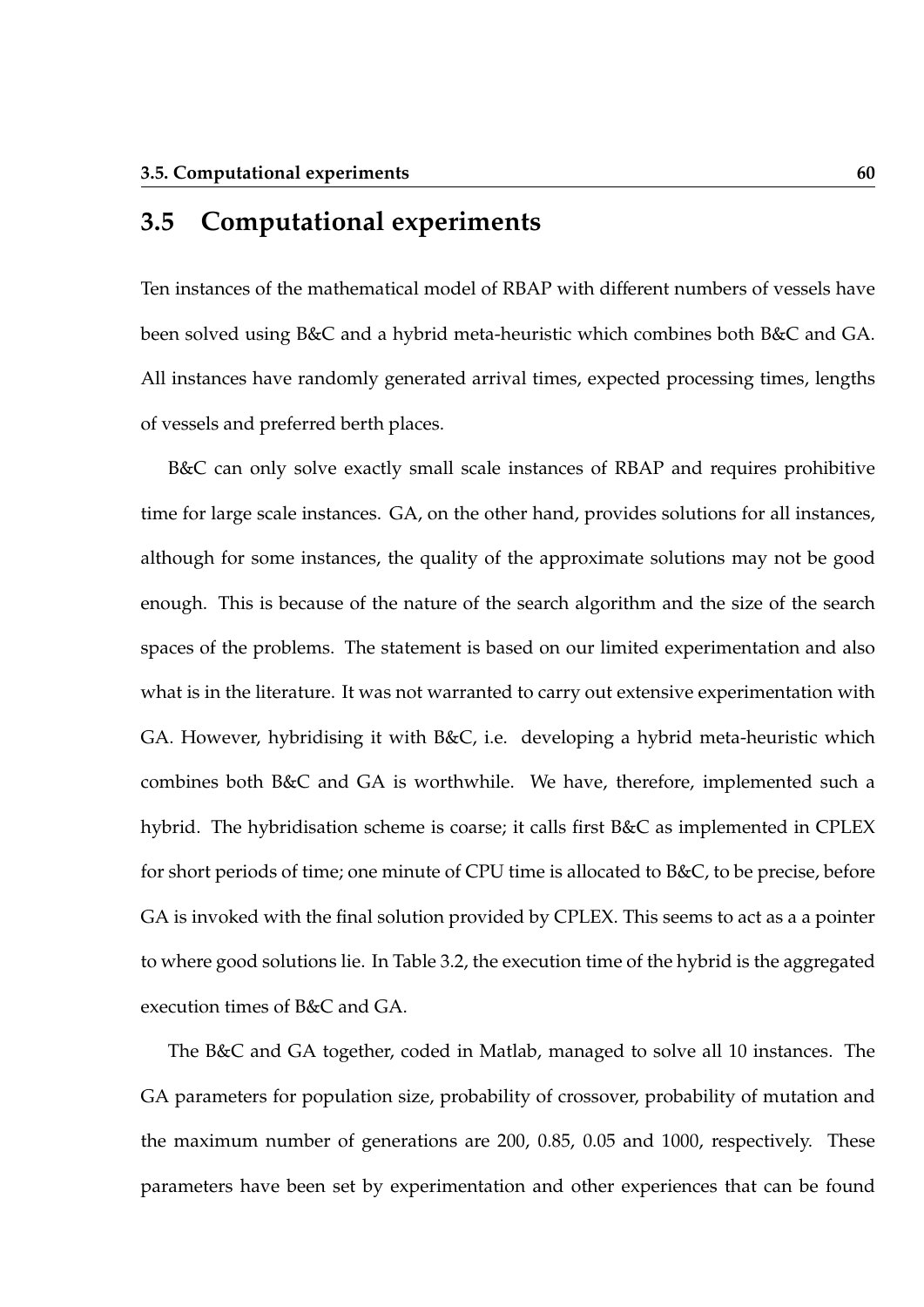in the literature. Moreover, 20 trials were conducted to solve each instance using GA to mitigate the randomness of the algorithm.

The hybrid has been run on a PC with Intel Core i5 and 3.20 GHz CPU with 8 GB RAM running Windows 7 Operating System. Note that CPLEX runs have been aborted after one hour of execution time. All computational results are recorded in the self explanatory Table 3.2.

In the instances considered, the number of constraints, the number of decision variables and the B&C computational time grow exponentially with the increase in the number of vessels. However, the CPU time required by B&C+GA does not grow fast with the increase in the problem size. The average objective function values and the standard deviations of B&C+GA are recorded in Table 3.2.

B&C managed to solve only few instances in reasonable times as shown in Table 3.2 column 6. We terminate CPLEX as there is no improvement after one hour of run time. Columns 7 and 8 of Table 3.2 represent the obtained objective function and CPU time using CPLEX if we run the model the same time that hybrid consumed. The hybrid algorithm, however, found solutions for all instances in short CPU times (see column 10 of Table 3.2).

The gap between B&C and the hybrid meta-heuristic solutions increases with the increase in the size of the problem (number of vessels) which translates into a large search space. Note that the gap is with CPLEX after 1 hour. In other words, as the problem size increases, the hybrid algorithm finds less and less accurate solutions unless the time increases substantially. CPLEX, on the other hand, may not even return a solution good or bad in acceptable times for large scale instances. There is therefore a tradeoff between the performances of both approaches which is captured by the gaps between the solutions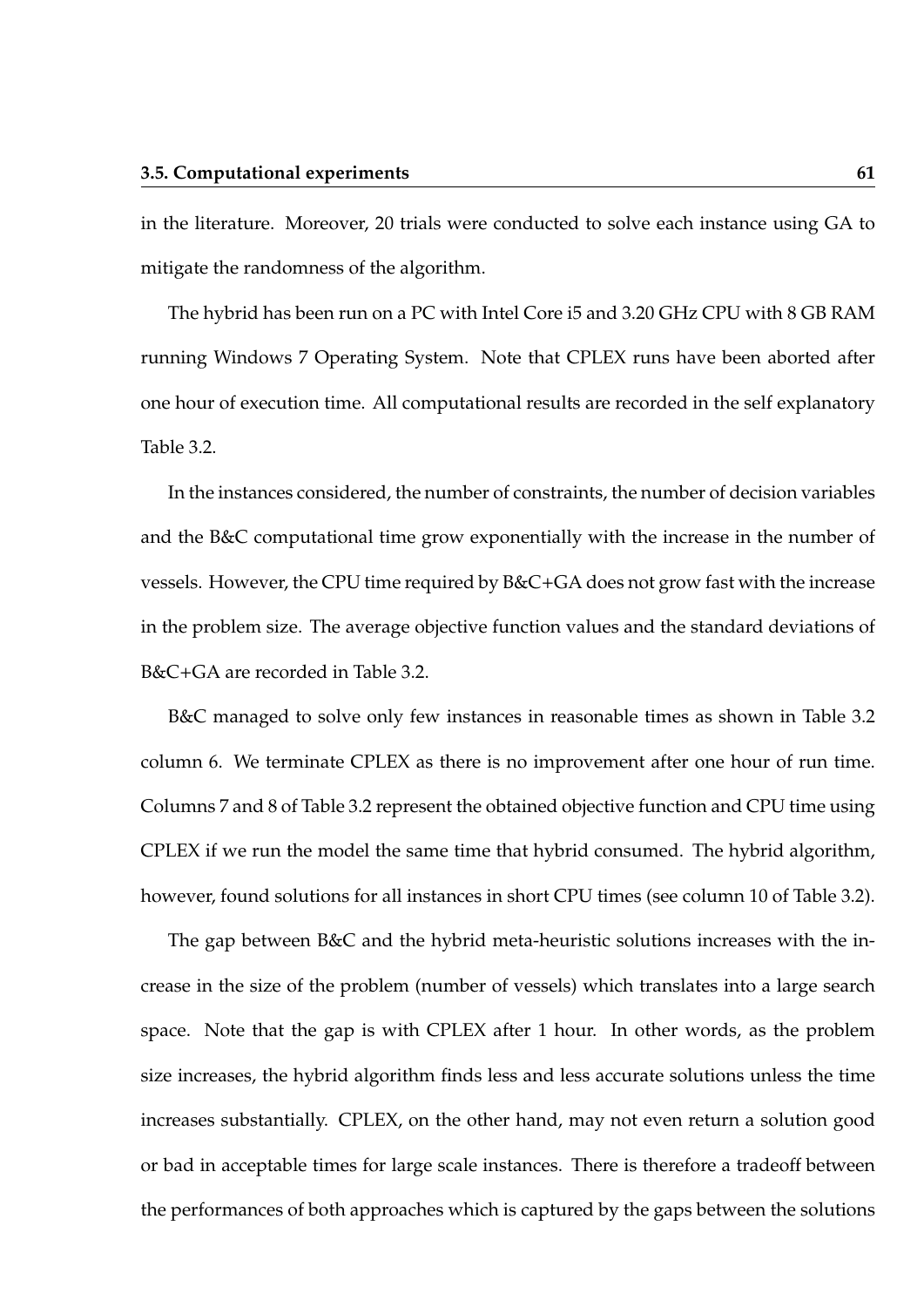returned by the two algorithms. Hybridisation reduces this gap.

| Problem Size<br>No. |                    |           |            | CPLEX    |               | CPLEX2  |        |            | B&C+GA       |       |        |            |           |
|---------------------|--------------------|-----------|------------|----------|---------------|---------|--------|------------|--------------|-------|--------|------------|-----------|
|                     | Constraints        | Variables | $\sqrt{2}$ | Obi.Val  | CPU(hh:mm:ss) | Obi.Val | CPU(s) | 60 seconds | Best Obi.Val | Mean  | St.Dev | Ave.CPU(s) | $Gap(\%)$ |
| -20                 | 1640<br>2360       |           | $270*$     | 00:00:16 | 270           | 16      | 270    | 270        | 270          | 0.00  | 131    | 0.00       |           |
|                     |                    |           | c          | $281*$   | 00:00:55      | 281     | 55     | 281        | 281          | 281   | 0.00   |            | 0.00      |
|                     | 25<br>2550<br>3700 |           | 389*       | 00:07:40 | 390           | 136     | 395    | 392        | 392          | 0.00  | 136    | 0.77       |           |
|                     |                    |           | c          | 408      | 01:00:00      | 412     | 136    | 421        | 394          | 395.5 | 2.20   |            | $-3.43$   |
| 30                  | 5340               | 3660      |            | 467      | 01:00:00      | 470     | 142    | 470        | 470          | 470   | 0.00   | 142        | 0.64      |
|                     |                    |           | c          | 486      | 01:00:00      | 527     | 142    | 562        | 504          | 522.8 | 7.98   |            | 3.70      |
| 35                  | 7280               | 4970      |            | 584      | 01:00:00      | 633     | 149    | 672        | 624          | 632.3 | 3.89   | 149        | 6.85      |
|                     |                    | c         | 624        | 01:00:00 | 768           | 149     | 771    | 742        | 765.6        | 10.01 |        | 18.91      |           |
| 40                  | 9520               | 6480      |            | 831      | 01:00:00      | 1143    | 164    | 1191       | 1041         | 1059  | 9.89   | 164        | 25.27     |
|                     |                    |           | c          | 1046     | 01:00:00      | 1228    | 164    | 1299       | 1153         | 1212  | 28.67  |            | 10.23     |

**Table 3.2:** *Computational results for RBAP*

\* Optimal solution.

## **3.6 Summary**

Berth allocation is one of the most important operations in container terminals. Determining the optimal berthing time and the best berthing position for vessels arriving at container terminals is essential for the efficient running of the these terminals. Here, a new mathematical model of the mixed integer programming type that addresses robust berth allocation is proposed. Its solutions help mitigate the uncertainty in arrival times and handling times of vessels. Instances of this model have been solved with an exact method namely Branch-and-Cut as implemented in CPLEX, an approximate approach namely GA and a hybrid of both which benefits from the exact nature of the former and the robustness of the latter. The numerical results show that the hybrid meta-heuristic B&C+GA is superior to both B&C and GA in that it finds solutions to all problems in acceptable times and accuracy. B&C+GA is characterised by its coarse hybridisation nature.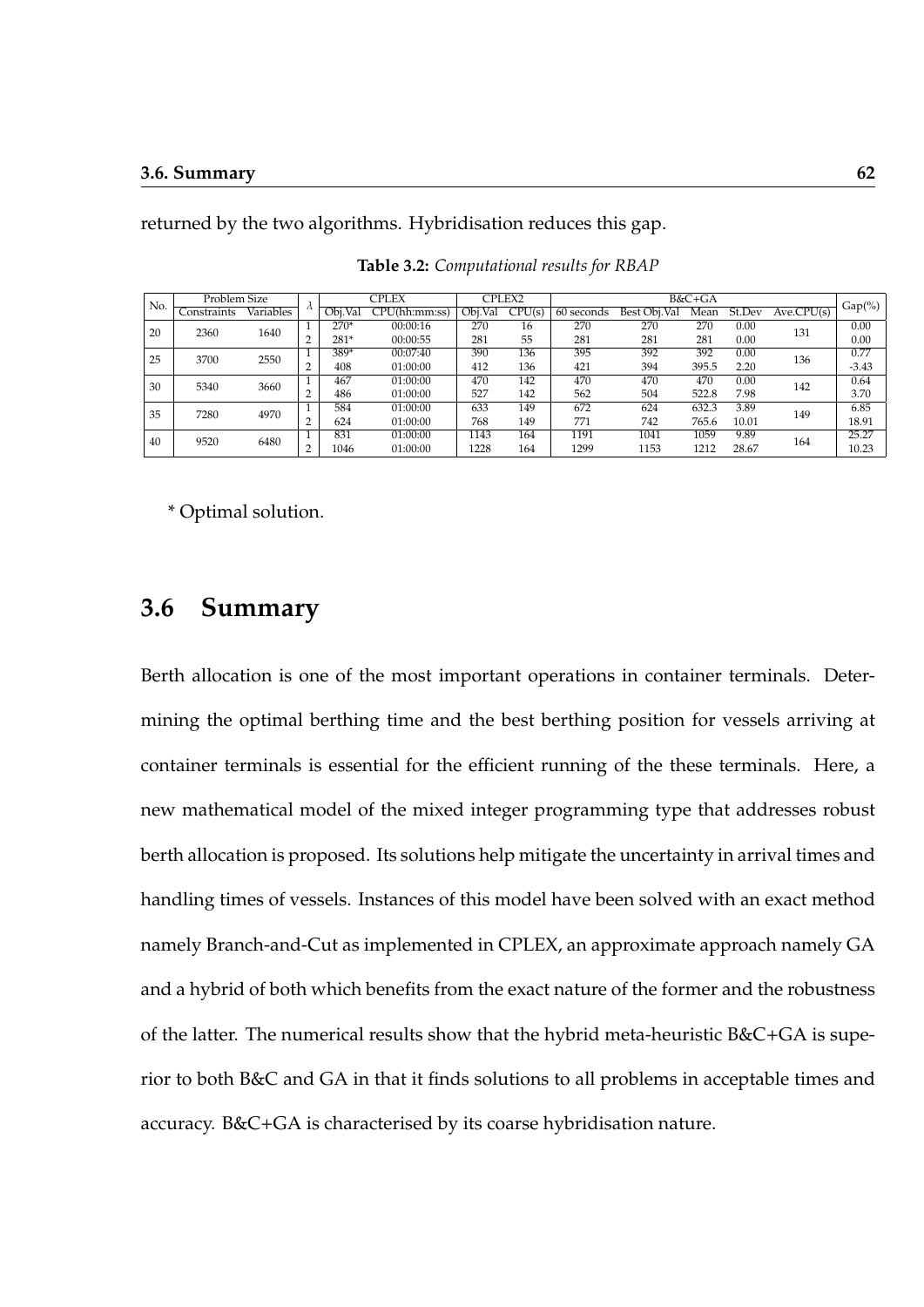# **Chapter 4**

# **Quay crane assignment and quay crane scheduling problem**

## **4.1 Introduction**

After the berth allocation problem is solved, assigning quay cranes to vessels becomes the next challenge at container terminals. This is the quay cranes assignment problem or QCAP. Once the quay cranes are assigned to each vessel, it is essential to find the optimal sequence in which to perform tasks. This is the scheduling problem known as the quay crane scheduling problem or QCSP. Choosing the best sequence to perform all the tasks on each vessel is a very important operation to minimize the handling time of every vessel.

These two operations have been solved either individually or integrated [16, 20, 83]. Solving them individually makes them more tractable in size, but the results obtained might be suboptimal as input parameters, which are outputs of the other problem, have to be approximated based on experience. Suboptimal solutions will translate into loss of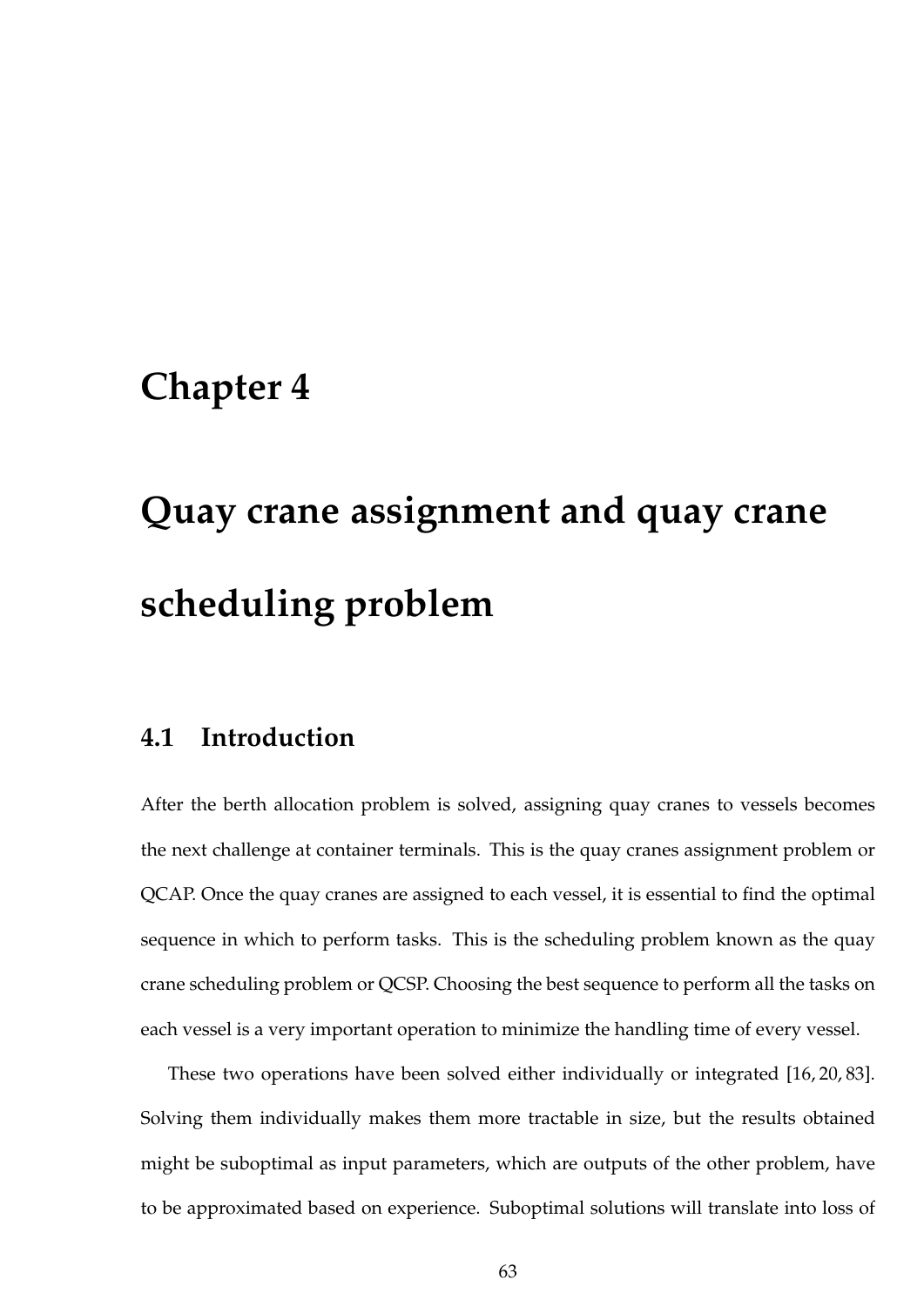revenue.

In Meisel [59] it has been suggested that "..., the QC-to-Vessel assignment is made up by single QC-hours. This assignment is allowed to change during the handling process. Time variable crane assignments are very common in practice but did not receive attention by research until then." And "In practice, the QC-to-Vessel assignment can change during the handling process of a vessel".

In this chapter, a new optimization model to represent QCAP and QCSP as QCASP is introduced. Planning simultaneously, a significant improvement of this model is that we do not force the number of quay cranes allocated to a vessel to be fixed during the whole processing period of the vessel. If necessary, a quay crane may move from one vessel to another before the processing of this vessel has finished. In addition, quay cranes do not always start their work at the same time and from the same point (initial location of quay cranes). For this reason, the initial position for each quay crane is taken into account in order to compute the exact time of quay crane travelling from their initial position to the assigned task also between any two tasks located on the same vessel or on different vessels. Also the available time (ready time) for each quay crane is considered.

There are some conditions that should be considered to solve these two problems simultaneously. After finding the berthing time and the berthing position of each vessel arriving at a container terminal by solving the BAP, they are used as inputs to the quay crane assignment problem to determine the best number of quay cranes to allocate to each vessel. The starting time of a quay crane on a vessel should be greater than or equal to its berthing time. It should also be greater than or equal to the ready crane time which means the earliest available time of the quay crane. Moreover, the starting time of quay crane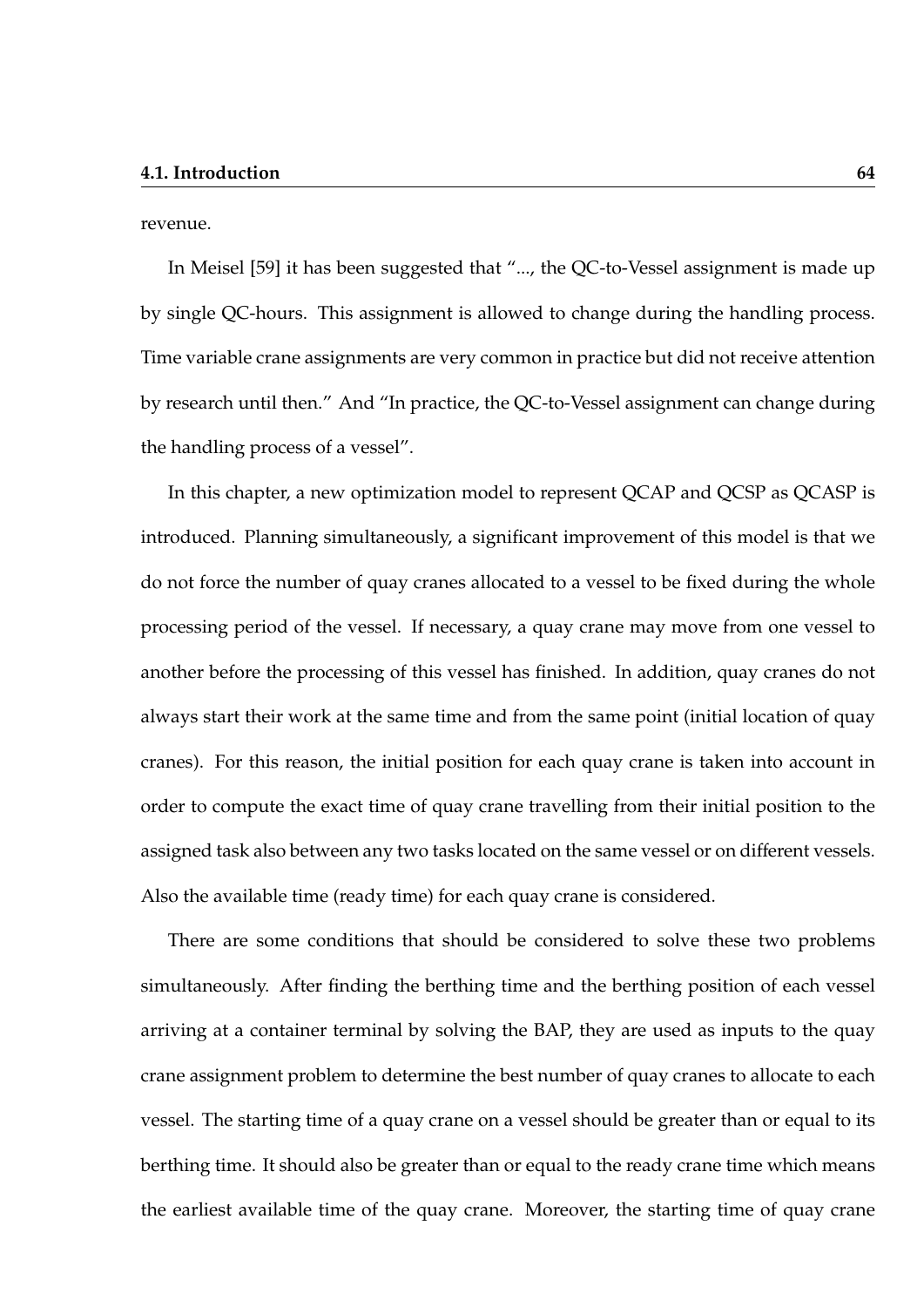#### **4.1. Introduction 65**

should be greater than or equal to the completion time of the quay crane before it moves to other vessels. For this reason the quay crane assignment depends on the output of quay crane scheduling and berth allocation for a set of vessels. In general, after determining the number of quay cranes for each vessel, the quay crane scheduling problem arises to choose the best sequence of the tasks that will be performed by these quay cranes. In the proposed model, we do not determine the number of quay cranes for each vessel, the number of quay cranes will change depending on the what is the optimal solution. The contribution of this chapter is two fold:

- 1. to formulate a mathematical model that combines QCAP and QCSP in a one aggregated model (QCASP) allowing quay cranes to move between vessels while they are still being processed. In other words, it allows the number of quay cranes allocated to any vessel to change during the handling of the vessel;
- 2. to solve realistic instances of the problem using an adapted variant of the Genetic Algorithm (GA).

The proposed mathematical model is given in Section 4.2 and two particular instances of the problem are presented to illustrate the proposed model. Section 4.3 provides an illustration of the proposed mathematical model. An implementation of GA to find solutions to QCASP is given in section 4.4. Numerical comparisons between CPLEX and GA are given in section 4.5. Section 4.6 summarises the chapter.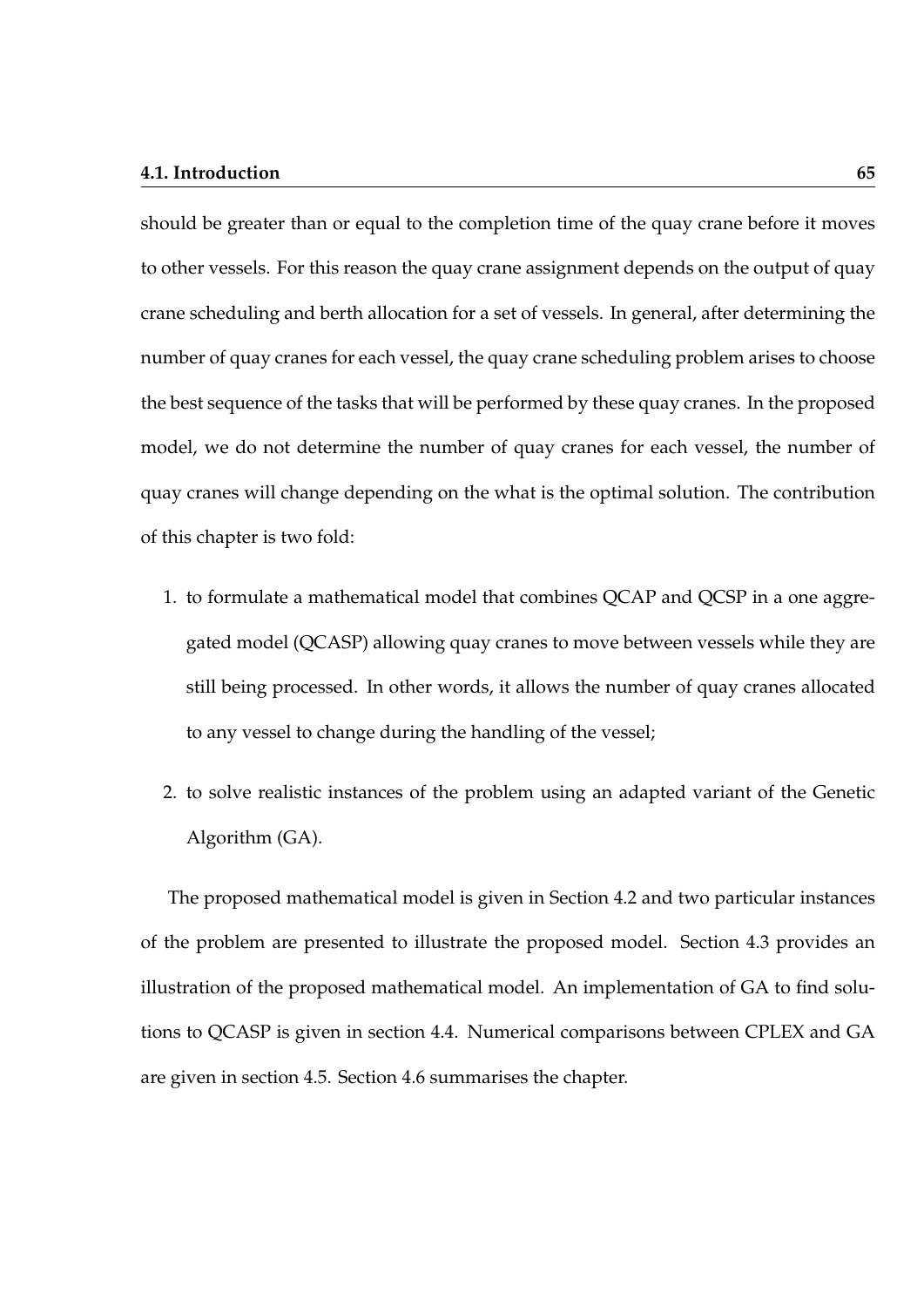## **4.2 Mathematical formulation**

The formulation assumes a container terminal with a continuous berth. The solutions are the optimum number of quay cranes to be assigned to each docked vessel and their schedules to carry out all necessary moves in an optimum way. Note that the number of quay cranes assigned to a vessel at the beginning of the operation may not be the same as at the end because our model allows quay cranes to move between vessels. This modification reflects a more realistic situation in practical operations and allows the best usage of all quay cranes, and thus should result in a more efficient operations plan for the port. Also, the interference between quay cranes that move on the same rail at container terminal are avoided. Comparing with the traditional way where these two problems were considered individually, the combined model as proposed does not require us to estimate the processing time when allocating quay cranes to vessels. Therefore in general it allows a more accurate solution.

In this mathematical model, the factors which are faced by the decision makers in the real world such as the travelling time of a quay crane between two holds on the same vessel and between two holds on the different vessels have been taken into account in the modelling. Also, interferences between quay cranes are avoided by introducing noninterference constraints which consider both the potential interference between cranes of doing tasks on the same vessel and those doing works on different vessels. Note that we do not force the number of quay cranes allocated to a vessel to be fixed during the whole processing period of the vessel. If necessary, a quay crane may move from one vessel to another before the processing of this vessel has finished. This is more flexible than using a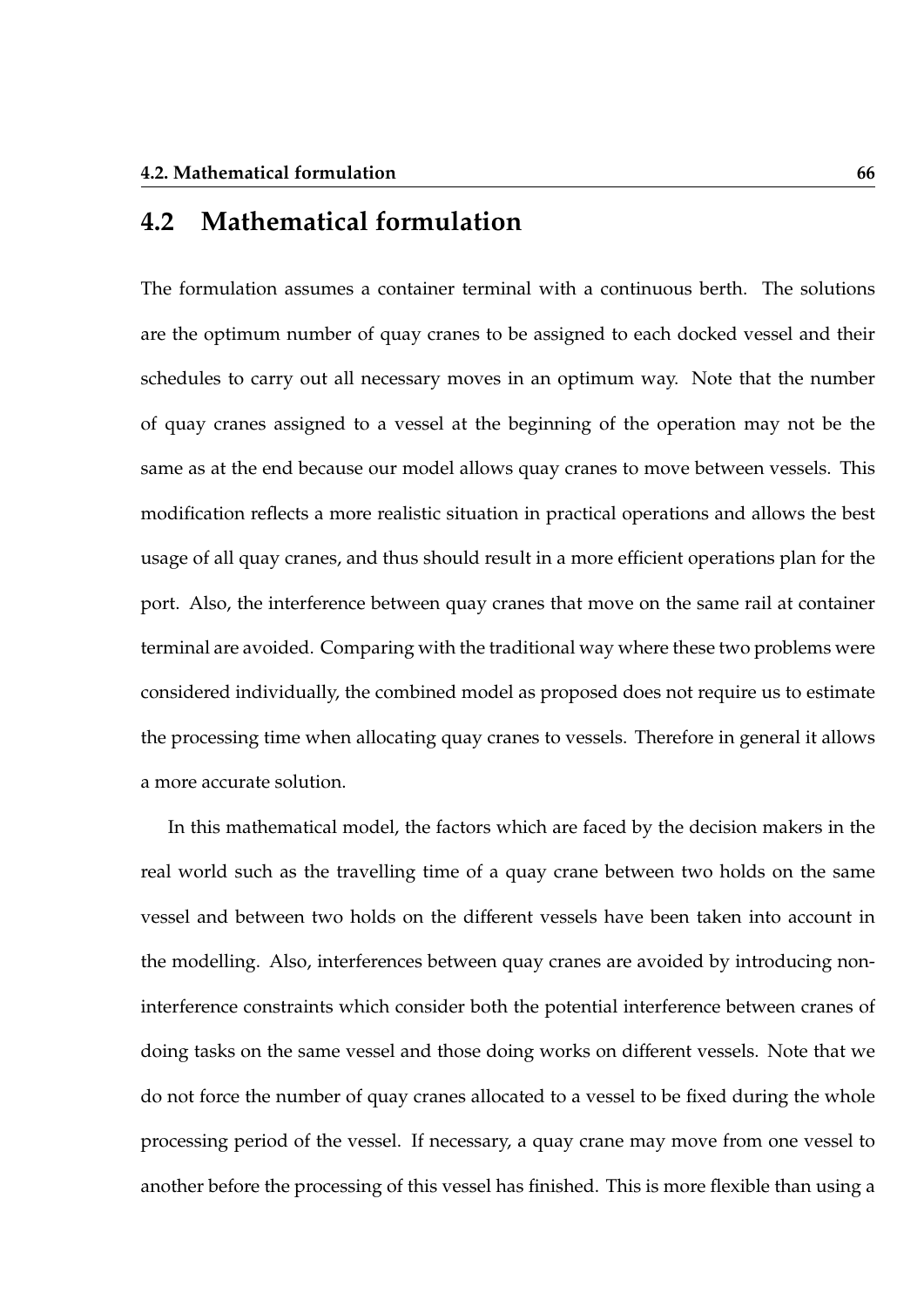#### **4.2. Mathematical formulation 67**

fixed number of quay cranes to handle a vessel; it has the potential to give better working plans and to some extent, to mitigate uncertainty linked to the performance of quay cranes. In addition, quay cranes do not always start their work from the same point and at the same time . For this reason, the initial position for each quay crane is taken into account in order to compute the exact travelling time of a quay crane and the available time for each quay crane. Precedence and simultaneity constraints are taken into account as well.

#### **4.2.1 Assumptions**

Consider a continuous berth container terminal with fixed length and berth allocation already decided. Now assume that:

1- The berthing position and berthing time of vessels are given as inputs;

2- Each vessel is divided longitudinally into bays; all bays have the same length. Thus, the length of a vessel is given in terms of the number of its bays;

3- The safety distance between each pair of adjacent quay cranes depends on the width of a bay;

4- Once a quay crane starts processing a task, it can leave only after it has finished it;

5- Quay cranes are on the same rail and thus cannot cross over each other;

6- Some tasks must be performed before others and there are some tasks which cannot be performed simultaneously.

### **4.2.2 Indices**

*V* Number of vessels  $v(i, j = 1, 2, ..., V)$ .

*B* Number of tasks on the vessels  $b(i, j = 1, 2, ..., B)$ .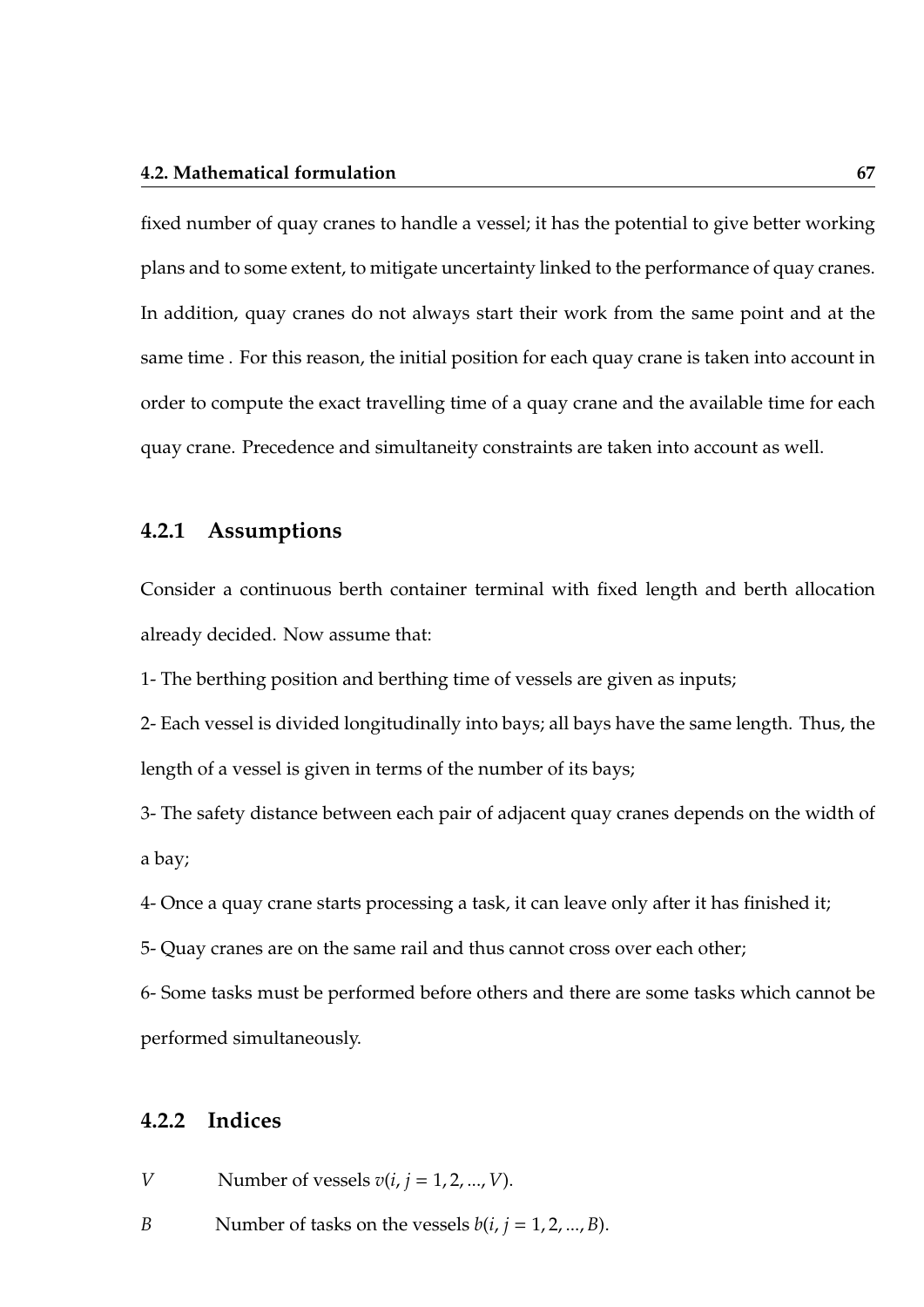#### **4.2. Mathematical formulation 68**

*Q* Number of quay cranes  $q(i, j = 1, 2, ..., Q)$ .

#### **4.2.3 Parameters**

- $p^v_h$ *b* Time required to perform task *b* on vessel *v*.
- *l v b* Location of task *b* on vessel *v* expressed by the ship bay number on vessel *v*.
- $r_q$  Earliest available time of the  $q^{th}$  quay crane.
- $I_0^q$  $\boldsymbol{0}$ Initial location of quay crane *q* which is relative to the ship-bay number.
- $t_{h,i}^{qv}$ *bib<sup>j</sup>* Travel time of the  $q^{th}$  quay crane from the location  $l_h^v$  $\binom{v}{b_i}$  of task  $b_i$  to the location  $l^v_b$  $\int_{b_j}^v$  of task  $b_j$ .  $t_{b_0}^{qv}$  $\theta^{qv}_{b_0b_j}$  represents the travel time from the initial position  $I^q_0$  $\int_0^q$  of the  $q^{th}$  quay crane to the location *l v*  $\frac{v}{b_j}$  of the task  $b_j$  on vessel  $v$ . Note that the value of  $t$  represents the travelling time between two adjacent bays.
- *T<sup>v</sup>* Berthing time of vessel *v*.
- *P<sup>v</sup>* Berthing position of vessel *v*.
- *d<sup>v</sup>* Requested departure time for vessel *v*.
- *W<sup>v</sup>* Tardiness cost of vessel *v* per time unit.
- *R<sup>v</sup>* Earliness income of vessel *v* per time unit .
- Ψ Set of pairs of tasks that cannot be performed simultaneously. When tasks *b<sup>i</sup>* and *b*<sub>*j*</sub> cannot be performed simultaneously, then  $(b_i, b_j) \in \Psi$ .
- Φ Set of ordered pairs of tasks for which there is a precedence relationship. When task  $b_i$  must precede task  $b_j$ , then we have  $(b_i, b_j) \in \Phi$ .
- *M* Arbitrary large positive number.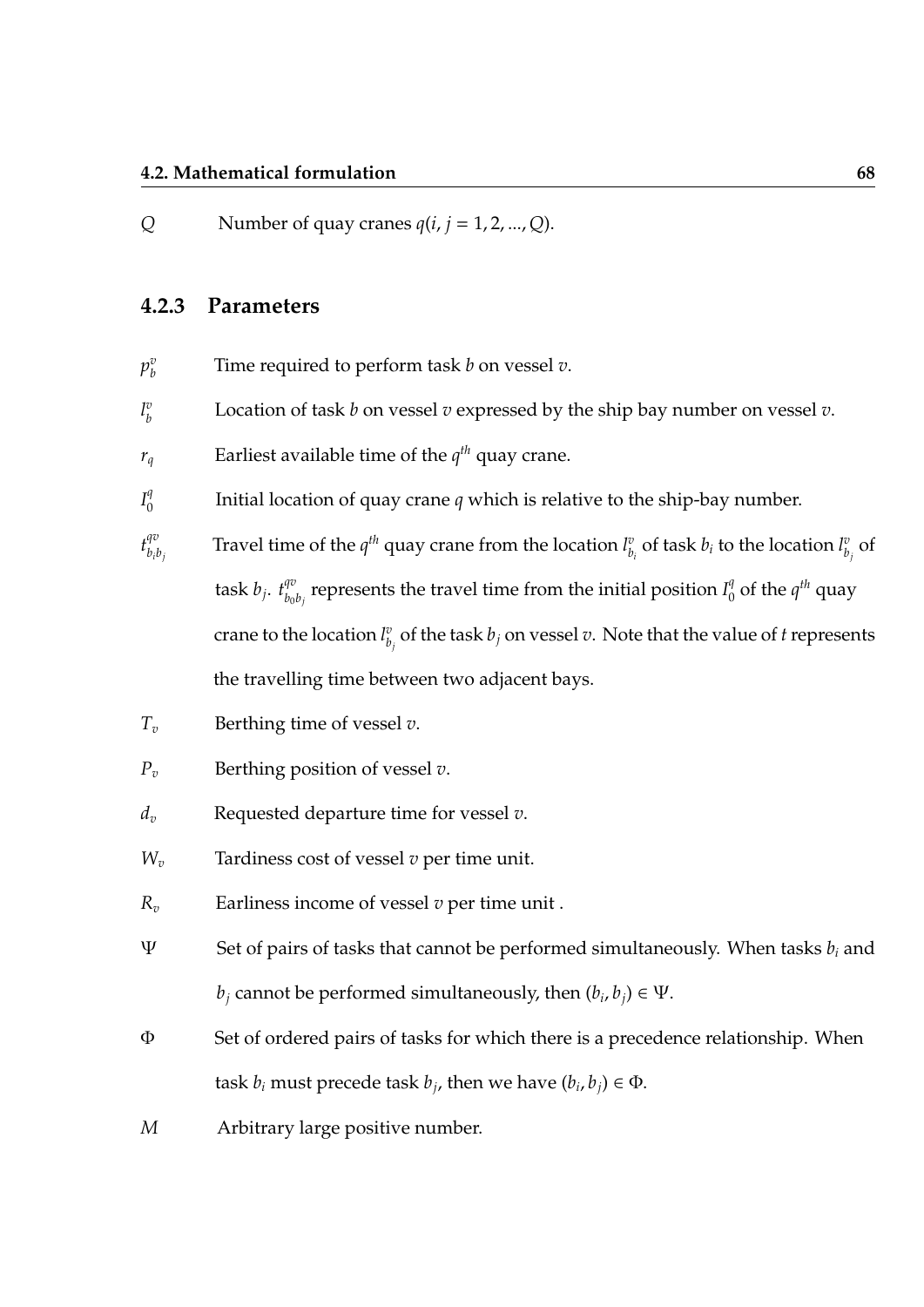## **4.2.4 Binary decision variables**

 $X^{qv}_{h}$  $\frac{q^{\sigma}}{b_i b_j} =$  $\sqrt{ }$  $\left\{\rule{0cm}{0.15mm}\right.$  1 if the  $q^{th}$  quay crane performs task  $b_j$  immediately after performing task  $b_i$  on vessel *v*. 0 otherwise

Tasks  $b_0$  and  $b_{B_v+1}$  are considered as the dummy initial and final states of each quay crane, respectively. Thus, when task  $b_j$  is the first task of the  $q^{th}$  quay crane on vessel  $v$  then  $X_{h_0}^{qv}$  $\theta^v_{b_0b_j}=1.$  Similarly, when task  $b_j$  is the last task of the  $q^{th}$  quay crane on vessel  $v$  then  $X^{qv}_{h}$  $b_{j}b_{B_{v}+1} = 1.$ 

 $Z_h^v$  $\frac{v}{b_ib_j}$  =  $\sqrt{ }$  $\left\{\right.$  $\begin{array}{c} \hline \end{array}$ 1 if task *b<sup>j</sup>* starts later than the finish time of task *b<sup>i</sup>* on vessel *v*. 0 otherwise.  $Y^q_{v_i v_j} =$  $\sqrt{ }$  $\left\{\rule{0cm}{0.15mm}\right\}$  1 if the  $q^{th}$  quay crane is assigned to vessel  $v_j$  immediately after finishing its task on vessel *v<sup>i</sup>* . 0 otherwise.  $\beta_{h:h}^{v_i v_j}$  $\frac{b_i b_j}{b_i b_j}$  =  $\sqrt{ }$  $\left\{\right.$  $\begin{array}{c} \hline \end{array}$ 1 if the task  $b_j$  on vessel  $v_j$  starts later than the finish time  $D$  of task  $b_i$  on vessel  $v_i$ 0 otherwise.  $\alpha_{h:h}^{v_i v_j}$  $\frac{b_i b_j}{b_i b_j}$  =  $\sqrt{ }$  $\left\{\right.$  $\begin{array}{c} \hline \end{array}$ 1 if the task  $b_i$  on vessel  $v_i$  is located below the task  $b_j$  on vessel  $v_j$ . 0 otherwise.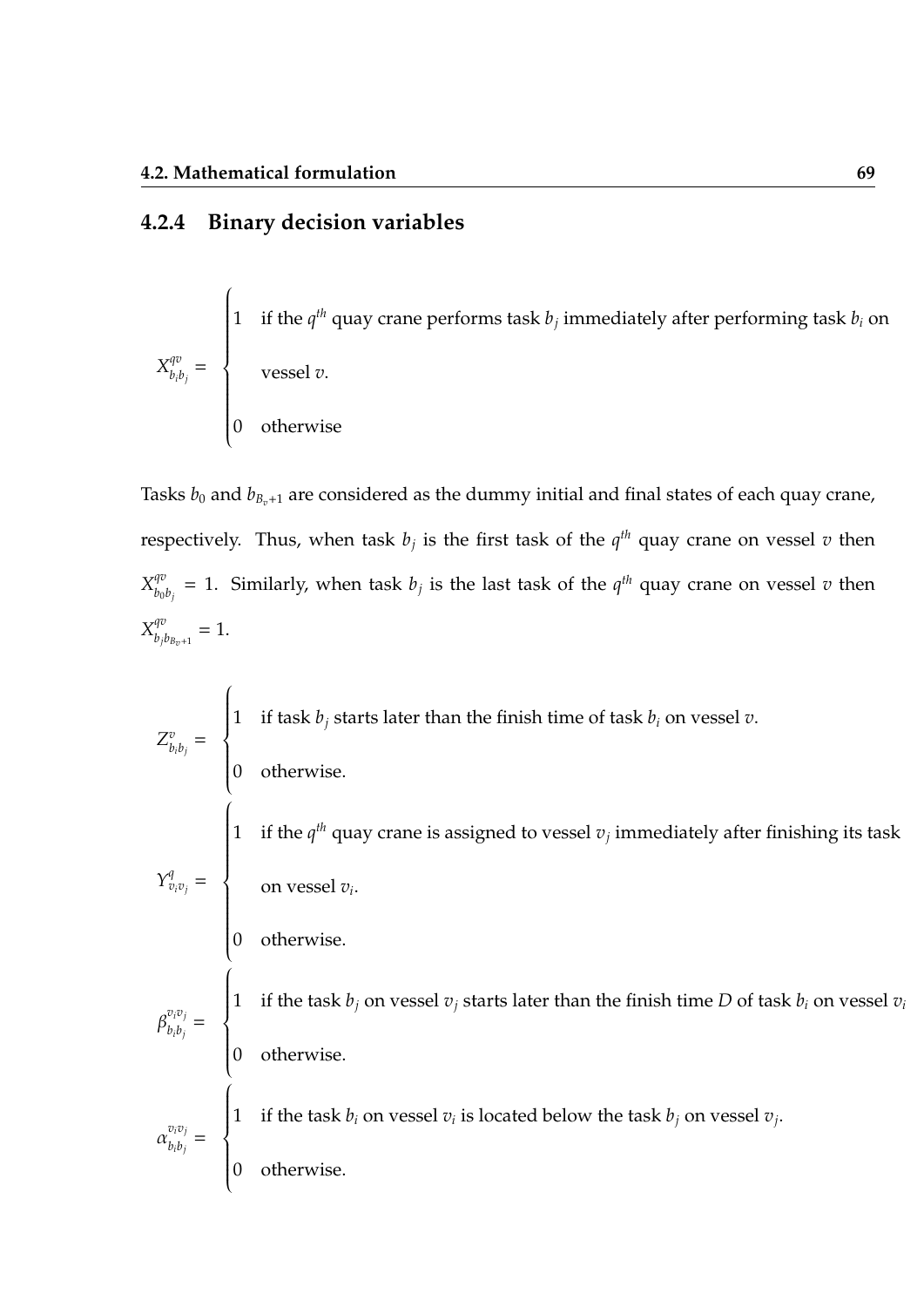## **4.2.5 Continuous decision variables**

- *E<sup>v</sup>* Earliness of vessel *v*.
- *A<sup>v</sup>* Tardiness of vessel *v*.
- *S*<sub>*qv*</sub> Starting time of  $q^{th}$  quay crane on vessel *v*.
- $D_{b_i}^v$ Completion time of task  $b_i$  on vessel  $v$ .
- $C_{qv}$  Completion time of  $q^{th}$  quay crane on vessel *v*.
- *F<sup>v</sup>* Finishing (departure) time of vessel *v*.

## **4.2.6 The mathematical model**

$$
\min Z = \sum_{v=1}^{V} W_v A_v - \sum_{v=1}^{V} R_v E_v \tag{4.1}
$$

s.t

$$
d_v - F_v = E_v - A_v \tag{4.2}
$$

$$
\sum_{v_j=1}^V Y_{v_0 v_j}^q = 1 \tag{4.3}
$$

$$
\sum_{v_i=1}^{V} Y_{v_i(V+1)}^q = 1 \tag{4.4}
$$

$$
\sum_{v_j=1}^{V+1} Y_{vv_j}^q - \sum_{v_j=0}^V Y_{v_jv}^q = 0
$$
 (4.5)

$$
\sum_{v_i=0}^{V} \sum_{q=1}^{Q} Y_{v_i v_j}^q \ge 1 \tag{4.6}
$$

$$
S_{qv} \ge r_q - M(1 - Y_{v_0v}^q) \tag{4.7}
$$

$$
S_{qv} \ge T_v - M(1 - \sum_{v_j=1}^{V+1} Y_{vv_j}^q) \tag{4.8}
$$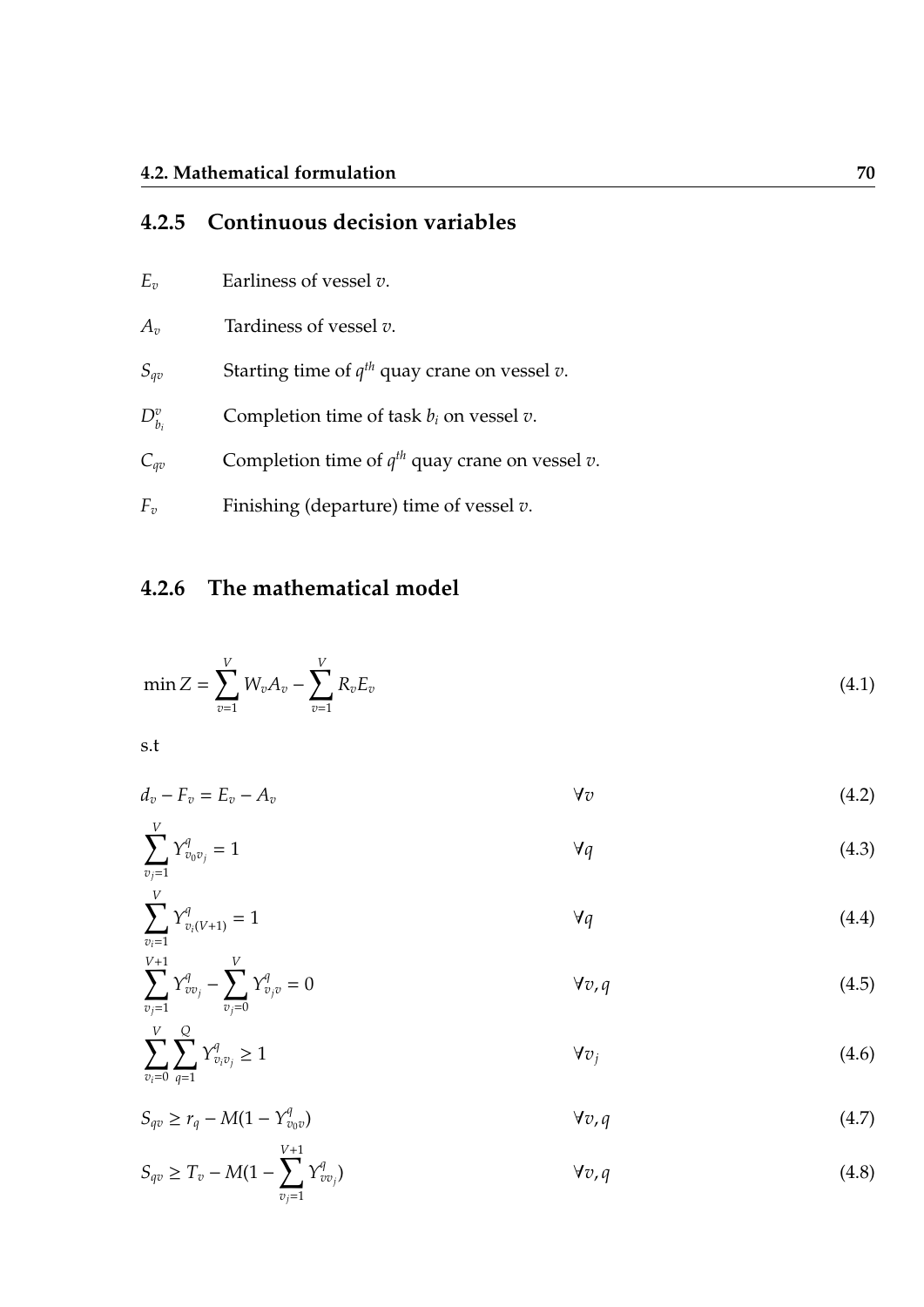$$
S_{qv_j} \ge C_{qv_i} - M(1 - Y_{v_i v_j}^q) \qquad \forall v_i, v_j, q
$$
\n(4.9)\n
$$
\sum_{b_j=1}^{B_v} X_{b_0 b_j}^{qv} = \sum_{v_i=0}^{V} Y_{v_i v}^q \qquad \forall v, q
$$
\n(4.10)

$$
\sum_{b_j=1}^{B_v} X_{b_j b_{B_v+1}}^{qv} = \sum_{v_i=0}^{V} Y_{v_i v}^q
$$
\n(4.11)

$$
\sum_{b_j=1}^{B_v+1} X_{bb_j}^{qv} - \sum_{b_j=0}^{B_v} X_{b_jb}^{qv} = 0
$$
 (4.12)

$$
\sum_{q=1}^{Q} \sum_{b_i=0}^{B_v} X_{b_i b_j}^{qv} = 1
$$
\n
$$
\forall b_j, v
$$
\n(4.13)\n  
\n
$$
\sum_{q=1}^{B_v} \sum_{b_i=0}^{B_v+1} X_{qv}^{qv} < M \sum_{q=1}^{V} Y_{qq}^{qv}
$$
\n
$$
\forall r, q
$$
\n(4.14)

$$
\sum_{b_i=0} \sum_{b_j=1} X_{b_i b_j}^{qv} \le M \sum_{v_i=0} Y_{v_i v}^q
$$
\n
$$
\forall v, q
$$
\n(4.14)

$$
D_{b_i}^v + p_{b_i}^v + t_{b_i b_j}^{qv} - D_{b_j}^v \le M(1 - X_{b_i b_j}^{qv})
$$
\n
$$
\forall b_i, b_j, v, q
$$
\n(4.15)

$$
S_{qv} + p_{b_j}^v + t_{b_0b_j}^{qv} - D_{b_j}^v \le M(1 - X_{b_0b_j}^{qv})
$$
\n
$$
\forall b_j, v, q
$$
\n(4.16)

$$
D_{b_j}^v - C_{qv} \le M(1 - X_{b_j b_{B_v+1}}^{qv})
$$
\n
$$
C_{qv} - F_v \le M(1 - \sum_{v_j=1}^{V+1} Y_{vv_j}^q)
$$
\n
$$
V_{v,q}
$$
\n(4.17)

$$
D_{b_i}^v + p_{b_j}^v \leq D_{b_j}^v \tag{4.19}
$$

$$
D_{b_i}^v - D_{b_j}^v + p_{b_j}^v \le M(1 - Z_{b_i b_j}^v) \tag{4.20}
$$

$$
Z_{b_ib_j}^v + Z_{b_jb_i}^v = 1 \t\t \t\t \t\t \t\t \t\t \t\t \mathcal{V}(b_i, b_j) \in \Psi_v, v \t\t (4.21)
$$

$$
\sum_{\theta=0}^{Q} \sum_{\kappa=0}^{B_v} X_{\kappa b_j}^{\theta v} - \sum_{\theta=0}^{Q} \sum_{\kappa=0}^{B_v} X_{\kappa b_i}^{\theta v} \le M(Z_{b_i b_j}^v + Z_{b_j b_i}^v) \qquad \forall b_i, b_j, v, q; l_{b_i} < l_{b_j}
$$

$$
D_{b_i}^{\bar{v}_i} - D_{b_j}^{\bar{v}_j} + p_{b_j}^{\bar{v}_j} \le M(1 - \beta_{b_i b_j}^{\bar{v}_i \bar{v}_j})
$$
\n
$$
\forall b_i, b_j, v_i, v_j \tag{4.23}
$$

$$
\forall b_i, b_j, v_i, v_j \tag{4.24}
$$

$$
\beta_{b_ib_j}^{v_iv_j} + \beta_{b_jb_i}^{v_jv_i} + \alpha_{b_jb_i}^{v_jv_i} \geq \sum_{\kappa=0}^{B_v} X_{\kappa b_i}^{q_iv_i} + \sum_{\kappa=0}^{B_v} X_{\kappa b_j}^{q_jv_j} - 1
$$

 $\alpha_{b_j}^v$  + *M*(1 –  $\alpha_{b_i b_j}^{v_i v_j}$ 

*bib<sup>j</sup>*

 $P_{v_i} + l_b^v$ 

 $b_i^v \leq P_{v_j} + l_b^v$ 

(4.22)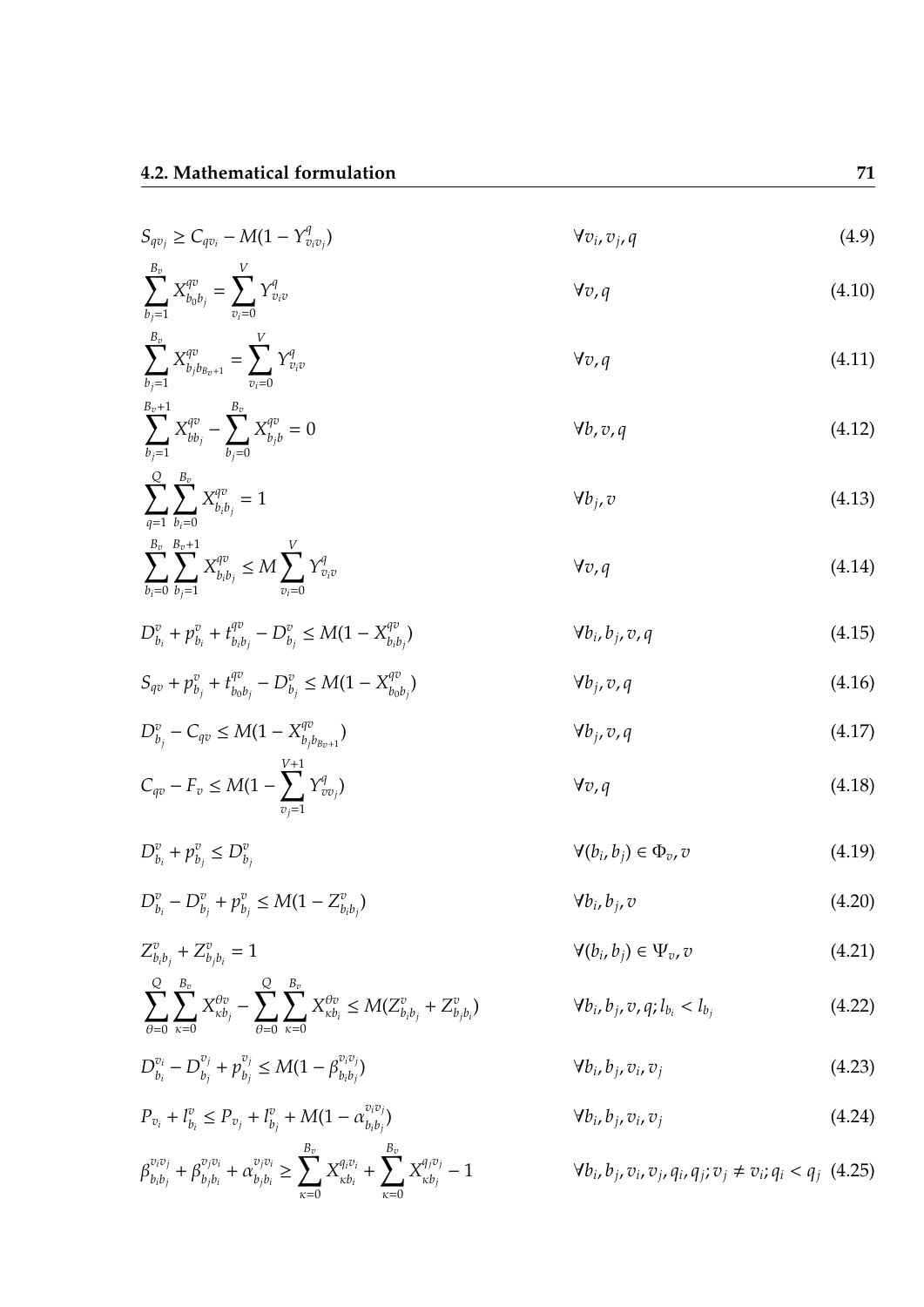| $X_{b_ib_j}^{qv}, Z_{b_ib_j}^v, Y_{v_iv_j}^q, \alpha_{b_ib_j}^{v_iv_j}, \beta_{b_ib_j}^{v_iv_j} \in \{0,1\}$ | $\forall b_i, b_j, v_i, v_j, v, q$ | (4.26) |
|--------------------------------------------------------------------------------------------------------------|------------------------------------|--------|
| $C_{qv}, F_v, D_{b_i}^v, P_v, T_v \ge 0$                                                                     | $\forall b_i, v, q$                | (4.27) |

In the objective function (4.1), the first term  $\sum_{v=1}^{V} W_v A_v$  represents the tardiness cost if the departure time of a vessel is greater than its due time. The second term  $\sum_{v=1}^{V} R_v E_v$ represents the earliness income if the finishing time of a vessel is less than its due time. Note that in practice this reward for earliness may be zero. Constraints (4.2) calculate the earliness or tardiness of a vessel depending on the difference between its due time and its finishing time.

The constraints (4.3)-(4.6) represent the main conditions for QCAP. However, constraints (4.3) and (4.4) respectively select the first and the last ships for each quay crane. Constraints (4.5) guarantee that ships are processed in a well-defined sequence. Constraints (4.6) guarantee that each vessel be handled by at least one quay crane. This set of constraints is not really necessary since one can imagine that a large number of quay cranes is available while only a few vessels are to be handled. However, this situation is unlikely and in general only a few quay cranes are available to handle a large number of vessels. Therefore, we do not want any of the quay cranes to be idle. Hence the need for these constraints.

The constraints (4.7)-(4.9) determine the starting time of quay cranes. Constraints (4.7) force the starting time of the earliest vessel that is to be done by the *q th* quay crane to be after the ready time of the  $q^{th}$  quay crane. Note that vessel  $v_0$  is a dummy vessel from which the working sequence starts. Constraints (4.8) say that the starting time of the  $q^{th}$  quay crane on the vessel  $v$  is no earlier than the berthing time of vessel  $v$  if the  $q^{th}$  quay crane is assigned to serve this vessel. Constraints (4.9) ensure that the starting time of the *q th* quay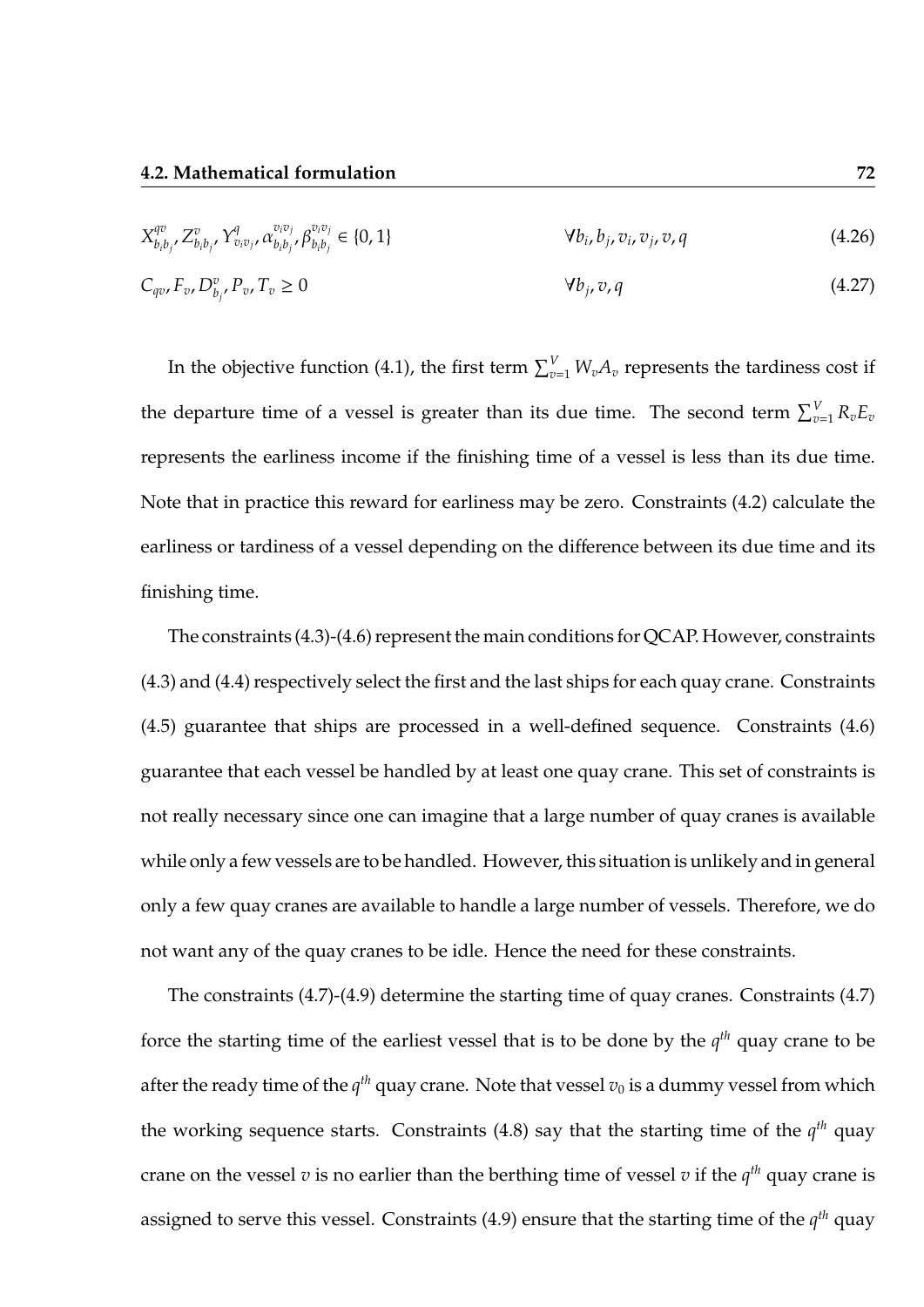#### **4.2. Mathematical formulation 73**

crane on vessel  $v_j$  is no earlier than the finishing time of its predecessor vessel  $v_i$ .

Constraints (4.10) ensure that if a quay crane is assigned to a vessel, then it will start its processing from one of the tasks on that vessel. Constraints (4.11) ensure that if a quay crane is assigned to a vessel, then it will finish its processing with one of the tasks on that vessel. Constraints (4.12) show a flow balance ensuring that tasks are performed in a well-defined sequence on every vessel. Constraints (4.13) ensure that every task on each vessel must be handled by exactly one quay crane. Constraints (4.14) ensure that tasks on a vessel are handled by a quay crane only if this quay crane is allocated to that vessel. Constraints (4.15) simultaneously determine the completion time for each task and eliminate sub-tours; sub-tours here are the looping on tasks which have already been done. To illustrate, let Task 1, Task 2, and Task 3, be carried out in this order. A sub-tour would be to do Task 1, Task 2, Task 3, and Task 2 again, for instance. Constraints (4.15) remove this possibility. Constraints (4.16) determine the quay crane starting time on vessel *v* and the completion time of the same quay crane is computed by constraints (4.17). Constraints (4.18) determine the finishing time of each vessel.

When required, constraints (4.19) force task  $b_i$  to be completed before the starting of task  $b_j$  for all the task pairs  $(b_i, b_j) \in \Phi$ . Constraints (4.20) define  $Z_b^v$  $\frac{v}{b_ib_j}$  such that  $Z^v_b$  $\frac{v}{b_i b_j} = 1$ when the operation of task  $b_j$  on vessel  $v$  starts after the completion of task  $b_i$  on the same vessel. Constraints (4.21) ensure that the pair of tasks that are members of the set  $\Psi$  will not be handled simultaneously.

By constraints (4.22), interference between quay cranes is avoided. Suppose that tasks  $b_i$  and  $b_j$  are performed simultaneously and  $l_i < l_j$ , this means that  $Z_h^v$  $\frac{v}{b_ib_j} + Z^v_b$  $\int_{b_jb_i}^v = 0$ . Note that both quay cranes and tasks are ordered in an increasing order of their relative location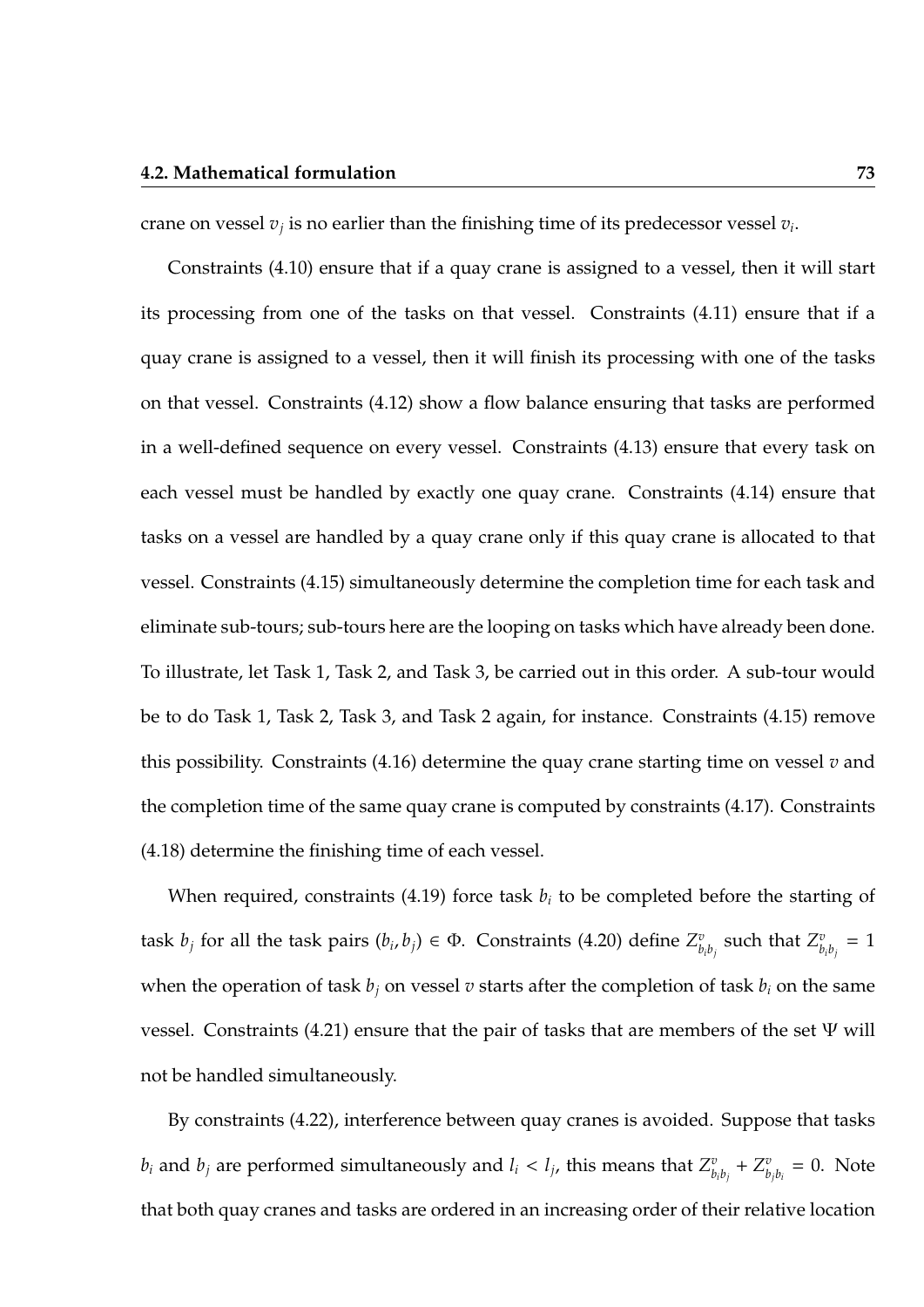in the direction of increasing ship-bay number. Suppose that, for  $q_1 < q_2$ , quay crane  $q_1$ performs task *b<sup>j</sup>* and quay crane *q*<sup>2</sup> performs task *b<sup>i</sup>* . Then, interference between quay cranes  $q_1$  and  $q_2$  results in  $\sum_{\theta=1}^{q_1}\sum_{\kappa=0}^{B_v}X^{\theta v}_{\kappa b}$  $\sum_{k=b_j}^{\theta v} - \sum_{\theta=1}^{q_1} \sum_{\kappa=0}^{B_v} X_{\kappa b_j}^{\theta v}$  $\theta_{\kappa b_i}^{\theta v} = 1$ , where  $\kappa$  refers to the set of all tasks. This violates constraints (4.22), since we have  $Z_k^v$  $\frac{v}{b_ib_j} + Z^v_b$  $\sum\limits_{b_j b_i}^v = 0$  as mentioned earlier.

Constraints (4.23)-(4.25), which are introduced in this study for the first time, avoid interference amongst different tasks on different vessels, and enable quay cranes to move freely amongst vessels. In constraints (4.23),  $\beta_{h,h}^{v_i v_j}$  $\beta^{v_i v_j}_{b_i b_j}$  is defined as follows.  $\beta^{v_i v_j}_{b_i b_j}$  $\frac{b_i b_j}{b_i b_j} = 1$  if the finishing time  $D$  of task  $b_i$  on vessel  $v_i$  plus the processing time of task  $b_j$  on vessel  $v_j$  is less than or equal to the finishing time of task  $b_j$  on vessel  $v_j$ ; 0 if the finishing time of task  $b_i$  on vessel *v<sup>i</sup>* plus the processing time of task *b<sup>j</sup>* on vessel *v<sup>j</sup>* is greater than the finishing time *D* of task  $b_j$  on vessel  $v_j$ . Figures 4.1 and 4.2 illustrate how the value of  $\beta_{b,b}^{v_iv_j}$  $\int_{b_ib_j}^{b_i b_j}$  is computed.



**Figure 4.1:** *No time overlap between task b<sup>i</sup> on vessel*  $v_i$  *and task b*<sup>*j*</sup> *on vessel*  $v_j$ 

**Figure 4.2:** *Time overlap between task b<sup>i</sup> on vessel*  $v_i$  *and task b<sub>i</sub> on vessel*  $v_i$ 

The value of  $\beta_{h,h}^{v_i v_j}$  $\frac{v_i v_j}{b_i b_j}$  in Figure 4.1 can be 1 because  $D^{v_i}_{b_i}$  $p_{b_i}^{v_i} + p_{b_j}^{v_j}$  $b_j^{v_j} \le D_{b_j}^{v_j}$  $\int_{b_j}^{b_j}$ , whereas the value of  $\beta_{h:h}^{v_jv_i}$  $\frac{v_j v_i}{b_j b_i}$  in the same figure equals 0 because  $D^{\overline{v}_j}_{b_j}$  $p_{b_j}^{v_j} + p_{b_i}^{v_i}$  $b_i^{v_i} > D_{b_i}^{v_i}$  $v_i$ . The value of  $\beta_{b_i b_j}^{v_i v_j}$  $\int_{b_i b_j}^{b_i b_j}$  in Figure 4.2 equals 0 because  $D_h^{v_i}$  $v_i$ <sub>*b<sub>i</sub>*</sub> +  $p_{b_j}^{v_j}$  $b_j^{v_j} > D_{b_j}^{v_j}$  $\int_{b_j}^{v_j}$  and the value of  $\beta_{b_jb_i}^{v_jv_j}$  $\oint_{b_j b_i}$  in the same figure equals 0 because  $D_{h_i}^{v_j}$  $v_j^{v_j} + p_{b_i}^{v_i}$  $b_i^{\nu_i} > D_{b_i}^{\nu_i}$  $\theta$ <sup>*i*</sup>. This means there is overlap in the time between these two tasks on these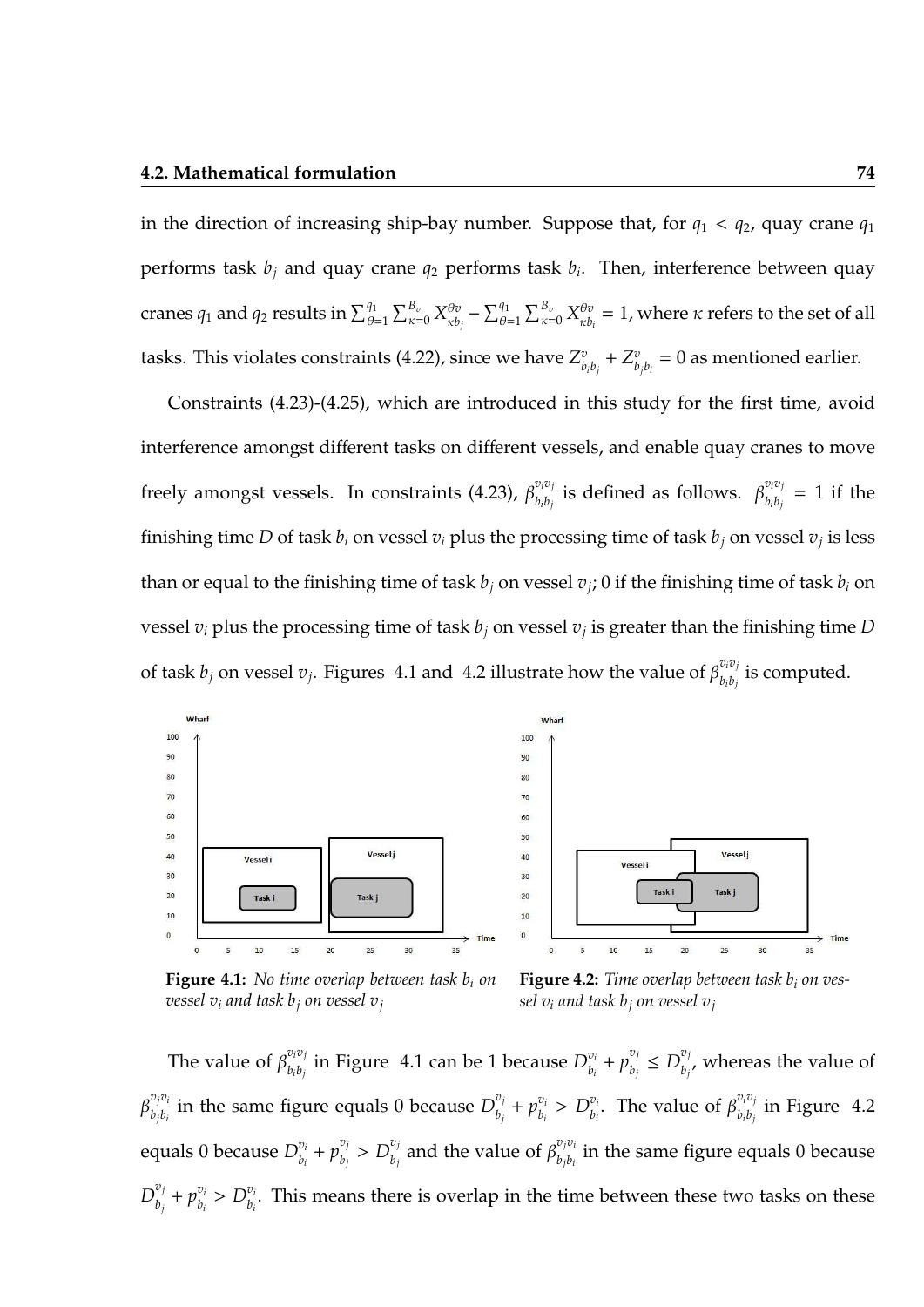two vessels.

In constraints (4.24),  $\alpha_{h:b}^{v_i v_j}$  $v_i v_j$  is defined as follows.  $\alpha_{b_i b_j}^{v_i v_j}$  $b_i b_j = 1$  if the berthing position *P* of vessel  $v_i$  plus the location *l* of task  $b_i$  on that vessel is less than or equal to the berthing position *P* of vessel *v<sup>j</sup>* plus the location *l* of task *b<sup>j</sup>* on that vessel; 0 if the berthing position of vessel *v<sup>i</sup>* plus the location of task *b<sup>i</sup>* on that vessel is greater than the berthing position of vessel  $v_i$  plus the location of task  $b_i$  on that vessel. Figures 4.3 and 4.4 illustrate how the value of  $\alpha_{h,h}^{v_iv_j}$  $\sum_{b_i b_j}^{b_i b_j}$  is computed.



**Figure 4.3:** *No location overlap between task b<sup>i</sup> on vessel*  $v_i$  *and task*  $b_j$  *on vessel*  $v_j$ 



The value of  $\alpha_{h:b}^{v_iv_j}$  $\frac{v_i v_j}{b_i b_j}$  in Figure 4.3 can be 1 because  $P_{v_i} + l^v_b$  $P_{v_i} \leq P_{v_j} + l_b^v$  $v_{b_j}^v$ . The value of  $\alpha_{b_ib_j}^{v_iv_j}$  $\frac{b_i b_j}{b_i b_j}$  in Figure 4.4 equals 0, because  $P_{v_i}$  +  $l_b^v$  $P_{v_i} > P_{v_j} + l_b^v$  $\mathbf{p}_{i}^v$ . This means there is overlap in the position between these two tasks on these two vessels.

Constraints (4.25) prevent the interference between quay cranes handling two different vessels depending on the values of  $\beta_{h,h}^{v_iv_j}$  $\frac{v_i v_j}{b_i b_j}$  and  $\alpha \frac{v_i v_j}{b_i b_j}$  $\theta_{i}^{(v)}$ , respectively.

The size of the above model is as follows:

The number of binary variables is equal to  $VB(2VB - B - 1) + VQ(B^2 + 2B + V + 2)$ .

The number of integer variables is equal to  $3V + VB + 2VQ$ .

Time

 $\overline{35}$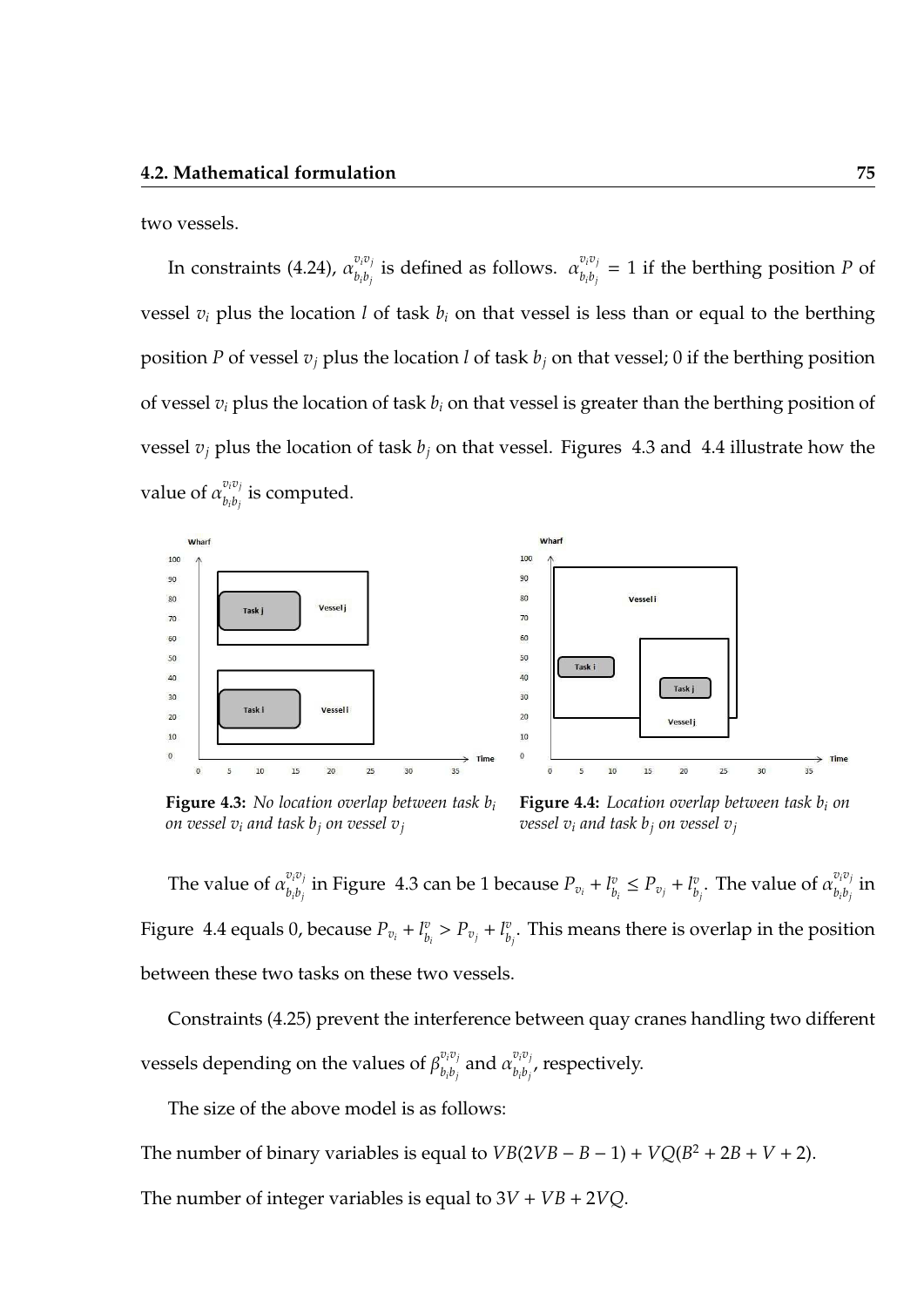The number of constraints is equal to

 $VBQ(VBQ - BQ - VB + 3B + 1) + VB(B + 2V - 2) + VQ(V + 6) + 2B^2 - 2B + 2V + 2Q$ .

## **4.3 Numerical examples**

To illustrate the case of better plans, consider the situation in which two quay cranes are available to handle two vessels with data as given in Table 4.1, and each vessel has two tasks to process.

| Ready (crane)                       | 0  | $\overline{2}$ |
|-------------------------------------|----|----------------|
| Initial location (crane)            | 11 | 16             |
| Berthing time                       | 0  | 0              |
| Processing time of tasks , vessel 1 | 85 | 29             |
| Processing time of tasks , vessel 2 | 18 | 33             |
| Location task, vessel 1             | 1  | 2              |
| Location task, vessel 2             | 1  | $\mathcal{P}$  |
| Expected departure time of vessel   | 85 | 33             |
| Berthing position                   | 10 | 15             |
| Tardiness cost (per unit time)      | 5  |                |
| Earliness income (per unit time)    | 1  |                |

In the previous models where a fixed number of quay cranes is allocated to every vessel during the whole processing period, the optimal working plan is described in Figure 4.5 with the objective value being equal to 171 (150 units of tardiness belong to the first vessel and 21 units of tardiness belong to the second vessel). Even though quay crane 2 finished its work on vessel 2 at 54 (2+18+1+33), it is not allowed to move to vessel 1 according to the constraints in the previous mathematical models. This wastes the working time of this quay crane which will result into a sub-optimal solution. In contrast, in our model, a variable number of quay cranes is used during the processing period, which allows the second quay crane to move to vessel 1 to perform other tasks as showing in Figure 4.6. As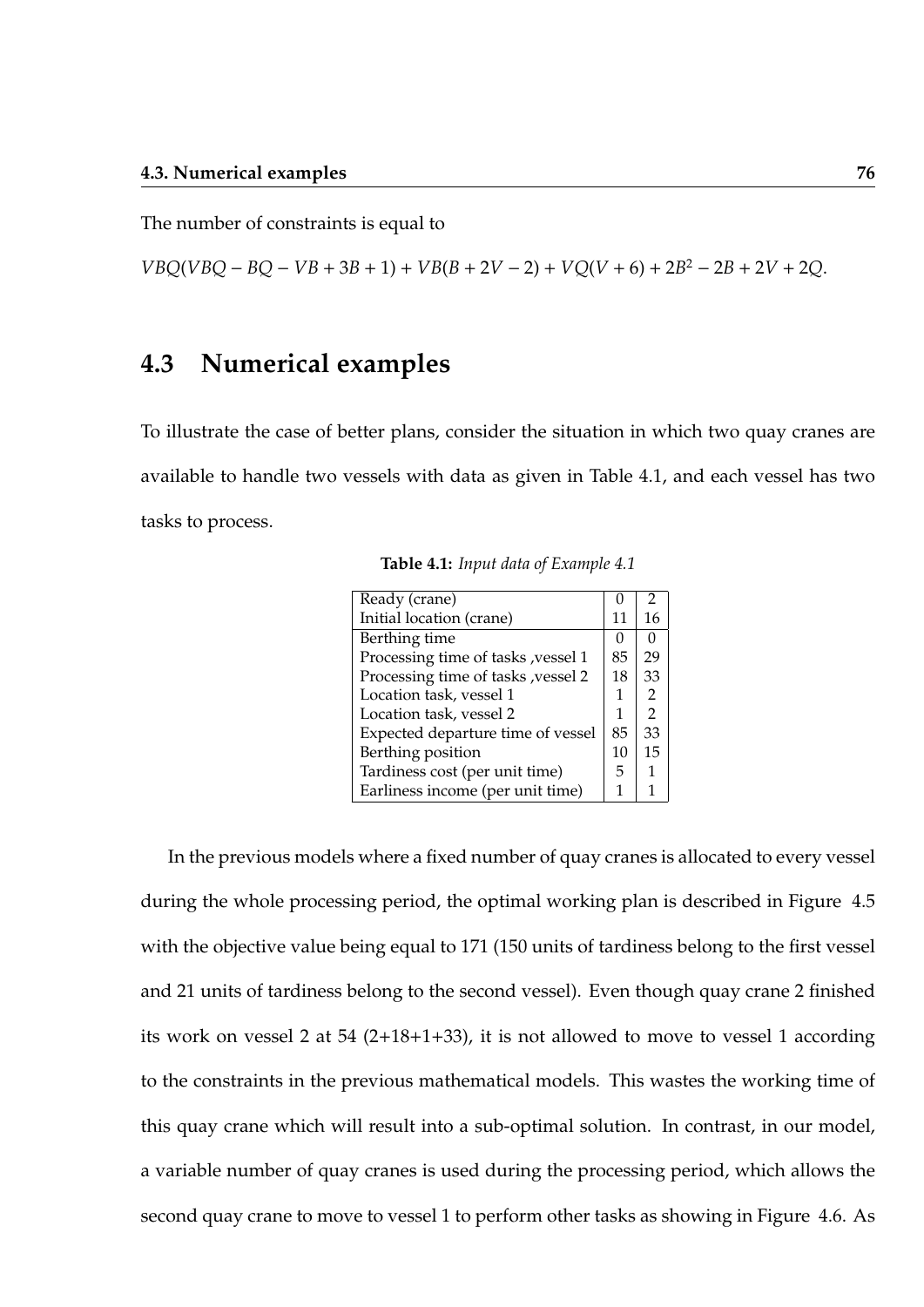a result, vessel 1's finishing time is completed at 87 time units earlier than in the previous plan with an objective value equals to 31 (10 units of tardiness belong to the first vessel and 21 units of tardiness belong to the second vessel), due to making the best use of both quay cranes. Note that we only allow the quay crane to move after it has finished its allocated work on vessel 2.





**Figure 4.5:** *Model solution for fixed number of QC's of example 4.1*

**Figure 4.6:** *Suggested model solution of example 4.1*

Our model also allows quay cranes to share tasks on the same vessels to which they are allocated. Consider the input data for two vessels arriving at a container terminal as given in Table 4.2.

| Ready (crane)                      |    |               |
|------------------------------------|----|---------------|
| Initial location (crane)           | 22 | 24            |
| Berthing time                      | 0  |               |
| Processing time of tasks, vessel 1 | 28 | 22            |
| Processing time of tasks, vessel 2 | 39 | 34            |
| Location task, vessel 1            | 1  | 2             |
| Location task, vessel 2            | 1  | $\mathcal{P}$ |
| Expected departure time of vessel  | 28 | 39            |
| Berthing position                  | 20 | 25            |
| Tardiness cost (per unit time)     | 1  |               |
| Earliness income (per unit time)   |    |               |

**Table 4.2:** *Input data of Example 4.2*

In Example 4.2, the objective value returned by previous models is 60 time units (23 units

of tardiness belong to the first vessel and 37 units of tardiness belong to the second vessel),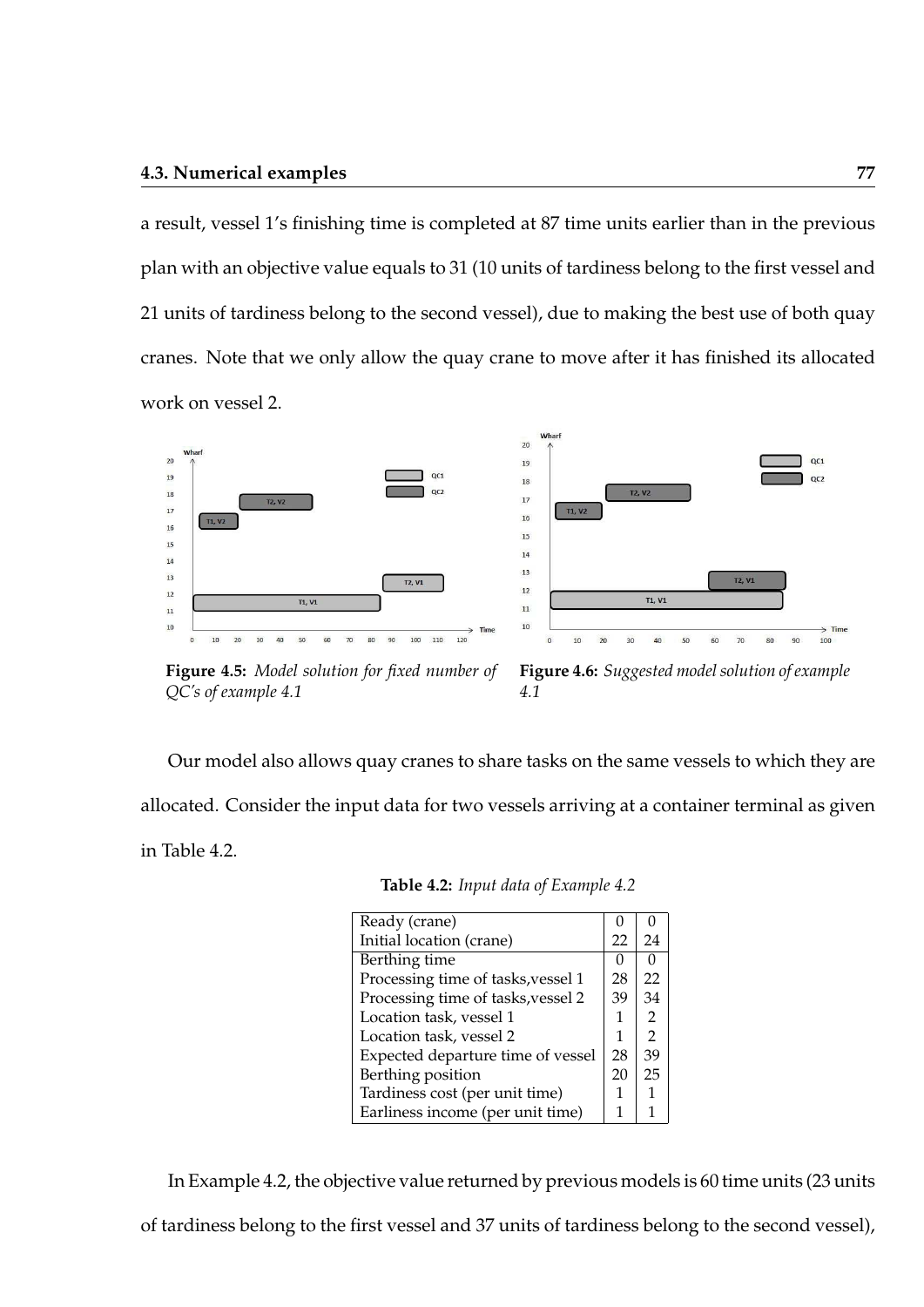(see Figure 4.7). Since we allow quay cranes to move between vessels if no interference constraints are violated, the solution of our model returns an objective value of only 35 time units (1 unit of tardiness belong to the first vessel and 34 units of tardiness belong to the second vessel), as can be seen in Figure 4.8.





**Figure 4.7:** *Model solution for fixed number of QC's of example 4.2*

**Figure 4.8:** *Suggested model solution of example 4.2*

# **4.4 Application of GA to QCASP**

#### **4.4.1 Solution representation: chromosome**

GA starts with a randomly generated population of solutions. Here, representing a sequence of holds (tasks) for all docked vessels. The value of a gene is randomly picked from the index set of all holds; it cannot, therefore, be duplicated, i.e. each gene is unique. Each chromosome consists of  $v \times b$  genes, where  $v$  represents the number of vessels and  $b$  the number of tasks on each vessel. A simple chromosome for the case of two vessels, each with three tasks, is illustrated in Figure 4.9. Here, genes (1,2,3) represent the tasks on the first vessel and genes (4,5,6) represent those on the second vessel.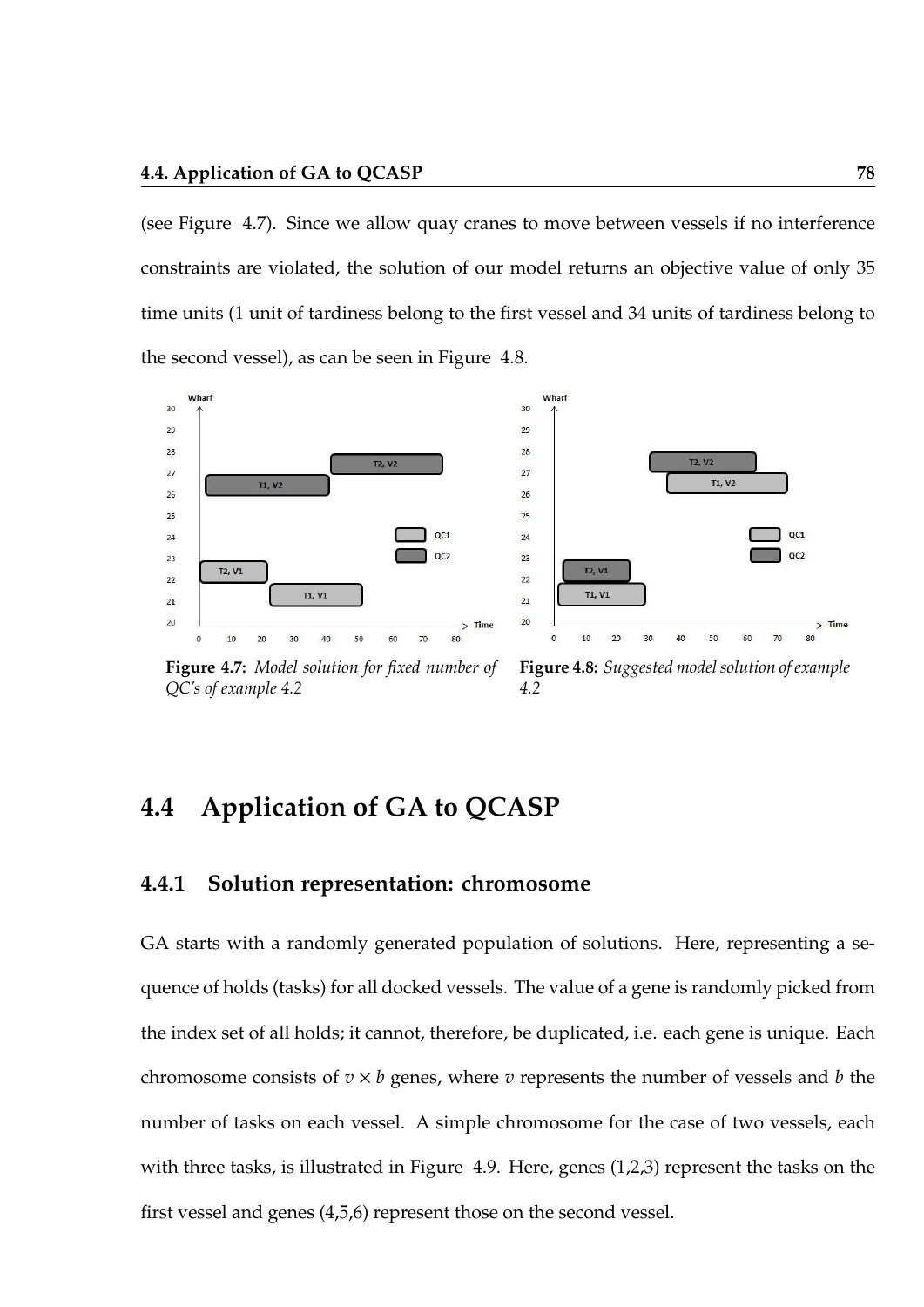$1 | 4 | 3 | 6 | 5 | 2$ 

**Figure 4.9:** *QCASP chromosome representation*

Based on the sequence of tasks for all vessels represented by the chromosome, a quay crane schedule can be constructed using the following steps that are the extension of the procedure proposed by Lee et al. [45] and used for each vessel separately. Here, however, we assume that the berth allocation plan (berthing time and berthing position of each vessel arriving at the container terminal) as well the initial position and ready time of each quay crane at the beginning of scheduling are known.

## **Quay crane scheduling procedure [45]:**

#### Begin

Step 1: Based on the current position of each quay crane, determine which quay cranes can handle the first unassigned task in the chromosome without interference with other quay cranes. If only one quay crane is available, this task is assigned to it and it is deleted from the chromosome; the position and the completion time of the assigned quay crane are updated. The completion time of task is also computed. If two quay cranes are available, go to Step 2.

Step 2: Compare the completion times of the two available quay cranes, and assign this task to the quay crane with earlier completion time. This task is then deleted from the chromosome, and both the position and the completion time of the assigned quay crane are updated. Also the completion time of task is computed. If their completion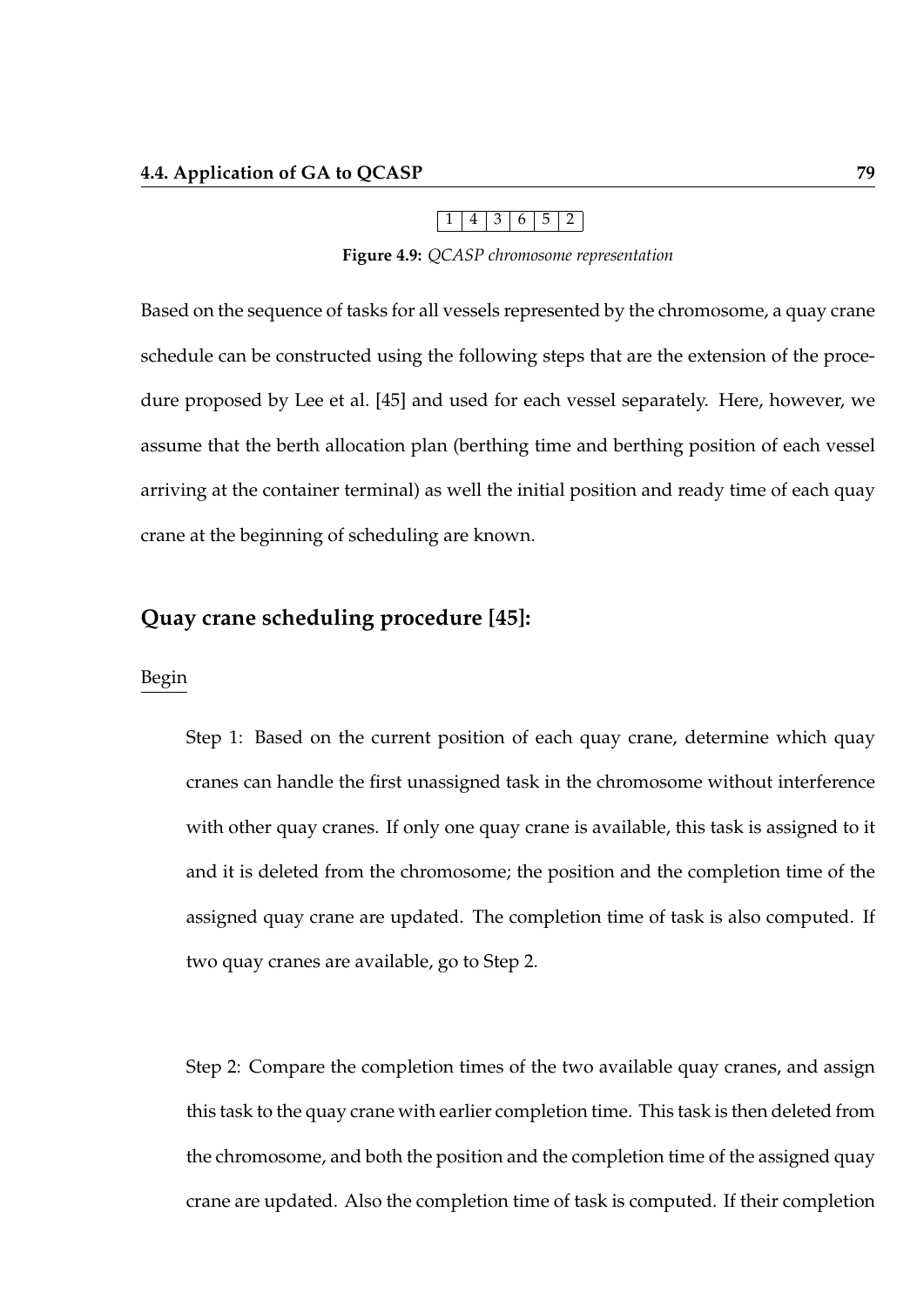times are equal, go to Step 3.

Step 3: Compare the distance between this task and these two available quay cranes, and assign the task to the quay crane with the shorter distance. Then, this task is deleted from the chromosome, and both the position and the completion time of the assigned quay crane are updated. The completion time of task is also computed. If their distances are equal, go to Step 4.

Step 4: Assign this task to the quay crane with the smaller number. Then, this task is deleted from the chromosome, and both the position and the completion time of the assigned quay crane are updated. Also the completion time of task is computed.

Step 5: Steps 1–4 are repeated until all the tasks in the chromosome are assigned.

Stop

#### **4.4.2 Solution validation**

To validate chromosomes/solutions, three important situations must be considered. The first one is the precedence relationship between tasks. For instance, some of the bays of a given vessel need to be unloaded and loaded. The discharging of containers from a bay must precede the loading of this bay. For this reason the generated chromosome should be checked to see if it satisfies this condition, i.e. constraints (4.19). The second situation is the non-simultaneity of some tasks, i.e. constraints (4.21) must also be satisfied. Finally, the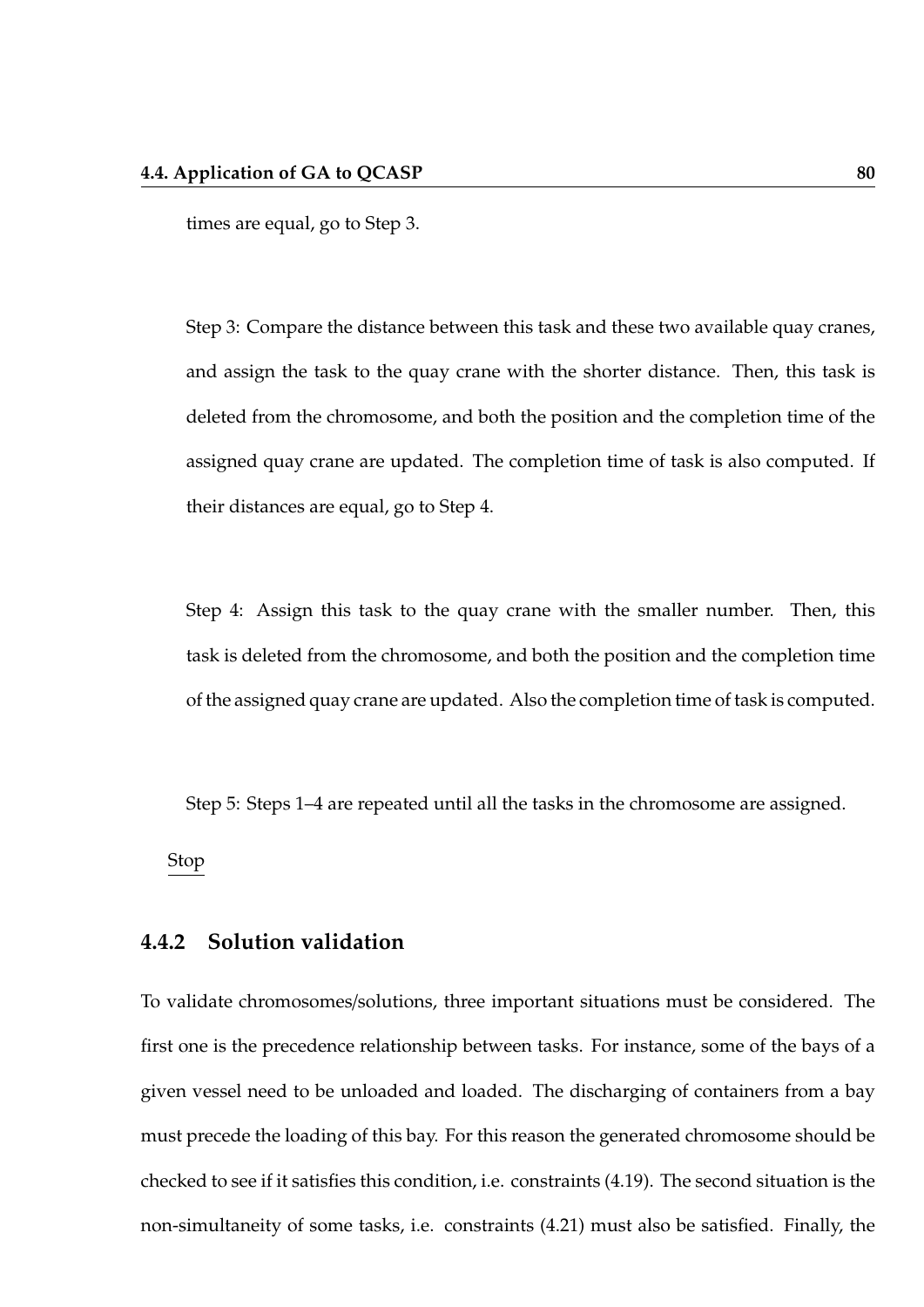interference between quay cranes is avoided by introducing non-interference constraints which consider both the potential interference of tasks on the same vessel constraints (4.22) and those on different vessels constraints (4.25). If any one of constraints (4.19), (4.21), (4.22), (4.25) is violated or any combination are violated, the generated chromosomes are discarded by putting a high penalty to their fitness values.

#### **4.4.3 Evaluation of fitness**

The objective of QCASP is to minimise the tardiness and to maximise the earliness of vessels. The completion time of each quay crane can be computed by summing up the processing times of all the tasks that have been performed by this quay crane plus the travel time it takes to move from one hold to another. The tardiness of each vessel can be computed by subtracting the finishing time from the expected departure time. The finishing time represents the maximum processing time of the vessel required by the quay cranes assigned to it. The objective function used by the GA in MATLAB is the same objective function as that of the mathematical model. Thus, the fitness value of a chromosome is calculated by Equation (4.28).

$$
Fitness(chromosome) = \frac{1}{\sum_{v=1}^{V} W_v A_v - \sum_{v=1}^{V} R_v E_v}
$$
(4.28)

Note that there is no difference between the two formulae of the fitness function, i.e.  $\sum_{v=1}^{V} W_v A_v - \sum_{v=1}^{V} R_v E_v$  and  $\frac{1}{\sum_{v=1}^{V} W_v A_v - \sum_{v=1}^{V} R_v E_v}$ . For a minimisation problem, which is our case, in the first formula we sort the solutions/chromosomes in ascending order resulting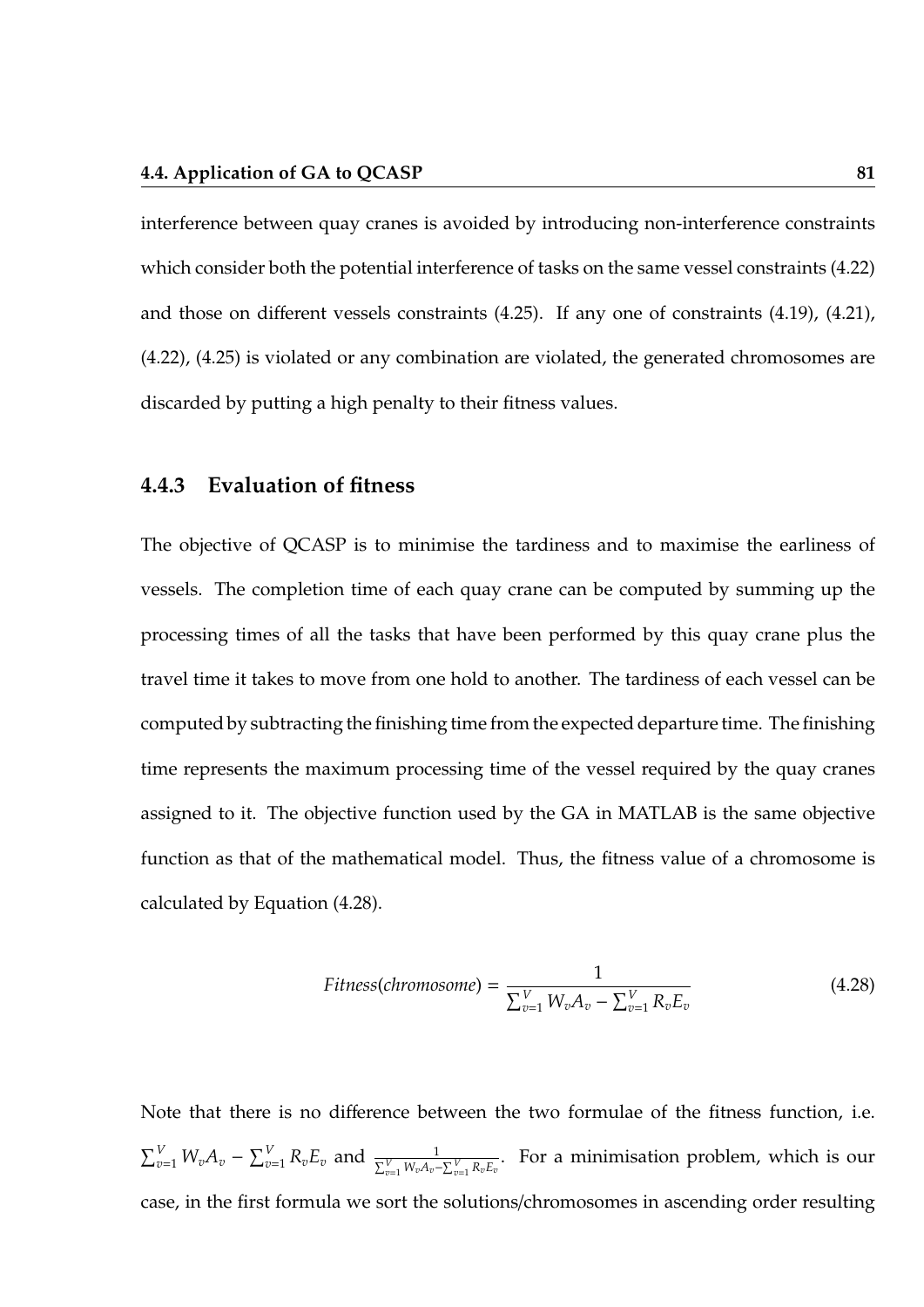in the best solutions being at the top; in the second formula, the solutions are sorted in a descending order putting again the best solutions at the top.

## **4.4.4 Generating next populations**

From the initial randomly generated population, subsequent generations of children, i.e. new populations, must be created. This is achieved by using genetic operators such as crossover, mutation and reproduction (copying of individuals unmodified into subsequent populations).

**Crossover operator** To produce a new chromosome (offspring) the 'Order Crossover' of Cheng and Gen [9] is used. Order crossover is a permutation-based crossover. It works as follows. A subsequence of consecutive alleles from parent 1 is selected and used to partially make the offspring; the remaining alleles to complete the creation of the offspring are chosen from parent 2 avoiding any repetitions. The same procedure is then applied starting from parent 2 to make the second offspring. The crossover operator always creates two offspring. Figures 4.10 and 4.11 illustrate the order crossover.

| Parent1 |    | h  |  |  |  |  |  |
|---------|----|----|--|--|--|--|--|
|         | 12 | ь. |  |  |  |  |  |
| Paren   |    | h  |  |  |  |  |  |

**Figure 4.10:** *QCASP o*ff*spring 1*

| Parer |              | 片  |        | h |  |   |  |  |
|-------|--------------|----|--------|---|--|---|--|--|
|       | $\mathbf{r}$ | ь. | ь      |   |  | и |  |  |
| rarei |              | ∽  | ∽<br>ບ |   |  |   |  |  |

**Figure 4.11:** *QCASP o*ff*spring 2*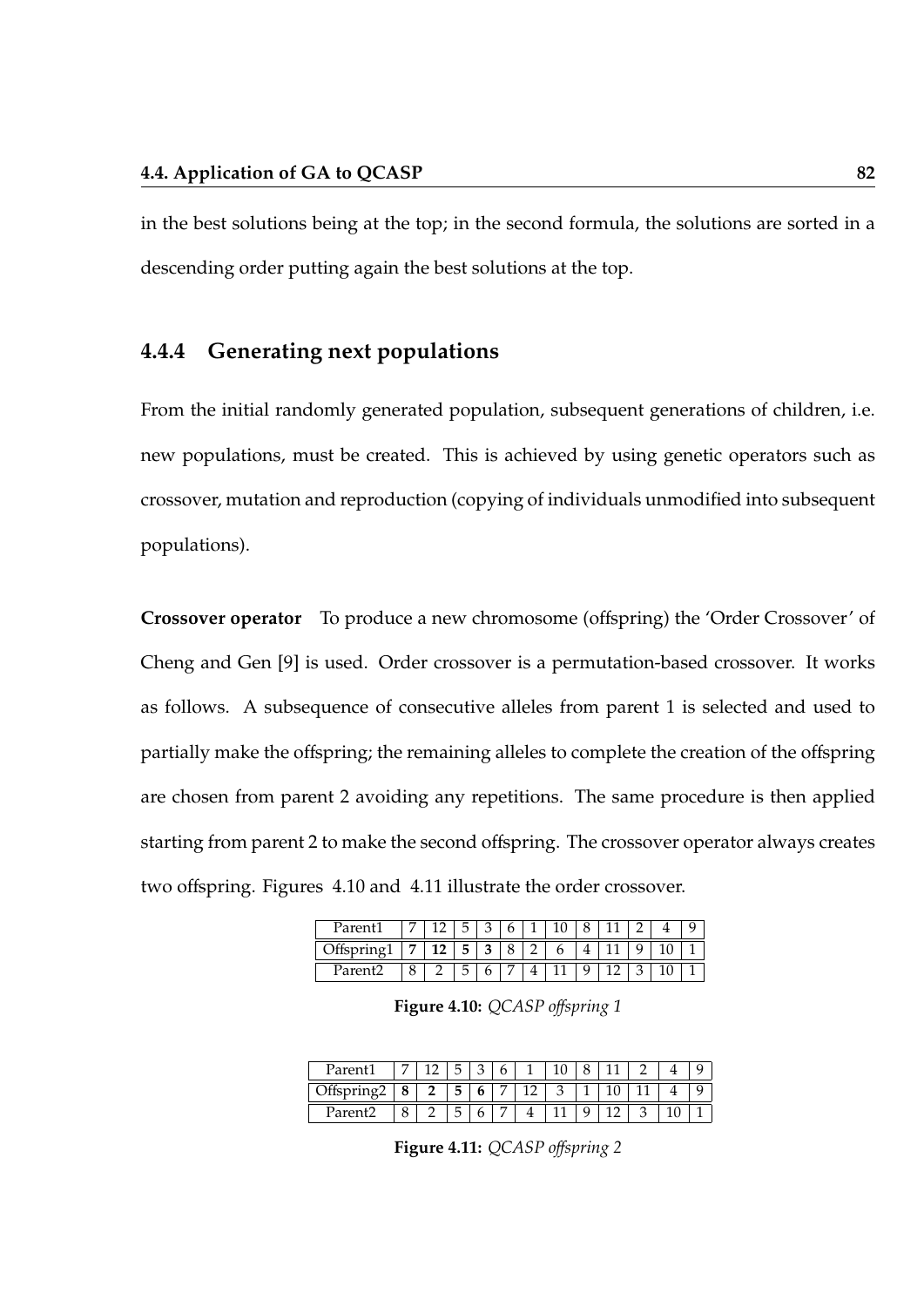**Mutation operator** In this algorithm, two genes from the chromosome are randomly selected and then swapped with each other. Figure 4.12 illustrates the mutation operator.

| 8 I | 4   3   6   5   2     |  |  |                   |  |
|-----|-----------------------|--|--|-------------------|--|
|     | 8   4   9   6   5   2 |  |  | $7 \mid 3 \mid 1$ |  |

**Figure 4.12:** *QCASP mutation operator*

# **4.5 Computational experiments**

Twenty instances of the above mathematical model of QCASP with different numbers of vessels, tasks, and quay cranes have been solved using CPLEX and GA. They are recorded in Tables 4.3 and 4.4. All instances have randomly generated processing time of tasks for each hold from the uniform distribution *U*(10,50).

CPLEX solved problems 1 to 10. These are relatively small in size. They were solved in acceptable times, although 28, 68, 33 and 46 hours were required for problems 6, 7, 8 and 9, respectively. These times are hardly acceptable in the context of container terminal operations. The rest of the problems, 11 to 20, which are the realistic instances, could not be solved with CPLEX in acceptable times  $(\geq 100$  hours of CPU time). In some cases they could not be solved at all due to the limitations of the computing platform used. Note that the B&C implemented in CPLEX does not take any problem specific cuts. At least, we are not aware that the package such a facility. We have submitted out problems as a non-expert wood, i.e with no preprocessing or choice of parameters to make the execution faster or slower.

GA, coded in Matlab, managed to solve all 20 instances. For the small size problems of Table 4.3, the GA parameters of population size, rate of crossover, rate of mutation and the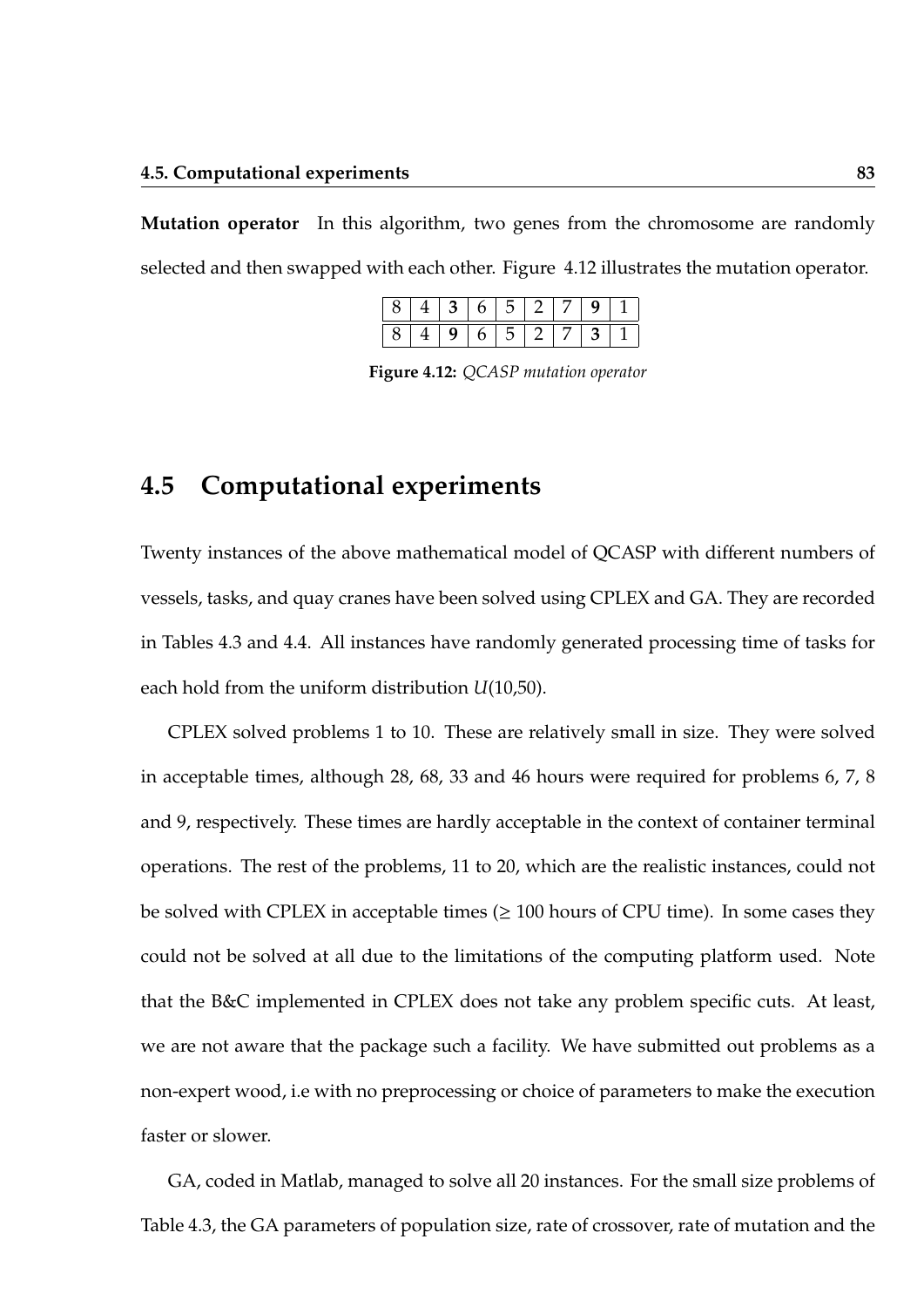maximum number of generations are set as 150, 0.2, 0.1 and 500, respectively. In the case of the large size instances of Table 4.4, population size, crossover and mutation rates and the maximum number of generations are set as 300, 0.25, 0.2 and 1000, respectively. These parameters have been set by experimentation and other experiences that can be found in the literature. Moreover, 20 trials were conducted to solve each instance using GA to mitigate the randomness of the algorithm.

All experiments have been performed on a PC with Intel Core i5 and 3.20 GHz CPU with 8 GB RAM running Windows 7 Operating System. The 20 problems and their corresponding results are presented in Tables 4.3 and 4.4, containing small problems 1 through 10 and longer ones consisting problems 11 through to 20, respectively.

### **4.5.1 Test results**

On the small size problems of Table 4.3, the number of constraints, the number of decision variables and CPLEX computational time grow exponentially with the instance number of vessels, tasks and quay cranes. Note, however, that in column 13 of Table 4.3 showing the CPU time required by GA to solve these problems, this time does not change much with the increase in the problem size. It is also important to note that in most cases, GA obtains the optimal or near optimal solution within 500 generations. The average gap between CPLEX and GA returned objective values is about 0.4%.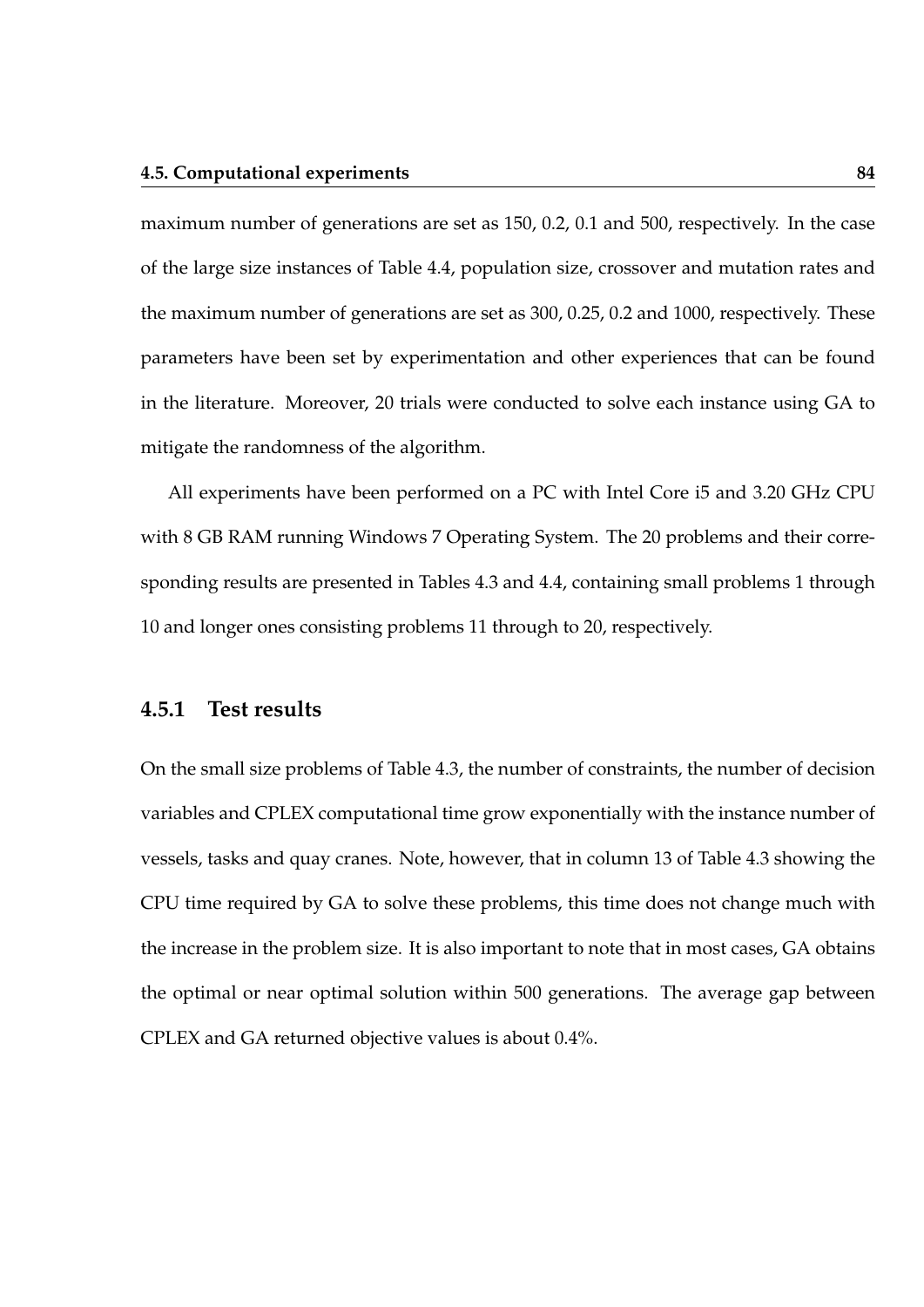|     | Problem Information |       |          | Problem Size |          |          | <b>CPLEX</b> |               | GА           |        |        |            |           |
|-----|---------------------|-------|----------|--------------|----------|----------|--------------|---------------|--------------|--------|--------|------------|-----------|
| No. | Vessels             | lasks | O.Cranes | Constraints  | Dec.Vars | Int.Vars | Obi.Val      | CPU(hh:mm:ss) | Best Obj.Val | Mean   | St.Dev | Ave.CPU(s) | $Gap(\%)$ |
|     |                     |       |          | 538          | 270      | 243      | 70           | 00:00:05      | 70           | 70     | 0.0    | 15         | 0.0       |
|     |                     |       | 5        | 1030         | 444      | 389      | 242          | 00:06:11      | 244          | 244    | 0.0    | 14         | 0.8       |
|     |                     |       | 5        | 1141         | 474      | 431      | 405          | 00:40:54      | 405          | 412.5  | 8.3    | 13         | 0.0       |
|     |                     | h     | 5        | 1244         | 566      | 535      | 105          | 04:41:12      | 105          | 105    | 0.0    | 18         | 0.0       |
|     |                     |       | 8        | 2152         | 636      | 560      | 156          | 00:34:34      | 156          | 156    | 0.0    | 14         | 0.0       |
| 6   |                     | 3     | 4        | 1412         | 632      | 580      | 865          | 28:59:44      | 884          | 904.6  | 28.7   | 17         | 2.1       |
|     | $\sim$              | 4     | 6        | 2472         | 807      | 756      | 1264         | 68:06:22      | 1268         | 1268   | 0.0    | 14         | 0.3       |
| 8   |                     |       |          | 2776         | 1014     | 965      | 1035         | 33:56:21      | 1035         | 1038.5 | 20.9   | 15         | 0.0       |
|     |                     |       | 8        | 6013         | 1392     | 1328     | 770          | 46:09:14      | 780          | 780    | 0.0    | 15         | 1.2       |
| 10  |                     |       | 8        | 5972         | 1766     | 1720     | 320          | 06:05:31      | 320          | 320    | 0.0    | 18         | 0.0       |

**Table 4.3:** *Computational results for small scale instances of QCASP*

 $Gap = \frac{GAObj.Fun.-CPLEXObj.Fun.}{CPIEXObj.Fun}$ *CPLEXObj*.*Fun*. ∗ 100

CPLEX did not solve some of the larger size instances due to the limitation of the computing platform used, shown in Table 4.4, and marked with a star in column 8 due to the limitation of the computing platform used. GA, however, finds the optimal or near optimal solutions for all the instances in reasonable CPU times (see column 13 of Table 4.4). Note that CPLEX runs have been terminated after three hours of execution time.

**Table 4.4:** *Computational results for large scale instances of QCASP*

|     | Problem Information |       |          | Problem Size |          |          |         | CPLEX         | GА           |        |        |            |
|-----|---------------------|-------|----------|--------------|----------|----------|---------|---------------|--------------|--------|--------|------------|
| No. | Vessels             | lasks | O.Cranes | Constraints  | Dec.Vars | Int.Vars | Obj.Val | CPU(hh:mm:ss) | Best Obj.Val | Mean   | St.Dev | Ave.CPU(s) |
| 11  | 5.                  | 10    | 8        | 67966        | 9675     | 9538     | 2275    | 03:00:00      | 667          | 670    | 2.5    | 93         |
| 12  | 5                   | 8     | 12       | 94942        | 8235     | 8072     | 975     | 03:00:00      | 542          | 549.5  | 6.6    | 82         |
| 13  | 4                   | 16    | 10       | 92060        | 11084    | 10954    | 1777    | 03:00:00      | 1030         | 1073.5 | 25.9   | 115        |
| 14  | 6                   | 8     | 10       | 98336        | 9642     | 9466     | 3731    | 03:00:00      | 651          | 669.8  | 11.4   | 95         |
| 15  | 5                   | 12    | 8        | 97426        | 13575    | 13428    | 2878    | 03:00:00      | 884          | 912.2  | 13.1   | 111        |
| 16  | 4                   | 16    | 8        | 107096       | 16652    | 16520    | 4302    | 03:00:00      | 1112         | 1130.8 | 8.9    | 113        |
| 17  | 4                   | 12    | 12       | 130400       | 12492    | 12348    | 2440    | 03:00:00      | 690          | 710.8  | 17.6   | 89         |
| 18  | 4                   | 16    | 12       | 230784       | 21388    | 21228    | ×       | 03:00:00      | 1026         | 1071.1 | 34.4   | 115        |
| 19  | 5                   | 16    | 10       | 263700       | 26385    | 26200    | ×       | 03:00:00      | 1379         | 1417.8 | 20.1   | 137        |
| 20  | 6                   | 12    | 12       | 313236       | 22338    | 22116    | ×       | 03:00:00      | 1045         | 1080.6 | 22.4   | 124        |

\* No output is generated

## **4.6 Summary**

This chapter describes QCASP, a mathematical formulation of the combined problem of Quay Crane Assignment and Quay Crane Scheduling. It is a mixed integer programming model which allows quay cranes to move between two holds of the same ship and between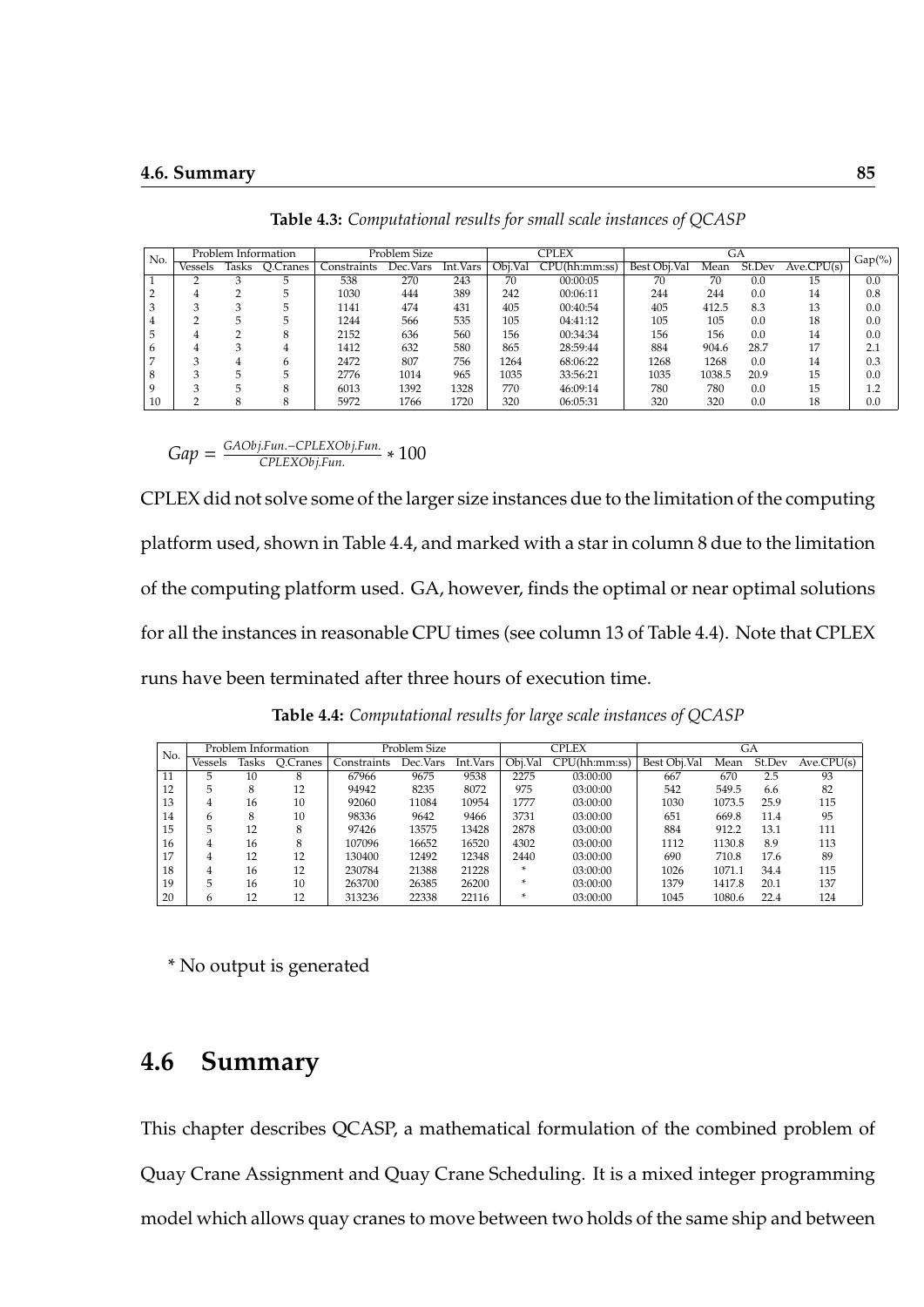#### **4.6. Summary 86**

two holds on different vessels. The time it takes for these cranes to move between holds is taken into account in the optimisation process. Interference between quay cranes is avoided by introducing non-interference constraints which take into account both the potential interference of tasks on the same vessel and those on different vessels. The Branch-and-Cut algorithm as implemented in CPLEX 12.6 has been used to find the optimal solutions of relatively small instances of QCSAP. It cannot cope with larger instances of the problem which are of practical size. GA, however, coped well with all problems. It required almost the same CPU time for all problems of small size and CPU times of the same magnitude for the larger instances. Moreover, on most of the 17 instances that CPLEX managed to solve, GA also found the optimum. Overall the average discrepancy between the objective function values of the solutions found by GA is 0.4. This shows that GA, while substantially more efficient than B&C, it is also quite robust on most instances considered as this average discrepancy shows. The combined model presented here is obviously the way forward as it is more likely to provide better solutions than those found by solving QCAP or QCSP operations problems individually. It is also a substantial improvement on combined variants which do not allow for quay cranes movement between vessels, as found in the literature.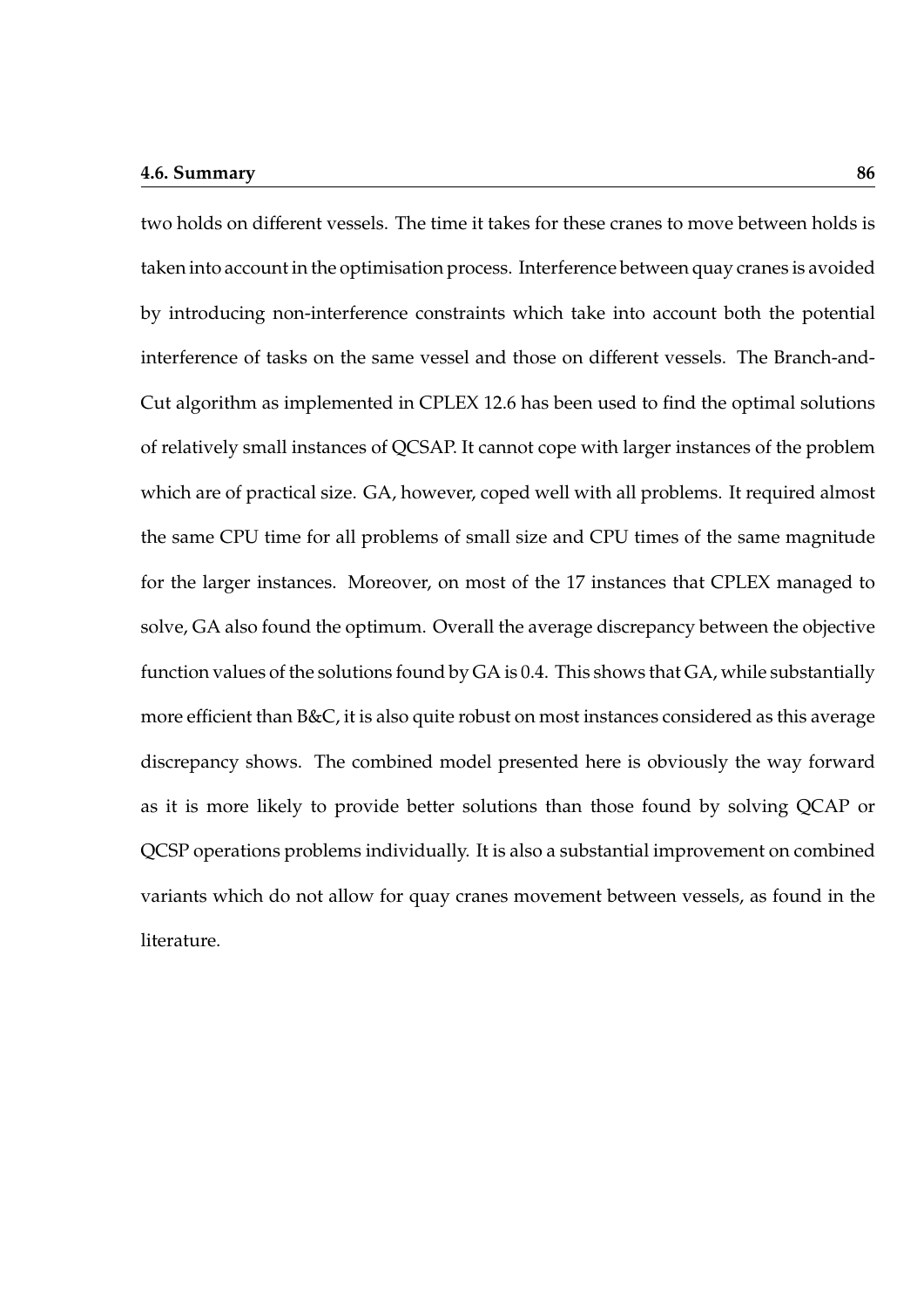# **Chapter 5**

# **Berth allocation, quay crane assignment and quay crane scheduling problem**

## **5.1 Introduction**

This chapter is an attempt to integrate all three seaside operations problems into a single model and solve it as such. BAP, QCAP and QCSP have to be considered almost always explicitly in the model container port. As what we have already mentioned in the previous chapters, they have been solved individually. However, given their tight relationship with each other, see Figure 5.1, it is obvious that finding solutions to the individual problems is unlikely to result in an overall optimal solution. Hence the need to solve them in one single integrated model.

In Figure 5.1, the outputs of the berth allocation are the berthing time  $T_v$  and the berthing position *Pv*. These outputs of the berthing plan will be used as inputs to the quay cranes assignment problem to determine the number of quay cranes for each vessel. The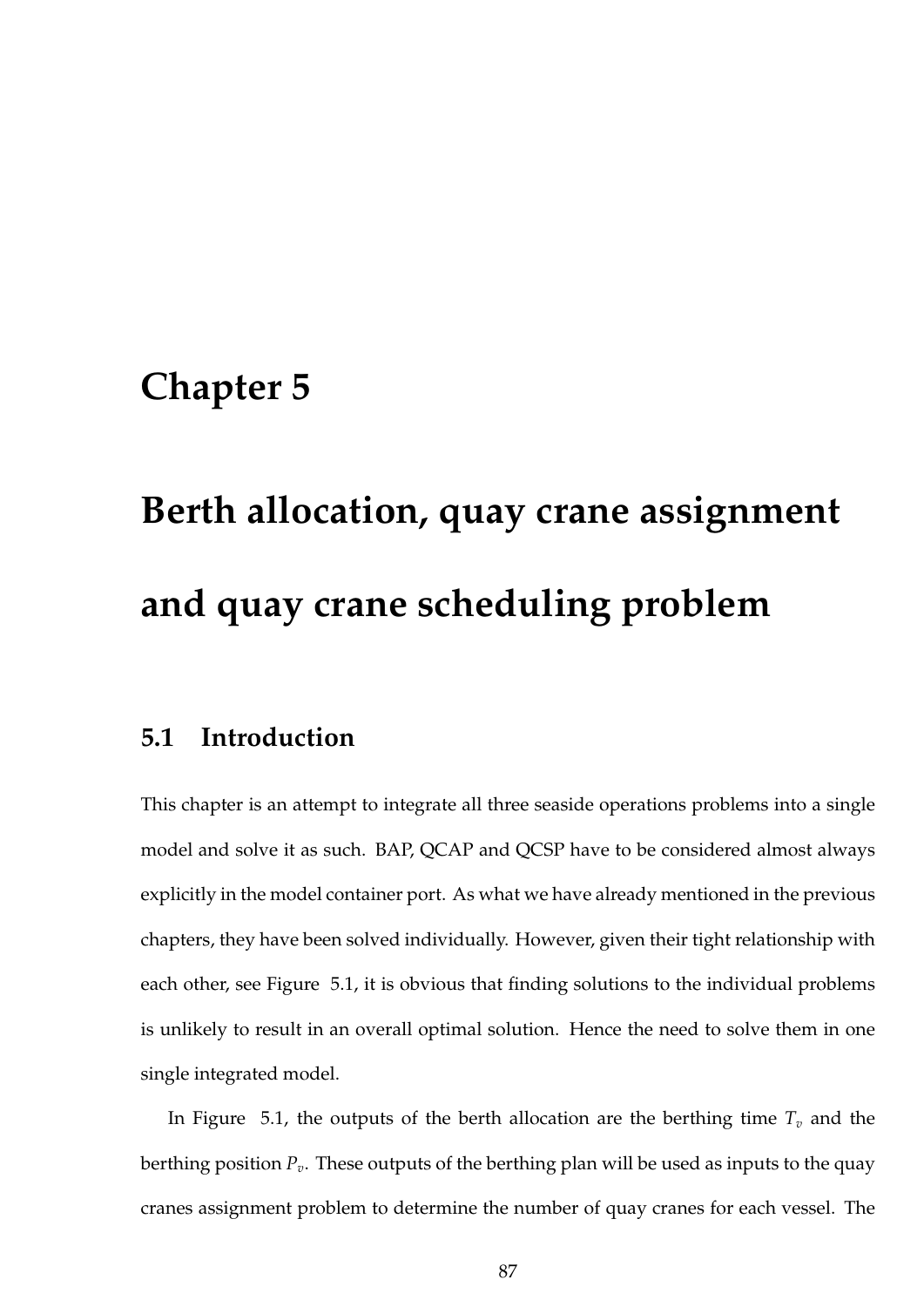

**Figure 5.1:** *Illustration of the relationship among the quayside operations*

starting time of the a quay crane on a vessel  $S_{qv}$  should be greater than or equal to its berthing time *Tv*. It should also be greater than or equal to the ready crane time *r<sup>q</sup>* which means the earliest available time of quay crane. After determining the number of quay cranes for each vessel, the solution of the quay crane scheduling problem will return to choose the best sequence in which tasks will be performed by the quay cranes which are assigned to it. Note that the starting time of handling the vessel *Sqv<sup>j</sup>* should be greater than or equal to the finishing time  $F_{v_i}$  if vessel  $v_j$  is moored at the same berthing position as that of vessel *v<sup>i</sup>* . The berthing position which will be allocated to the new arrival vessel should be emptied before the new vessel starts processing. As a result, the berth plan depends on the output of the quay crane scheduling problem. The aims of this chapter are:

- 1. to formulate a mathematical model that combines BAP, QCAP and QCSP in one aggregate formulation (BACASP). In this model, features which are very important to compute an exact solution are considered;
- 2. to solve realistic instances of the problem using an adapted variant of GA.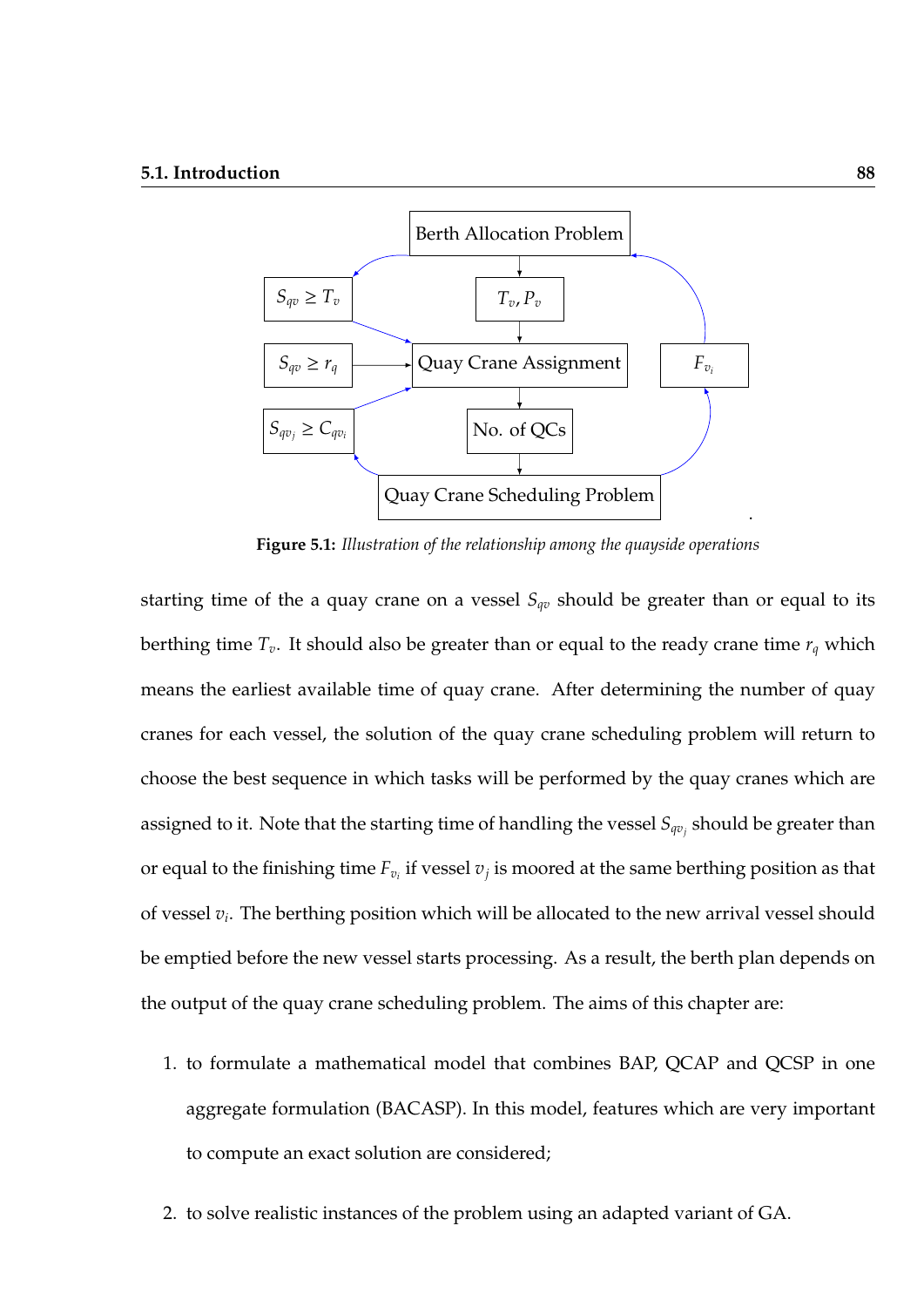The chapter is organized as follows: The proposed mathematical model is given in Section 5.2. Section 5.3 provides an illustration of the proposed mathematical model . In Section 5.4, a solution approach, namely a meta-heuristic based on GA is presented. Section 5.5 describes the computational experience of CPLEX and GA. The summary is given in Section 5.6.

## **5.2 Mathematical formulation**

This section describes a mixed integer programming model which combines the three seaside port operations namely berth allocation, quay cranes assignment, and quay crane scheduling which, traditionally, are considered piecemeal. This combined model is then solved to find the best location and the optimal time for berthing for each vessel that arrives at the container terminal. When the vessel is moored at its preferred position, the distance to transfer the containers from the vessel to the storage area is minimized, thus saving on the overall processing time of the vessel. An important characteristic of this model is that the number of QC's assigned to any vessel is not fixed since these QC's are allowed to move between vessels. This, allows a full usage of every quay crane. The solution also includes the optimal sequence in which to perform every task on the vessel; this is the so called quay crane scheduling problem or QCSP.

The model itself has features which are not commonly represented in existing models. Travelling times of a quay crane between two holds on the same ship and between two holds on different vessels have also been considered. Quay crane interference avoidance is explicitly represented when the quay cranes operate on the same vessel and when quay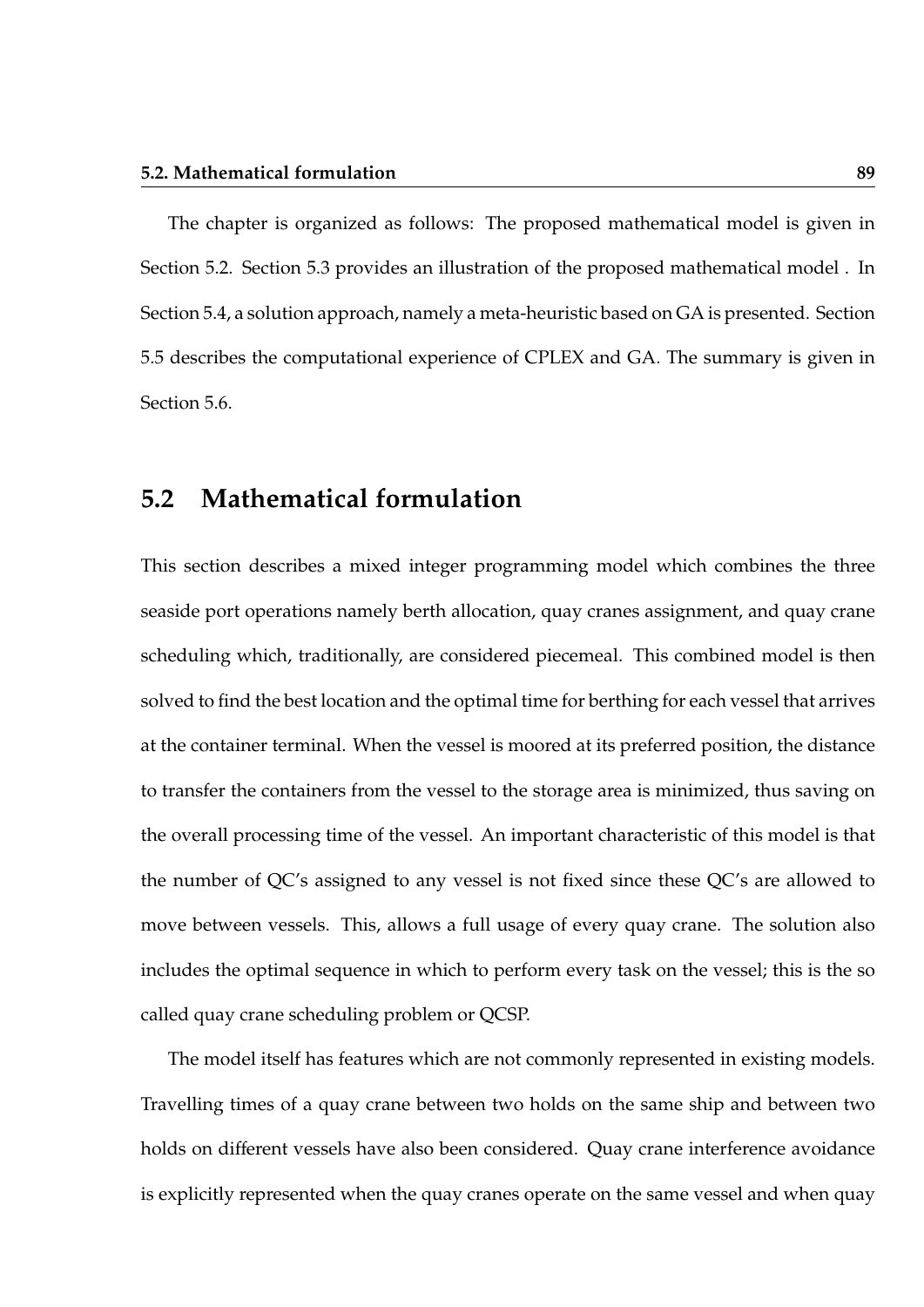#### **5.2. Mathematical formulation 90**

cranes are on different vessels. Another advantage of this model is that it allows a quay crane that has become idle (finished its work) to move from its current vessel to another even if overall the current vessel to which it has been allocated is still being processed. In practice, the quay cranes do not always start their works from the same point and at the same time. For this reason a quay crane ready time has been considered in the mathematical model. The initial position for each quay crane is taken into account in order to compute the exact time of quay crane travelling. The precedence and simultaneity constraints are taken in to consideration as well.

#### **5.2.1 Assumptions**

Consider a continuous container terminal with fixed length where vessels can moor at a preferable place when possible. Now assume that:

1- Each vessel is divided longitudinally into bays; each bay has the same length. Thus, the length of vessels is in number of bays (bay lengths);

2- The safety distance between each pair of adjacent quay cranes depends on the width of a bay;

3- Each segment of the continuous wharf can handle one vessel at a time;

4- Once a quay crane starts processing a task, it leaves only when it has finished the workload of this bay;

5- Any vessel can be processed in any space of the wharf depending on their arrival time and the available terminal;

6- Quay cranes are on the same rail and thus cannot cross over each other;

7- Some tasks must be performed before others and there are some tasks that cannot be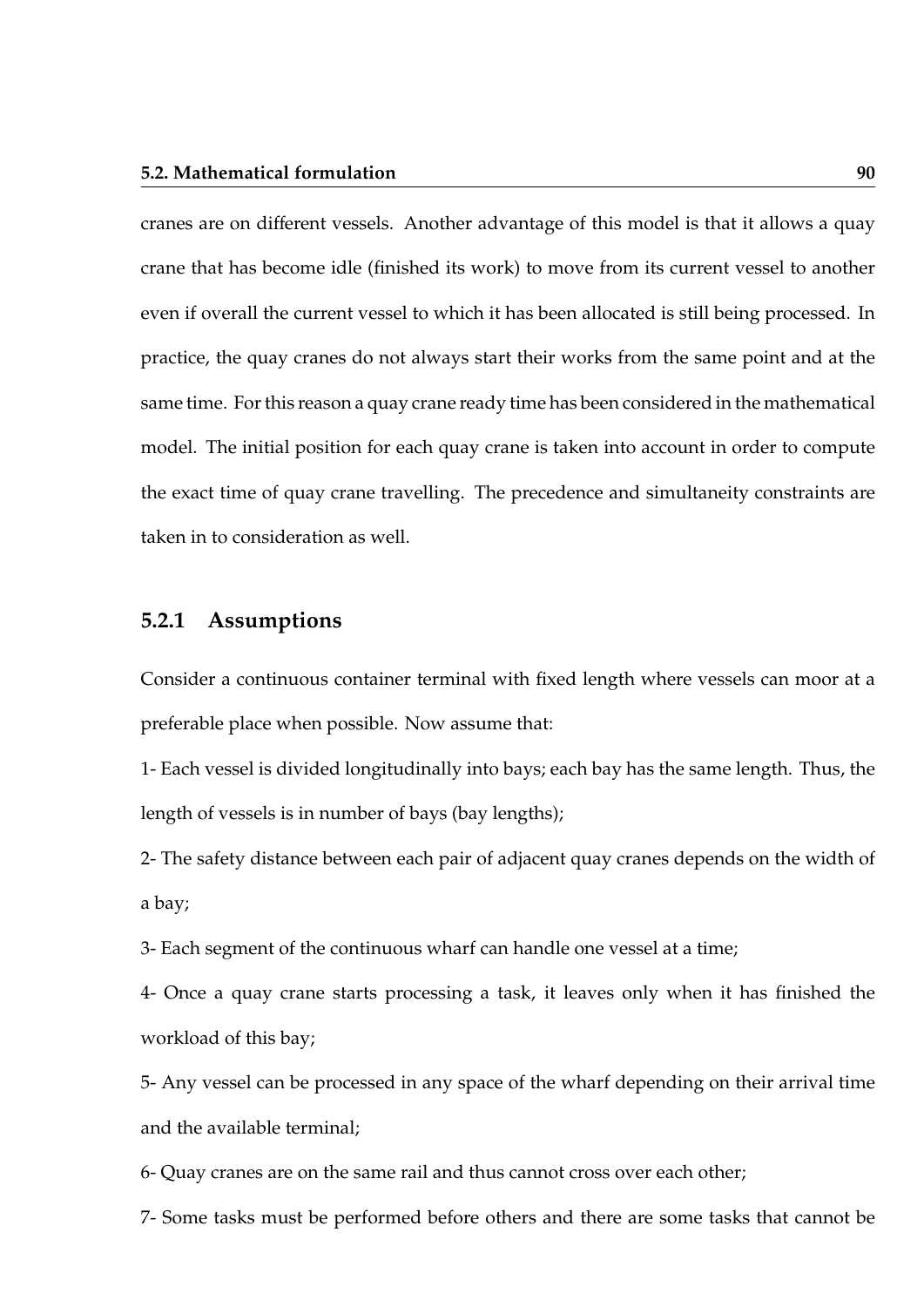performed simultaneously.

### **5.2.2 Indices**

| V | Number of vessels $v(i, j = 1, 2, , V)$ . |
|---|-------------------------------------------|
|---|-------------------------------------------|

- *B* Number of tasks on the vessels  $b(i, j = 1, 2, ..., B)$ .
- *Q* Number of quay cranes  $q(i, j = 1, 2, ..., Q)$ .

#### **5.2.3 Parameters**

- $p^v_{\scriptscriptstyle h}$ *b* Time required to perform task *b* on vessel *v*.
- *l v b* Location of task *b* on vessel *v* expressed by the ship bay number on vessel *v*.

 $r_q$  Earliest available time of the  $q^{th}$  quay crane.

 $l_0^q$  $\boldsymbol{0}$ Initial location of the *q th* quay crane which is relative to the ship-bay number.

 $t_{h,j}^{qv}$ *bib<sup>j</sup>* Travel time of the  $q^{th}$  quay crane from the location  $l_h^v$  $\frac{v}{b_i}$  of task  $b_i$  to the location *l v*  $\frac{v}{b_j}$  of task  $b_j$  on vessel *v*.  $t_{b_0}^{qv}$  $b_0 b_j$  represents the travel time from the initial position  $l_q^v$  of the  $q^{th}$  quay crane to the location  $l_b^v$  $\frac{v}{b_j}$  of the task  $b_j$  on vessel  $v$ . Note that the value of *t* represents the travelling time between two adjacent bays.

- *a<sup>v</sup>* Estimated arrival time for vessel *v*.
- *d<sup>v</sup>* Requested departure time for vessel *v*.
- $\hat{P}_n$ Preferred berth position of vessel *v*. It is determined by the position of yard storage areas allocated to vessel  $v.$   $\hat{P}_v$  reflects that the berth position has the shortest distance to the allocated yard storage area for vessel *v*.
- *U*<sup>*v*</sup> Distance cost of vessel *v*. If vessel *v* moors at  $\hat{P}_v$ , the transportation cost is the lowest based on the distance cost due to the vessel being moored at a place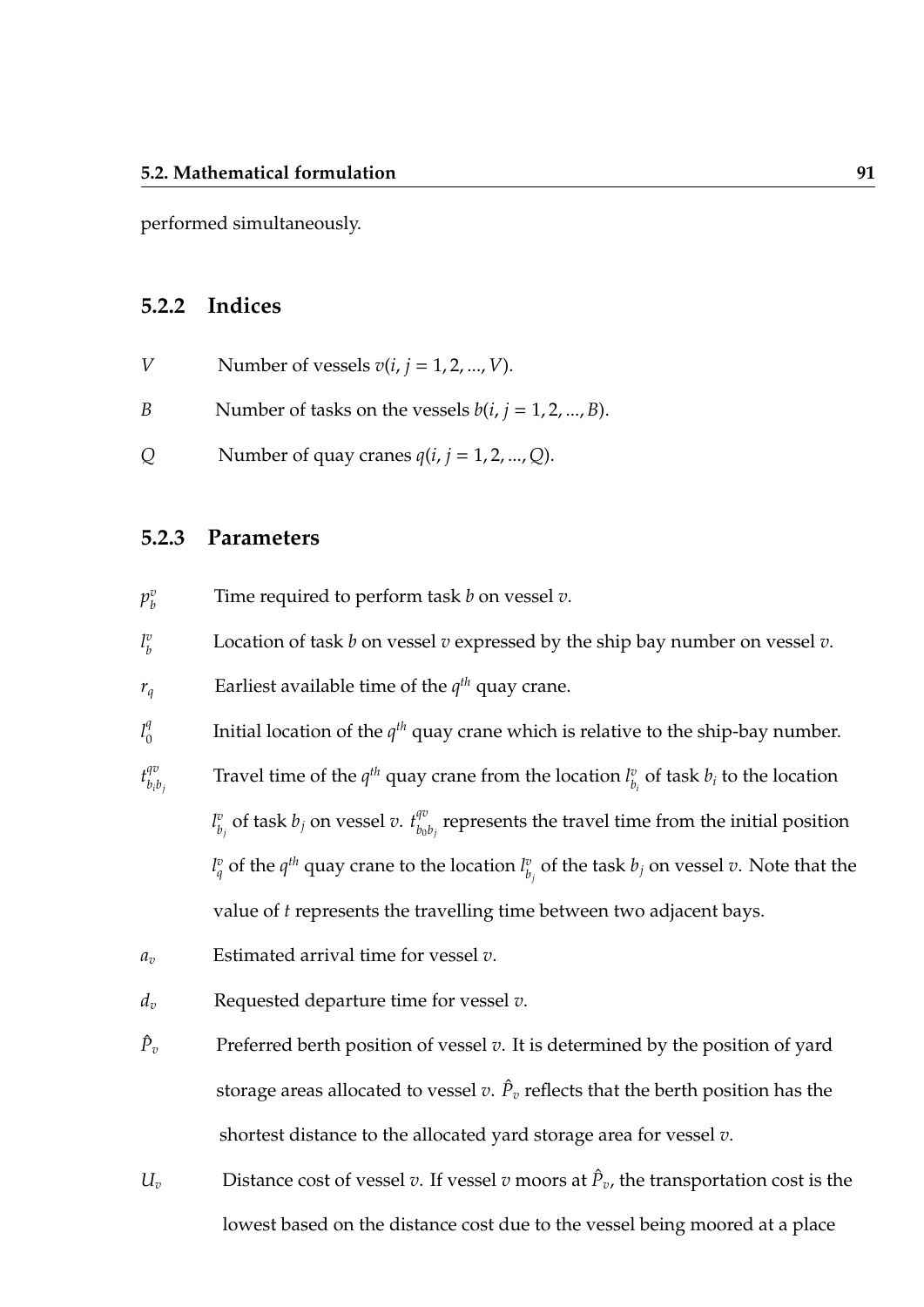with distance deviation .

- $L_v$  Length of vessel *v*.
- *W* Length of the wharf.
- *W<sup>v</sup>* Tardiness cost of vessel *v* per unit time.
- *R<sup>v</sup>* Earliness income of vessel *v* per unit time.
- Ψ Set of pairs of tasks that cannot be performed simultaneously; when tasks *b<sup>i</sup>* and  $b_j$  cannot be performed simultaneously  $((b_i, b_j) \in \Psi)$ .
- Φ Set of ordered pairs of tasks for which there is a precedence relationship; when task  $b_i$  must precede task  $b_j$  (( $b_i$ ,  $b_j$ )  $\in \Phi$ ).

*M* Arbitrary large positive number.

## **5.2.4 Binary decision variables**

 $X^{qv}_{h \cdot l}$  $\frac{q}{b_i b_j} =$  $\sqrt{ }$  $\left\{\rule{0cm}{0.15mm}\right\}$  1 if the  $q^{th}$  quay crane performing task  $b_j$  immediately after performing task  $b_i$  on vessel *v*. 0 otherwise.

Tasks  $b_0$  and  $b_{B_n+1}$  are considered as the dummy initial and final states of each quay crane, respectively. Thus, when task  $b_j$  is the first task of the  $q^{th}$  quay crane then  $X_{b_0}^{qv}$  $\frac{q\sigma}{b_0 b_j} = 1$ . In addition, when task  $b_j$  is the last task of the  $q^{th}$  quay crane then  $X_{b_i}^{qv}$  $\frac{\partial \phi}{\partial b}$ <sub>*bz*</sub><sub>+1</sub></sub> = 1.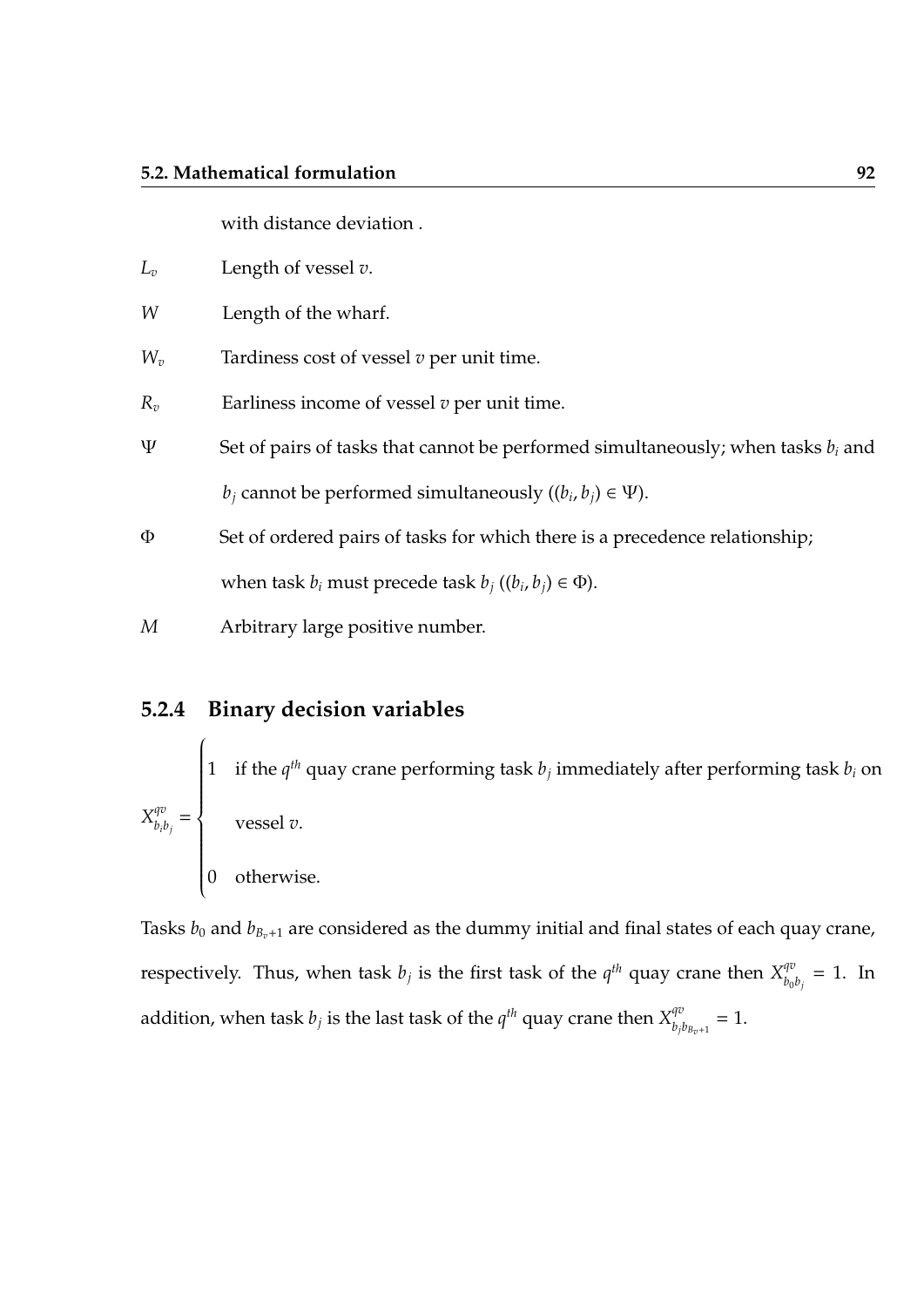$Z_h^v$  $\frac{v}{b_ib_j}$  =  $\sqrt{ }$  $\left\{\right.$  $\begin{array}{c} \hline \end{array}$ 1 if task *b<sup>j</sup>* starts later than the finishing of task *b<sup>i</sup>* on vessel *v*. 0 otherwise.  $Y^q_{v_i v_j} =$  $\sqrt{ }$  $\left\{\rule{0cm}{0.15mm}\right\}$  1 if the  $q^{th}$  quay crane is assigned to vessel  $v_j$  right after finishing its tasks on vessel *v<sup>i</sup>* . 0 otherwise.  $\delta_{v_i v_j} =$  $\sqrt{ }$  $\left\{\right.$  $\begin{array}{c} \hline \end{array}$ 1 if the processing of vessel *v<sup>j</sup>* starts later than the finishing of vessel *v<sup>i</sup>* . 0 otherwise.  $\sigma_{v_i v_j} =$  $\sqrt{ }$  $\left\{\right.$  $\begin{array}{c} \hline \end{array}$ 1 if vessel  $v_i$  is located nearer one end of the wharf than vessel  $v_j$ . 0 otherwise.  $\beta_{h\cdot h\cdot}^{v_iv_j}$  $\frac{b_i b_j}{b_i b_j}$  =  $\sqrt{ }$  $\left\{\right.$  $\begin{array}{c} \hline \end{array}$ 1 if task *b<sup>j</sup>* on vessel *v<sup>j</sup>* starts later than the finish time *D* of task *b<sup>i</sup>* on vessel *v<sup>i</sup>* . 0 otherwise.  $\alpha_{h:h}^{v_i v_j}$  $\frac{b_i b_j}{b_i b_j}$  =  $\sqrt{ }$  $\left\{\right.$  $\begin{array}{c} \hline \end{array}$ 1 if task  $b_i$  on vessel  $v_i$  is located below task  $b_j$  on vessel  $v_j$ . 0 otherwise.

## **5.2.5 Continuous decision variables**

- *T<sup>v</sup>* Berthing time of vessel *v*.
- *P<sup>v</sup>* Berthing position of vessel *v*.
- *A<sup>v</sup>* Tardiness of vessel *v*.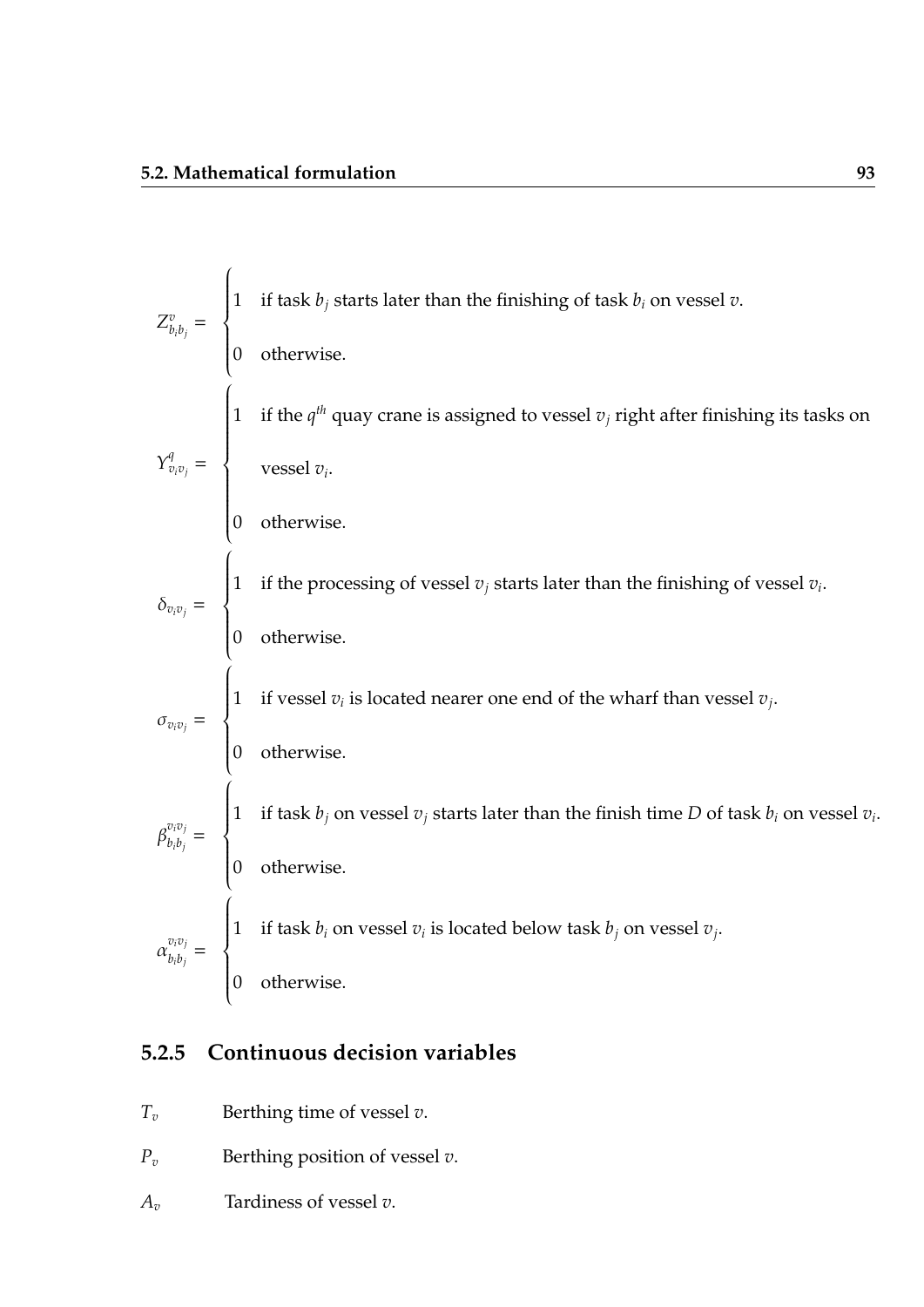## **5.2. Mathematical formulation 94**

| $E_{\nu}$   | Earliness of vessel $v$ .                                  |
|-------------|------------------------------------------------------------|
| $C_{qv}$    | Completion time of the $q^{th}$ quay crane on vessel $v$ . |
| $F_{\nu}$   | Finishing time of vessel $v$ .                             |
| $D_{b_i}^v$ | Completion time of task $b_i$ on vessel $v$ .              |
| $S_{qv}$    | Starting time of the $q^{th}$ quay crane on vessel $v$ .   |

# **5.2.6 The mathematical model**

$$
\min Z = \sum_{v=1}^{V} W_v A_v - \sum_{v=1}^{V} R_v E_v + \sum_{v=1}^{V} U_v |P_v - \hat{P}_v|
$$
\n(5.1)

s.t

$$
d_v - F_v = E_v - A_v \tag{5.2}
$$

$$
F_{v_i} \le T_{v_j} + M(1 - \delta_{v_i v_j}) \qquad \qquad \forall v_i, v_j \qquad (5.3)
$$

$$
P_{v_i} + L_{v_i} \le P_{v_j} + M(1 - \sigma_{v_i v_j}) \qquad \qquad \forall v_i, v_j \qquad (5.4)
$$

$$
\sigma_{v_i v_j} + \sigma_{v_j v_i} + \delta_{v_i v_j} + \delta_{v_j v_i} \ge 1
$$
\n
$$
\forall v_i, v_j \tag{5.5}
$$

$$
a_v \le T_v \tag{5.6}
$$

$$
P_v + L_v \le W \qquad \qquad \forall v \tag{5.7}
$$

$$
\sum_{\substack{v_j=1 \ v_j=1}}^{\mathbf{v}} Y_{v_0 v_j}^q = 1 \tag{5.8}
$$

$$
\sum_{v_i=1}^{V} Y_{v_i(V+1)}^q = 1 \tag{5.9}
$$

$$
\sum_{v_j=1}^{V+1} Y_{vv_j}^q - \sum_{v_j=0}^V Y_{v_jv}^q = 0
$$
 (5.10)

$$
\sum_{v_i=0}^{V} \sum_{q=1}^{Q} Y_{v_i v_j}^q \ge 1 \tag{5.11}
$$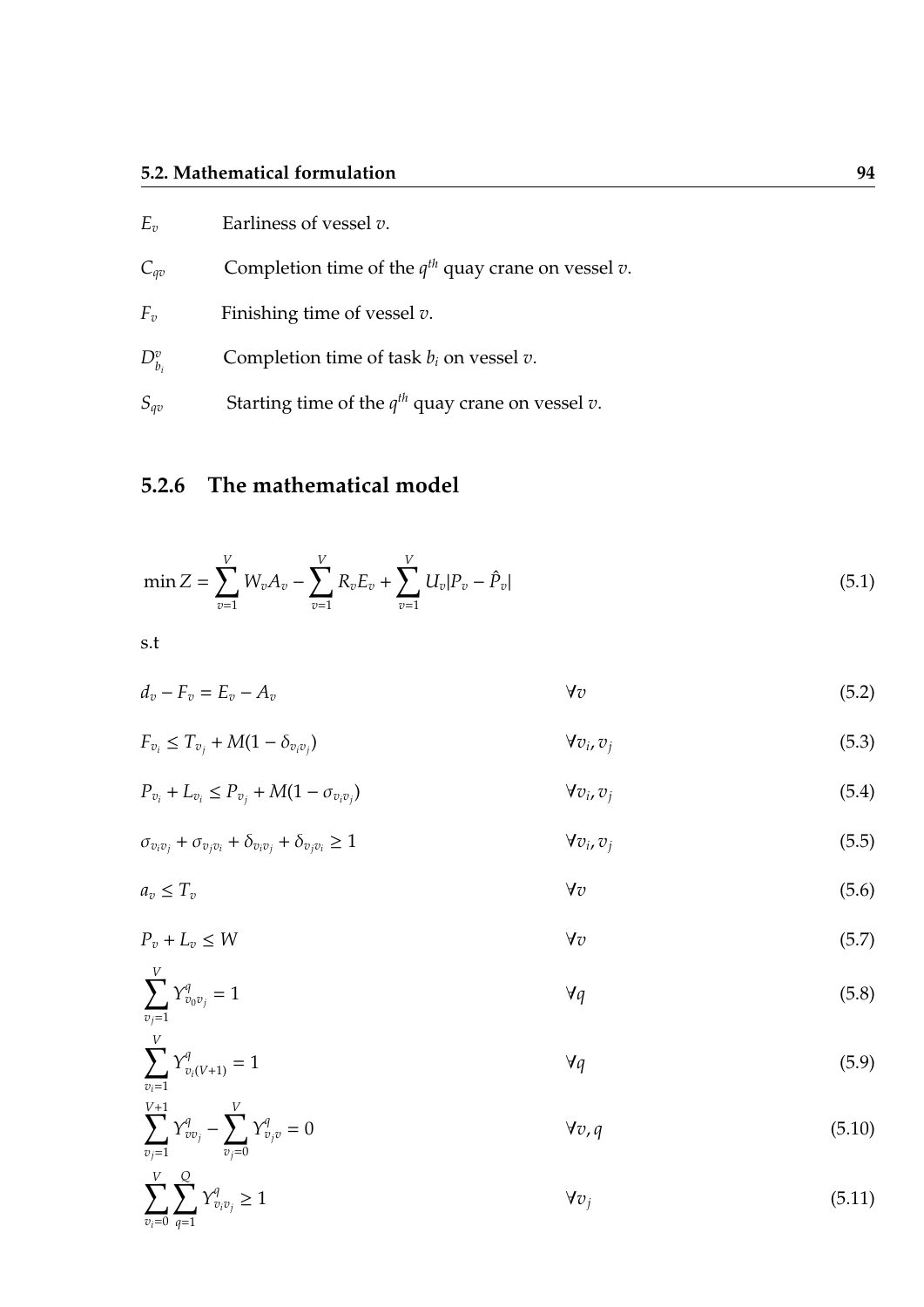$$
S_{qv} \ge r_q - M(1 - Y_{v_0v}^q) \qquad \forall v, q
$$
\n(5.12)\n
$$
S_{qv} \ge T_v - M(1 - \sum_{v_j=1}^{V+1} Y_{vv_j}^q) \qquad \forall v, q
$$
\n(5.13)

$$
S_{qv_j} \geq C_{qv_i} - M(1 - Y_{v_iv_j}^q) \qquad \qquad \forall v_i, v_j, q
$$
\n(5.14)

$$
\sum_{b_j=1}^{B_v} X_{b_0 b_j}^{qv} = \sum_{v_i=0}^{V} Y_{v_i v}^q
$$
\n
$$
\forall v, q
$$
\n(5.15)

$$
\sum_{b_j=1}^{v_v} X_{b_j b_{B_v+1}}^{qv} = \sum_{v_i=0}^{v_v} Y_{v_i v}^q
$$
\n
$$
\forall v, q
$$
\n(5.16)

$$
\sum_{b_j=1}^{B_v+1} X_{bb_j}^{qv} - \sum_{b_j=1}^{B_v} X_{b_jb}^{qv} = 0
$$
 (5.17)

$$
\sum_{q=1}^{Q} \sum_{b_i=0}^{B_v} X_{b_i b_j}^{qv} = 1
$$
\n
$$
\forall b_j, v
$$
\n(5.18)\n  
\n
$$
\sum_{q=1}^{B_v} \sum_{b_i=0}^{B_v+1} X_{qv}^{qv} < M \sum_{q=1}^{V} Y_{qq}^{qv}
$$
\n
$$
\forall v, q
$$
\n(5.19)

$$
\sum_{b_i=0} \sum_{b_j=1} X_{b_i b_j}^{qv} \le M \sum_{v_i=0} Y_{v_i v}^q
$$
 (5.19)

$$
D_{b_i}^v + t_{b_i b_j}^{qv} + p_{b_i}^v - D_{b_j}^v \le M(1 - X_{b_i b_j}^{qv})
$$
\n
$$
\forall b_i, b_j, v, q
$$
\n(5.20)

$$
S_{qv} + D_{b_j}^v + t_{b_0b_j}^{qv} - p_{b_j}^v \le M(1 - X_{b_0b_j}^{qv})
$$
\n
$$
\forall b_j, v, q
$$
\n(5.21)

$$
D_{b_j}^v - C_{qv} \le M(1 - X_{b_j b_{B_v+1}}^{qv})
$$
\n
$$
C_{qv} - F_v \le M(1 - \sum_{v_j=1}^{V+1} Y_{vv_j}^q)
$$
\n
$$
V_{v,q}
$$
\n(5.22)\n
$$
V_{v,q}
$$
\n(5.23)

$$
D_{b_i}^v + p_{b_j}^v \leq D_{b_j}^v \tag{5.24}
$$

$$
D_{b_i}^v - D_{b_j}^v + p_{b_j}^v \le M(1 - Z_{b_i b_j}^v) \qquad \qquad \forall b_i, b_j, v \qquad (5.25)
$$

$$
Z_{b_i b_j}^v + Z_{b_j b_i}^v = 1 \qquad \qquad \forall (b_i, b_j) \in \Psi_v, v \qquad (5.26)
$$
  

$$
\sum_{\theta=0}^{Q} \sum_{\kappa=0}^{B_v} X_{\kappa b_j}^{\theta v} - \sum_{\theta=0}^{Q} \sum_{\kappa=0}^{B_v} X_{\kappa b_i}^{\theta v} \le M(Z_{b_i b_j}^v + Z_{b_j b_i}^v) \qquad \qquad \forall b_i, b_j; l_{b_i} < l_{b_j}; \forall v, q \qquad (5.27)
$$
  

$$
D_{b_i}^{v_i} - D_{b_j}^{v_j} + p_{b_j}^{v_j} \le M(1 - \beta_{b_i b_j}^{v_i v_j}) \qquad \qquad \forall b_i, b_j, v_i, v_j \qquad (5.28)
$$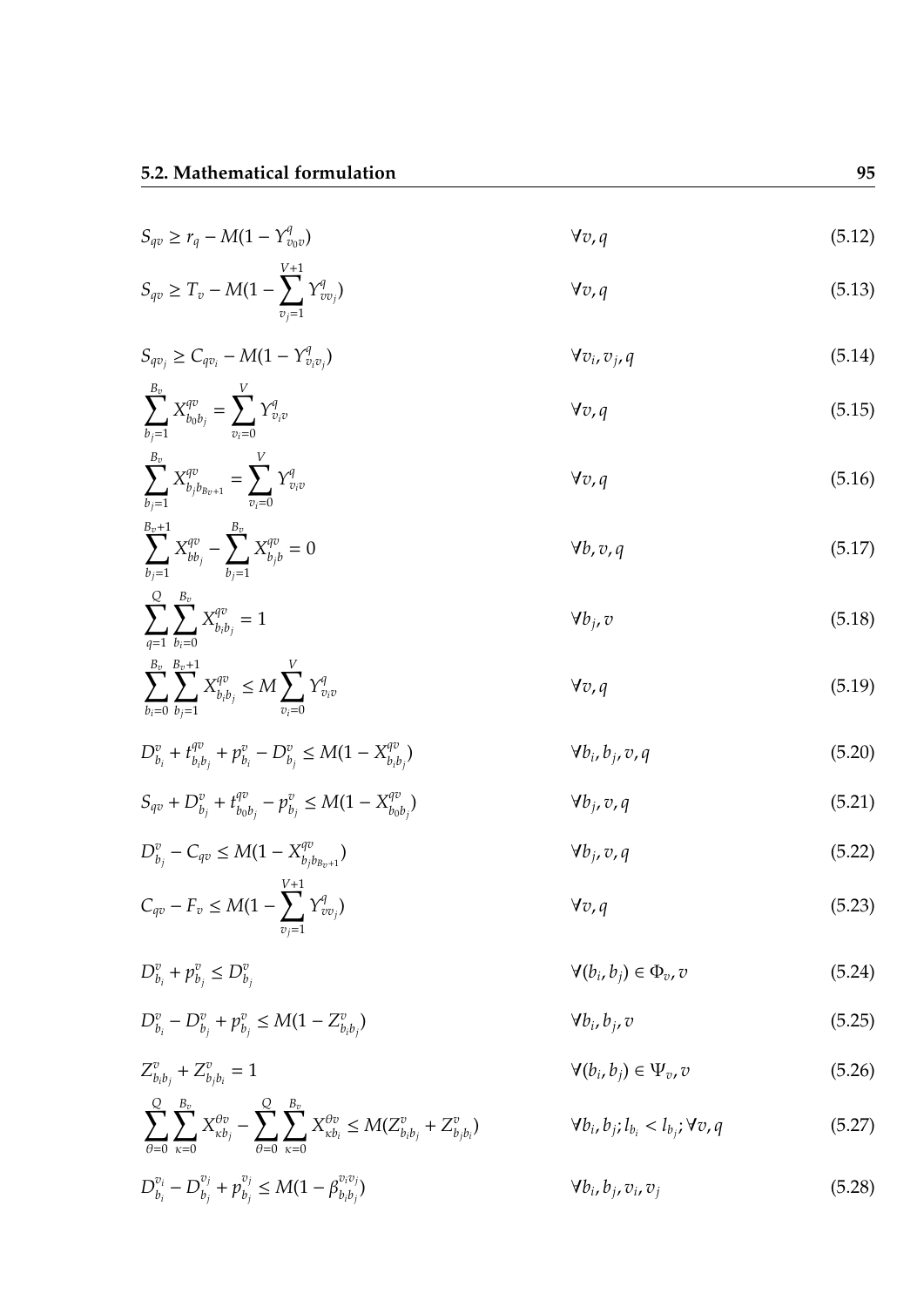$$
P_{v_i} + l_{b_i}^v \le P_{v_j} + l_{b_j}^v + M(1 - \alpha_{b_i b_j}^{v_i v_j})
$$
\n
$$
\forall b_i, b_j, v_i, v_j \tag{5.29}
$$

$$
\beta_{b_i b_j}^{v_i v_j} + \beta_{b_j b_i}^{v_j v_i} + \alpha_{b_j b_i}^{v_j v_i} \ge \sum_{\kappa=0}^{B_v} X_{\kappa b_i}^{q_i v_i} + \sum_{\kappa=0}^{B_v} X_{\kappa b_j}^{q_j v_j} - 1
$$
\n
$$
\forall b_i, b_j, v_i, v_j, q_i, q_j; v_j \ne v_i; q_i < q_j \tag{5.30}
$$
\n
$$
\forall b_i, b_j, v_i, v_j, q_i, q_j; v_j \ne v_i; q_i < q_j \tag{5.31}
$$

$$
X_{b_i b_j'}^{qv} Z_{b_i b_j'}^v Y_{v_i v_j'}^q \delta_{v_i v_j'} \sigma_{v_i v_j'} \alpha_{b_i b_j'}^{v_i v_j} \beta_{b_i b_j}^{v_i v_j} \in \{0, 1\} \qquad \forall b_i, b_j, v_i, v_j, v, q \qquad (5.31)
$$

$$
C_{qv}F_v D_{b_j}^v P_v T_v \ge 0 \qquad \qquad \forall b_j, v, q \qquad (5.32)
$$

In the objective function (5.1), the first term  $\sum_{v=1}^{V} W_v A_v$  represents the tardiness cost if the departure time of the vessel is later than its due time. The second term  $\sum_{v=1}^{V} R_v E_v$ represents the income from earliness if the finishing time of vessel is earlier than its due time. The last term  $\sum_{v=1}^{V} U_v |P_v - \hat{P}_v|$  represents the cost incurred if the vessel is moored at an undesired berthing position. Constraints (5.2) determine if the vessel has earliness or tardiness depending on the difference between the departure (due) time of the vessel and the finishing time of this vessel.

In constraints (5.3),  $\delta_{v_iv_j}$  is defined as follows.  $\delta_{v_iv_j}=1$  if the finishing time of vessel  $i$  is less than or equal to the berthing time of vessel *j*; 0 if the finishing time of vessel *i* is greater than the berthing time of vessel *j*. See Figures 3.1 and 3.2 for illustration.

In constraints (5.4),  $\sigma_{v_iv_j}$  is defined as follows.  $\sigma_{v_iv_j}=1$  if the berthing position of vessel *i* plus the length of vessel *i* is less than or equal to the berthing position of vessel *j*; 0 if the berthing position of vessel *i* plus the length of vessel *i* is greater than the berthing position of vessel *j*. See Figures 3.3 and 3.4 for illustration.

Constraints (5.5) ensure that the overlaps among vessels do not exist in the two dimensions (time and location) depending on the values of  $\delta_{v_i v_j}$  and  $\sigma_{v_i v_j}$ . Constraints (5.6) state that the vessels cannot moor before their arrivals. Constraint (5.7) implies that the berthing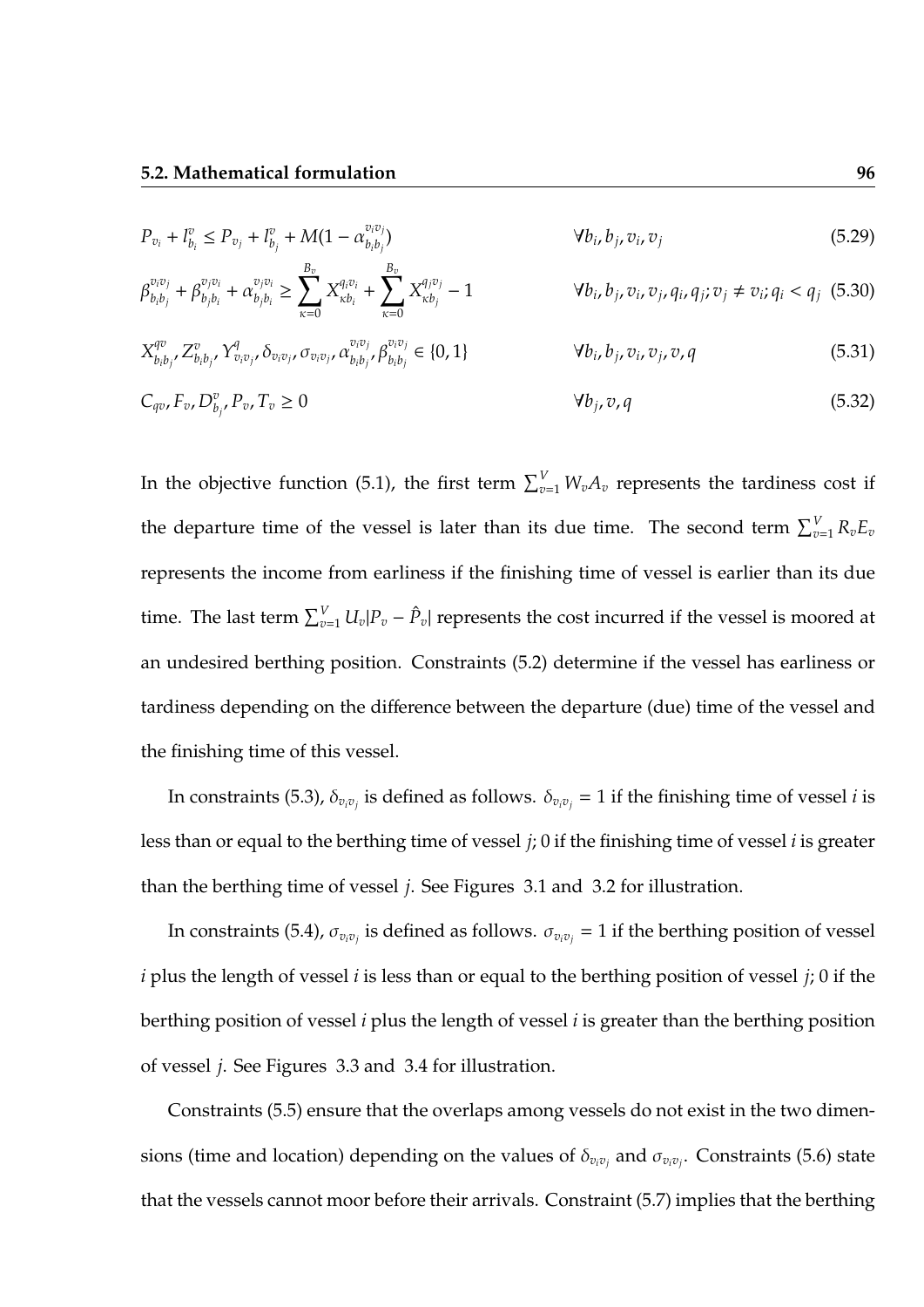#### **5.2. Mathematical formulation 97**

position plus the length of vessel cannot exceed the range of the wharf.

Constraints (5.8) and (5.9) respectively select the first and the last ships for each quay crane. Constraints (5.10) guarantee that ships are processed in a well-defined sequence. Constraints (5.11) force every quay crane available at the terminal container to handle at least one ship. This set of constraints is not really necessary since one can imagine that a large number of quay cranes is available while only a few vessels are to be handled. However, this situation is unlikely and in general only a few quay cranes are available to handle a large number of vessels. Therefore, we do not want any of the quay cranes to be idle. Hence the need for these constraints.

Constraints (5.12) ensure that the starting time of the earliest vessel that is to be done by the *q th* quay crane should be after the ready time of the quay crane depending on the value of  $Y_v^q$  $v_{\sigma v_j}^q$ . Note that the vessel  $v_o$  is a fake vessel. Constraints (5.13) ensure that the starting time of the  $q^{th}$  quay crane on the vessel  $v$  is greater than or equal to the berthing time if the *q th* quay crane is assigned to the vessel. Constraints (5.14) ensure that the starting time of the *q th* quay crane on vessel *v<sup>i</sup>* should be no earlier than the finishing time of its predecessor vessel *v<sup>i</sup>* .

Constraints (5.15) ensure that if a quay crane is allocated to a vessel, then it will start its processing from one task on that vessel. Constraints (5.16) ensure that if a quay crane is allocated to a vessel, then it will finish its processing on one task on that vessel. Constraints (5.17) show a flow balance ensuring that tasks are performed in a well-defined sequence. Constraints (5.18) ensure that every task on each vessel must be completed by exactly one quay crane. Constraints (5.19) ensure that if a quay crane is not assigned to a vessel, the tasks on this vessel will not be performed by this quay crane. Constraints (5.20) simultaneously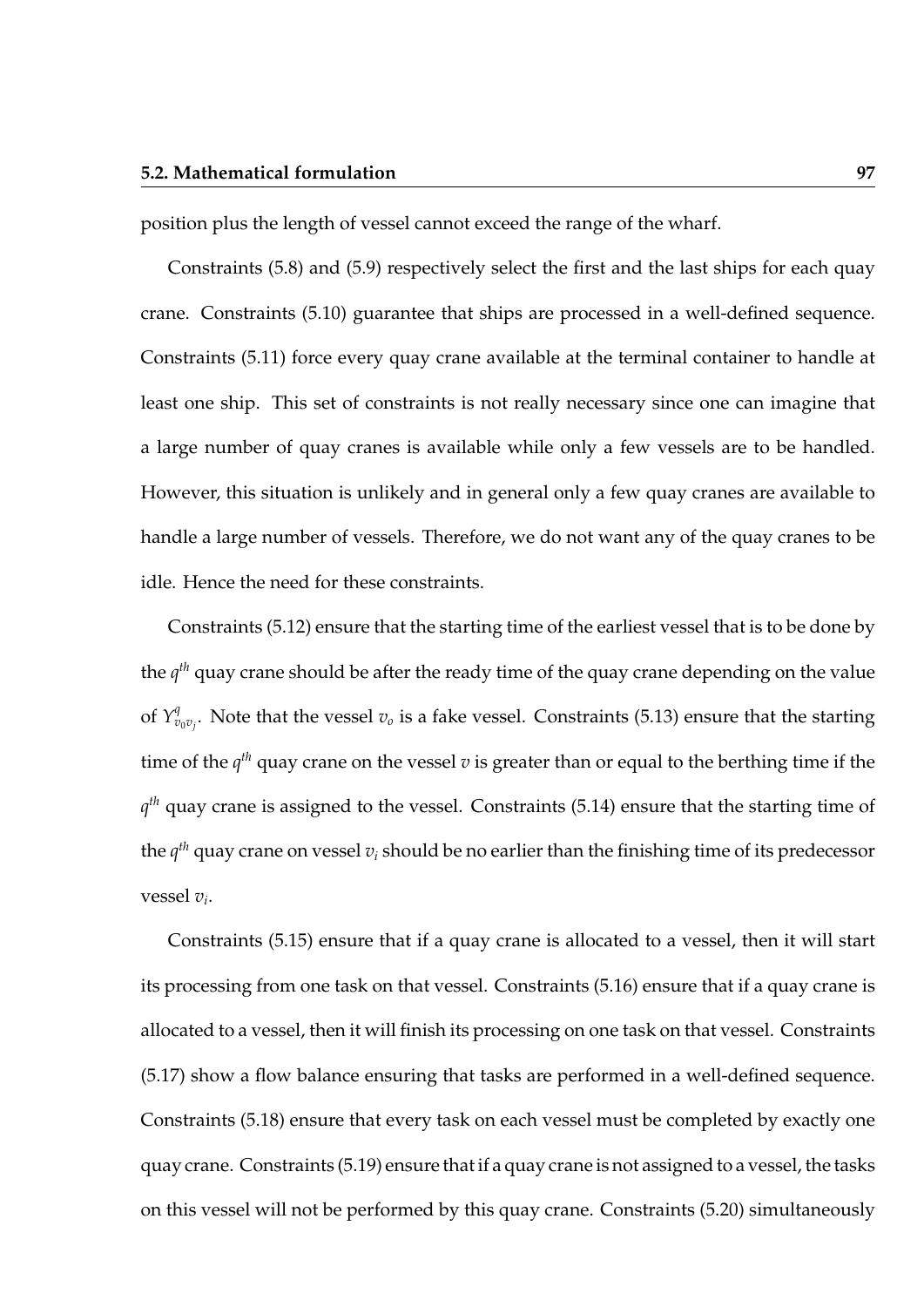determine the completion time for each task and eliminates sub-tours; sub-tours here are the looping on tasks which have already been done. To illustrate, let Task 1, Task 2, and Task 3, be carried out in this order. A sub-tour would be to do Task 1, Task 2, Task 3, and Task 2 again, for instance. Constraints (5.21) define the quay crane operation starting time. The completion time of each quay crane is computed by constraints (5.22). Constraints (5.23) determine the finishing time of each vessel.

When required, constraints (5.24) force task *i* to be completed before task *j* for all the tasks which are in the set  $\Phi$ . Constraints (5.25) define  $Z_{ij}^v$  such that  $Z_{ij}^v = 1$  when the operation of task *j* on vessel *v* starts after the operation for task *i* completed; and 0 otherwise. Constraints (5.26) ensure that the pair of tasks that are members of the set  $\Psi$ will not be handled simultaneously.

Constraints (5.27) prevent interference between quay cranes. Suppose that tasks *i* and *j* are performed simultaneously and  $l_i < l_j$ . This means that  $Z_{ij}^v + Z_{ji}^v = 0$ . Note that both quay cranes and tasks are ordered in an increasing order of their relative location in the direction of increasing ship-bay number. Suppose that, for  $q_1 < q_2$ , quay crane  $q_1$  performs tasks *j* and quay crane *q*<sup>2</sup> performs task *i*. Then, interference between quay cranes *q*<sup>1</sup> and *q*<sup>2</sup> results. However, in such a case,  $\sum_{\theta=1}^{q_1}\sum_{\kappa=0}^{B_v}X^{\theta v}_{\kappa b}$  $\sum_{k\delta_j}^{\theta v} - \sum_{\theta=1}^{q_1} \sum_{\kappa=0}^{B_v} X_{\kappa b}^{\theta v}$  $\theta_{\kappa b_i}^{v} = 1$ , it cannot be allowed because of constraints (5.27), and then we have  $Z_{ij}^v + Z_{ji}^v = 0$ .

In constraints (5.28),  $\beta_{h,h}^{v_i v_j}$  $v_i v_j$  is defined as follows.  $\beta_{b_i b_j}^{v_i v_j}$  $b_i b_j = 1$  if the finishing time *D* of task  $b_i$  on vessel  $v_i$  plus the processing time of task  $b_j$  on vessel  $v_j$  is less than or equal to the finishing time  $D$  of task  $b_j$  on vessel  $v_j$ ;  $0$  if the finishing time of task  $b_i$  on vessel  $v_i$  plus the processing time of task *b<sup>j</sup>* on vessel *v<sup>j</sup>* is greater than the finishing time of task *b<sup>j</sup>* on vessel *vj* . See Figures 4.1 and 4.2 for illustration.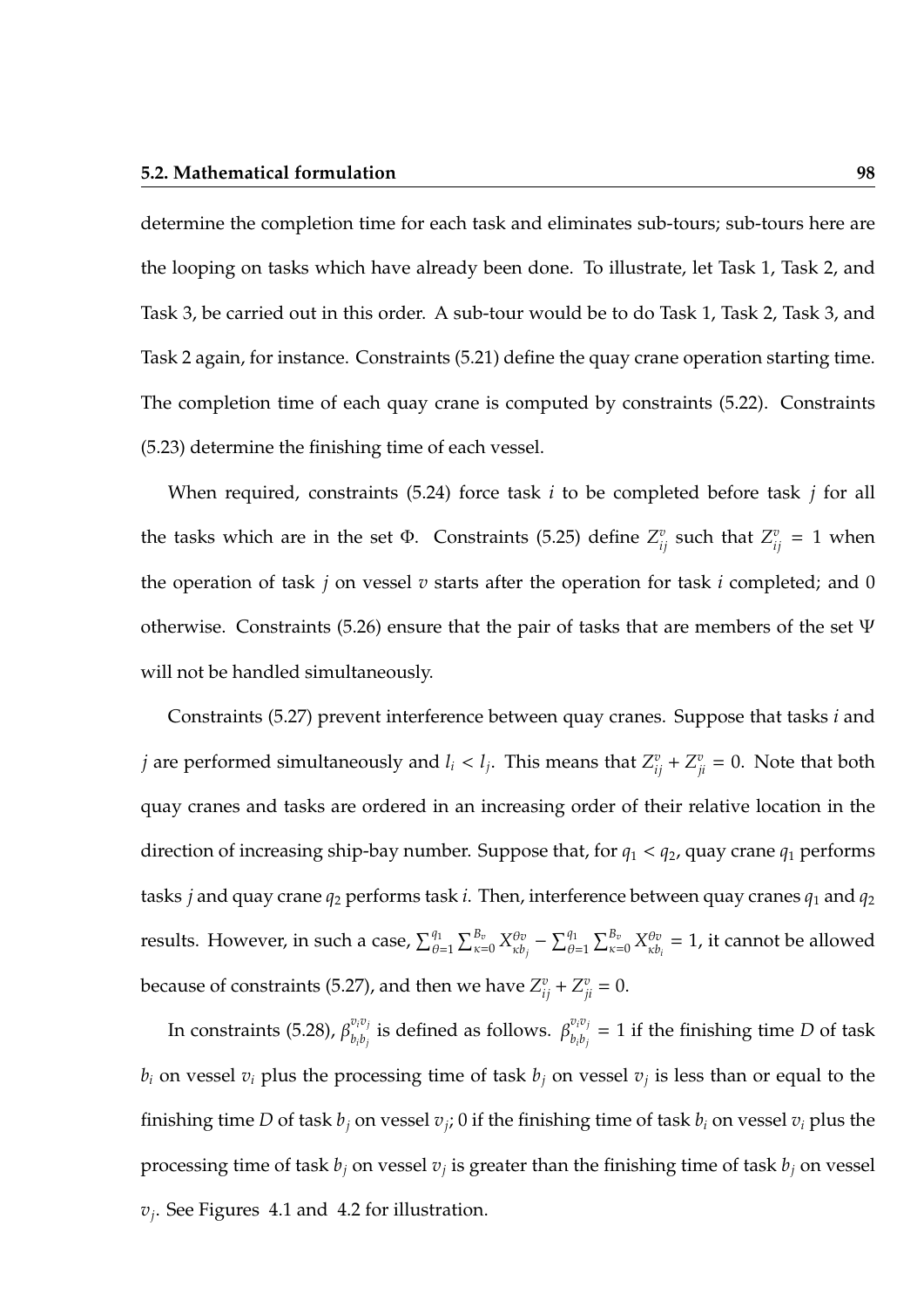In constraints (5.29),  $\alpha_{h:b}^{v_i v_j}$  $v_i v_j$  is defined as follows.  $\alpha_{b_i b_j}^{v_i v_j}$  $b_i b_j = 1$  if the berthing position *P* of vessel  $v_i$  plus the location *l* of task  $b_i$  on that vessel is less than or equal to the berthing position *P* of vessel  $v_i$  plus the location *l* of task  $b_i$  on that vessel; 0 if the berthing position of vessel *v<sup>i</sup>* plus the location of task *b<sup>i</sup>* on that vessel is greater than the berthing position of vessel  $v_j$  plus the location of task  $b_j$  on that vessel. See Figures 4.3 and 4.4 for illustration.

Constraint (5.30) prevents the interference between the quay cranes handling two different vessels depending on the value of  $\beta_{h,h}^{v_iv_j}$  $\frac{v_i v_j}{b_i b_j}$  and  $\alpha \frac{v_i v_j}{b_i b_j}$  $b_i b_j$ <sup>.</sup>

The size of the above model is as follows:

The number of binary variables is equal to  $VB(2VB – B – 1) + VQ(B^2 + 2B + V + 2) + 2V(V – 1)$ , The number of integer variables is equal to  $5V + VB + 2VQ$ ,

The number of constraints is equal to

 $VBQ(VBQ - BQ - VB + 3B + 1) + VB(B + 2V - 2) + VQ(V + 6) + 3V^2 + 2B^2 - 2B + V + 2Q$ .

## **5.3 Numerical examples**

To illustrate the case of better plans, consider the situation in which two quay cranes are available to handle two vessels with data as given in Table 5.1, and each vessel has two tasks to process. Note that without considering the berth plan the vessels can be moored at any possible place at quayside. In this case the cost of handling these vessels may increase depending on how far away the vessels are berthing from their preferred berthing position.

When a fixed number of quay cranes is allocated to every vessel during the whole processing period, the optimal working plan is described in Figure 5.2. Even though quay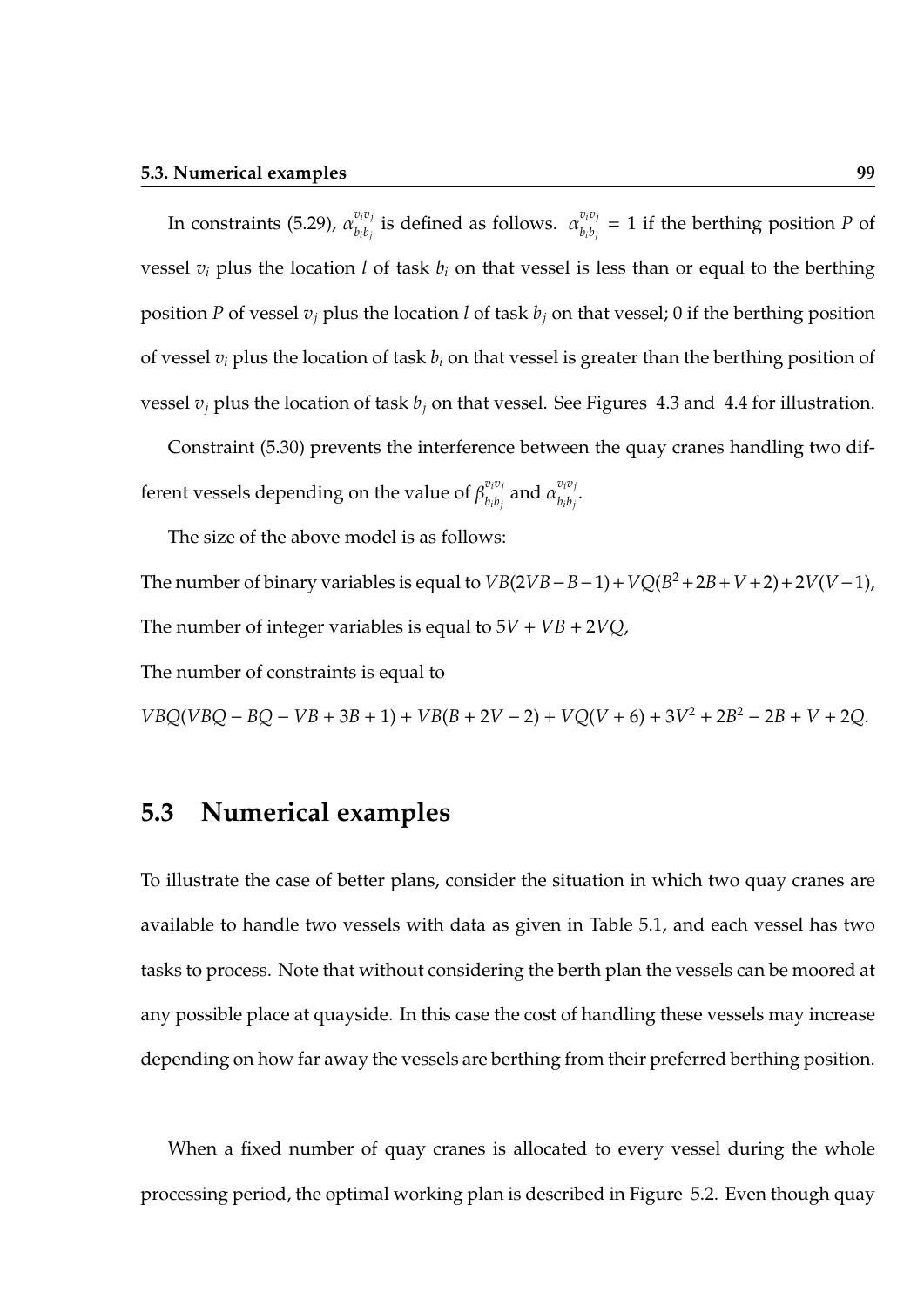**Table 5.1:** *Input data of Example 5.1*

| Ready (crane)                       |    |    |
|-------------------------------------|----|----|
| Initial location (crane)            | 11 | 14 |
| Processing time of tasks , vessel 1 | 85 | 27 |
| Processing time of tasks, yessel 2  | 18 | 33 |
| Location task, vessel 1             | 1  | 3  |
| Location task, vessel 2             | 1  | 4  |
| Expected departure time of vessel   | 85 | 33 |
| Arrival time                        | 0  |    |
| Preferred berthing position         | 10 | 15 |
| Tardiness cost (per unit time)      | 5  |    |
| Earliness income (per unit time)    |    |    |
|                                     |    |    |

crane 2 finished its work on vessel 2 at (2+18+3+33)=56, it is not allowed to move away from vessel 2. This wastes the effective working time of this quay crane which will result into a sub-optimal solution. In contrast, in our model, a variable number of quay cranes is used during the processing period, which allows quay crane 2 to move from vessel 2 to perform other tasks as shown in Figure 5.3. As a result, the finishing time of vessel 1 will be 89 time units which is earlier than in the previous plan i.e. 114 time units, due to making the best use of both quay cranes. Note that we only allow the quay crane to move after it has finished its work on vessel 2.



**Figure 5.2:** *Model solution for fixed number of QC's for example 5.1*

**Figure 5.3:** *Suggested model solution for example 5.1*

Our model also allows quay cranes to share tasks on the same vessel to which they are allocated. Consider the input data for two vessels arriving at a container terminal as given in Table 5.2.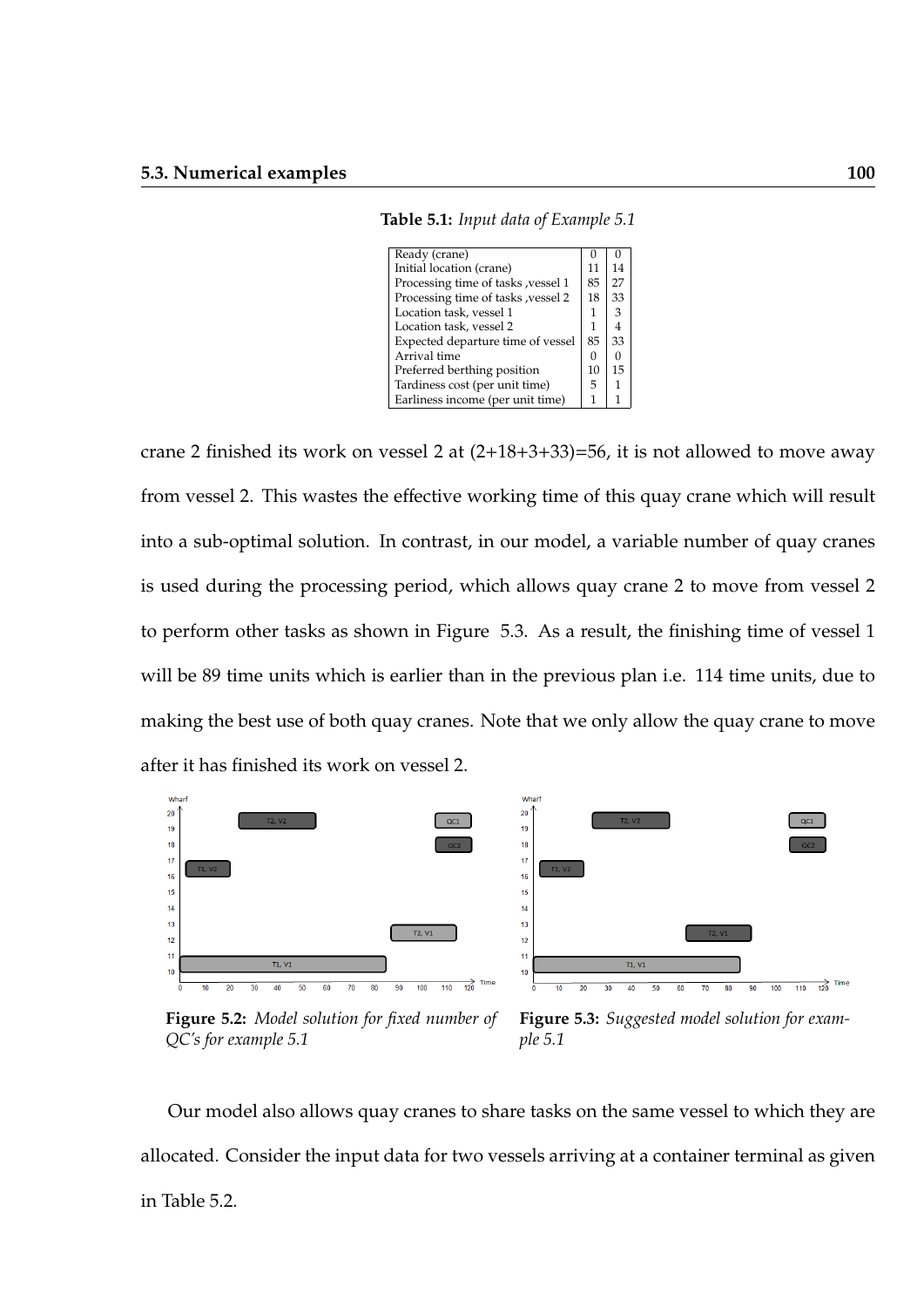**Table 5.2:** *Input data of Example 5.2*

| Ready (crane)                      |    |                |
|------------------------------------|----|----------------|
| Initial location (crane)           | 22 | 24             |
| Processing time of tasks, vessel 1 | 28 | 22             |
| Processing time of tasks, vessel 2 | 39 | 34             |
| Location task, vessel 1            | 1  | 2              |
| Location task, vessel 2            | 1  | $\mathfrak{D}$ |
| Expected departure time of vessel  | 28 | 39             |
| Arrival time                       | 0  | O              |
| Preferred berthing position        | 20 | 25             |
| Tardiness cost (per unit time)     |    |                |
| Earliness income (per unit time)   | 1  |                |
|                                    |    |                |

In Example 5.2, the finishing time for vessel 1 is 51 and the finishing time for vessel 2 is 76 (see Figure 5.4). Since we allow quay cranes to move between vessels if no interference constraints are violated, the solution to our model is the finishing time for vessel 1 which is equal to 29, and the finishing time for vessel 2 which is equal to 73, as can be seen in Figure 5.5.





**Figure 5.4:** *Model solution for fixed number of QC's for example 5.2*

**Figure 5.5:** *Suggested model solution for example 5.2*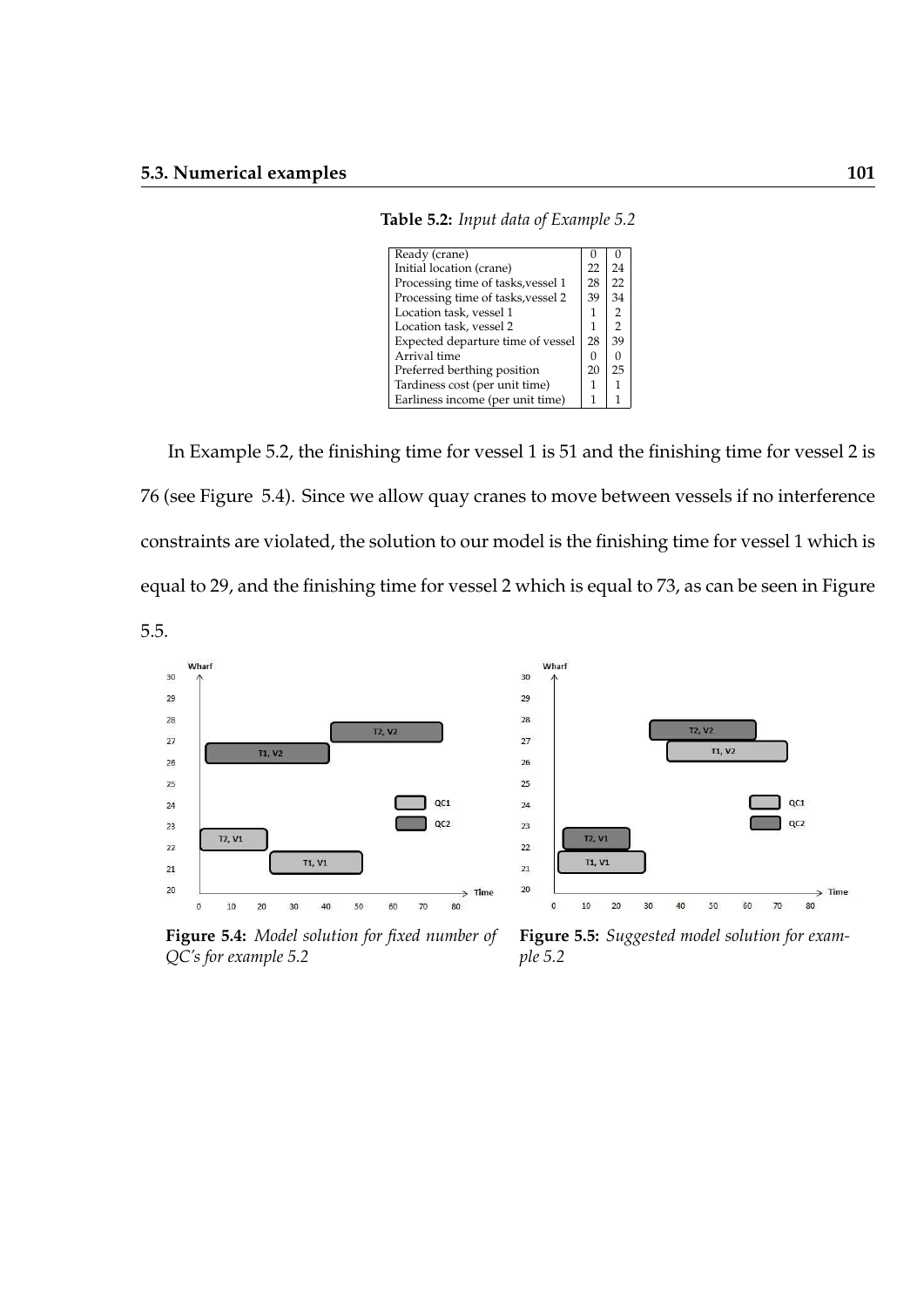## **5.4 Application of GA to BACASP**

### **5.4.1 Solution representation: chromosome**

Here, a solution or chromosome is a strand of genes made of three parts. The first part represents berthing times  $(T_v)$  of vessels while the second represents berthing positions  $(P_v)$ . The populations for berthing time and position are generated randomly but within the feasible solution set defined by the constraints (5.6), (5.7) and (5.32) for each solution  $((T_v), (P_v))$ . The third part here represents a sequence of holds (tasks) for all docked vessels. The value of a gene is randomly picked from the index set of all holds; it cannot, therefore, be duplicated, i.e. each gene is unique. Each chromosome (third part) consists of *v* × *b* genes, where *v* represents the number of vessels and *b* the number of tasks on each vessel. The chromosomes are character rather than binary strings.

A simple chromosome for the case of three vessels, each with two tasks, is illustrated in Figure 5.6. Here, the genes (1-3) represent the berthing time for the three vessels, the genes (4-6) represent the berthing position for the three vessels, and the genes (7-12) represent the sequence of performing the tasks on these three vessels.

| <b>hromosome</b> | $\sqrt{2}$<br>47 | $+37$ | $65 \mid 213$ | 10 <sup>h</sup><br>185 L | 370 | $\Delta$          | ≺ | h | Б. |  |
|------------------|------------------|-------|---------------|--------------------------|-----|-------------------|---|---|----|--|
|                  |                  |       |               |                          | ◡   | Sequence of tasks |   |   |    |  |

**Figure 5.6:** *BACASP chromosome representation*

Based on the sequence of tasks for all vessels represented by the chromosome, a quay crane schedule can be constructed using the steps that are the extension of the procedure proposed by Lee et al. [45] used for each vessel separately. See quay crane scheduling procedure 4.4.1 for illustration purposes.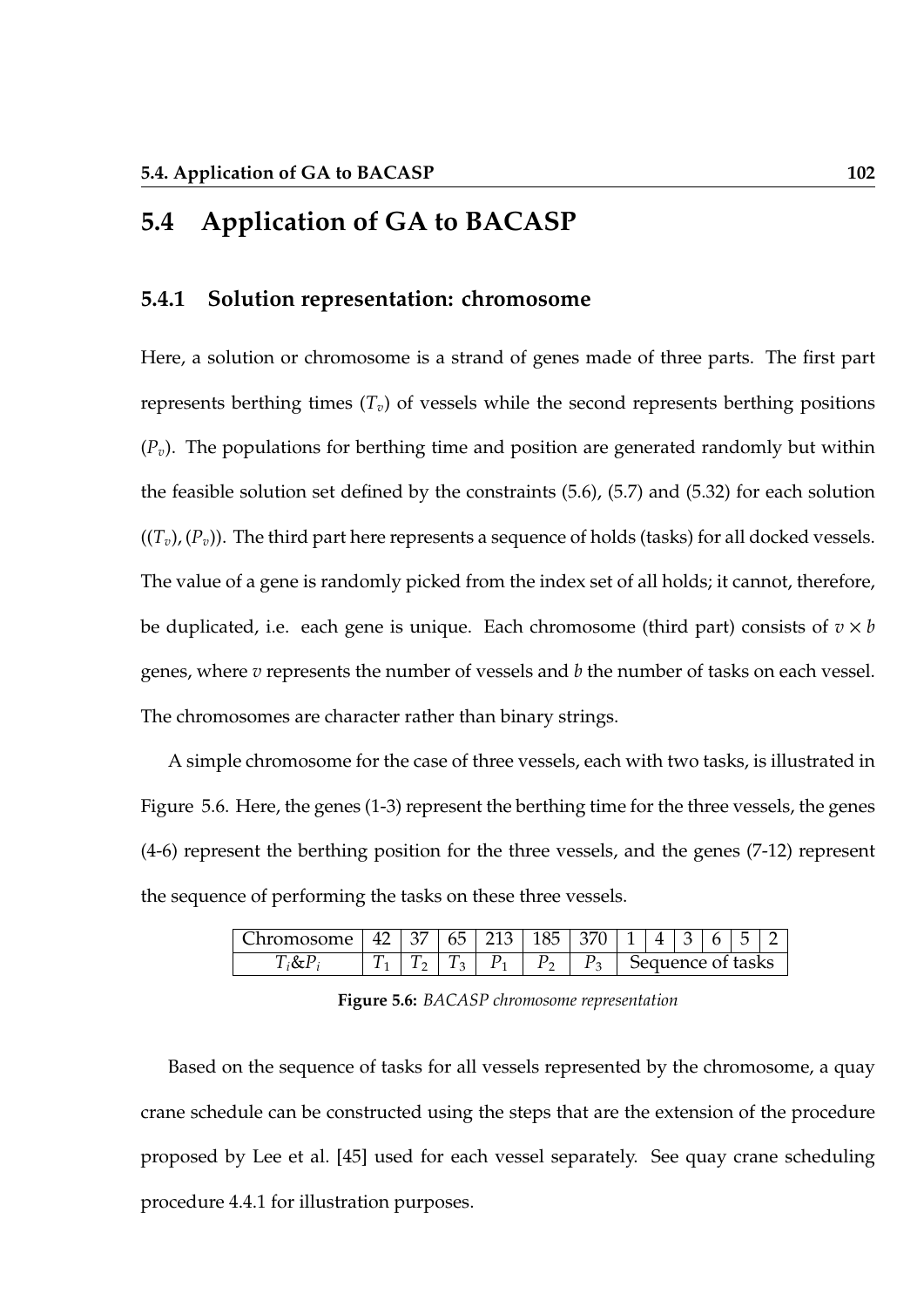### **5.4.2 Solution validation**

In addition to the three conditions that are presented in section 4.4.2, there is another condition that should be considered when solving this type of problem. Each generated random solution is checked against constraints (5.3)-(5.5) to see that there is no overlapping of ships in time and space (berthing position). A solution that satisfies these constraints is accepted. Otherwise it is accepted after addition of a penalty term to its objective function value *Z*. The objective function value and the penalty term when used form the fitness of that solution. The penalty term in the fitness function gradually removes infeasible solutions from subsequent generations. If any one of constraints (5.3)-(5.5), (5.24), (5.26), (5.27), (5.30) is violated or any combination are violated, the generated chromosomes are discarded by putting a high penalty to their fitness values.

### **5.4.3 Evaluation of fitness**

The objective of the BACASP is to minimise the tardiness of vessels, to maximise the earliness and to find the optimum berthing time and position for each vessel that arrives at the container terminal. The completion time of each quay crane can be computed by summing up the processing time of all the tasks that have been performed by this quay crane plus the travel time which it takes to move from one hold to another. The tardiness of each vessel can be computed by subtracting the finishing time from the expected departure time and the earliness for each vessel can be computed by subtracting the expected departure time from the finishing time if the vessel finished its handling before its expected departure time. The finishing time of vessel represents the maximum processing time of the vessel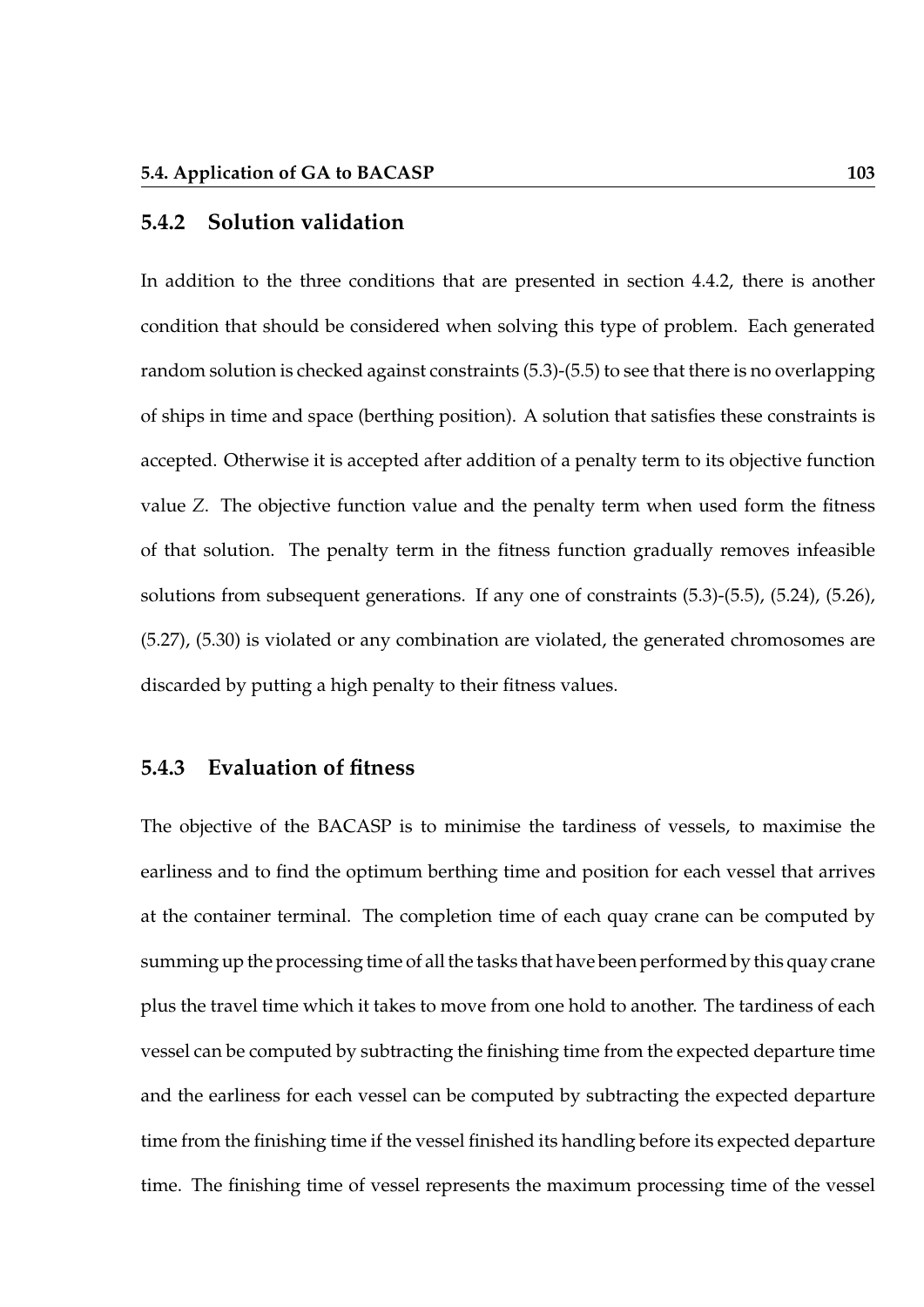required by the quay cranes assigned to it. In addition, there is the berthing cost which is due to how far the vessel is moored away from its preferring berthing position. The fitness function used by the GA in MATLAB is the same as the objective function of the mathematical model. Thus, the fitness value of a chromosome is calculated by Equation (5.33).

$$
Fitness(chromosome) = \frac{1}{\sum_{v=1}^{V} W_v A_v - \sum_{v=1}^{V} R_v E_v + \sum_{v=1}^{V} U_v |P_v - \hat{P}_v|}
$$
(5.33)

### **5.4.4 Generating next populations**

From an initial population and the fitness function value of each individual, we will use the genetic operators of crossover, mutation, and reproduction to generate a new population. Before applying the genetic operator, we must select suitable parents using a selection process.

**Crossover operator** The way the recombination is implemented is as follows. If the specified genes are related to the variables  $T_i$  and  $P_i$ , the crossover that is implemented in RBAP (please see 3.4.4) will be applied . If the specified genes are related to the third part of a chromosome (sequence tasks), the 'Order Crossover' of Cheng and Gen [9], (section 4.4.4), is implemented. For illustration purposes, please see Figures 5.7 and 5.8.

| Parent. |                | 25 | 50 |    | 70 | 20 | Q <sub>5</sub><br>w | 10<br><b>I</b> | r<br>∽  |   |               |          |  |    |  |  |
|---------|----------------|----|----|----|----|----|---------------------|----------------|---------|---|---------------|----------|--|----|--|--|
|         | $\overline{ }$ | 25 | 49 | 38 | 72 | 28 | 95                  | 12             | ັ       |   | $\bm{\omega}$ |          |  |    |  |  |
| Paren∟  | ⊥∪             | -- | 48 | 62 | 80 | 60 | 84                  | ∸              | ×.<br>ັ | v |               | <b>.</b> |  | -- |  |  |

**Figure 5.7:** *BACASP o*ff*spring 1*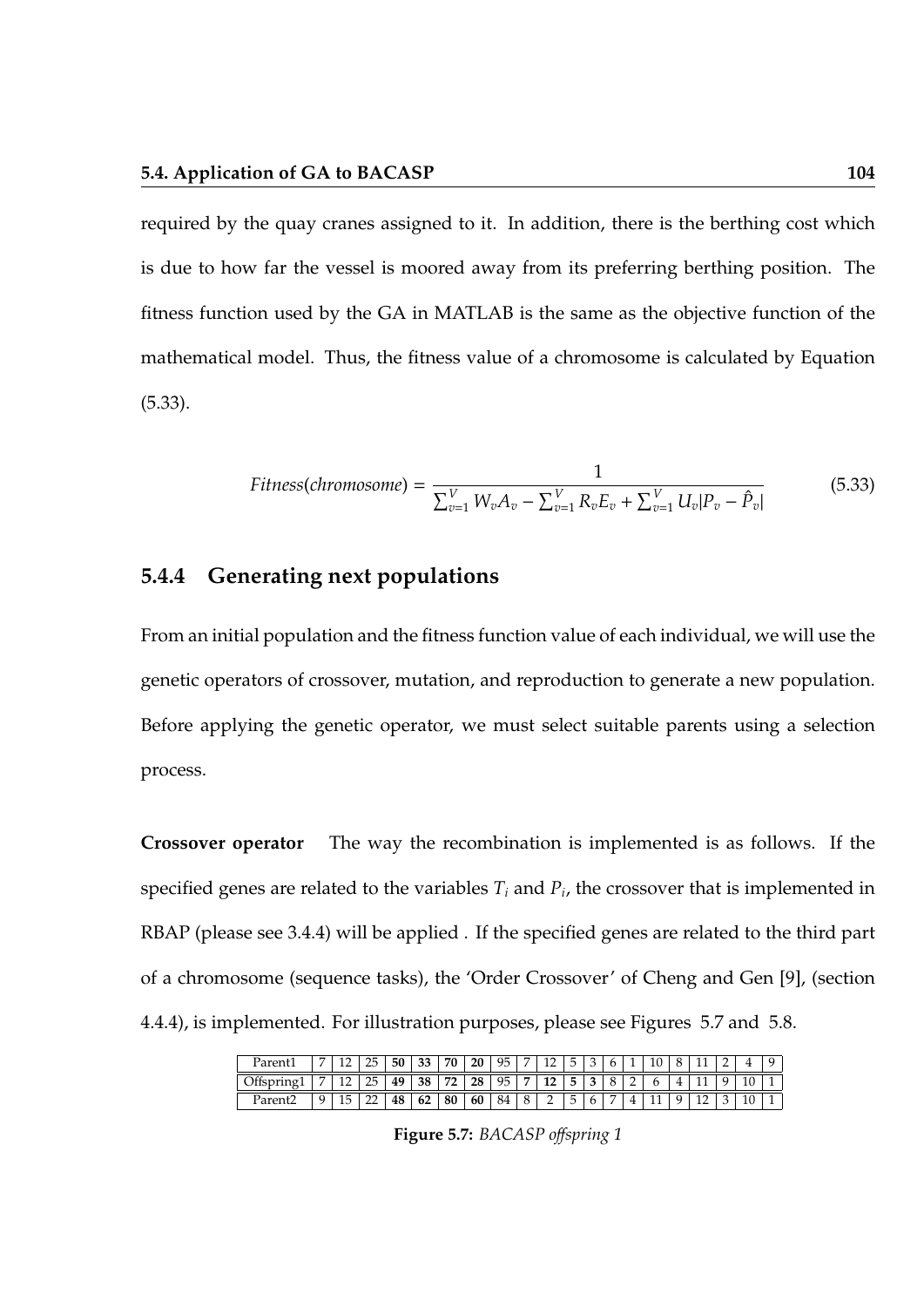|         |  |    | 50 | 33              | 70 | 20 | 95. |                   |          | ь.      |   |    |     |  |    |  |
|---------|--|----|----|-----------------|----|----|-----|-------------------|----------|---------|---|----|-----|--|----|--|
|         |  | -- | 48 | 56 <sub>1</sub> | 78 | 52 | 84  | 8 <sup>1</sup>    | $\gamma$ | Б.<br>ັ |   | 12 |     |  |    |  |
| Parent∠ |  | -- | 48 | 62              | 80 | 60 | 84  | $\mathbf{R}$<br>v | -        | Б.<br>ب | O |    | TT. |  | 10 |  |

**Figure 5.8:** *BACASP o*ff*spring 2*

**Mutation operator** The mutation presented here is that, if the specified gene is related to the variables *T<sup>i</sup>* , a random integer number in [*a<sup>i</sup>* , *LN*], where *LN* is a large number, and if it is related to the variables  $P_i$  , a random integer number in interval [0,  $W - L_i$ ], it replaces the previous value of that gene. In this case, every new chromosome will satisfy the conditions of (5.6), (5.7) and (5.32). If it is related to the third part of a chromosome, two genes from the chromosome are randomly selected and then swapped. Figure 5.9 illustrates the mutation operator.

|  | $7$   12   25   50   33   70   20   95   8   4   3   6   2   7   9   1                                                 |  |  |  |  |  |  |  |
|--|------------------------------------------------------------------------------------------------------------------------|--|--|--|--|--|--|--|
|  | $\boxed{7}$ 15 $\boxed{25}$ 50 $\boxed{33}$ 70 $\boxed{50}$ 95 $\boxed{8}$ 4 $\boxed{9}$ 6 $\boxed{2}$ 7 $\boxed{3}$ 1 |  |  |  |  |  |  |  |

**Figure 5.9:** *BACASP mutation operator*

## **5.5 Computational experiments**

Twenty instances of the above mathematical model of BACASP with different numbers of vessels, tasks, and quay cranes have been solved using Branch-and-Cut (B&C) as implemented in CPLEX, and GA. All instances have randomly generated processing times of tasks for each hold from the uniform distribution *U*(10,50). All experiments have been performed on a PC with Intel Core i5 and 3.20 GHz CPU with 8 GB RAM running Windows 7 Operating System. The 20 problems and their corresponding results are presented in Table 5.3, containing small problems 1 through 10 and Table 5.4, containing large problems 11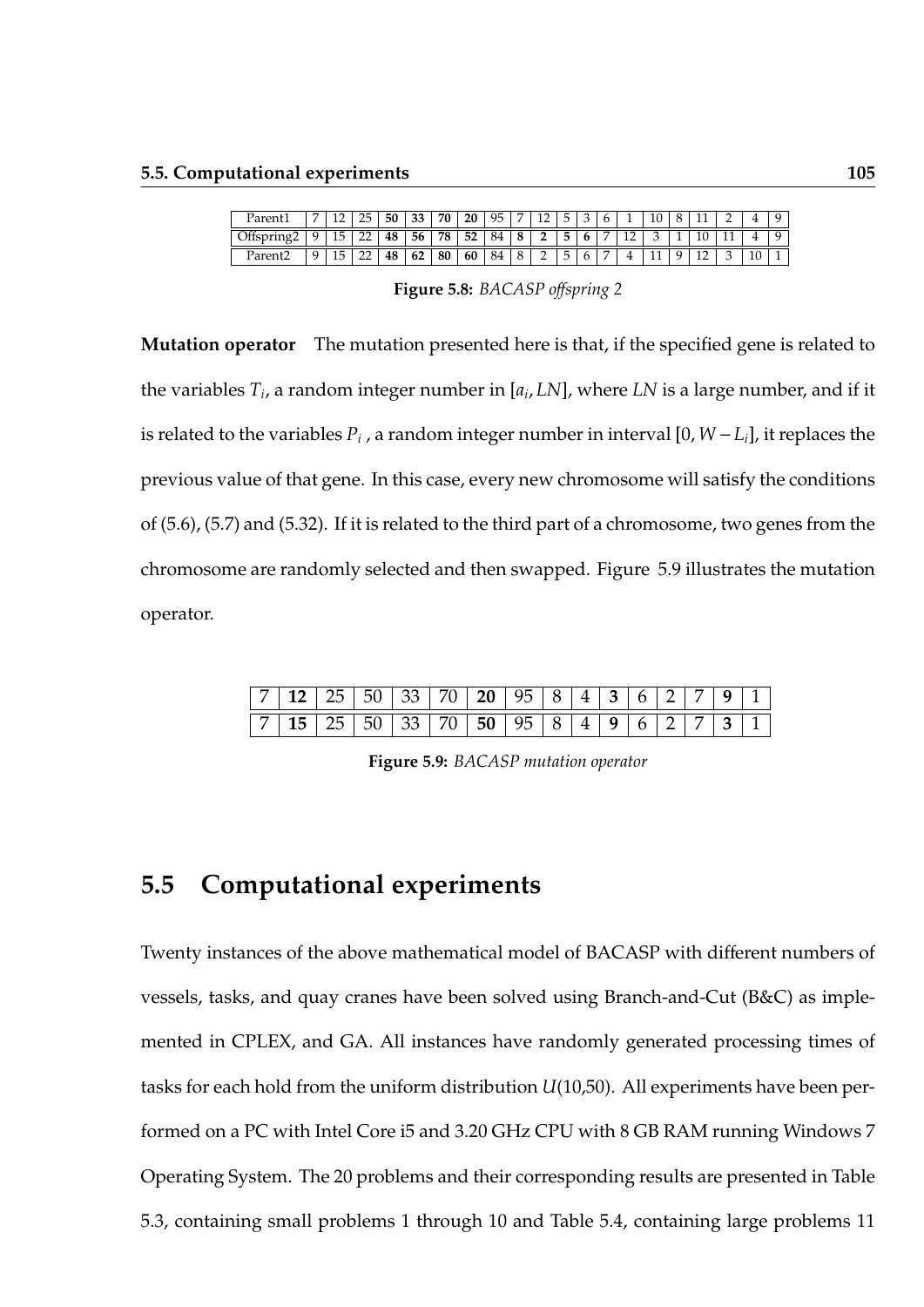through 20. Unlike CPLEX, GA is coded in Matlab and solves all 20 instances.

In the instances considered, the number of constraints, the number of decision variables and the B&C computational time grow exponentially with the increase in the number of vessels, tasks and quay cranes. However, the CPU time required by GA does not grow that fast with the increase in the problem size. CPLEX did not solve some of the larger size instances, shown in Table 5.4. GA, on the other hand, finds the optimal or near optimal solutions for all the instances in reasonable CPU times (see column 13 of Tables 5.3 and 5.4).

For the small size problems of Table 5.3, the GA parameters of population size, rate of crossover, rate of mutation and the maximum number of generations are set as 200, 0.5, 0.4 and 500, respectively. These parameters have been set by experimentation and other experiences that can be found in the literature. Moreover, 20 trials were conducted to solve each instance using GA to mitigate the randomness of the algorithm. CPLEX solved problems 1 to 10 which are relatively small in size. Six problems were solved in acceptable times, but problems 6, 7, 9 and 10 required 24, 22, 24 and 60 hours, respectively. Note that the solution of instances 6, 9 and 10 stopped automatically because there is not enough memory. These times are hardly acceptable in the context of container terminal operations. The average objective function values of the solutions returned by GA and their standard deviations are recorded in columns 11 and 12 of Table 5.3. B&C managed to solve only few of the small size instances. The average gap between CPLEX and GA returned objective values is about 0.3.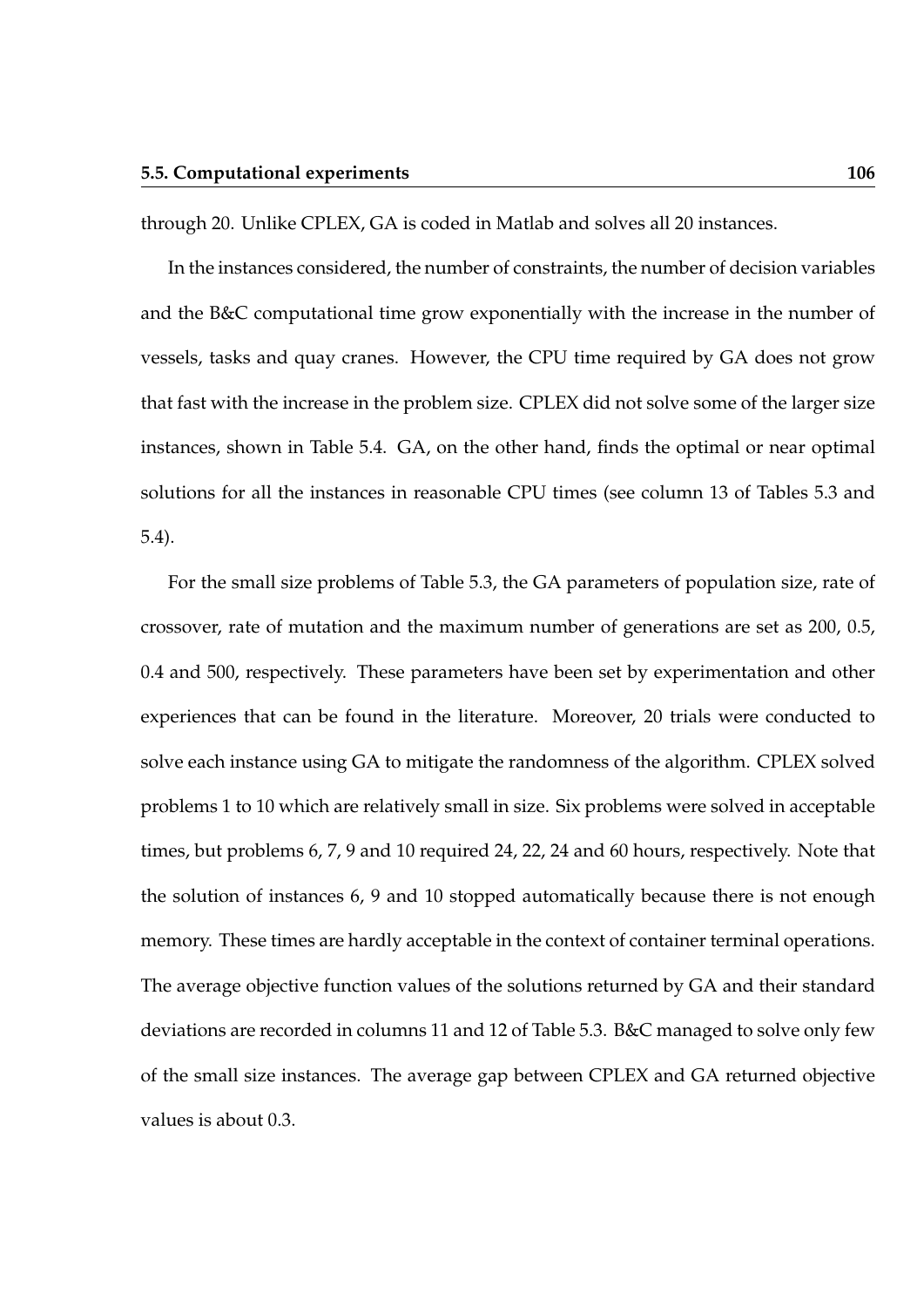| No. |         |       | Problem Information |             | Problem Size |          |         | CPLEX         |              | GА     |        |        |           |
|-----|---------|-------|---------------------|-------------|--------------|----------|---------|---------------|--------------|--------|--------|--------|-----------|
|     | Vessels | Tasks | O.Cranes            | Constraints | Dec.Vars     | Int.Vars | Obi.Val | CPU(hh:mm:ss) | Best Obi.Val | Mean   | St.Dev | CPU(s) | $Gap(\%)$ |
|     |         |       |                     | 120         | 90           | 66       | $67*$   | 00:00:01      | 67           | 67     | 0.0    | 37     | 0.0       |
|     |         |       |                     | 616         | 322          | 288      | 58*     | 00:02:21      | 58           | 58     | 0.0    | 41     | 0.0       |
|     |         |       | 5                   | 822         | 374          | 337      | 470*    | 00:03:18      | 470          | 478.5  | 3.6    | 40     | 0.0       |
|     |         |       | 5                   | 1038        | 444          | 373      | $1250*$ | 00:05:33      | 1251         | 1251   | 0.0    | 42     | 0.08      |
|     | $\sim$  |       | 5                   | 1123        | 453          | 398      | 795*    | 00:41:25      | 805          | 805    | 0.0    | 41     | 1.25      |
| h   | 3       |       |                     | 1325        | 597          | 544      | 275     | 24:57:28      | 258          | 269    | 8.8    | 43     |           |
|     |         |       |                     | 1412        | 624          | 556      | $1615*$ | 22:23:14      | 1636         | 1636   | 0.0    | 43     | 1.3       |
| 8   | 4       |       | 8                   | 2136        | 612          | 520      | $165*$  | 00:01:12      | 1166         | 1171.2 | 4.3    | 40     | 0.08      |
|     | ◠       |       |                     | 2741        | 1161         | 1102     | 771     | 24:20:17      | 755          | 777    | 14.1   | 49     |           |
| 10  |         |       | 8                   | 5920        | 1296         | 1220     | 815     | 60:12:54      | 780          | 819.5  | 23.4   | 48     |           |

**Table 5.3:** *Computational results for small scale instances of BACASP*

\* Optimal solution. *Gap* =

*GAObj*.*Fun*.−*CPLEXObj*.*Fun*. *CPLEXObj*.*Fun*. ∗ 100

The rest of the problems, 11 to 20, which are real world instances in Table 5.4, could not be solved with CPLEX in acceptable times (> 100 hours of CPU time). In some cases they could not be solved at all due to the limitations of the computing platform used see the cases 15, 17-20. However, we terminated all these instances after 3 hours. In the case of the large size instances of Table 5.4, population size, crossover and mutation rates, and the maximum number of generations are set as 500, 0.5, 0.4, and 1000, respectively. These parameters have been set by experimentation and other experiences that can be found in the literature. Moreover, 20 trials were conducted to solve each instance using GA to mitigate the randomness of the algorithm. The average objective function values of the solutions returned by GA and their standard deviations are recorded in columns 11 and 12 of Table 5.4.

**Table 5.4:** *Computational results for large scale instances of BACASP*

| No. |         |       | Problem Information |             | Problem Size |          |         | CPLEX         |              | <b>GA</b> |        |        |
|-----|---------|-------|---------------------|-------------|--------------|----------|---------|---------------|--------------|-----------|--------|--------|
|     | Vessels | lasks | O.Cranes            | Constraints | Dec. Vars    | Int.Vars | Obi.Val | CPU(hh:mm:ss) | Best Obi.Val | Mean      | St.Dev | CPU(s) |
| 11  | 4       |       | 6                   | 16212       | 3764         | 3662     | 476     | 03:00:00      | 263          | 300.6     | 19.4   | 280    |
| 12  | 5       | 5     | 5                   | 7620        | 2175         | 2070     | 1220    | 03:00:00      | 1202         | 1237.4    | 40.4   | 244    |
| 13  | 4       | 10    | 8                   | 42072       | 6628         | 6504     | 698     | 03:00:00      | 358          | 453.05    | 38.60  | 363    |
| 14  | 4       | 10    | 10                  | 63876       | 7572         | 7434     | 1803    | 03:00:00      | 157          | 180       | 12.2   | 342    |
| 15  | 5       | 8     | 10                  | 66535       | 7005         | 6840     | ×       | 03:00:00      | 138          | 165.4     | 13.3   | 337    |
| 16  | 6       | h     | 12                  | 79188       | 6222         | 6012     | 259     | 03:00:00      | 26           | 35.05     | 7.57   | 296    |
| 17  | 6       | 8     | 10                  | 97964       | 9246         | 9046     | ×       | 03:00:00      | 196          | 226.9     | 22.87  | 356    |
| 18  | 4       | 12    | 12                  | 129872      | 11956        | 11796    | ×       | 03:00:00      | 107          | 131.3     | 11.3   | 382    |
| 19  | 6       | 10    | 12                  | 217488      | 15342        | 15108    | ×       | 03:00:00      | 340          | 378.2     | 18.2   | 436    |
| 20  | 5       | 16    | 12                  | 374689      | 28455        | 28232    | ×       | 03:00:00      | 529          | 572       | 22.2   | 535    |

\* No output is generated.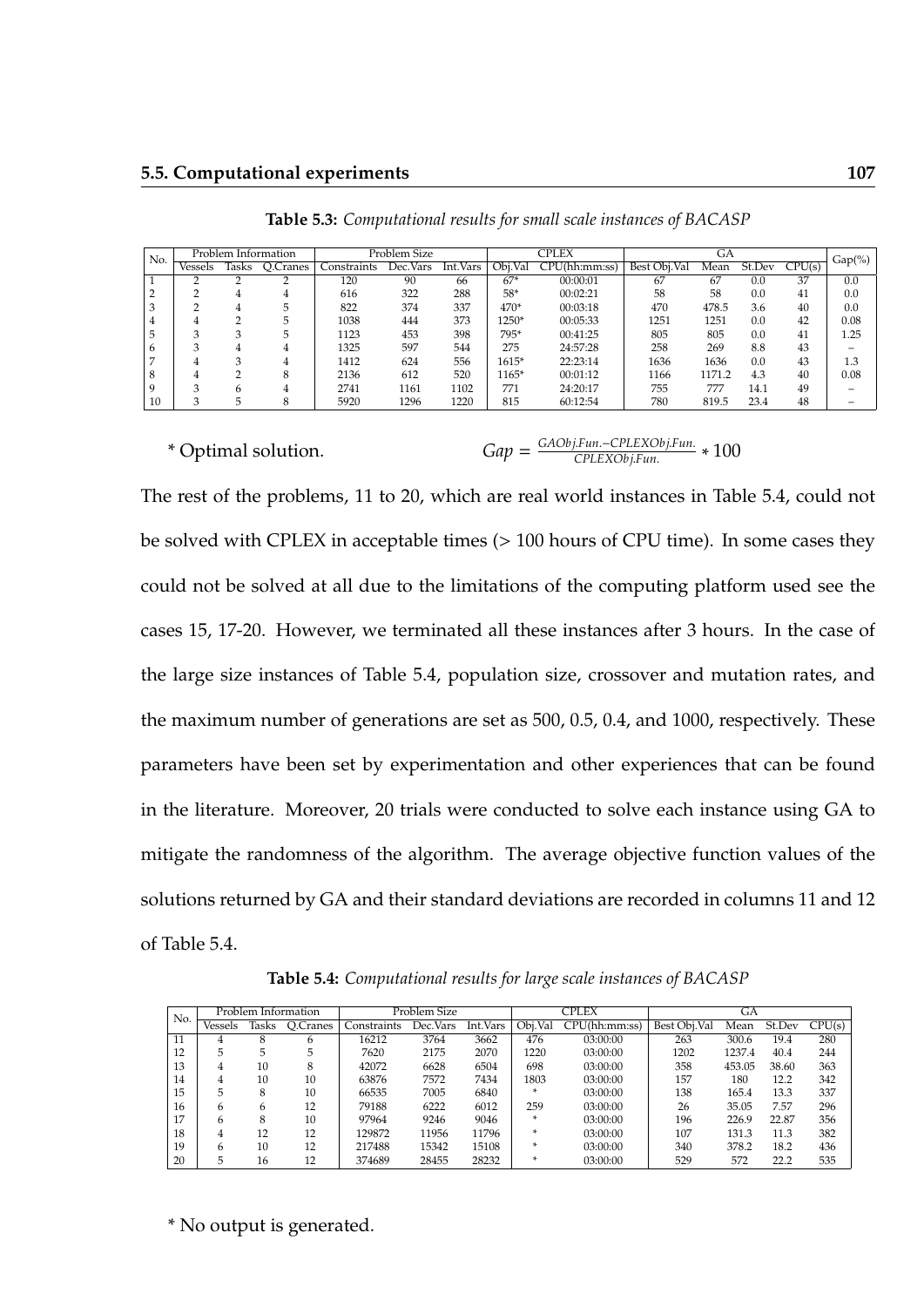#### **5.6. Summary 108**

We have experimented on relatively limited size cases with few vessels, quay cranes and tasks. The experimental result shows that the proposed mathematical model is capable of finding the optimal solution for small scale of instances. However, as can be seen, instances of the model grow to large sizes with hundreds of constraints and integer variables. This means that exact solution is computationally expensive. For instance, the problems 6, 7, 9 and 10 in Table 5.3, require over 20 hours of CPU time with CPLEX. Truly practical instances are beyond CPLEX, running on a PC. GA, however, coped well with all problems. It required almost the same CPU time for all problems of small size and CPU times of the same magnitude for the larger instances. Overall the average discrepancy between the objective function values of the solutions found by both algorithms is small. This shows that GA, while vastly more efficient than B&C, is also quite robust on most instances considered as this average discrepancy shows.

### **5.6 Summary**

This chapter describes an integrated mathematical model (BACASP) which combines all seaside operations that arise at container terminals. This model is desirable because solving the problems individually and even when combined pairwise, may lead to suboptimal solutions. BACASP is a mixed-integer programming model which is solved using B&C as implemented in CPLEX 12.6. The main contribution of this work is this single extended model, which has features which are not commonly represented in existing models. Quay crane interference avoidance for instance is explicitly represented as constraints (5.27) when the quay cranes operate on the same vessel and as constraints (5.30) when quay cranes are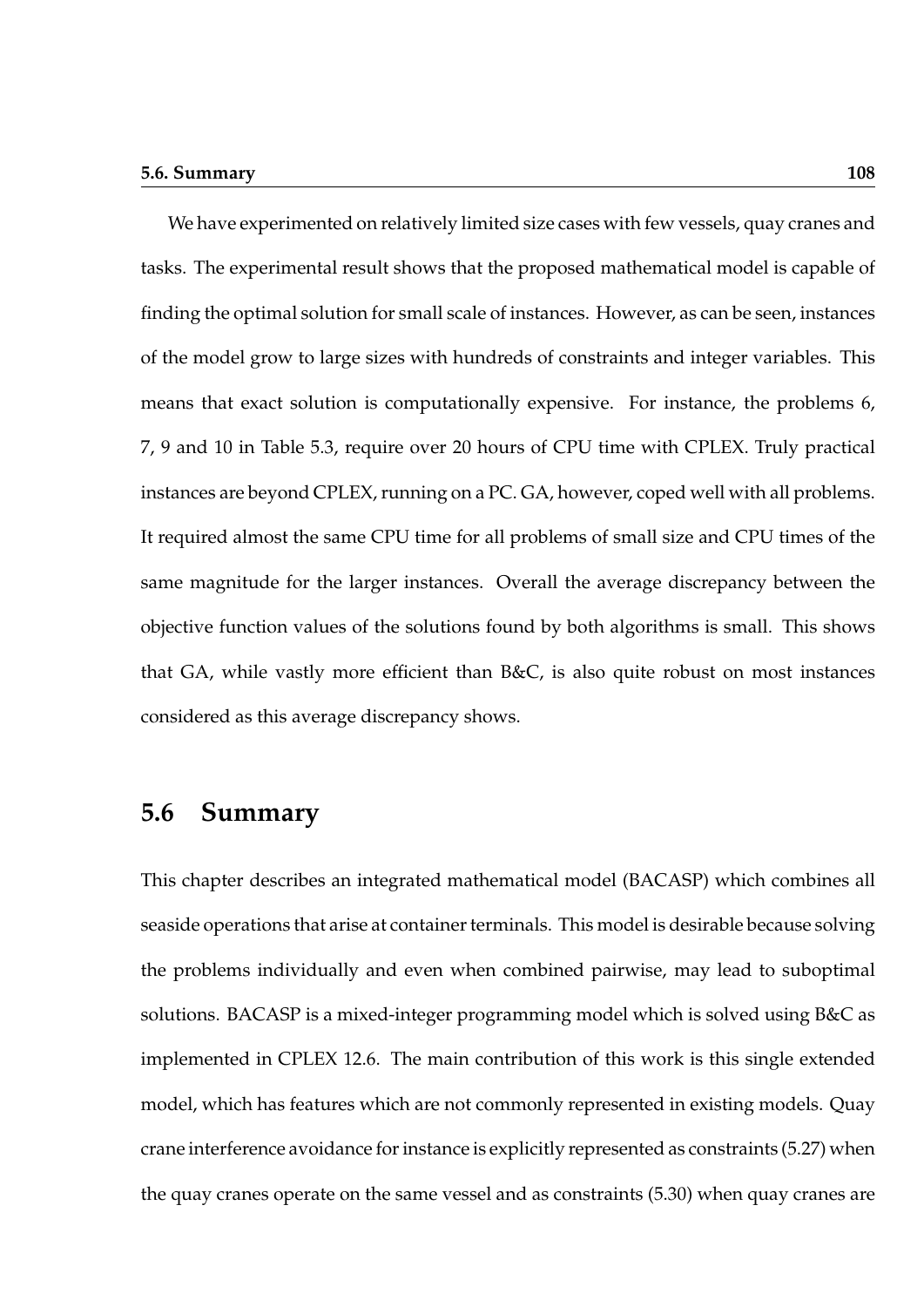#### **5.6. Summary 109**

on different vessels. Another advantage of this model is that it allows a quay crane that has become idle (finished its work) to move from its current vessel to another even if overall the current vessel to which it has been allocated is still being processed. Travelling times of a quay crane between two holds on the same ship and between two holds on different vessels have also been considered. The quay crane starting time is considered. In practice, quay cranes do not always start their work at the same time. For this reason quay crane ready times have been considered in the mathematical model. The initial position for each quay crane is taken into account in order to compute the exact time of quay crane traveling. The precedence and simultaneity constraints are taken in consideration as well.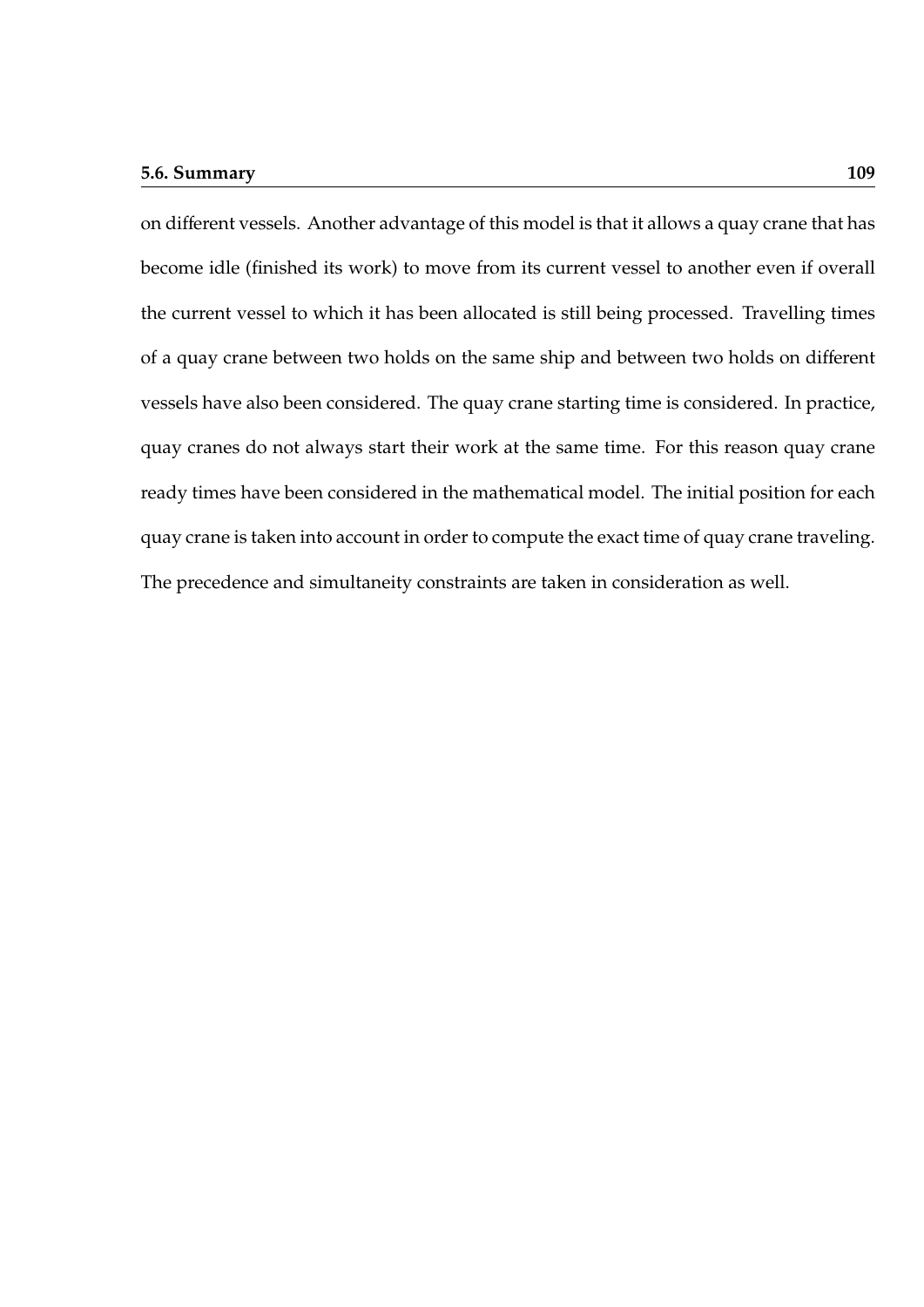# **Chapter 6**

# **Conclusions and future work**

This chapter is in two parts. The first part presents the main conclusions whereas the second part highlights future work and directions for worthwhile research.

## **6.1 Main conclusions**

Berth allocation (BAP) is one of the most important operations in container terminals. Determining the optimal berthing time and the best berthing position for vessels arriving at container terminals is essential for the efficient running of the terminals. Quay cranes are the most important equipment used at container terminals; they are very expensive to build, and very difficult to operate. Determining the number of quay cranes for each vessel (QCAP) is an essential operation at container terminals. Finding the optimum sequence in which to perform the tasks (QCSP) to unload/load containers for all vessels moored at the container terminal is the key to forcing the quay cranes to finish their work in optimal time. Scheduling quay cranes by hand is time consuming and potentially inefficient. This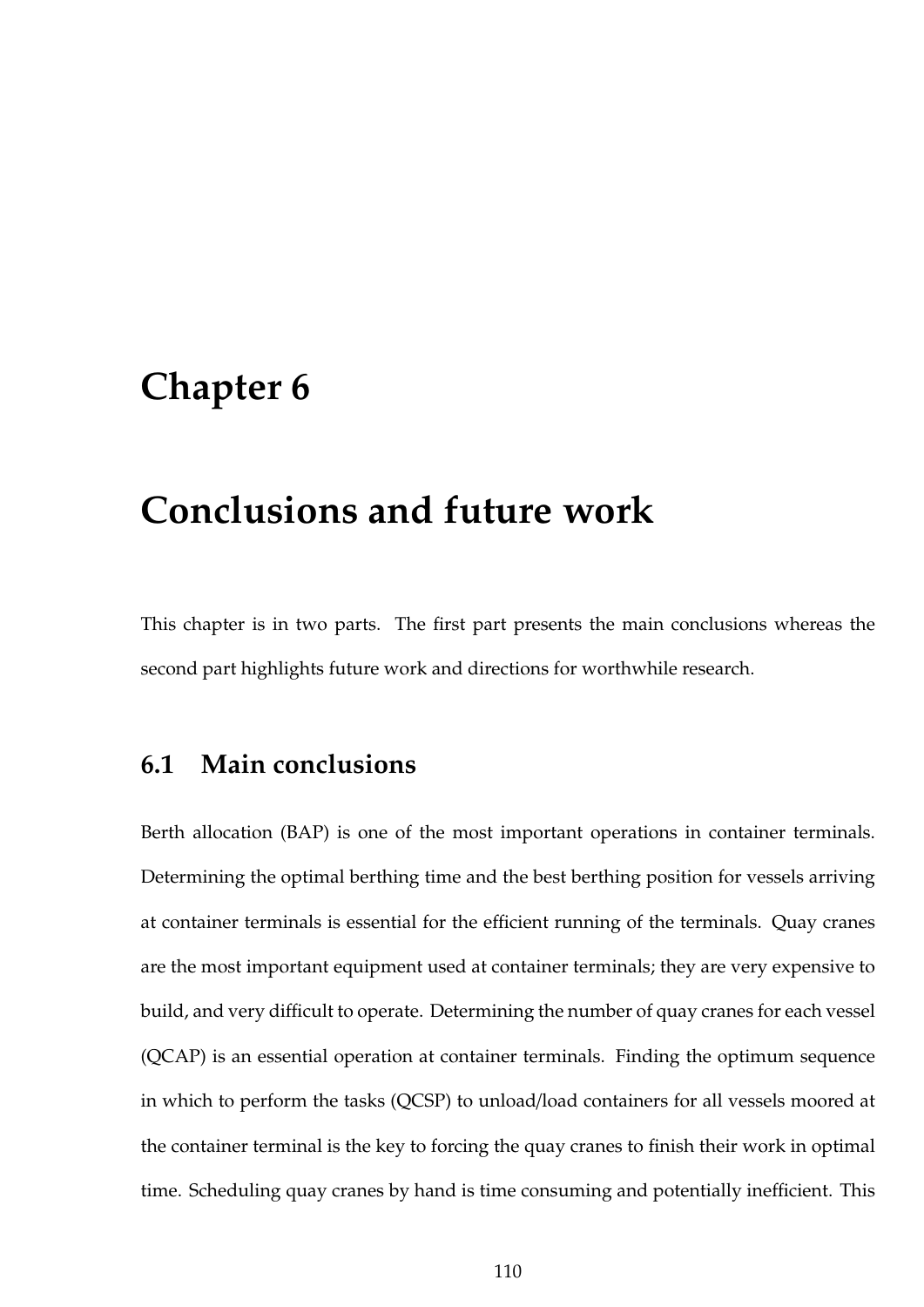#### **6.1. Main conclusions 111**

thesis aims at improving on that. In it, we propose three mathematical models representing these operations. An effective meta-heuristic for solving these problems is also proposed. Our work provides an insight into how to improve the performance level of the quayside operations in a typical container terminal. It also contributes to filling some of the gaps in the literature that appeared due to recent trends and changes in maritime logistics.

In Chapter 2, a comprehensive literature review of studies of operations at container terminals (seaside operations) is presented. The literature is divided according to the problem that it dealt with, i.e. BAP, QCSP, BACAP, QCASP and BACASP.

In Chapter 3, a new mathematical model of the mixed integer programming type that addresses RBAP is proposed. Its solution helps mitigate the uncertainty in arrival times and handling times of vessels. In addition to the reputation in punctuality, a new weight is proposed as another criterion to estimate the deviation of the handling time for each vessel from the expected finishing time. A time buffer is inserted between two vessels depending on the value of the reputation in punctuality and the proportion of the processing time of each vessel. Instances of this model have been solved with an exact method namely B&C as implemented in CPLEX, and a hybridisation algorithm based on B&C and GA is used to find optimal or near optimal solutions in reasonable times. The numerical results show that the hybridisation solution approach is superior to B&C in that it finds solutions to all problems in acceptable times.

In Chapter 4, a mixed integer programming with non-interference constraints among quay cranes has been introduced to solve QCASP. The B&C method is used to find the exact solution for small scale instances using CPLEX. Note that the number of constraints and decision variables increases exponentially when the number of vessels, tasks, and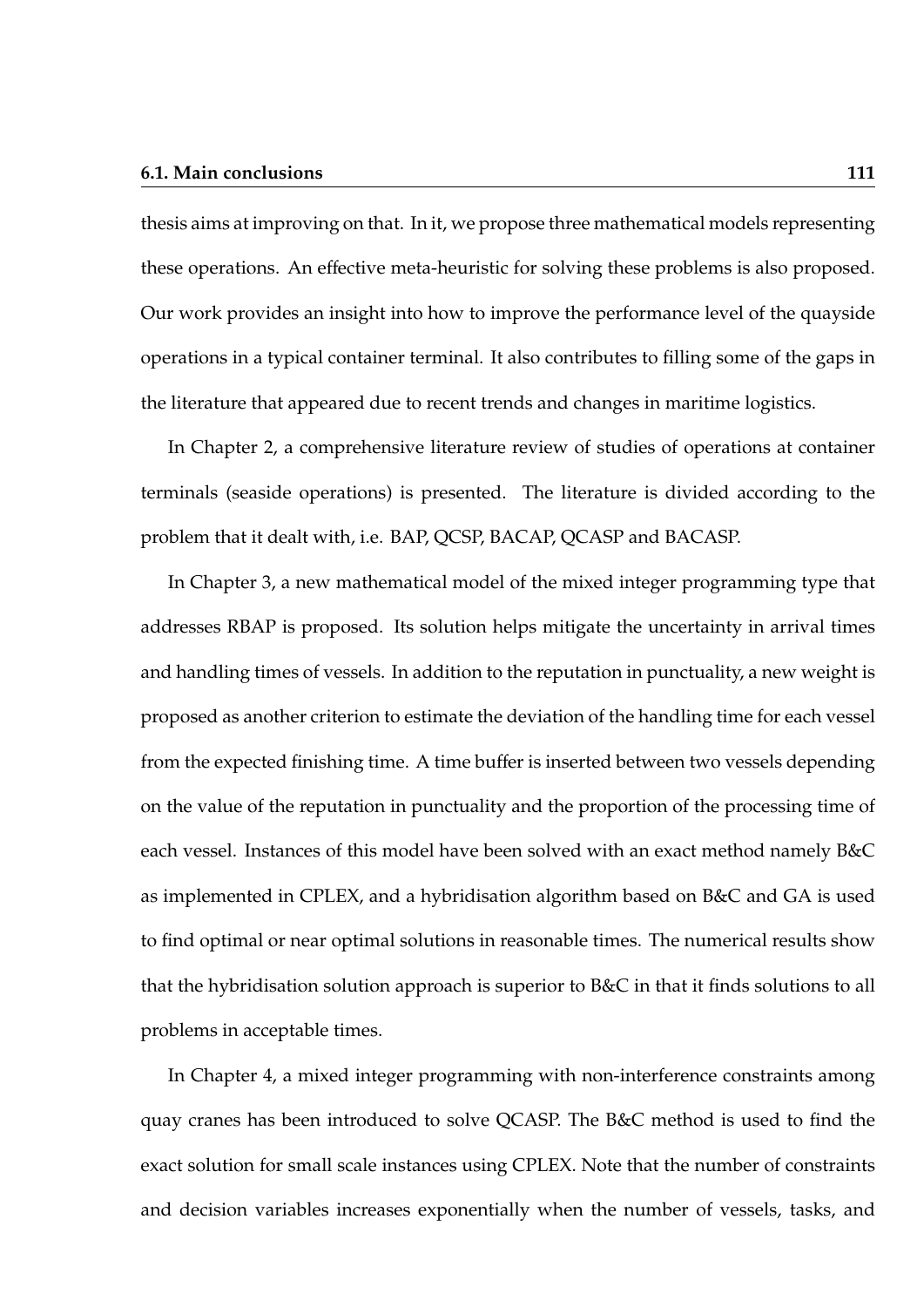#### **6.1. Main conclusions 112**

quay cranes increases. B&C cannot cope with larger instances of the problem which are of practical size. We therefore proposed a modified GA to solve large scale problems and find optimal or near optimal solutions in a reasonable time. This coped well with all instances. It required almost the same CPU time for problems of small size and for the larger instances.

In this mathematical model, the factors which are always facing the decision maker in the real world problems such as the travelling time of a quay crane between two holds on the same vessel and between two holds on different vessels have been taken into account in the optimisation process. Also, interference among quay cranes is avoided by introducing non-interference constraints which consider both the potential interference between tasks on the same vessel and those on different vessels. Another advantage in this model is to allow a quay crane that finished its work to move from one vessel to another even if the vessel handling is not finished. In addition the quay cranes do not always start their work from the same point and at the same time. For this reason, the initial position for each quay crane is taken into account in order to compute the exact time of quay crane travelling. The precedence and simultaneity constraints are taken in consideration as well.

CPLEX managed to solve most of the 10 small instances but it failed to find solutions to the large instances. GA, however, found the optimum or near optimal solution for all instances in reasonable time. Overall the average discrepancy between the objective function values of the solutions found by both algorithms is small. This shows that GA, while substantially more efficient than B&C, is also quite robust on most instances considered as this average discrepancy shows.

In Chapter 5, an integrated mathematical model to simultaneously solve the seaside operations BACASP, that arise at container terminals, is introduced. This approach is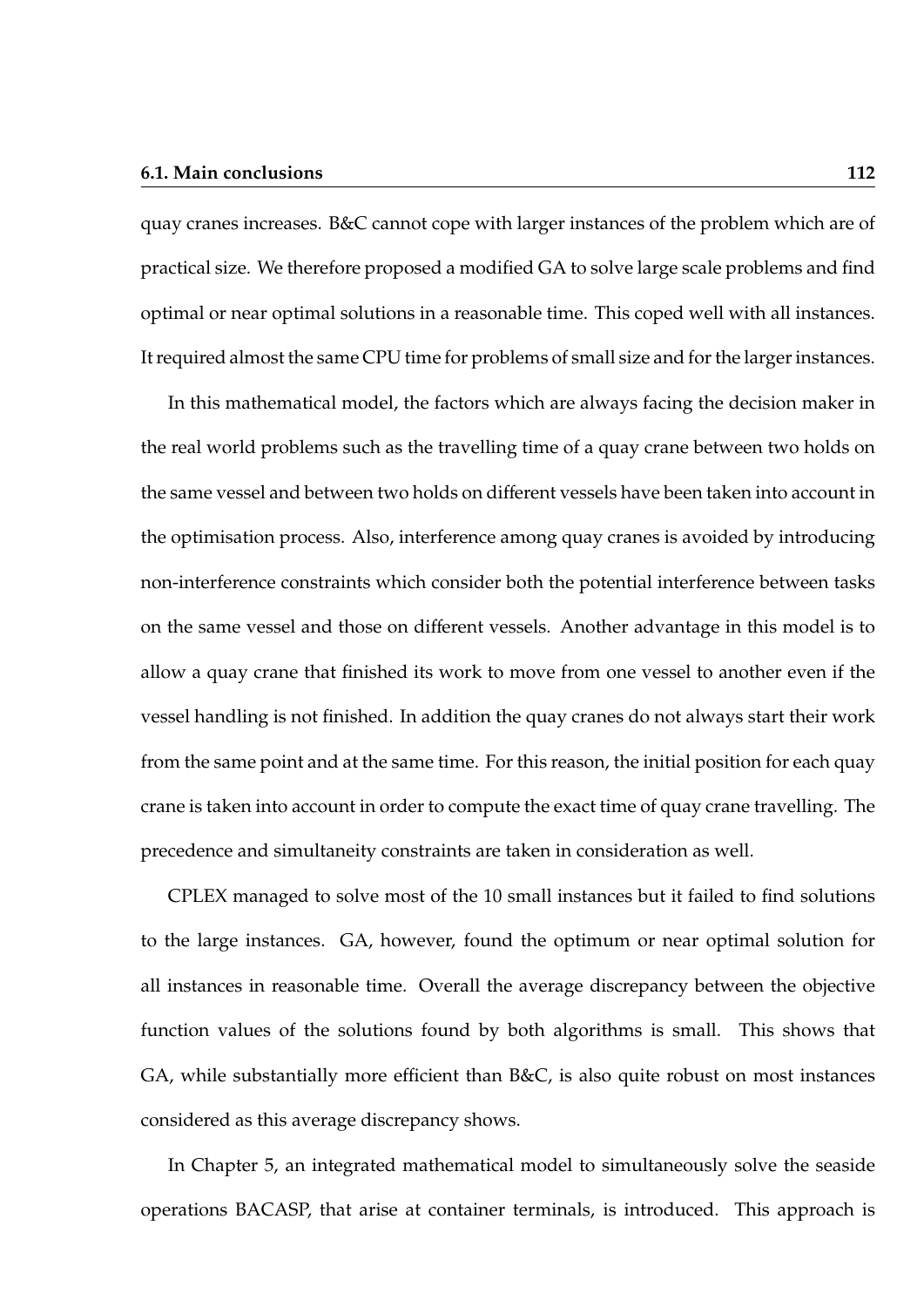#### **6.1. Main conclusions 113**

desirable because solving them individually and even when combined pairwise, may lead to suboptimal solutions. The problem is formulated as a mixed-integer programming (MIP) model. The B&C algorithm as implemented in CPLEX 12.6 has been used to find the exact solutions of relatively small instances of BACASP. It could not achieve optimality in reasonable times. It fails to solve large instances. We proposed a modified GA to solve large scale instances of the problem and find the optimal or near optimal solutions in reasonable times.

The combined model presented here is obviously the way forward as it is more likely to provide better solutions than those found by solving seaside operations problems individually. It is also a substantial improvement on combined variants which do not consider all available information.

The model itself has features which are not commonly represented in existing models. Travelling times of a quay crane between two holds on the same ship and between two holds on different vessels have also been considered. Quay crane interference avoidance is explicitly represented as constraints (5.27) when the quay cranes operate on the same vessel and as constraints (5.30) when quay cranes are on different vessels. Another advantage of this model is that it allows a quay crane that has become idle to move from its current vessel to another even if overall the current vessel to which it has been allocated is still being processed. In practice, quay cranes do not always start their works at the same time. For this reason quay cranes ready times have been considered in the mathematical model. The initial position for each quay crane is taken into account in order to compute the exact time of quay crane travelling. The precedence and simultaneity constraints are taken in consideration as well.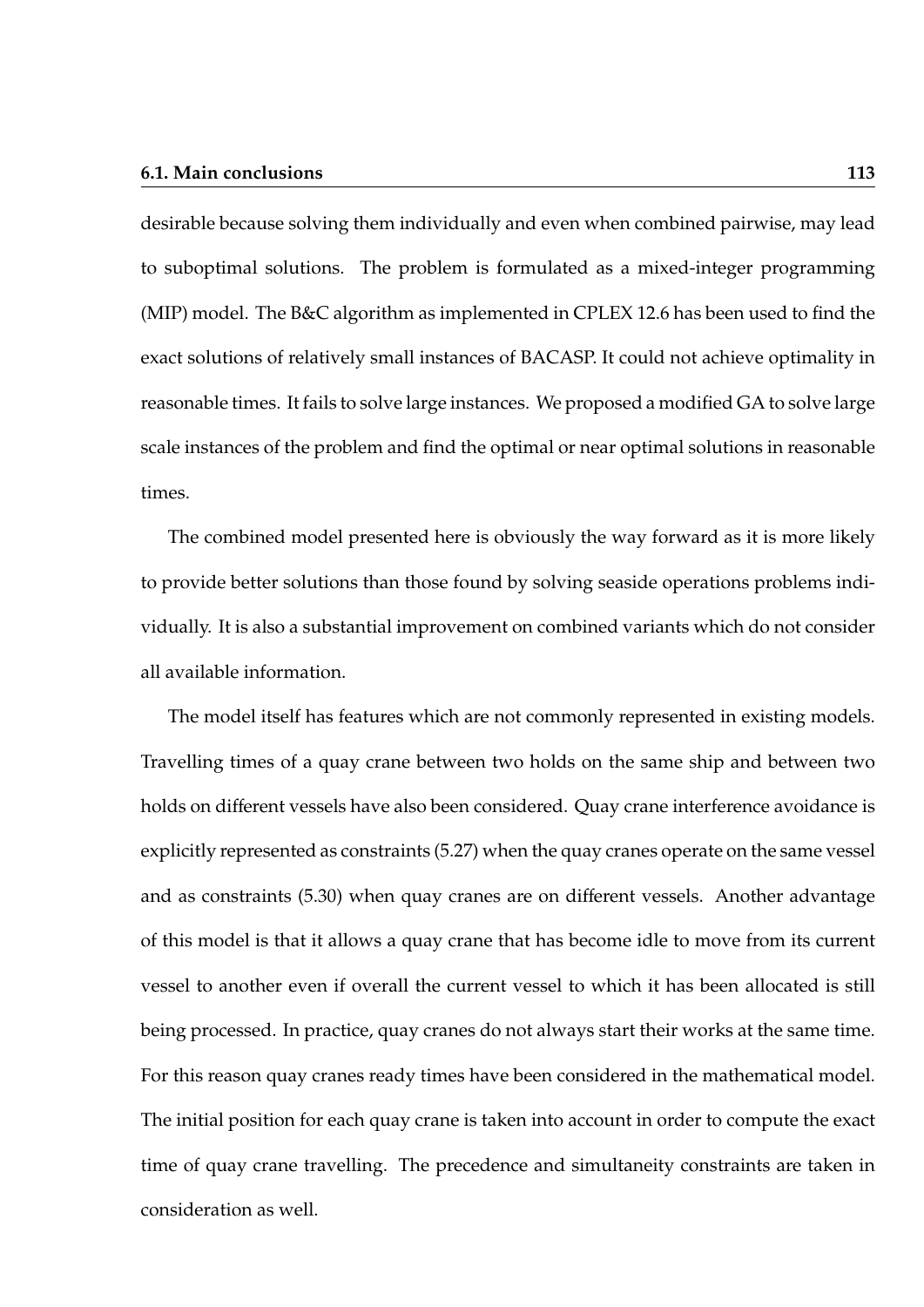We have experimented on relatively limited size cases with only few vessels, tasks and quay cranes. The experimental results show that the proposed mathematical model when solved is capable of providing the optimal solution for small scale instances. However, GA coped well with all problems. It required almost the same CPU time for all problems of small size and these of larger instances. Overall the average discrepancy between the objective function values of the solutions found by both algorithms is small. This shows that GA, while vastly more efficient than B&C, it is also quite robust on most instances considered as this average discrepancy shows.

We have also applied CBC on some instances. The runtime is much longer than direct solving. The number of iterations is still too high. The master problem is solved faster than directly solving the complete problem, but the number of iterations needed increases with the problem size; default solving by CPLEX is faster.

## **6.2 Suggestions for further work**

The size of the models provided in these thesis and elsewhere seems to grow exponentially in the number of constraints and decision variables with the increase in the number of vessels, tasks, and quay cranes. With this in mind, finding good solutions in acceptable times will become more and more difficult. Future work, therefore, will be concerned with the design and implementation of efficient solution approaches. Finer and seamless hybridisation of exact and approximate approach to reduce time overheads and improve solution quality is a possible area of investigation. Their evaluation through comparisons with other meta-heuristics as have been introduced recently [6, 19, 34, 79, 80, 87, 88], constitutes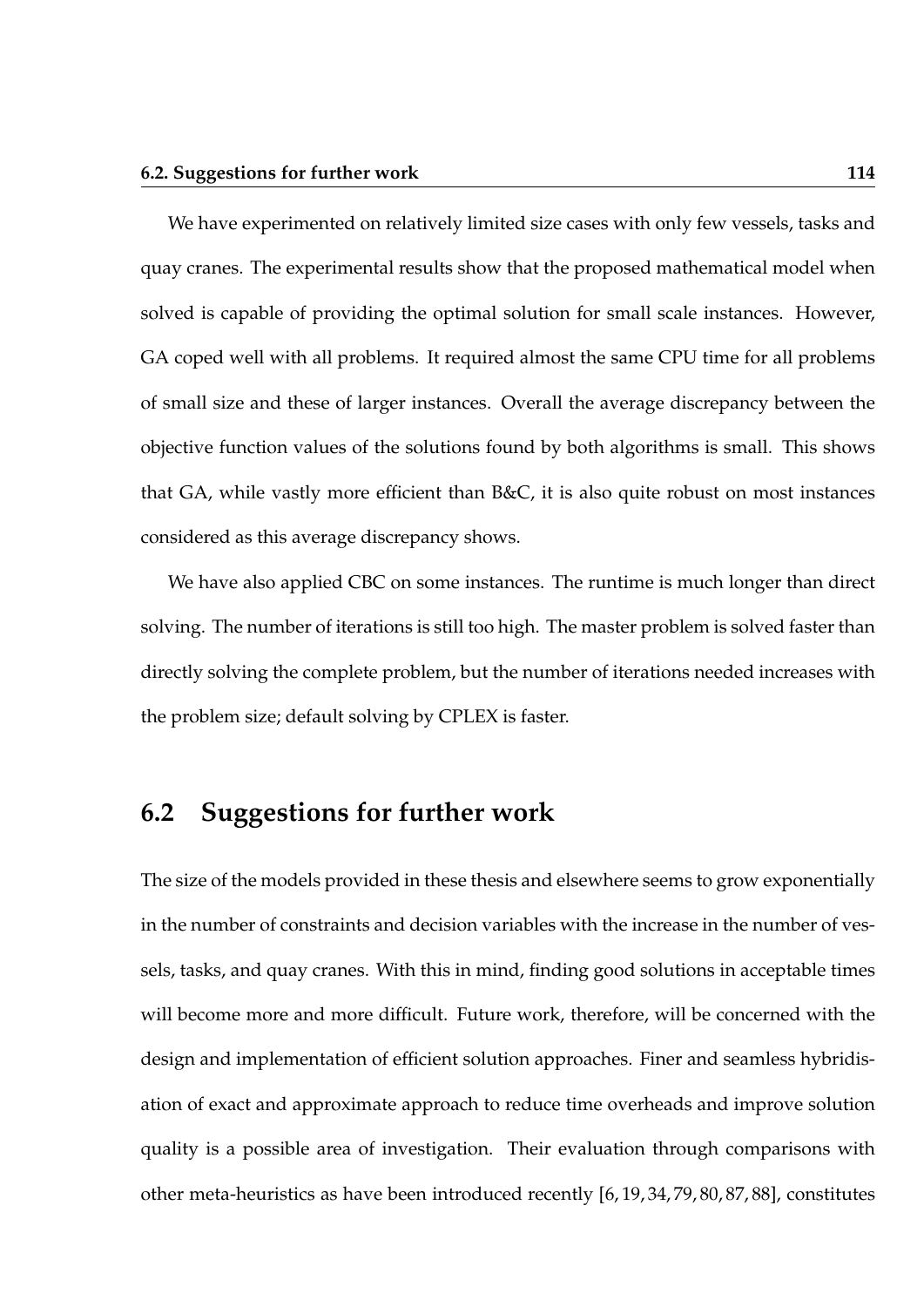also a worthwhile endeavour.

Seaside and landside operations are tightly interconnected despite the fact that common practice is to deal with them individually. We have tried to alleviate this shortcoming by integrating some operations into single models and deal with them as such. Further integration to include seaside and landside operations is therefore another worthwhile area of research.

Here, it is assumed that information available to the decision maker is known deterministically. In reality, however, this assumption is unrealistic because of gaps in information and its unreliability and fluctuation. This is the curse of uncertainty. Moreover, it is inevitable since the concerned systems are complex and dynamic. This, therefore, calls upon the use of stochastic programming and new approaches such as robust programming to cope with the problem of uncertainty in the decision making process at the level of container ports.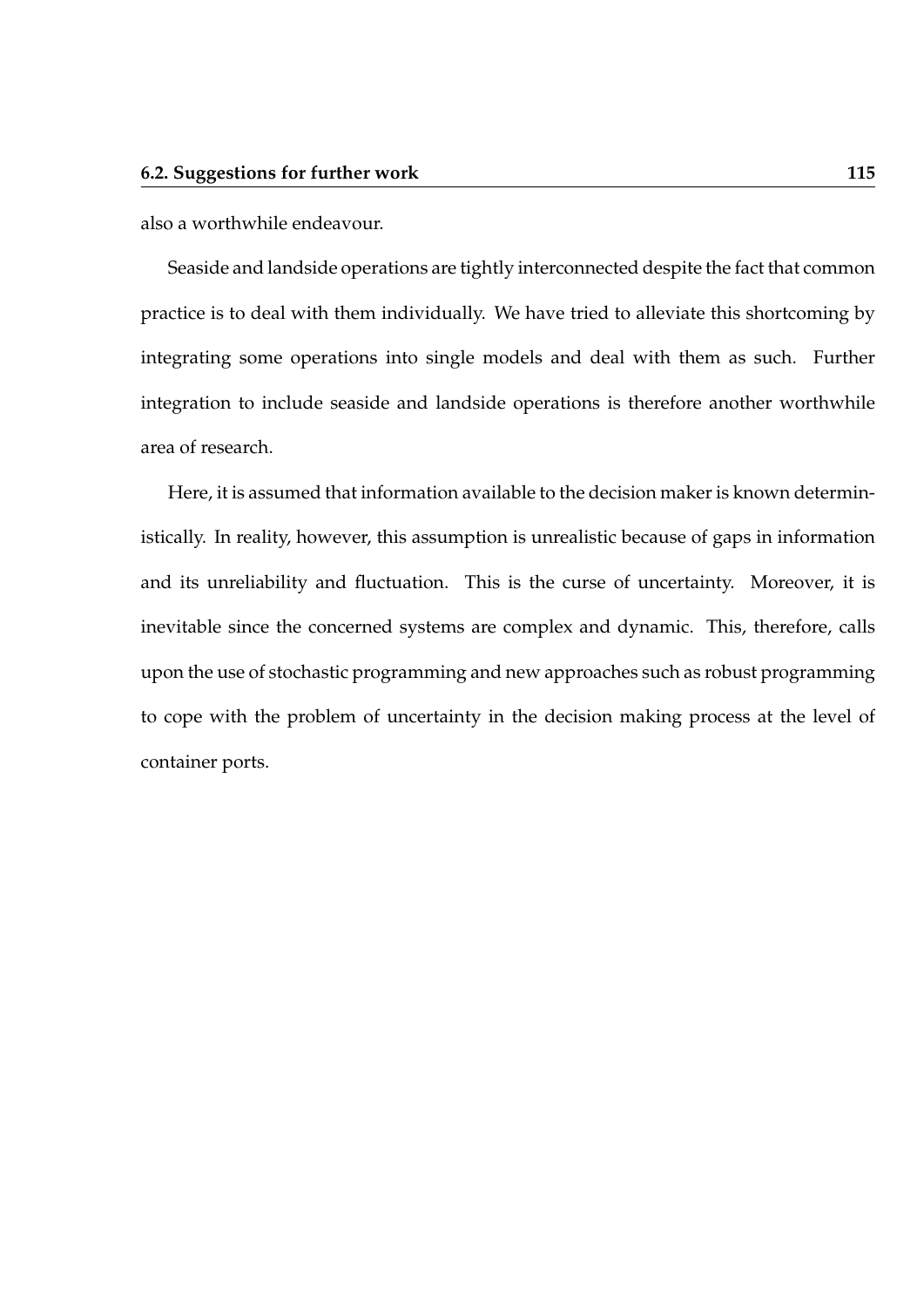# **Bibliography**

- [1] A. Ak. *Berth and quay crane scheduling: problems, models and solution methods*. PhD thesis, Schoolof Industrial and Systems Engineering, Georgia Institute of Technology, 2008.
- [2] J. F. Benders. Partitioning procedures for solving mixed-variables programming problems. *Numerische mathematik*, 4(1):238–252, 1962.
- [3] C. Bierwirth and F. Meisel. A fast heuristic for quay crane scheduling with interference constraints. *Journal of Scheduling*, 12(4):345–360, 2009.
- [4] C. Bierwirth and F. Meisel. A survey of berth allocation and quay crane scheduling problems in container terminals. *European Journal of Operational Research*, 202(3):615– 627, 2010.
- [5] C. Bierwirth and F. Meisel. A follow-up survey of berth allocation and quay crane scheduling problems in container terminals. *European Journal of Operational Research*, 244(3):675–689, 2015.
- [6] C. Blum. Ant colony optimization: Introduction and recent trends. *Physics of Life reviews*, 2(4):353–373, 2005.
- [7] D. Chang, Z. Jiang, W. Yan, and J. He. Integrating berth allocation and quay crane assignments. *Transportation Research Part E: Logistics and Transportation Review*, 46(6):975– 990, 2010.
- [8] J. H. Chen, D.-H. Lee, and M. Goh. An effective mathematical formulation for the unidirectional cluster-based quay crane scheduling problem. *European Journal of Operational Research*, 232(1):198–208, 2014.
- [9] R. Cheng and M. Gen. Parallel machine scheduling problems using memetic algorithms. *Computers & Industrial Engineering*, 33(3-4):761–764, 1997.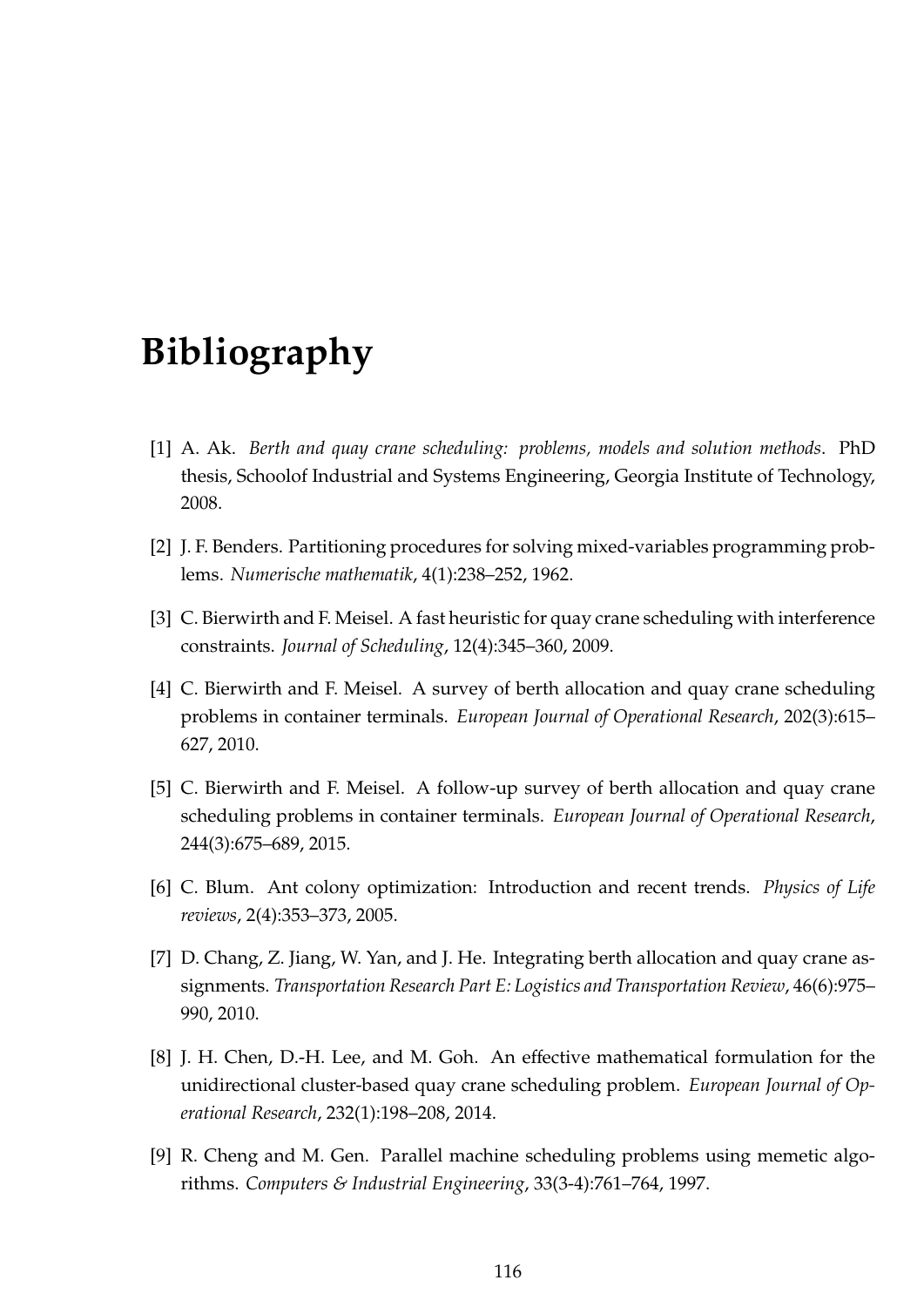- [10] C. Cheong, K. Tan, D. Liu, and C. Lin. Multi-objective and prioritized berth allocation in container ports. *Annals of Operations Research*, 180(1):63–103, 2010.
- [11] C. Y. Cheong, M. S. Habibullah, R. S. M. Goh, and X. Fu. Multi-objective optimization of large scale berth allocation and quay crane assignment problems. In *Systems Man and Cybernetics (SMC), 2010 IEEE International Conference on*, pages 669–676. IEEE, 2010.
- [12] N. Chestney. Global seaborne trade seen doubling by 2030. http://www.reuters.com/article/marine-trade-idUSL5N0CV1PQ20130408, 2013. [Online; accessed 06-December-2016].
- [13] S. Chung and F. T. Chan. A workload balancing genetic algorithm for the quay crane scheduling problem. *International Journal of Production Research*, 51(16):4820–4834, 2013.
- [14] S. Chung and K. L. Choy. A modified genetic algorithm for quay crane scheduling operations. *Expert Systems with Applications*, 39(4):4213–4221, 2012.
- [15] G. Codato and M. Fischetti. Combinatorial benders' cuts for mixed-integer linear programming. *Operations Research*, 54(4):756–766, 2006.
- [16] C. F. Daganzo. The crane scheduling problem. *Transportation Research Part B: Methodological*, 23(3):159–175, 1989.
- [17] R. M. de Oliveira, G. R. Mauri, and L. A. N. Lorena. Clustering search heuristic for solving a continuous berth allocation problem. In *Evolutionary Computation in Combinatorial Optimization*, pages 49–62. Springer, 2012.
- [18] A. Diabat and E. Theodorou. An integrated quay crane assignment and scheduling problem. *Computers & Industrial Engineering*, 73:115–123, 2014.
- [19] I. Fister, X.-S. Yang, and J. Brest. A comprehensive review of firefly algorithms. *Swarm and Evolutionary Computation*, 13:34–46, 2013.
- [20] Y.-M. Fu, A. Diabat, and I.-T. Tsai. A multi-vessel quay crane assignment and scheduling problem: Formulation and heuristic solution approach. *Expert Systems with Applications*, 41(15):6959–6965, 2014.
- [21] S. S. Ganji, A. Babazadeh, and N. Arabshahi. Analysis of the continuous berth allocation problem in container ports using a genetic algorithm. *Journal of marine science and technology*, 15(4):408–416, 2010.
- [22] M. R. Garey and D. S. Johnson. Computers and intractability: A guide to the theory of np-completeness, 1979.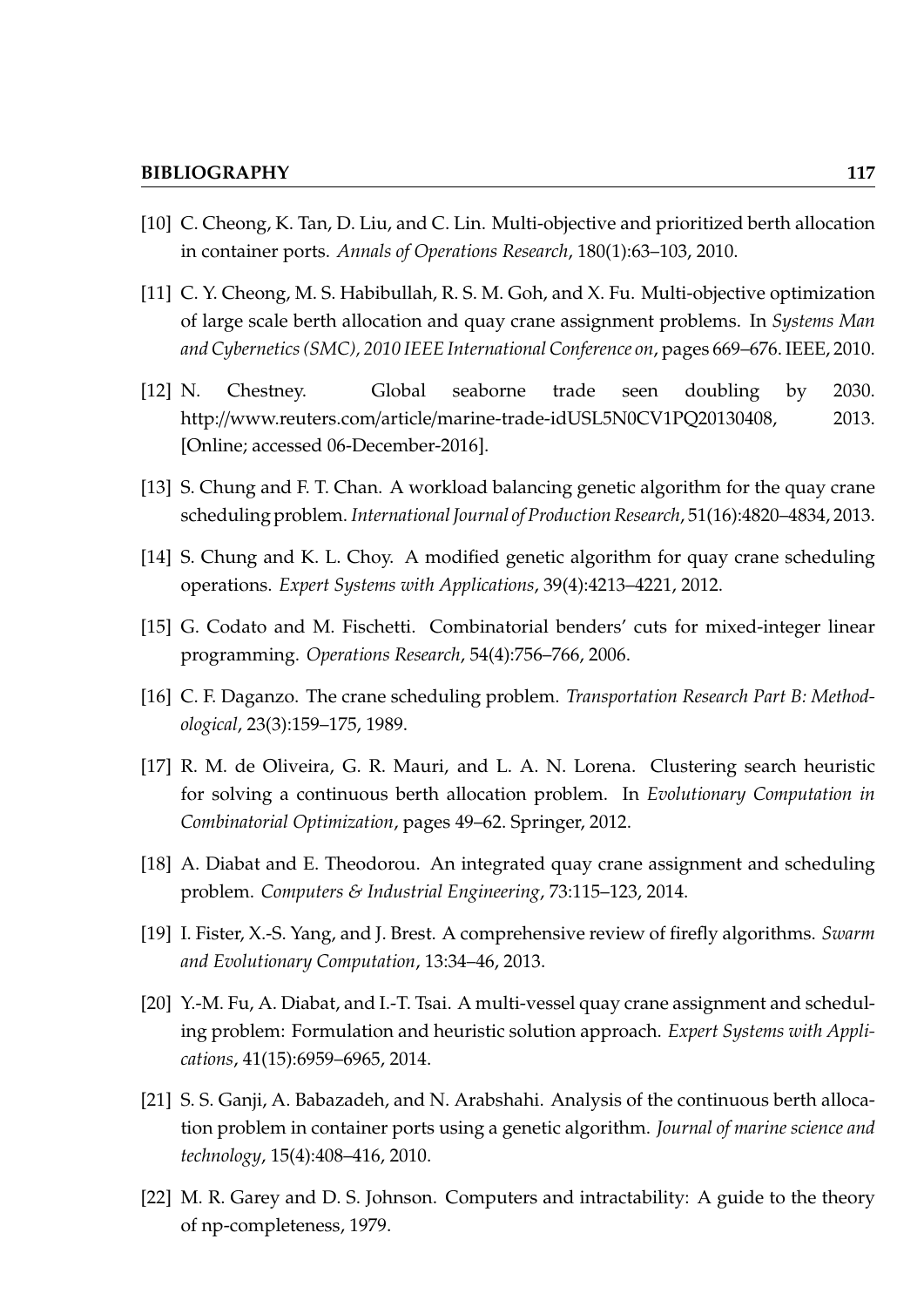- [23] F. Glover. Future paths for integer programming and links to artificial intelligence. *Computers & operations research*, 13(5):533–549, 1986.
- [24] K.-S. Goh and A. Lim. Combining various algorithms to solve the ship berthing problem. In *Tools with Artificial Intelligence, 2000. ICTAI 2000. Proceedings. 12th IEEE International Conference on*, pages 370–375. IEEE, 2000.
- [25] Y. Guan and R. K. Cheung. The berth allocation problem: models and solution methods. *OR Spectrum*, 26(1):75–92, 2004.
- [26] P. Guo, W. Cheng, and Y. Wang. A modified generalized extremal optimization algorithm for the quay crane scheduling problem with interference constraints. *Engineering Optimization*, 46(10):1411–1429, 2014.
- [27] C. J. HANG. *Models and new methods for the quayside operations in port container terminals*. PhD thesis, DEPARTMENT OF CIVIL & ENVIRONMENTAL ENGINEERING, NATIONAL UNIVERSITY OF SINGAPORE, 2011.
- [28] J. H. Holland. *Adaptation in natural and artificial systems: an introductory analysis with applications to biology, control, and artificial intelligence.* (2nd ed. in 1992). Cambridge: MIT Press, 1975.
- [29] J. Hooker. *Logic-based methods for optimization: combining optimization and constraint satisfaction*. John Wiley & Sons, 2000.
- [30] A. Imai, E. Nishimura, and S. Papadimitriou. The dynamic berth allocation problem for a container port. *Transportation Research Part B: Methodological*, 35(4):401–417, 2001.
- [31] A. Imai, X. Sun, E. Nishimura, and S. Papadimitriou. Berth allocation in a container port: using a continuous location space approach. *Transportation Research Part B: Methodological*, 39(3):199–221, 2005.
- [32] D. E. Joslin and D. P. Clements. Squeaky wheel optimization. *Journal of Artificial Intelligence Research*, 10:353–373, 1999.
- [33] N. Kaveshgar, N. Huynh, and S. K. Rahimian. An efficient genetic algorithm for solving the quay crane scheduling problem. *Expert Systems with Applications*, 39(18):13108– 13117, 2012.
- [34] J. Kennedy. Particle swarm optimization. in: Encyclopedia of machine learning. pages 760–766. Springer, 2011.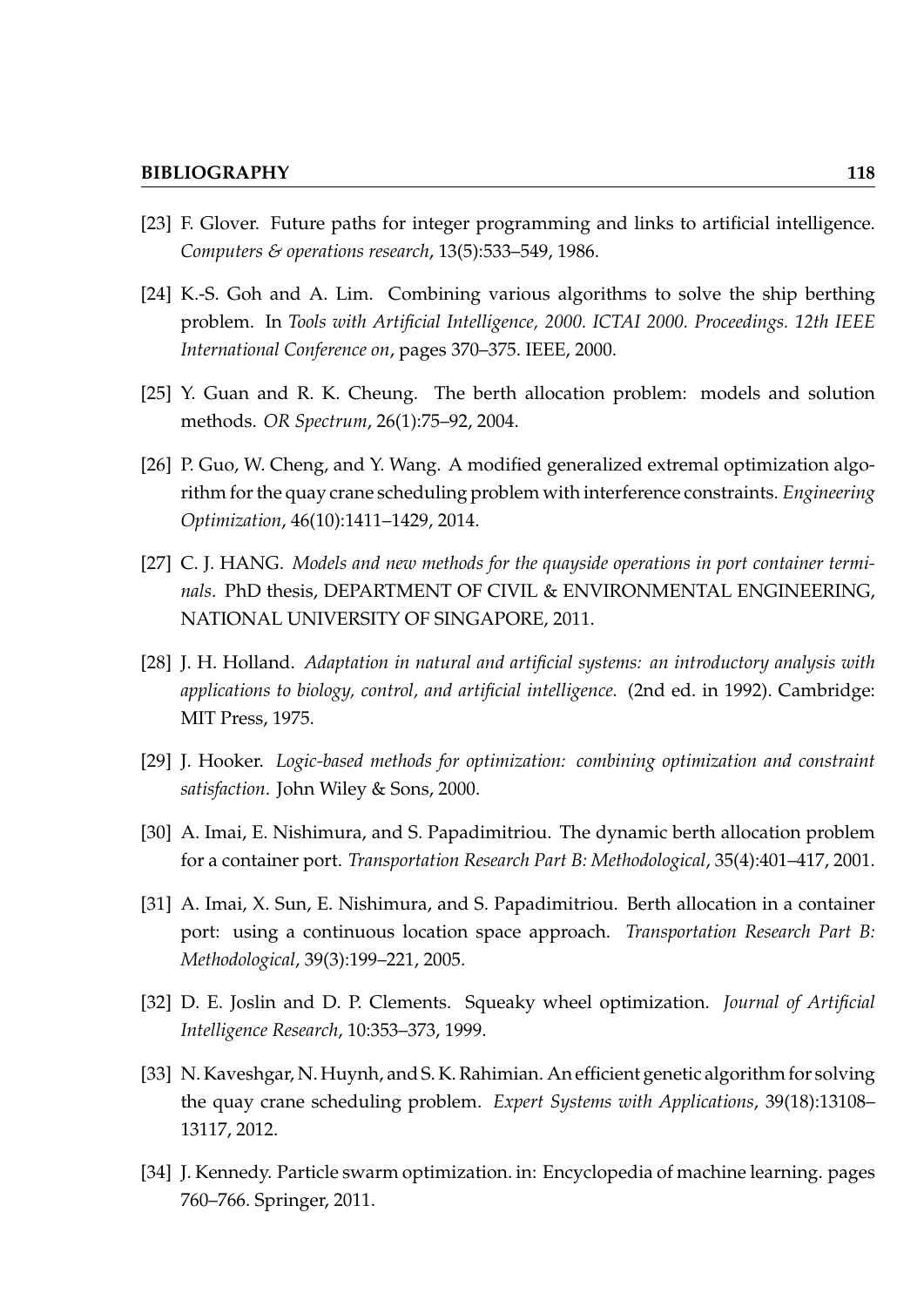- [35] A. Khachaturyan, S. Semenovskaya, and B. Vainstein. A statistical-thermodynamic approach to determination of structure amplitude phases. *Sov. Phys. Crystallogr*, 24:519– 524, 1979.
- [36] A. Khachaturyan, S. Semenovsovskaya, and B. Vainshtein. The thermodynamic approach to the structure analysis of crystals. *Acta Crystallographica Section A: Crystal Physics, Di*ff*raction, Theoretical and General Crystallography*, 37(5):742–754, 1981.
- [37] K. H. Kim and K. C. Moon. Berth scheduling by simulated annealing. *Transportation Research Part B: Methodological*, 37(6):541–560, 2003.
- [38] K. H. Kim and Y.-M. Park. A crane scheduling method for port container terminals. *European Journal of operational research*, 156(3):752–768, 2004.
- [39] S. Kirkpatrick, C. D. Gelatt, M. P. Vecchi, et al. Optimization by simulated annealing. *science*, 220(4598):671–680, 1983.
- [40] J. R. Koza. *Genetic programming: on the programming of computers by means of natural selection*, volume 1. MIT press, 1992.
- [41] A. H. Land and A. G. Doig. An automatic method of solving discrete programming problems. *Econometrica: Journal of the Econometric Society*, pages 497–520, 1960.
- [42] D.-H. Lee, J. H. Chen, and J. X. Cao. The continuous berth allocation problem: A greedy randomized adaptive search solution. *Transportation Research Part E: Logistics and Transportation Review*, 46(6):1017–1029, 2010.
- [43] D.-H. Lee, H. Qiu Wang, and L. Miao. Quay crane scheduling with handling priority in port container terminals. *Engineering Optimization*, 40(2):179–189, 2008b.
- [44] D.-H. Lee, H. Q. Wang, and L. Miao. An approximation algorithm for quay crane scheduling with non-interference constraints in port container terminals. *Tristan VI, Phuket, June*, pages 10–15, 2007.
- [45] D.-H. Lee, H. Q. Wang, and L. Miao. Quay crane scheduling with non-interference constraints in port container terminals. *Transportation Research Part E: Logistics and Transportation Review*, 44(1):124–135, 2008.
- [46] Y. Lee and C.-Y. Chen. An optimization heuristic for the berth scheduling problem. *European Journal of Operational Research*, 196(2):500–508, 2009.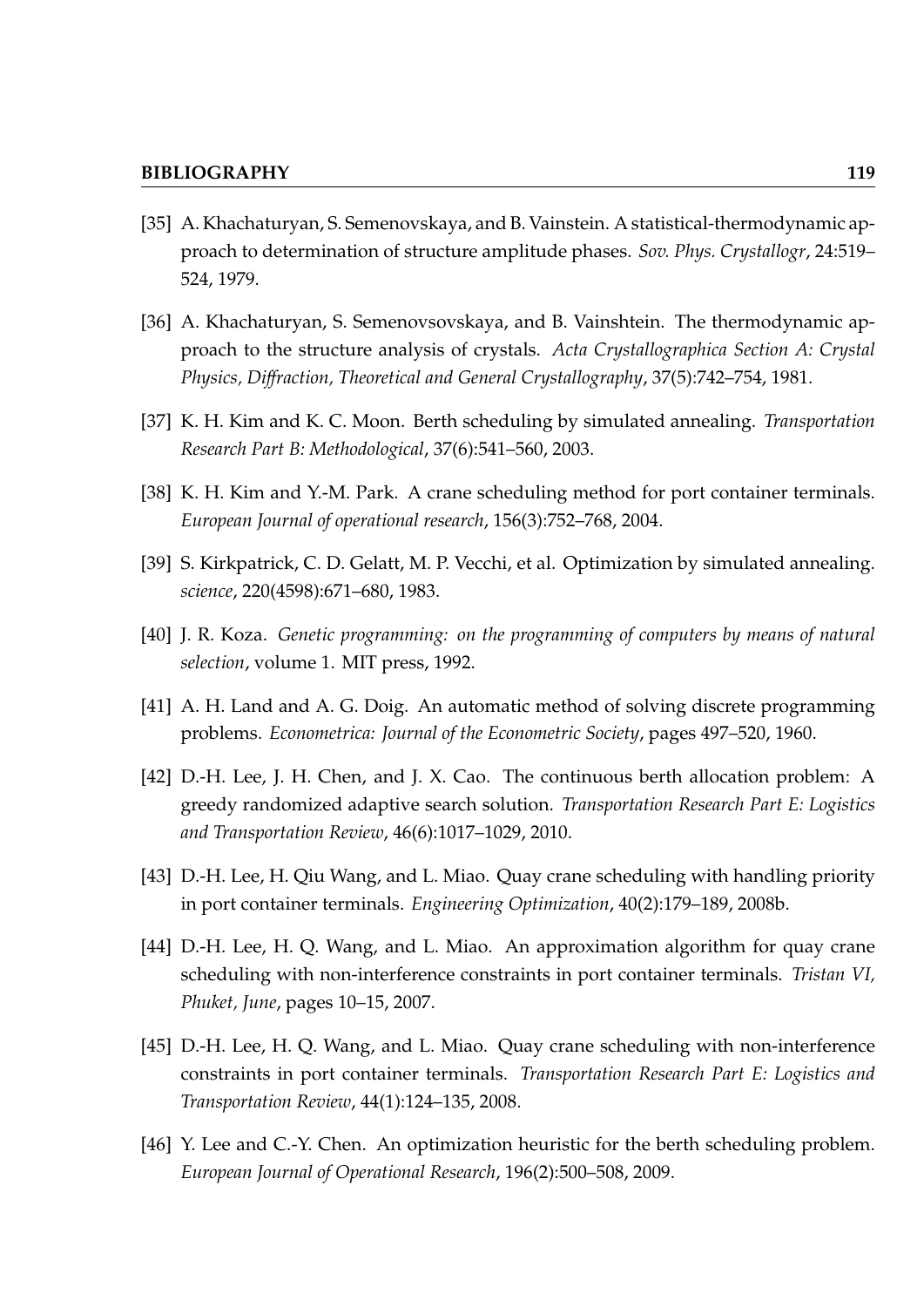- [47] P. Legato, D. Gullì, and R. Trunfio. The quay crane deployment problem at a maritime container terminal. In *Submitted to the 22th European Conference on Modelling and Simulation*, 2008.
- [48] P. Legato and R. Trunfio. A local branching-based algorithm for the quay crane scheduling problem under unidirectional schedules. *4OR*, 12(2):123–156, 2014.
- [49] C.-l. Li, X. Cai, and C.-y. Lee. Scheduling with multiple-job-on-one-processor pattern. *IIE transactions*, 30(5):433–445, 1998.
- [50] C. Liang, J. Guo, and Y. Yang. Multi-objective hybrid genetic algorithm for quay crane dynamic assignment in berth allocation planning. *Journal of Intelligent Manufacturing*, 22(3):471–479, 2011.
- [51] A. Lim. The berth planning problem. *Operations research letters*, 22(2):105–110, 1998.
- [52] A. Lim. An effective ship berthing algorithm. In *IJCAI*, pages 594–599, 1999.
- [53] A. Lim, B. Rodrigues, F. Xiao, and Y. Zhu. Crane scheduling using tabu search. In *Tools with Artificial Intelligence, 2002.(ICTAI 2002). Proceedings. 14th IEEE International Conference on*, pages 146–153. IEEE, 2002.
- [54] A. Lim, B. Rodrigues, F. Xiao, and Y. Zhu. Crane scheduling with spatial constraints. *Naval Research Logistics (NRL)*, 51(3):386–406, 2004.
- [55] J. Liu, Y.-w. Wan, and L. Wang. Quay crane scheduling at container terminals to minimize the maximum relative tardiness of vessel departures. *Naval Research Logistics (NRL)*, 53(1):60–74, 2006.
- [56] B. Meindl and M. Templ. Analysis of commercial and free and open source solvers for linear optimization problems. *Eurostat and Statistics Netherlands within the project ESSnet on common tools and harmonised methodology for SDC in the ESS*, 2012.
- [57] F. Meisel. The quay crane scheduling problem with time windows. *Naval Research Logistics (NRL)*, 58(7):619–636, 2011.
- [58] F. Meisel and C. Bierwirth. Integration of berth allocation and crane assignment to improve the resource utilization at a seaport container terminal. In *Operations Research Proceedings 2005*, pages 105–110. Springer, 2006.
- [59] F. Meisel and C. Bierwirth. Heuristics for the integration of crane productivity in the berth allocation problem. *Transportation Research Part E: Logistics and Transportation Review*, 45(1):196–209, 2009.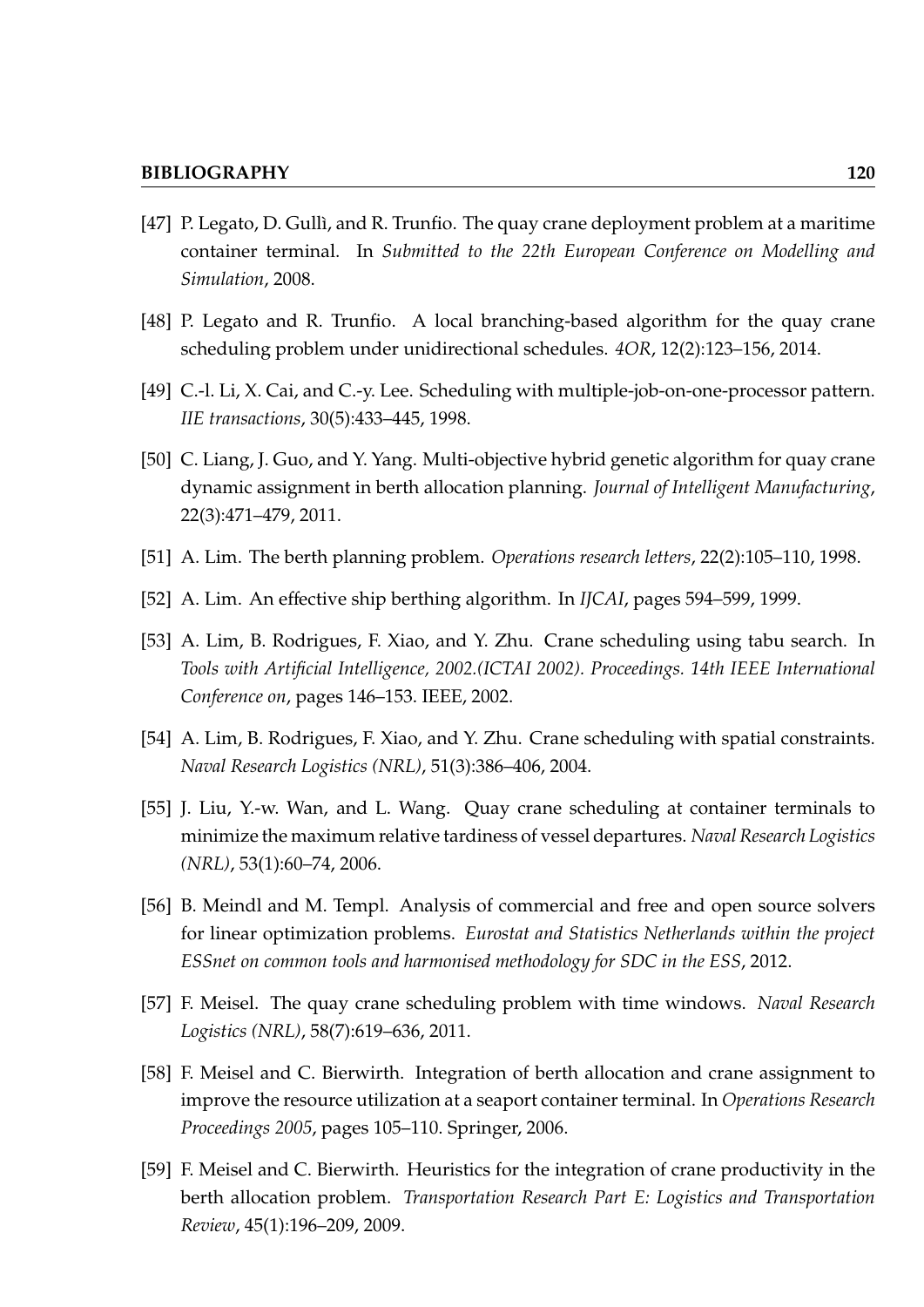- [60] F. Meisel and C. Bierwirth. A framework for integrated berth allocation and crane operations planning in seaport container terminals. *Transportation Science*, 47(2):131– 147, 2013.
- [61] L. Moccia, J.-F. Cordeau, M. Gaudioso, and G. Laporte. A branch-and-cut algorithm for the quay crane scheduling problem in a container terminal. *Naval Research Logistics (NRL)*, 53(1):45–59, 2006.
- [62] M. F. Monaco and M. Sammarra. Quay crane scheduling with time windows, oneway and spatial constraints. *International Journal of Shipping and Transport Logistics*, 3(4):454–474, 2011.
- [63] K. Moon. A mathematical model and a heuristic algorithm for berth planning. *Brain Korea*, 21, 2000.
- [64] R. Moorthy and C.-P. Teo. Berth management in container terminal: the template design problem. *OR spectrum*, 28(4):495–518, 2006.
- [65] G. L. Nemhauser and L. A. Wolsey. Integer programming and combinatorial optimization. *Wiley, Chichester. GL Nemhauser, MWP Savelsbergh, GS Sigismondi (1992). Constraint Classification for Mixed Integer Programming Formulations. COAL Bulletin*, 20:8–12, 1988.
- [66] W. Ng and K. Mak. Quay crane scheduling in container terminals. *Engineering Optimization*, 38(6):723–737, 2006.
- [67] S. Nguyen, M. Zhang, M. Johnston, and K. Chen Tan. Hybrid evolutionary computation methods for quay crane scheduling problems. *Computers & Operations Research*, 40(8):2083–2093, 2013.
- [68] M. Padberg and G. Rinaldi. A branch-and-cut algorithm for the resolution of largescale symmetric traveling salesman problems. *SIAM review*, 33(1):60–100, 1991.
- [69] C. H. Papadimitriou and K. Steiglitz. *Combinatorial optimization: algorithms and complexity*. Courier Corporation, 1982.
- [70] Y.-M. Park and K. H. Kim. A scheduling method for berth and quay cranes. *OR Spectrum*, (25):1–23, 2003.
- [71] M. Parker and J. Ryan. Finding the minimum weight iis cover of an infeasible system of linear inequalities. *Annals of Mathematics and Artificial Intelligence*, 17(1):107–126, 1996.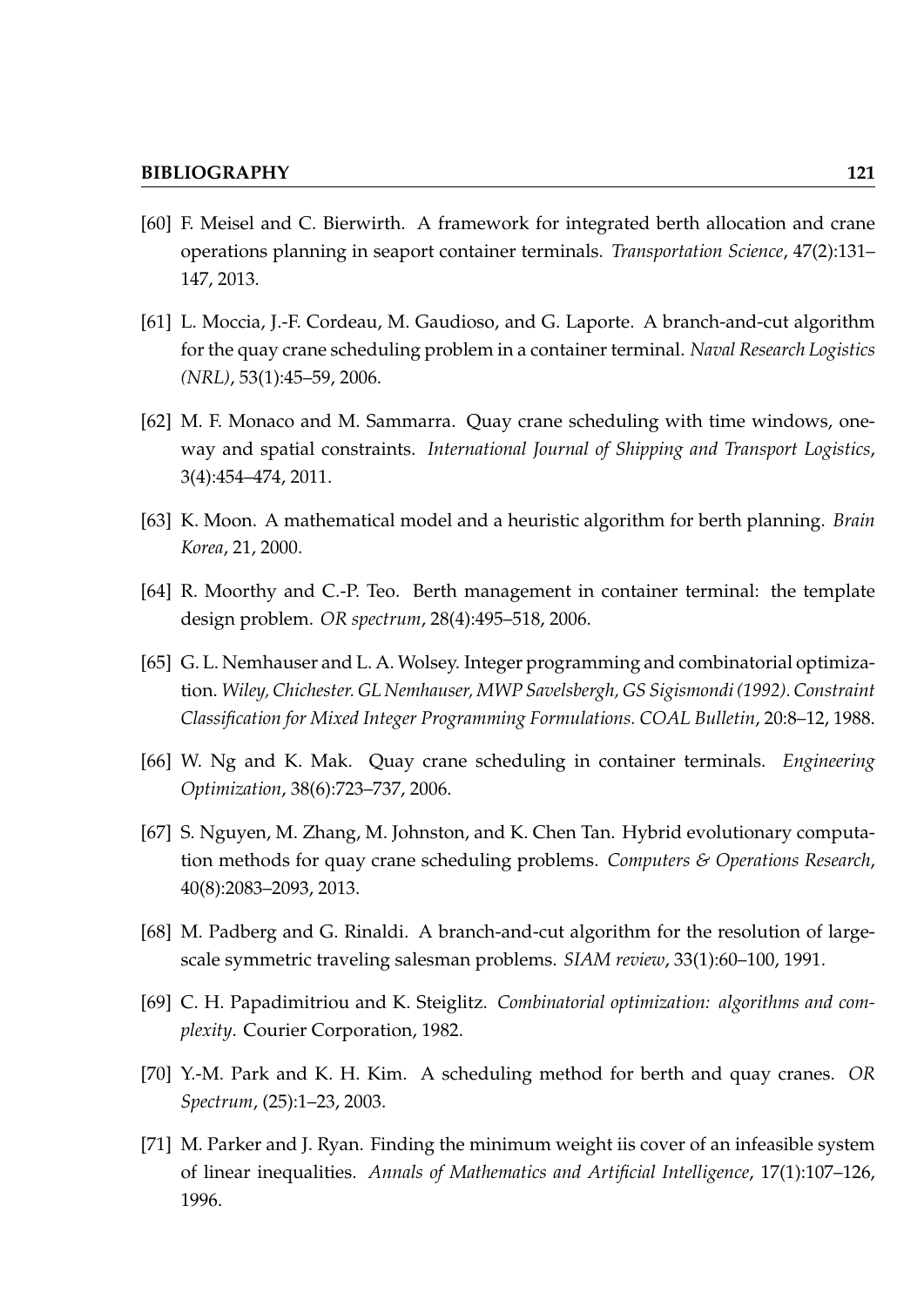- [72] R. I. Peterkofsky and C. F. Daganzo. A branch and bound solution method for the crane scheduling problem. *Transportation Research Part B: Methodological*, 24(3):159–172, 1990.
- [73] M. Pinedo. Scheduling: theory, algorithms and systems, 1995.
- [74] B. Raa, W. Dullaert, and R. Van Schaeren. An enriched model for the integrated berth allocation and quay crane assignment problem. *Expert Systems with Applications*, 38(11):14136–14147, 2011.
- [75] M. Rodriguez-Molins, F. Barber, M. R. Sierra, J. Puente, and M. A. Salido. A genetic algorithm for berth allocation and quay crane assignment. In *Advances in Artificial Intelligence–IBERAMIA 2012*, pages 601–610. Springer, 2012.
- [76] M. Rodriguez-Molins, L. Ingolotti, F. Barber, M. A. Salido, M. R. Sierra, and J. Puente. A genetic algorithm for robust berth allocation and quay crane assignment. *Progress in Artificial Intelligence*, 2(4):177–192, 2014.
- [77] M. Rodriguez-Molins, M. A. Salido, and F. Barber. A grasp-based metaheuristic for the berth allocation problem and the quay crane assignment problem by managing vessel cargo holds. *Applied intelligence*, 40(2):273–290, 2014.
- [78] C. E. Russell and Y. Shi. Particle swarm optimization: developments, applications and resources. In *evolutionary computation, 2001. Proceedings of the 2001 Congress on*, volume 1, pages 81–86. IEEE, 2001.
- [79] A. Salhi and E. S. Fraga. Nature-inspired optimisation approaches and the new plant propagation algorithm. In *The ICeMATH2011*, pages K2–1–K2–8, 2011.
- [80] A. Salhi and J. A. Vazquez-Rodríguez. Tailoring hyper-heuristics to specific instances of a scheduling problem using affinity and competence functions. *Memetic Computing*, 6(2):77–84, 2014.
- [81] M. Sammarra, J.-F. Cordeau, G. Laporte, and M. F. Monaco. A tabu search heuristic for the quay crane scheduling problem. *Journal of Scheduling*, 10(4-5):327–336, 2007.
- [82] D. Steenken, S. Voß, and R. Stahlbock. Container terminal operation and operations research-a classification and literature review. *OR spectrum*, 26(1):3–49, 2004.
- [83] R. Tavakkoli-Moghaddam, A. Makui, S. Salahi, M. Bazzazi, and F. Taheri. An efficient algorithm for solving a new mathematical model for a quay crane scheduling problem in container ports. *Computers & Industrial Engineering*, 56(1):241–248, 2009.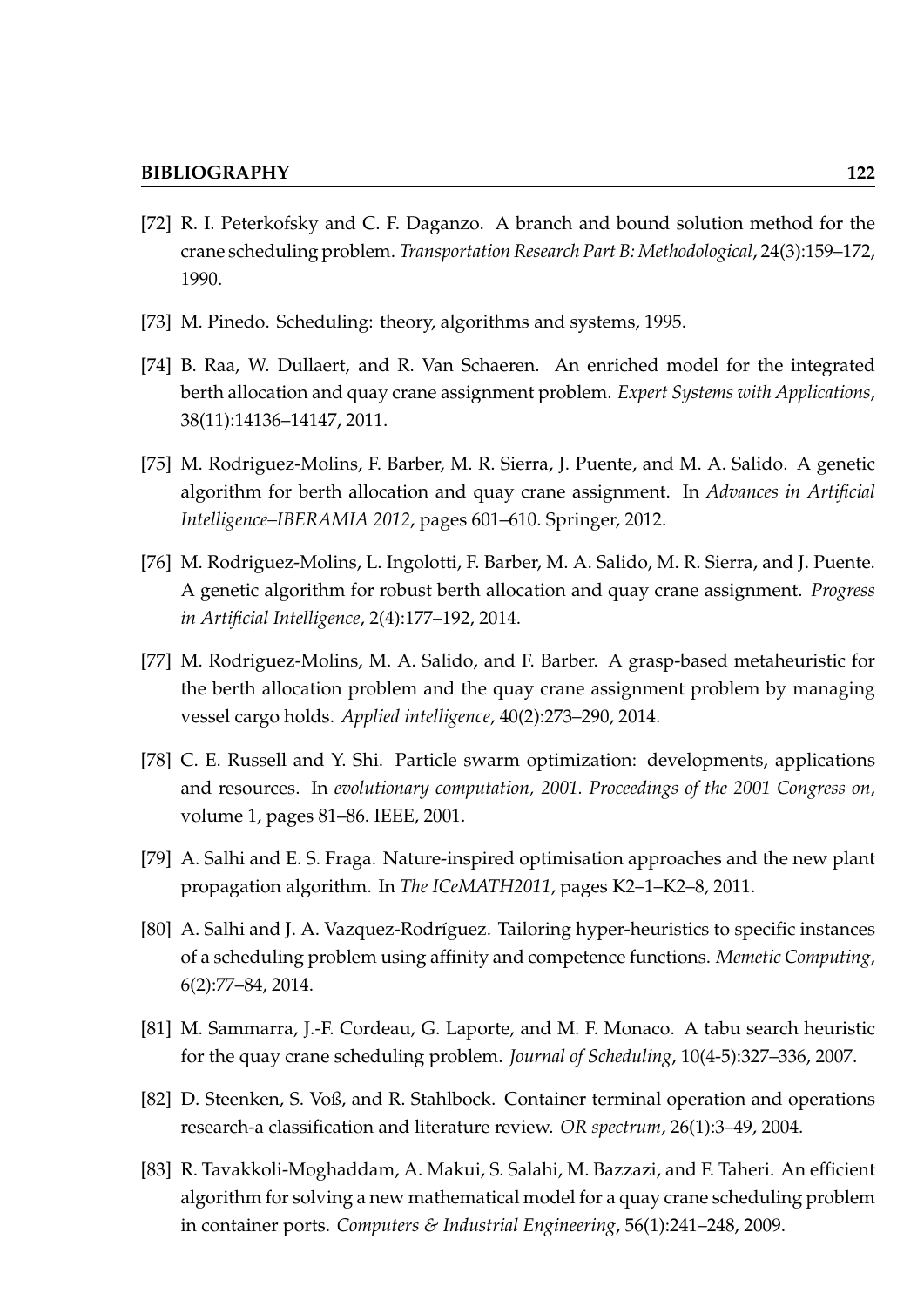- [84] Y. B. Türkoğulları, Z. C. Taşkın, N. Aras, and İ. K. Altınel. Optimal berth allocation, time-variant quay crane assignment and scheduling with crane setups in container terminals. *European Journal of Operational Research*, 254(3):985–1001, 2016.
- [85] UNCTAD. *Review of maritime transport*. New York & Geneva: United Nations, 2015.
- [86] O. Unsal and C. Oguz. Constraint programming approach to quay crane scheduling problem. *Transportation Research Part E: Logistics and Transportation Review*, 59:108–122, 2013.
- [87] J. A. Vazquez-Rodríguez and A. Salhi. Hybrid evolutionary methods for the solution of complex scheduling problems. *Advances in Artificial Intelligence*, pages 17–28, 2006.
- [88] J. A. Vazquez-Rodríguez and A. Salhi. A synergy exploiting evolutionary approach to complex scheduling problems. *Computer Aided Methods in Optimal Design and Operations, Series on Computers and Operations Research, World Scientific Publishing Co. Pvt. Ltd*, pages 59–68, 2006.
- [89] F. Wang and A. Lim. A stochastic beam search for the berth allocation problem. *Decision Support Systems*, 42(4):2186–2196, 2007.
- [90] Y. Xu, Q. Chen, and X. Quan. Robust berth scheduling with uncertain vessel delay and handling time. *Annals of Operations Research*, 192(1):123–140, 2012.
- [91] C. Yang, X. Wang, and Z. Li. An optimization approach for coupling problem of berth allocation and quay crane assignment in container terminal. *Computers & Industrial Engineering*, 63(1):243–253, 2012.
- [92] L. Zhen and D.-F. Chang. A bi-objective model for robust berth allocation scheduling. *Computers & Industrial Engineering*, 63(1):262–273, 2012.
- [93] L. Zhen, L. H. Lee, and E. P. Chew. A decision model for berth allocation under uncertainty. *European Journal of Operational Research*, 212(1):54–68, 2011.
- [94] Y. Zhu and A. Lim. Crane scheduling with non-crossing constraint. *Journal of the Operational Research Society*, 57(12):1464–1471, 2006.